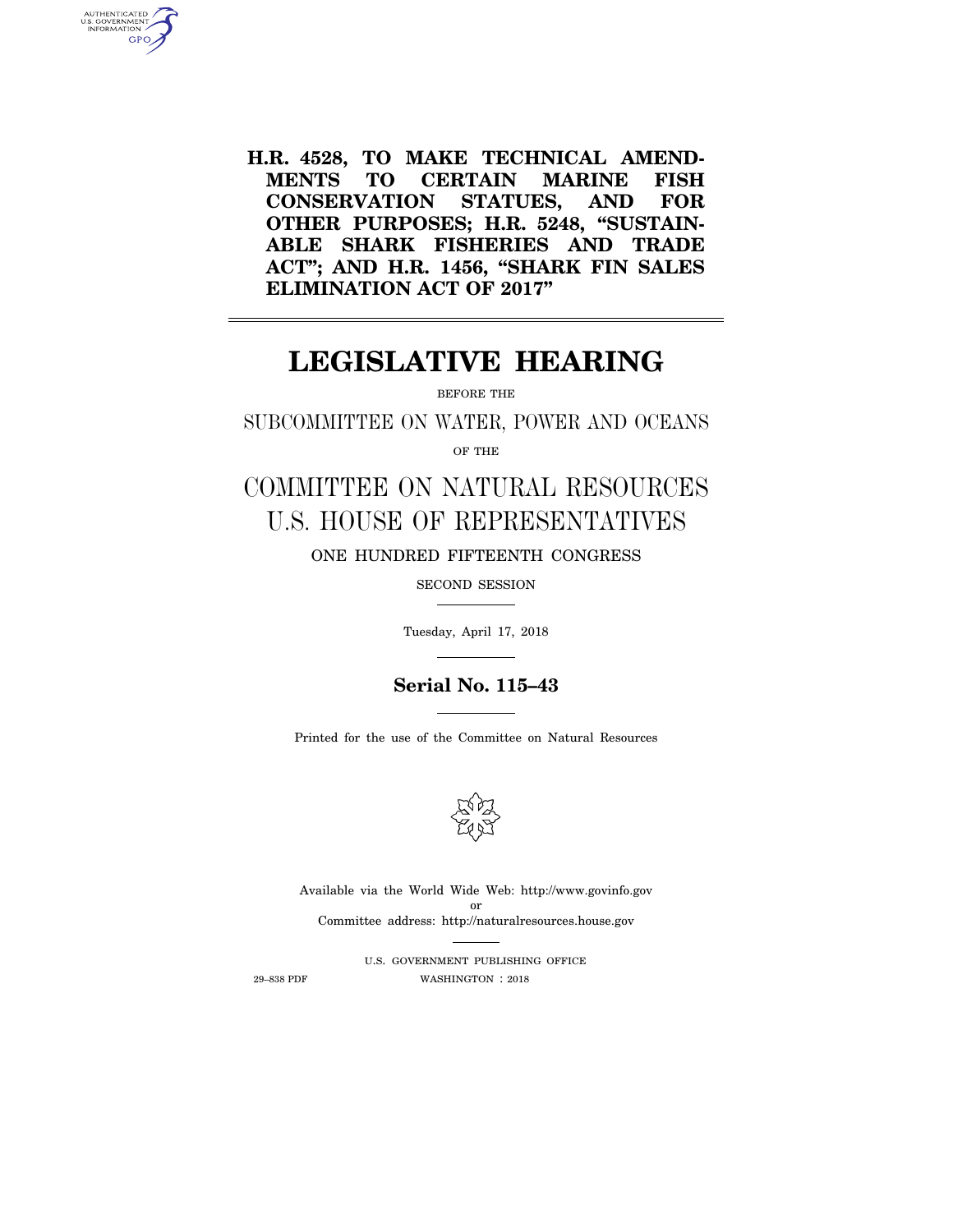# COMMITTEE ON NATURAL RESOURCES

ROB BISHOP, UT, *Chairman*  RAUL M. GRIJALVA, AZ, Ranking Democratic Member

Don Young, AK *Chairman Emeritus*  Louie Gohmert, TX *Vice Chairman*  Doug Lamborn, CO Robert J. Wittman, VA Tom McClintock, CA Stevan Pearce, NM Glenn Thompson, PA Paul A. Gosar, AZ<br>Raúl R. Labrador, ID Scott R. Tipton, CO Doug LaMalfa, CA Jeff Denham, CA Paul Cook, CA Bruce Westerman, AR Garret Graves, LA Jody B. Hice, GA Aumua Amata Coleman Radewagen, AS Daniel Webster, FL Jack Bergman, MI Liz Cheney, WY Mike Johnson, LA Jenniffer González-Colón, PR Greg Gianforte, MT John R. Curtis, UT

Grace F. Napolitano, CA Madeleine Z. Bordallo, GU Jim Costa, CA Gregorio Kilili Camacho Sablan, CNMI Niki Tsongas, MA Jared Huffman, CA *Vice Ranking Member*  Alan S. Lowenthal, CA Donald S. Beyer, Jr., VA Ruben Gallego, AZ Colleen Hanabusa, HI Nanette Diaz Barragán, CA Darren Soto, FL A. Donald McEachin, VA Anthony G. Brown, MD Wm. Lacy Clay, MO Jimmy Gomez, CA Nydia M. Velázquez, NY

Cody Stewart, *Chief of Staff*  Lisa Pittman, *Chief Counsel*  David Watkins, *Democratic Staff Director* 

# SUBCOMMITTEE ON WATER, POWER AND OCEANS

DOUG LAMBORN, CO, *Chairman*  JARED HUFFMAN, CA, *Ranking Democratic Member* 

Robert J. Wittman, VA Tom McClintock, CA Paul A. Gosar, AZ Doug LaMalfa, CA Jeff Denham, CA Garret Graves, LA Jody B. Hice, GA Daniel Webster, FL *Vice Chairman*  Mike Johnson, LA Greg Gianforte, MT Rob Bishop, UT, *ex officio*  Grace F. Napolitano, CA Jim Costa, CA Donald S. Beyer, Jr., VA<br>Nanette Diaz Barragán, CA Madeleine Z. Bordallo, GU Gregorio Kilili Camacho Sablan, CNMI Jimmy Gomez, CA Rau´l M. Grijalva, AZ, *ex officio*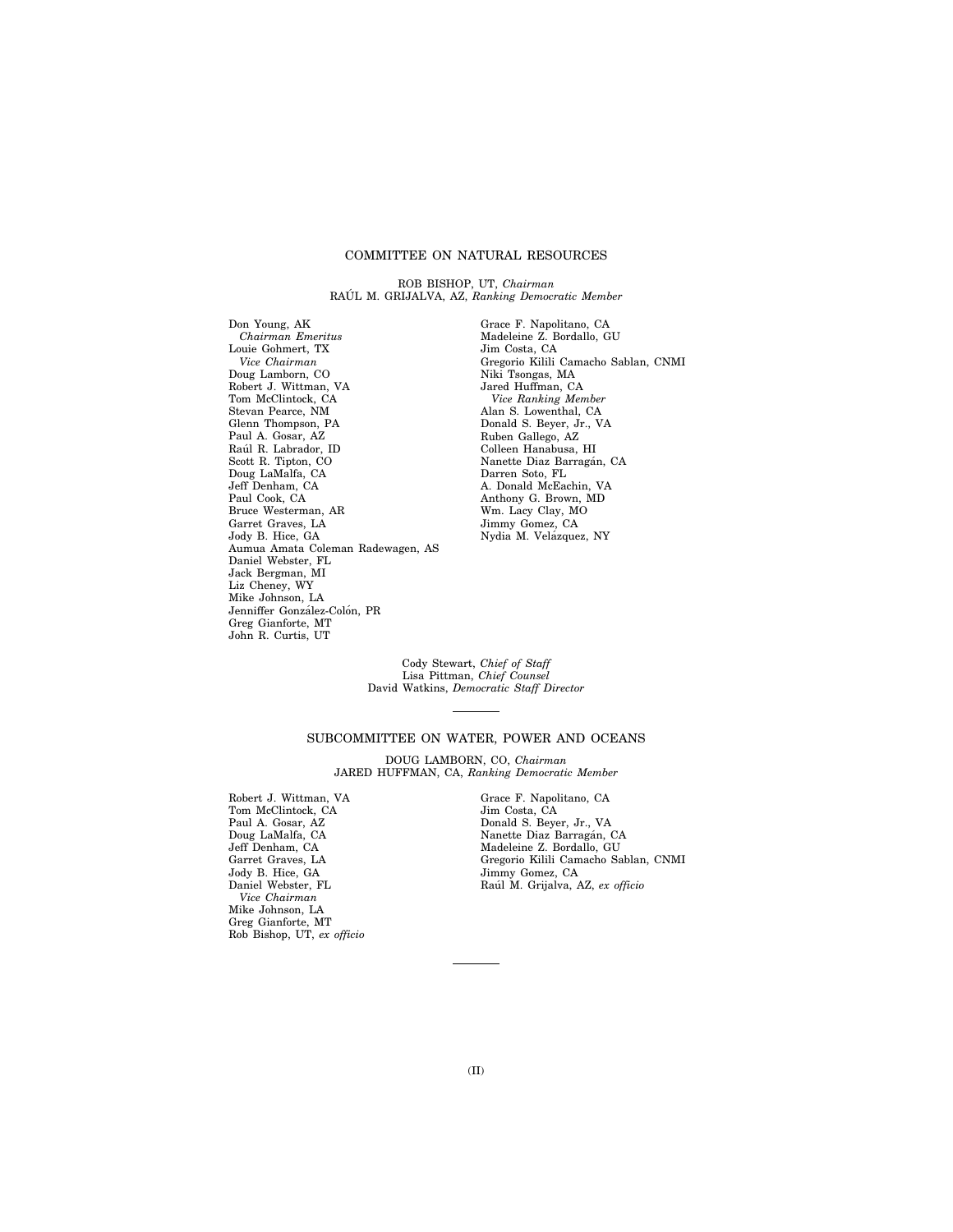# **CONTENTS**  $\begin{array}{c} \begin{array}{c} \begin{array}{c} \begin{array}{c} \end{array} \\ \begin{array}{c} \end{array} \end{array} \end{array} \end{array} \end{array} \end{array} \begin{array}{c} \begin{array}{c} \begin{array}{c} \end{array} \\ \begin{array}{c} \end{array} \end{array} \end{array}$

|                                                                                                                                                                                                                                                                                                                                                                                                                                                                                                                                                                                                                                                                                                                                                                                                                                                                                                                                                                                                                                                                                                         | Page<br>1                                                                                                         |
|---------------------------------------------------------------------------------------------------------------------------------------------------------------------------------------------------------------------------------------------------------------------------------------------------------------------------------------------------------------------------------------------------------------------------------------------------------------------------------------------------------------------------------------------------------------------------------------------------------------------------------------------------------------------------------------------------------------------------------------------------------------------------------------------------------------------------------------------------------------------------------------------------------------------------------------------------------------------------------------------------------------------------------------------------------------------------------------------------------|-------------------------------------------------------------------------------------------------------------------|
| <b>Statement of Members:</b><br>Bishop, Hon. Rob, a Representative in Congress from the State of Utah<br>Huffman, Hon. Jared, a Representative in Congress from the State of<br>Lamborn, Hon. Doug, a Representative in Congress from the State of                                                                                                                                                                                                                                                                                                                                                                                                                                                                                                                                                                                                                                                                                                                                                                                                                                                      | $\overline{2}$<br>$\mathbf{2}$<br>$\overline{\mathbf{4}}$<br>81                                                   |
| <b>Statement of Witnesses:</b><br>Hueter, Robert E., Ph.D., Director, Center for Shark Research, Mote<br>Supplemental testimony submitted for the record<br>Kondon, Vance, Assistant Manager, Rainbow Reef Dive Center, Key<br>Parsons, Dr. Glenn R., Professor of Biology and Director of the Center<br>for Biodiversity and Conservation Research, Department of Biology,<br>Prepared statement of manufactured and all prepared statement of manufactured and all prepared statement of<br>Polston, John, Owner, King's Seafood, Port Orange, Florida<br>Risenhoover, Alan, Director, Office of Sustainable Fisheries, National<br>Marine Fisheries Service, National Oceanic and Atmospheric Adminis-<br>tration, U.S. Department of Commerce, Silver Spring, Maryland<br>Royce, Hon. Edward R., a Representative in Congress from the State<br>Soto, Hon. Darren, a Representative in Congress from the State of<br>Webster, Hon. Daniel, a Representative in Congress from the State of<br>Additional Materials Submitted for the Record:<br>Submissions for the Record by Representative Lamborn | 36<br>37<br>41<br>43<br>23<br>25<br>27<br>29<br>32<br>16<br>17<br>8<br>10<br>12<br>5<br>7<br>70<br>71<br>64<br>70 |
| "A United States shark fin ban would undermine sustainable shark<br>fisheries," Marine Policy, by D.S. Shiffman and R.E. Hueter<br>"Bright spots of sustainable shark fishing," Current Biology, by C.A.<br>"Florida wildlife officials won't support Federal shark fin ban,"<br>Mote Marine Laboratory & Aquarium, Robert Hueter, Director of<br>the Center for Shark Research, April 21, 2017 Letter addressed<br>State of Louisiana, Jack Montoucet, Secretary, July 7, 2017 Letter<br>addressed to Acy Cooper, President, Louisiana Shrimp Association                                                                                                                                                                                                                                                                                                                                                                                                                                                                                                                                              | 73<br>76<br>46<br>47<br>49                                                                                        |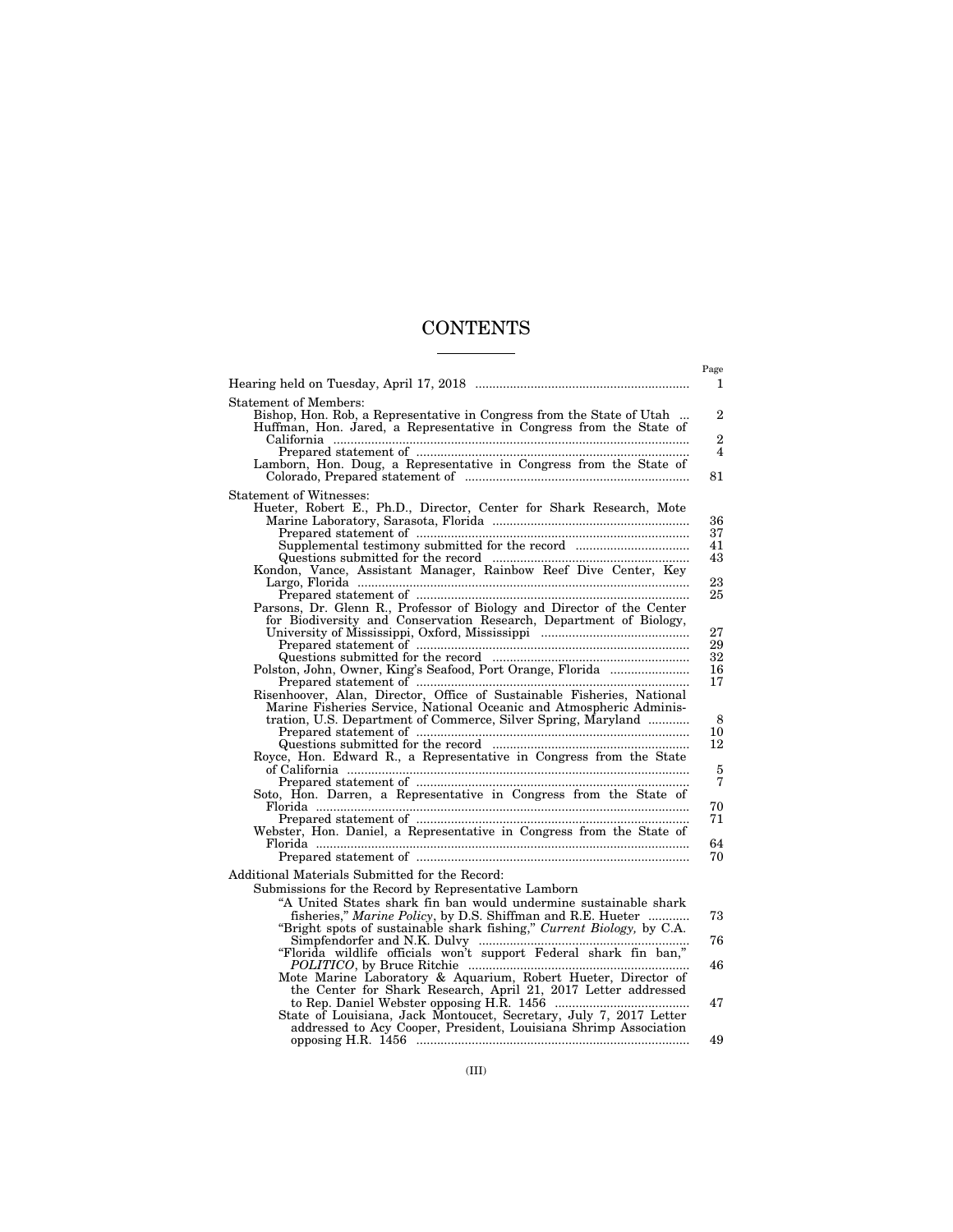|                                                                        | Page |
|------------------------------------------------------------------------|------|
| Additional Materials Submitted for the Record—Continued                |      |
| Submissions for the Record by Representative Lamborn—Continued         |      |
| "The Shark Scientists Opposed to a U.S. Ban on the Shark Fin           |      |
|                                                                        | 50   |
| U.S. Commercial Shark Fishery, Letter for the record opposing          |      |
|                                                                        | 51   |
| Submissions for the Record by Representative Webster                   |      |
| Scientist Group, April 17, 2018, Letter addressed to Members of        |      |
|                                                                        | 65   |
| SSFTA Partners Group, March 13, 2018 Letter addressed to               |      |
|                                                                        | 67   |
| Wildlife Conservation Society, Testimony for the Record in support     |      |
|                                                                        | 67   |
| List of documents submitted for the record retained in the Committee's |      |
| official files                                                         | 81   |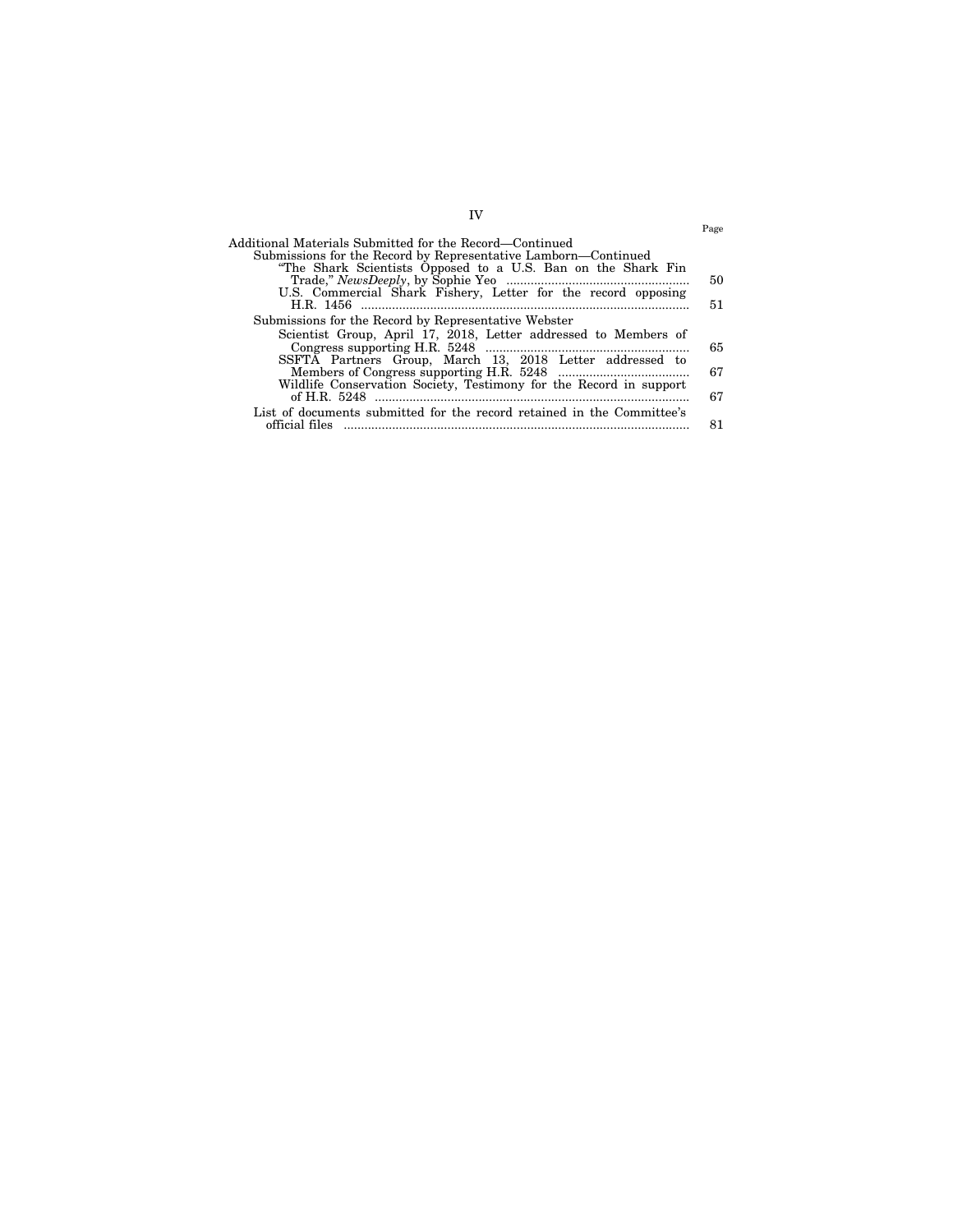**LEGISLATIVE HEARING ON H.R. 4528, TO MAKE TECHNICAL AMENDMENTS TO CER-TAIN MARINE FISH CONSERVATION STAT-UES, AND FOR OTHER PURPOSES; H.R. 5248, TO AMEND AND ENHANCE THE HIGH SEAS DRIFTNET FISHING MORATORIUM PROTEC-TION ACT TO IMPROVE THE CONSERVA-TION OF SHARKS, ''SUSTAINABLE SHARK FISHERIES AND TRADE ACT''; AND H.R. 1456, TO PROHIBIT THE SALE OF SHARK FINS, AND FOR OTHER PURPOSES, ''SHARK FIN SALES ELIMINATION ACT OF 2017''** 

> **Tuesday, April 17, 2018 U.S. House of Representatives Subcommittee on Water, Power and Oceans Committee on Natural Resources Washington, DC**

The Subcommittee met, pursuant to call, at 1:02 p.m., in room 1324, Longworth House Office Building, Hon. Doug Lamborn [Chairman of the Subcommittee] presiding.

Present: Representatives Lamborn, McClintock, LaMalfa, Webster, Bishop (ex officio), Huffman, Beyer, Barragán, Bordallo, and Sablan.

Also Present: Representative Soto.

Mr. BISHOP [presiding]. This Subcommittee will come to order. We appreciate your willingness to be here today. Mr. Lamborn is not here, there are only four of us here. I can talk. I will just talk quietly to you guys. Mr. Lamborn is being detained, is actually flying back here today, his plane is landing. I am usurping the authority of this Subcommittee for a particular reason, because the Vice Chairman is one of those who has a bill before us, so it will give him more flexibility in talking about that.

Under Committee Rule 4(f), oral opening statements are limited to the Chairman, in this case me, and the Ranking Member, who showed up in time, as well as the Vice Chair, so therefore, I am asking unanimous consent that all of the Members' opening statements be made part of the hearing record if submitted to the Subcommittee Clerk by 5:00 p.m. today.

Also, I am going ask unanimous consent that the gentleman from Florida, Mr. Soto, when he arrives, and the gentleman from North Carolina, Mr. Jones, if he arrives, be allowed to sit with the Subcommittee and participate in the hearing. Let's add the same thing for Mr. Royce. If he wishes to stay, he can sit with us and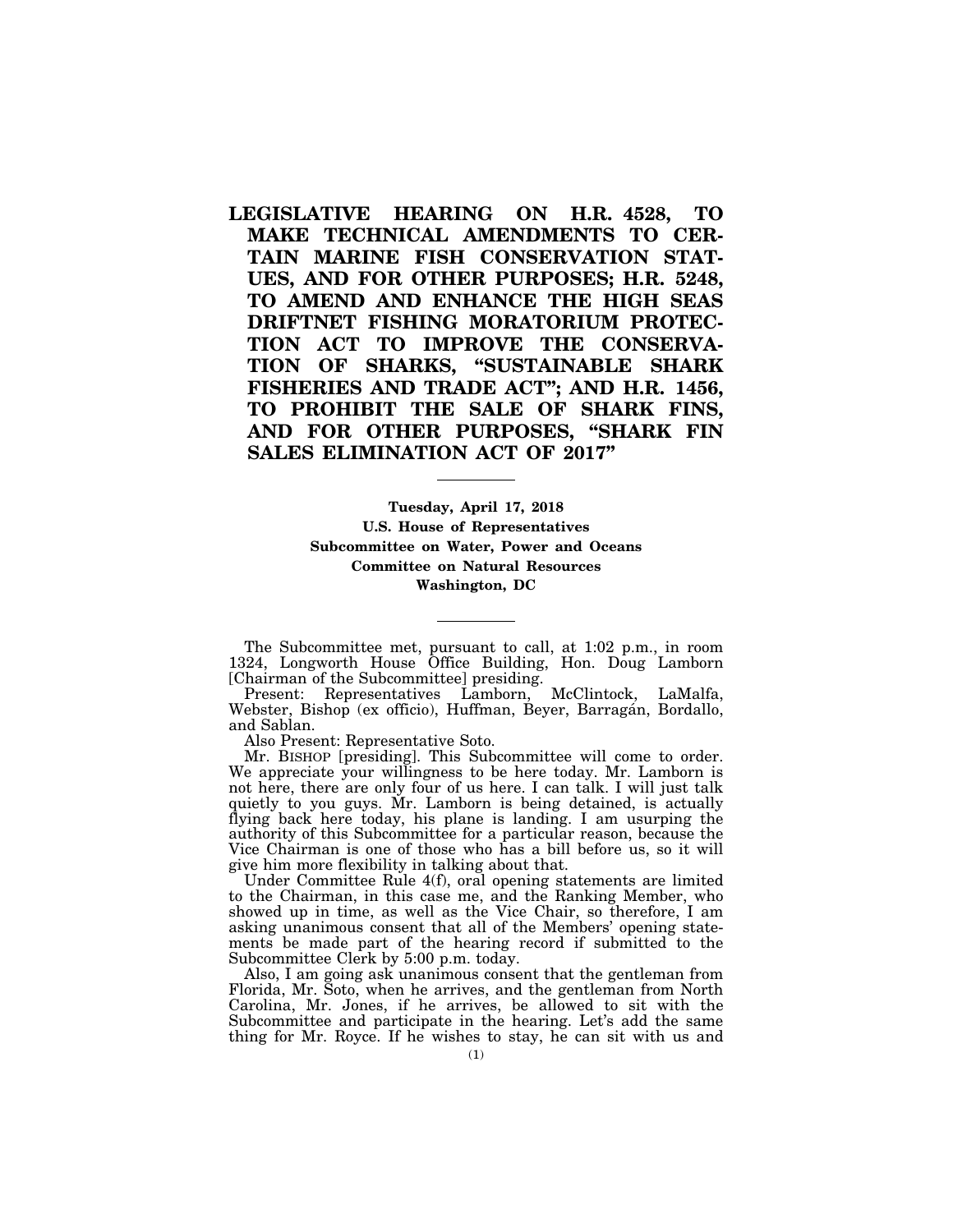participate in the hearing, as well. If there are any objections, if not, that will be so ordered.

Let me give my opening statement here to all of you and then I will turn to Mr. Huffman if he has an opening statement he wants to make.

# **STATEMENT OF THE HON. ROB BISHOP, A REPRESENTATIVE IN CONGRESS FROM THE STATE OF UTAH**

Mr. BISHOP. We are dealing with three bills that I consider significant, all dealing with fish. And this is really cool because it is the first time we are going to have a hearing on fish and red snapper is not going to be part of it. In fact, we will add red snapper, we don't have a bill, but we will just do it so tradition maintains itself.

The first two that we are going to consider take different approaches to address a really heinous practice of shark finning. Shark finning was made illegal in the United States by U.S. actors both in 2000, and once again in 2010. These two laws, I think, have had an effect, and they have done something that is very positive.

Today, we are going to talk about the practice that is done by foreign nations. We have two different proposals that are in front of us. The first bill we are going to consider will be the Shark Fin Sales Elimination Act by Congressman Royce, who is here, that looks upon ways of expanding on our other bases with regulations to also attack bad foreign actors who are involved in this practice.

The other proposal to be considered by us is the Sustainable Shark Fisheries and Trade Act, which is Congressman Webster's, which is why I am putting you in this position instead of right here so he can participate in the discussion easier, which starts a traceability program that is modeled after what we do with the shrimp import traceability program.

So, I want to thank both my colleagues here, Mr. Royce, who is not part of this Committee, but I appreciate him being here. I appreciate the efforts Mr. Webster has put in the legislation, as well as Mr. Soto when he arrives, dealing with a correction to the Billfish Conservation Act. He will be going forward.

I hope that we can use these hearings to discuss all of these efforts and that perhaps we can bring some kind of consensus to the way we move forward because this is truly a product that we need to deal with, a discussion we need to have, and elimination of foreign actors who are bad, that we need to find a good approach to it without making negative impacts on the fishing industry here in the United States.

With that, I will submit a cleaner, nicer version of what I just said to the record and return to Mr. Huffman if he has an opening statement.

# **STATEMENT OF THE HON. JARED HUFFMAN, A REPRESENTA-TIVE IN CONGRESS FROM THE STATE OF CALIFORNIA**

Mr. HUFFMAN. Thanks Mr. Chairman. I agree, this is an important subject, and I am glad to see we are having the hearing on these bills today. Starting with H.R. 4528, Representative Soto's bill, this is a bill that will make technical amendments to the Billfish Conservation Act and the Shark Conservation Act. The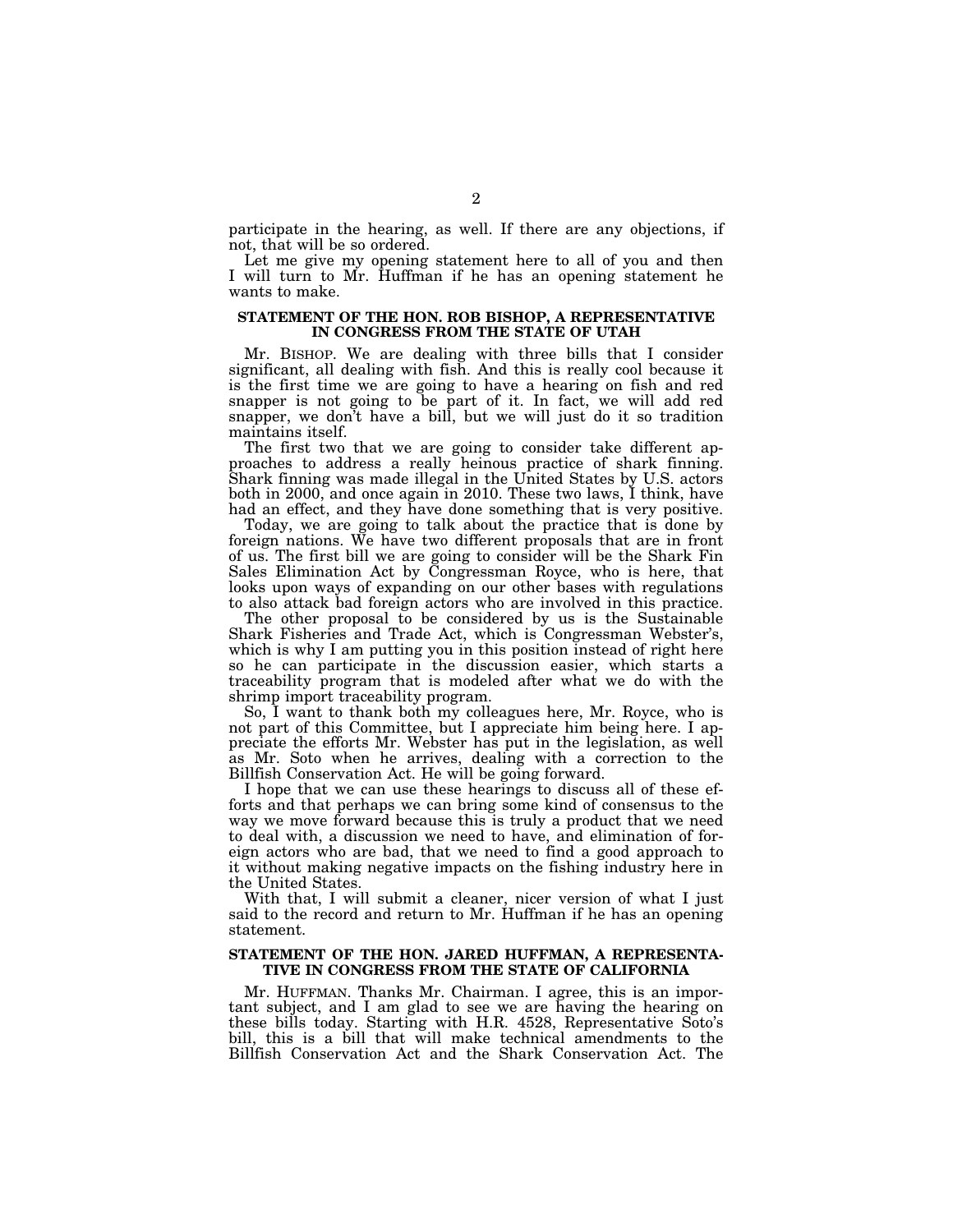background on this is that in 2012, Congress passed the Billfish Conservation Act to conserve depleted billfish populations by prohibiting foreign imports and sales of these fish into the United States, but there was an exemption for traditional fisheries and markets so that billfish caught in Hawaii and the Pacific Insular Areas could still be sold and consumed locally.

This bill makes an important clarification that the Act never intended to allow billfish landed in Hawaii and Pacific Insular Areas to then be sent to other states. Unfortunately, the ambiguity in the original language has caused NOAA to delay implementation of this Act, so I think this is an important bill, and I intend to support it going forward.

Then we come to the two shark conservation bills, a very important subject I think for this Subcommittee because stronger shark conservation measures are needed. The shark populations of the world are declining at an alarming rate. They face a higher extinction risk than most any other group of mammals, birds, reptiles, amphibians, or other fish because on average sharks are being caught and killed 30 percent faster than they can reproduce. This is largely due to the demand for their fins, which fuels the global shark fin trade, and I am proud that a few years ago when I was a California State Assembly member, I led the effort to pass that state's ban on the possession and trade of shark fins. It was a great example of bipartisanship.

Party labels fell away, and Republicans and Democrats together looked at this practice as wasteful, as morally repugnant, and also realized together that unless we tackled the trade, not just the Act but the trade, we weren't going to be able to stop it.

So, I am thankful that  $\overline{11}$  other states and 3 territories have now done the same thing as we did in California, as well as corporate America, 40 airlines, 20 major international shipping companies, and other corporations have stepped up and refused to partake in the shark fin trade.

The bill before us today from Chairman Royce, H.R. 1456, is a great example of continued leadership in this area, and I want to applaud him for his good bipartisan work on this. It would make it illegal to buy and sell shark fins in the United States, and as an original co-sponsor of the bill, I appreciate Mr. Royce and Mr. Sablan for bringing this forward. It is a strong, I mentioned, bipartisan bill with over 230 co-sponsors, including every Democrat on this Committee and many of the Republicans on this Committee. It is also widely supported by recreational fishing interests, aquariums, over 150 scientists, 150 chefs, dive businesses, and the list goes on.

Nevertheless, I do know that we will hear some testimony today opposed to the merits of this bill. I believe those arguments cannot at the end of the day ignore the facts. Sharks continue to be finned, and shark fins continue to be bought and sold in the United States. The Federal Government is still allowing fins to be imported and exported out of states that have passed bans. A recent report revealed that only 4 percent of the global shark catch is managed sustainably.

So, we have a lot of work to do, and this bill is timely and important and makes environmental and economic sense as we will hear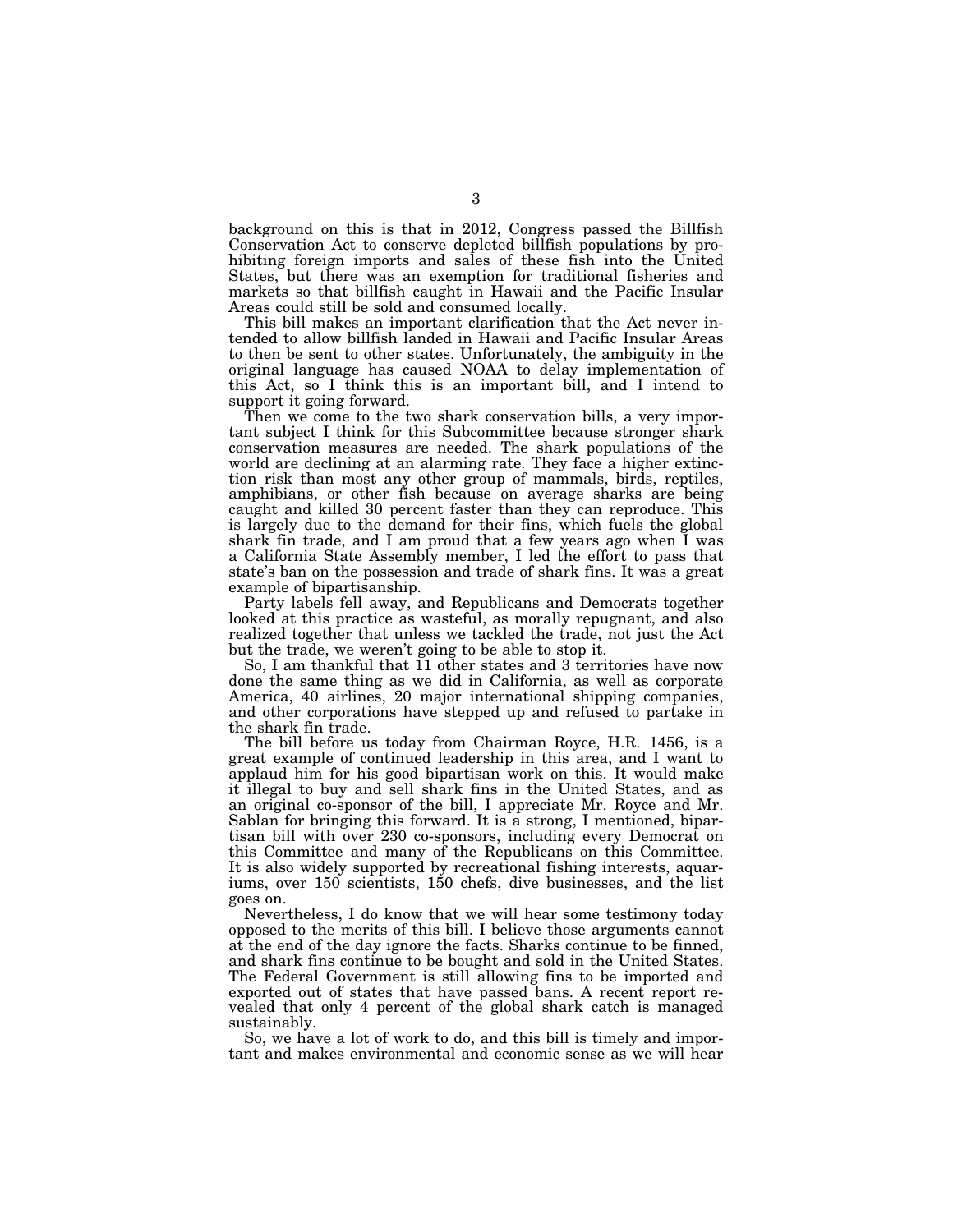from some of our other witnesses. Sharks are important not just to the ecosystem but to tourism for numerous coastal communities. I look forward to supporting this bill, and again, commend the bipartisan authors.

Finally, we will deal with Representative Webster's bill. I believe this bill is well intended. There are elements of it that I certainly would support, but I think it is important to note that there are key differences between the shrimp import legislation for sea turtle conservation and what this bill is proposing to do for shark fisheries. In the case of the shrimp import, it is a huge market. Our ability to leverage it is much greater, and the one reform that we could leverage, a turtle exclusion device, is very discrete. It is much more complicated with these marginally managed shark fisheries.

So, I hope we can continue working together on that. Again, there are certainly good elements to the bill, but I do want to be clear that it should not be seen as a replacement or as a substitute for the more comprehensive approach to ending the shark fin trade, which we see in Mr. Royce's bill.

With that, Mr. Chairman, I yield back.

## [The prepared statement of Mr. Huffman follows:]

# PREPARED STATEMENT OF THE HON. JARED HUFFMAN, RANKING MEMBER, SUBCOMMITTEE ON WATER, POWER AND OCEANS

Thank you, Mr. Chairman, for holding this hearing and thank you to the wit-nesses for being here today. Shark conservation and ending the global shark fin trade have long been top priorities of mine. Today, we will be discussing three bills before our Subcommittee.

H.R. 4528, Representative Soto's bill, would make technical amendments to the Billfish Conservation Act and the Shark Conservation Act. In 2012, Congress passed the Billfish Conservation Act to conserve depleted billfish populations by prohibiting foreign imports and sales of billfish in the United States. The Act provided an exemption for traditional fisheries and markets so that billfish caught in Hawaii and the Pacific Insular Areas could still be sold and consumed locally.

The Act never intended to allow the billfish landed in Hawaii and Pacific Insular Areas to then be sent to other states, but NOAA has delayed implementation of the Act because of its ambiguous language. Mr. Soto's bill would fix this problem. The Senate companion bill has already passed the Senate by unanimous consent. I hope the Committee will move this bill expeditiously.

Next on the agenda are two shark conservation bills. It is especially important for our Subcommittee to address the need for stronger shark conservation measures because so many populations are declining at an alarming rate. Sharks are facing a higher extinction risk than most groups of mammals, birds, reptiles, amphibians, or other fish. On average, sharks are being caught and killed 30 percent faster than they can reproduce. This is largely due to the demand for their fins, which fuels the global shark fin trade.

I am proud that while I was a California assemblyman, I led the effort to ban the buying and selling of shark fins in the state of California. Eleven other states and three territories have done the same. In addition, over 40 airlines, 20 major international shipping companies, and other corporations have all refused to partake in a trade that devastates shark populations and impacts ocean ecosystems around the world.

H.R. 1456, The Shark Fin Sales Elimination Act, would build on the leadership of these states and companies to make it illegal to buy and sell shark fins in the United States. As an original co-sponsor of the bill, I appreciate that Chairman Royce and Mr. Sablan have taken on this important issue.

The Shark Fin Sales Elimination Act is a strong, bipartisan piece of legislation with over 230 co-sponsors, including every Democrat and a number of Republicans on this Committee.

It is also widely supported by recreational fishing interests, aquariums, over 150 scientists, 150 chefs, over 300 dive businesses, and over 130 non-profits. I know that we will hear arguments today against the merits of the bill despite this widespread support, but those arguments can't ignore the facts.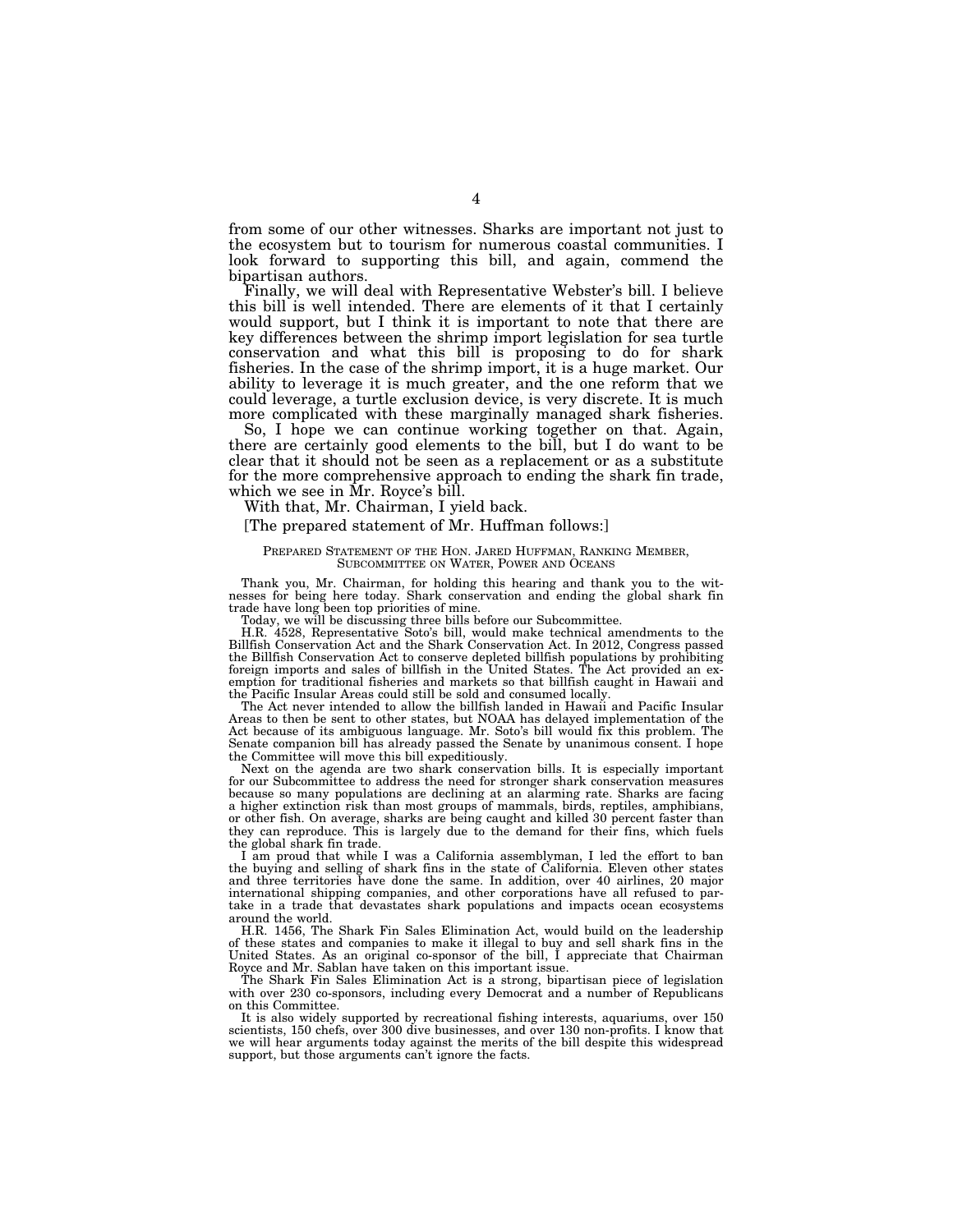Shark fins continue to be bought and sold in the United States, and the Federal Government is allowing fins to be imported and exported out of states with bans. A recent report revealed that only  $\hat{4}$  percent of global shark catch is managed sustainably, yet it is unclear how many shark fins are even coming into our country. The bill also makes environmental and economic sense: sharks are important to the ecosystem and to tourism for numerous coastal communities. Addressing the global shark fin trade is vital to shark conservation and the United States should be a leader in tackling this issue.

Finally, we will discuss Representative Webster's bill, H.R. 5248, which would develop a complicated certification scheme to require foreign countries to demonstrate that they have shark, ray, and skate fishery management regulations comparable to the United States in order to access our markets. Mr. Webster's bill is modeled after the Shrimp Import Legislation for Sea Turtle Conservation, which allows the United States to reject shrimp imports from countries that do not have sea turtle protection programs comparable to that of the United States.

The bill is well-intentioned and looks good on paper, but there are some key differences between it and the sea turtle conservation program. The United States does not import nearly as many shark products as compared to shrimp, so our ability to influence other countries through access to our markets would be very limited. If the Committee decides to move forward with the bill, we will need to ensure that every shark fishery in the United States would meet the standards brought forward in the bill. This would require the United States to do much more to manage its own sharks and shark data, or otherwise risk a potential WTO challenge and add shark products to the growing list of trade fights under this Administration.

Thank you to the witnesses and Chairman Royce for being here today, and I look forward to hearing from you.

I yield back.

Mr. BISHOP. Thank you. All right. Let's begin our testimony today. We will first start with Mr. Royce. You will have 5 minutes to introduce your bill, and once again, if you would like to stay with us for the rest of the testimony, you are welcome to do that.

# **STATEMENT OF THE HON. EDWARD R. ROYCE, A REPRESENTA-TIVE IN CONGRESS FROM THE STATE OF CALIFORNIA**

Mr. ROYCE. Mr. Chairman, thank you very much and I thank Ranking Member Huffman, as well. I am grateful that we have this little dialogue here. Quite coincidentally, today at lunch I was with an old friend of mine, David Marinoff. He was telling me his wife June and he were on Galapagos Island, and they were on the beach. Washing up are these dead sharks who have been finned, and therefore, died, and you would ask yourself, well, there is an irony here, the Galapagos Island is sort of a case study of ecological balance, and here you have the beach filled with these dead sharks. How common can that be?

Well, the facts are that 73 million sharks are finned that we know of every year and they end up in the global shark fin trade. This is putting multiple species of sharks at risk for extinction. Shark fins are considered a delicacy in parts of the world. They are sold for high prices the same way that ivory was sold for high prices a few years ago. They drive a trade that is not only inhumane due to the practice of shark finning, but increasingly detrimental to the oceans due to the size of this trade. Sharks play an integral role in the ecosystem of the planet, and if populations continue to decline at the current rate, because they are being killed faster than they can reproduce, our oceans as we know them, are going to be adversely affected.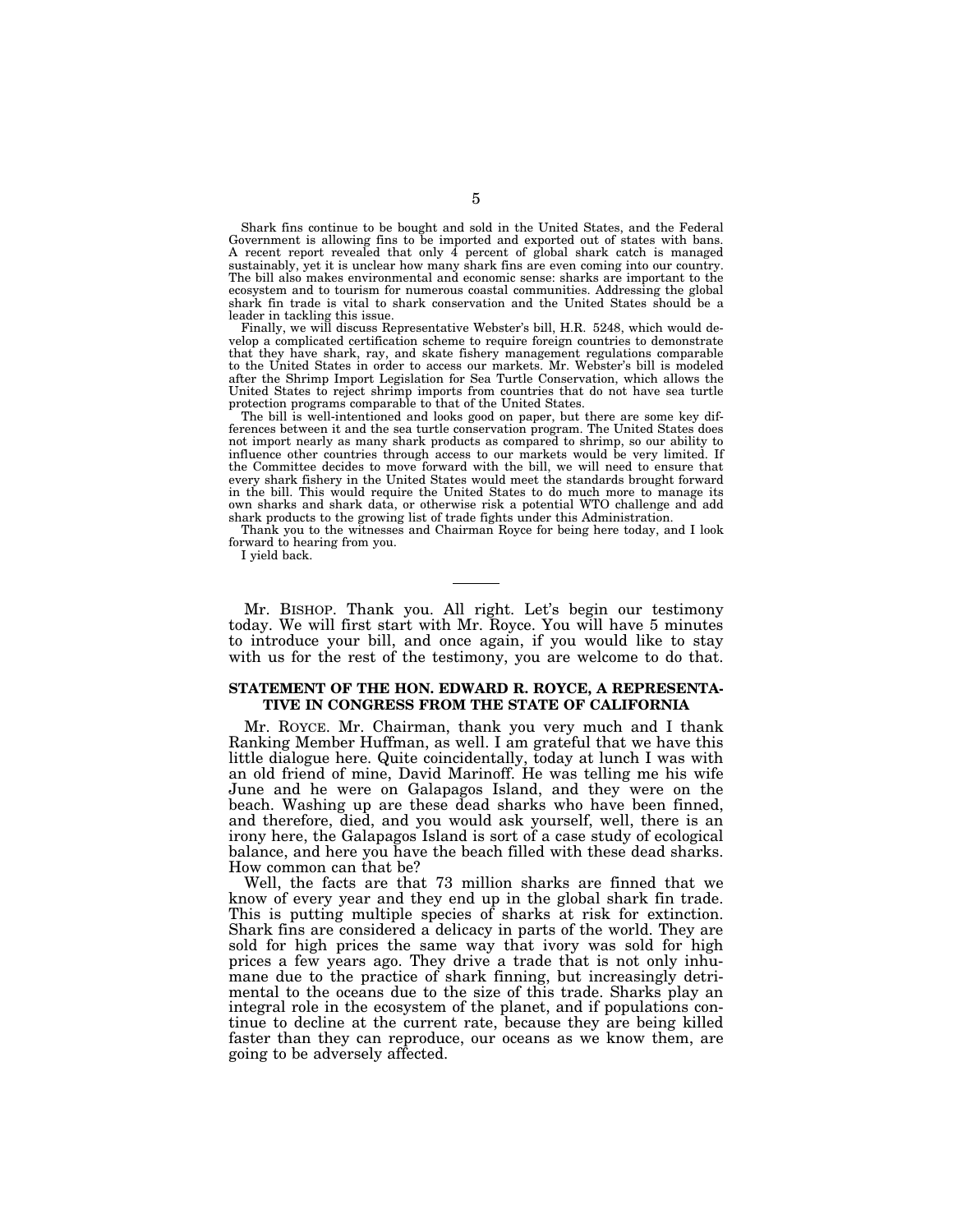This bill, which has over 230 bipartisan co-sponsors, including the majority of this Committee and Subcommittee's members, would make it illegal to buy, sell, or possess shark fins in the United States. To be very clear, the bill does not prohibit shark fishing. The proposal builds on previous congressional action targeting the shark fin trade and it mirrors similar state-level bans, such as the one that our Ranking Member authored when he was in California legislature.

Additionally, I have conferred on this with the Congressional Budget Office. They have told me that the bill will not cost the government. And while protecting wildlife from extinction is, from my perspective, the right thing to do, it makes an awful lot of sense economically. As apex predators, sharks ensure balance below them in the food chain. Their preying, or lack thereof, on species directly below them in the food chain has a compounding effect on the availability of fish that many people rely on as a food source and that the fishing industry depends on for income.

For example, a decrease in the population of tiger sharks can lead to an increase in prey species such as monk seals, reef sharks, turtles, and so forth, which in turn can cause a decline in tuna populations.

Shark survival also contributes to an ever-growing shark ecotourism trade, as I think many of you know. My state of California is home to 134 dive shops that focus on shark dives. Florida is home to 185, the most in the Nation, where direct expenditures for shark encounters brought in \$221 million and fueled 3,700 jobs in 2016. That market dwarfs that of the domestic shark fin market, which in 2016 was worth \$850,000 in exports. That is a difference of 250 to 1 in terms of the bottom line of what it generates.

I am a firm believer in the principle that when the United States leads, other countries follow. I am going to give you a quick example—the ivory trade. We knocked out the ability to take down elephants for their tusks. The consequences when we put that bill into law, which would also put pressure internationally, the Chinese moved, just as the Europeans, to shut down their ivory trade market. They acquiesced to the pressure, and they shut that down at the end of 2017. When we lead, other countries do follow. And I am pleased to say that we are starting to see this now with the shark fin trade.

Last year, in response to the pressure associated with this bill, Air China and China's Southern Air announced they would no longer allow shark fin cargo. With the strong support for this bill and today's hearing, we have laid the foundation to move the bill. I can only imagine what impact signing this bill into law would have, not just here in the United States, but importantly, around the world and to the health of our oceans. Thank you for your consideration. Mr. Chairman.

[The prepared statement of Mr. Royce follows:]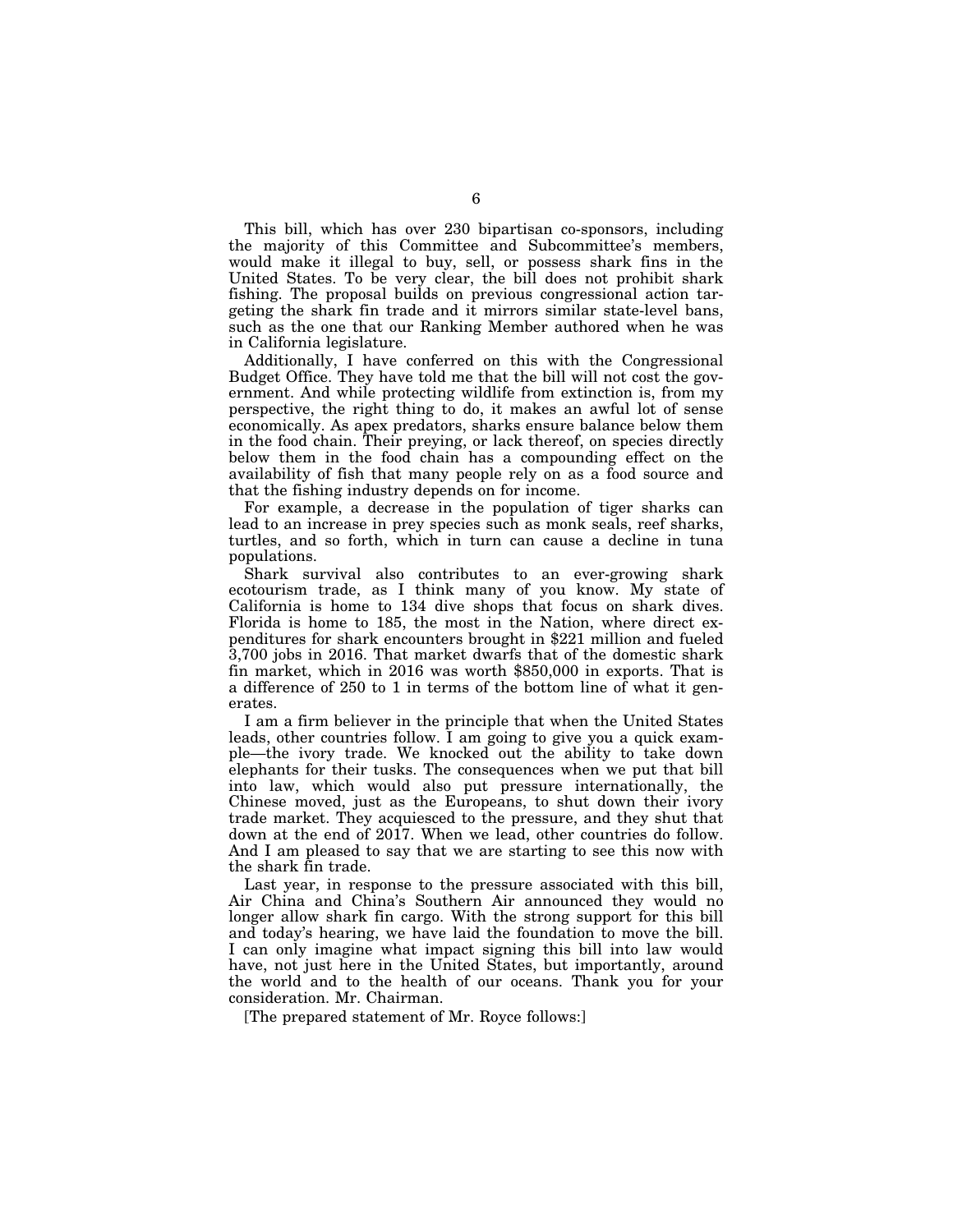#### PREPARED STATEMENT OF THE HON. EDWARD R. ROYCE, A REPRESENTATIVE IN CONGRESS FROM THE STATE OF CALIFORNIA

Thank you, Chairman Lamborn and Ranking Member Huffman, for agreeing to hold this timely hearing on ocean conservation. I'm very grateful that my bill, the Shark Fin Sales Elimination Act, was included. I'd also like to thank the other witnesses today for taking time out of their schedules to come to Capitol Hill and speak on this important issue.

Each year, the fins from as many as 73 million sharks end up in the global shark fin trade, putting multiple species of sharks at risk for extinction. Shark fins, as many of you know, are considered a delicacy in parts of the world. Sold for high prices, they drive a trade that is not only inhumane due to the practice of shark finning, but increasingly detrimental to our oceans due to its size. Sharks play an integral role in our oceans' ecosystems and if populations continue to decline at the current rate, our oceans, as we know them, will cease to exist.

My bill, which has over 230 bipartisan co-sponsors, including a majority of this Committee and Subcommittee's members, would make it illegal to buy, sell, or possess shark fins in the United States. To be clear, the bill d fishing. The proposal builds on previous congressional action targeting the shark fin trade and mirrors similar state-level bans. Additionally, I've conferred with the Congressional Budget Office, and they have told me that the bill will not cost the government.

While protecting wildlife from extinction is, from my perspective, the right thing to do, it also makes sense economically. As apex predators, sharks ensure balance below them in the food chain. Their preying, or lack thereof, on species directly below them in the food chain has a compounding effect on the availability of fish that many people rely on as a food source and that the fishing industry depends on for income. For example, a decrease in the population of tiger sharks could lead to an increase in prey species, such as turtles, monk seals, and reef sharks, which in turn could cause a decline in tuna populations.

Shark survival also contributes to the ever-growing shark eco-tourism industry. My home state, California, is home to 134 dive shops. In Florida, which is home to 185 dive shops (the most in the nation), direct expenditures for shark encounters brought in \$221 million and fueled over 3,700 jobs in 2016. This market dwarfs that of the domestic shark fin market, which, in 2016, was only worth \$850,000 in exports.

I'm a firm believer in the principle that when the United States leads, other countries follow. We've seen this with the ivory trade. After the United States took action to eliminate its own ivory trade, China acquiesced to pressure and shut down its ivory trade at the end of 2017.

I'm pleased to say that we're starting to see this now with the shark fin trade. Last year, in response to pressure associated with this bill, both Air China and China Southern Air announced that they would no longer allow shark fin cargo. With the strong support for this bill and today's hearing, we have laid the founda-tion to move this bill. I can only imagine what impact signing the bill into law will have in the United States and around the world.

Thank you for your consideration.

Mr. LAMBORN [presiding]. Thank you for being here. Thank you for your testimony, Chairman Royce. Your passion on this issue is very clear. You are welcome to join us for the remainder of the hearing, but if you need to meet other obligations you are free to be excused.

I now want to call forward our second panel of witnesses. I will introduce the panel as they come forward and take their seats.

Our first witness is Mr. Alan Risenhoover, Director of the Office of Sustainable Fisheries for NOAA Fisheries from Silver Spring, Maryland; our second witness is Mr. John Polston, owner of King's Seafood from Port Orange, Florida; our third witness is Mr. Vance Kondon, Assistant Manager and scuba diver trainer for Rainbow Reef Dive Center from Key Largo, Florida; our fourth witness is Dr. Glenn Parsons, Director of the University of Mississippi, Center for Biodiversity and Conservation Research from Oxford,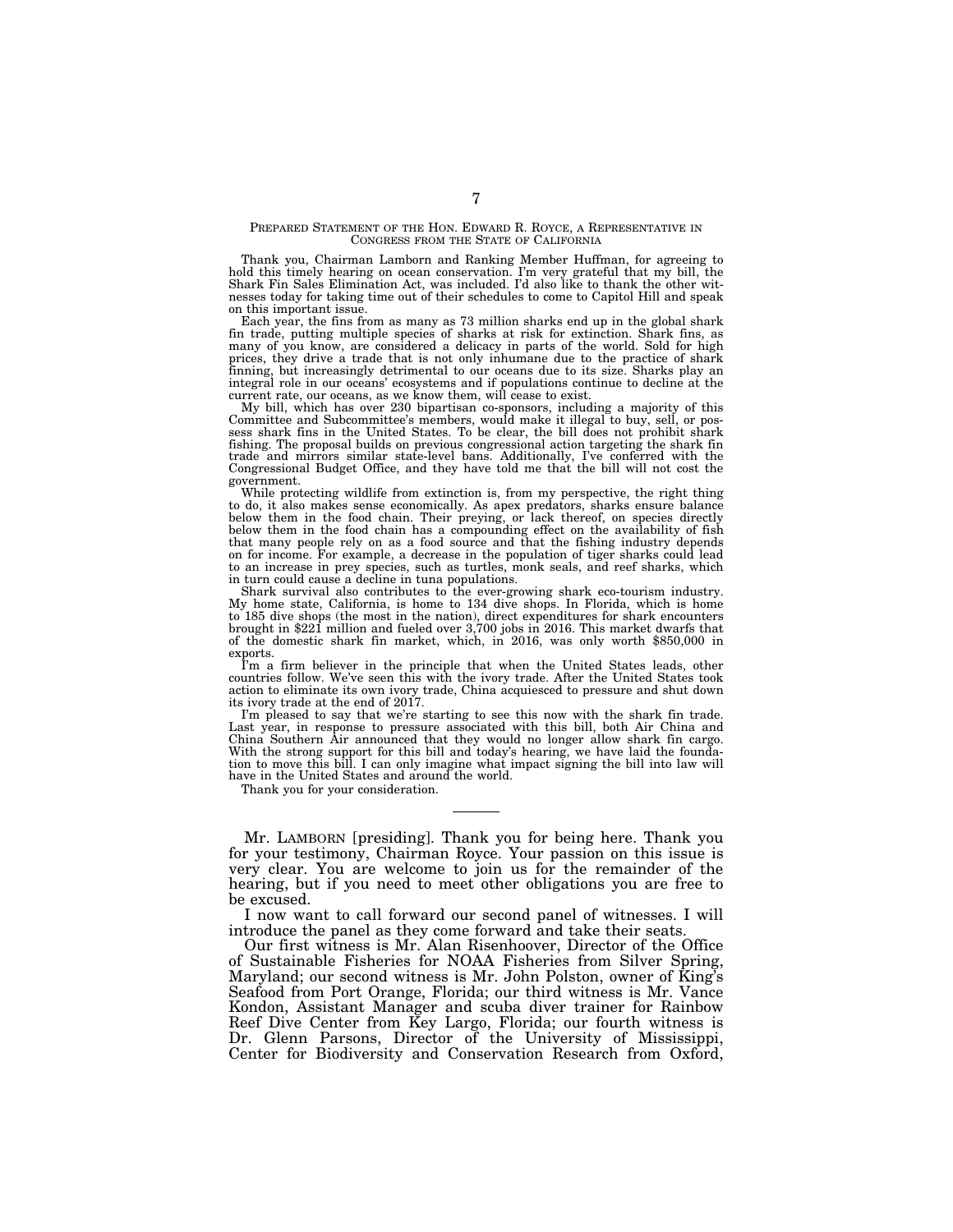Mississippi; and our final witness is Dr. Robert Hueter, Senior Scientist and Director for Shark Research at the Mote Marine Laboratory from Sarasota, Florida.

Please have a seat, get situated, and make yourselves comfortable. Thank you all for taking the time to be here.

Each witness' written testimony will appear in full in the hearing record, so I ask that witnesses keep their oral statements to 5 minutes as outlined in our invitation letter to you and under Committee Rule 4(a).

I want to explain also how our timing lights work. When you are recognized, press the talk button to activate your microphone. Once you begin your testimony, the Clerk will start the timer and a green light will appear. After 4 minutes, a yellow light will appear, and at that time you should begin to conclude your statement. At 5 minutes, the red light will come on. You may complete your sentence, but I would ask that you stop at that point.

We will now hear testimony from our panel on H.R. 1456. And again, if your testimony is broader than just this bill we will still hear the entire statement but we will ask you to remain for questions on other measures that we will have later in this hearing.

Mr. Risenhoover, you are now recognized for 5 minutes.

# **STATEMENT OF ALAN RISENHOOVER, DIRECTOR, OFFICE OF SUSTAINABLE FISHERIES, NATIONAL MARINE FISHERIES SERVICE, NATIONAL OCEANIC AND ATMOSPHERIC ADMINIS-TRATION, U.S. DEPARTMENT OF COMMERCE, SILVER SPRING, MARYLAND**

Mr. RISENHOOVER. Good afternoon, Chairman Lamborn, Ranking Member Huffman, and members of the Subcommittee. I appreciate the opportunity to speak with you today about shark and billfish conservation and their contribution to the Nation's valuable commercial and recreational fisheries.

My name is Alan Risenhoover. I am the Director of the Office of Sustainable Fisheries in NOAA Fisheries within the Department of Commerce. Today, I will briefly describe the Agency's work to conserve and manage sharks and billfish and offer some initial reactions to the bills being discussed today.

Sharks are vital to the marine ecosystem, and due to their biology many shark species are at risk of overfishing. To protect these important species, the United States has some of the strongest shark conservation management measures in the world.

Almost two decades ago, Congress prohibited shark finning in the United States, that is the practice of removing shark fins at sea and discarding the carcass. In 2008, NOAA implemented even more stringent regulations to require all Atlantic sharks be landed with fins naturally attached.

In 2010, Congress extended this fins attached requirement to almost all sharks in the United States. Currently, only 4 of 36 U.S. shark stocks or stock complexes are listed as subject to overfishing. Strict measures are currently in place to rebuild overfished stocks and prevent future overfishing.

In the United States, both shark fins and shark meat are an important source of revenue. In the Atlantic, for example, about 26 percent of the landing's value came from the sale of fins. The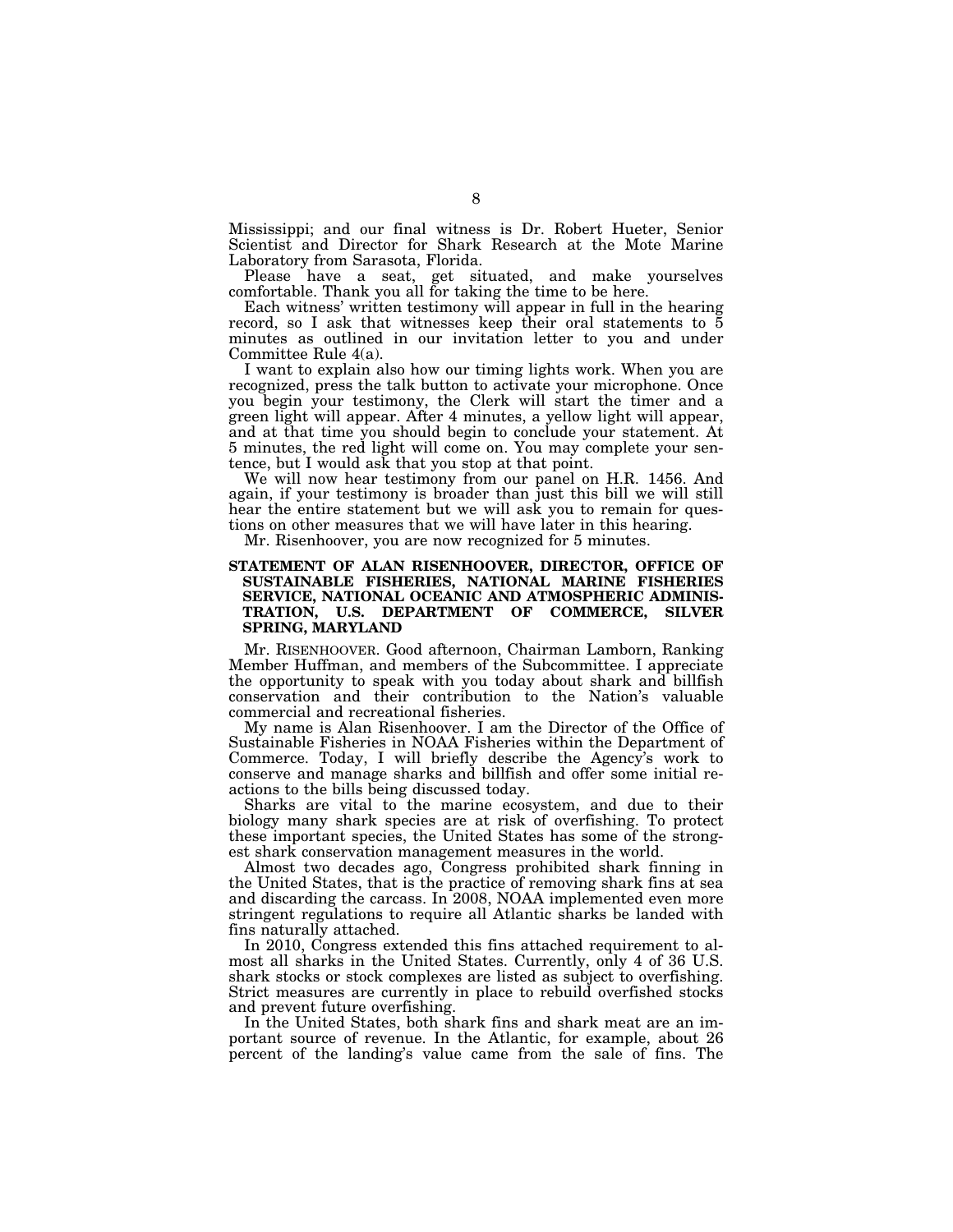United States is also a global leader in promoting the conservation of sharks. We work with numerous international bodies to promote a fins naturally attached policy and sustainable shark management globally.

Overall, the United States is a relatively small player in the global shark trade. In 2015, only 24 metric tons of shark fins were imported into the United States. This compares with the global shark fin imports estimated at 13,000 metric tons. While we strongly support the intention of reducing the illegal trade of shark fins, we cannot support these bills in their current form.

Regarding H.R. 1456, we believe the bill's negative impact on the U.S. fisherman would outweigh its benefit to shark conservation. Prohibiting the possession and sale of shark fins in effect hurts U.S. fishermen who harvest sharks under strict sustainable focused management.

Regarding H.R. 5248, we strongly support its recognition of the sustainable shark management in the United States, however, the breadth of shark products covered by the legislation goes beyond the jurisdiction of NOAA fisheries. Implementation of such a program would entail significant costs and challenges.

Finally, the rule of construction section in H.R. 4528 does not affect the statutorily created smooth dogfish exemption or provide the Secretary any additional authority under the Magnuson-Stevens Act.

Similar to sharks, the United States carefully regulates its domestic billfish fisheries and participates in international fishery management bodies that regulate billfish. The commercial harvest of billfish in the Atlantic has been prohibited since 1988 to protect overfished stocks. In the Pacific and Western Pacific, with the exception of striped marlin, billfish populations are not overfished or subject to overfishing and are sustainably managed.

In 2014, U.S. fisheries represented approximately 1 percent of billfish captured. The Billfish Conservation Act of 2012 effectively ended the importation of billfish to the United States, stopping the importation of over 8 million pounds since enactment. It also provided two exemptions that cover a small amount of billfish trade sold mainly in Hawaii and the Pacific Insular Areas.

We believe the amendment in H.R. 4528 limiting sale to only Hawaii and the Pacific Insular Areas would not advance conservation of billfish significantly and would block a small amount of sustainably harvested domestic product from entering commerce in the U.S. mainland.

Thank you for the opportunity to discuss the conservation and management of sharks and billfish. I look forward to any questions and working with the Subcommittee in the future on these very important topics. Thank you.

[The prepared statement of Mr. Risenhoover follows:]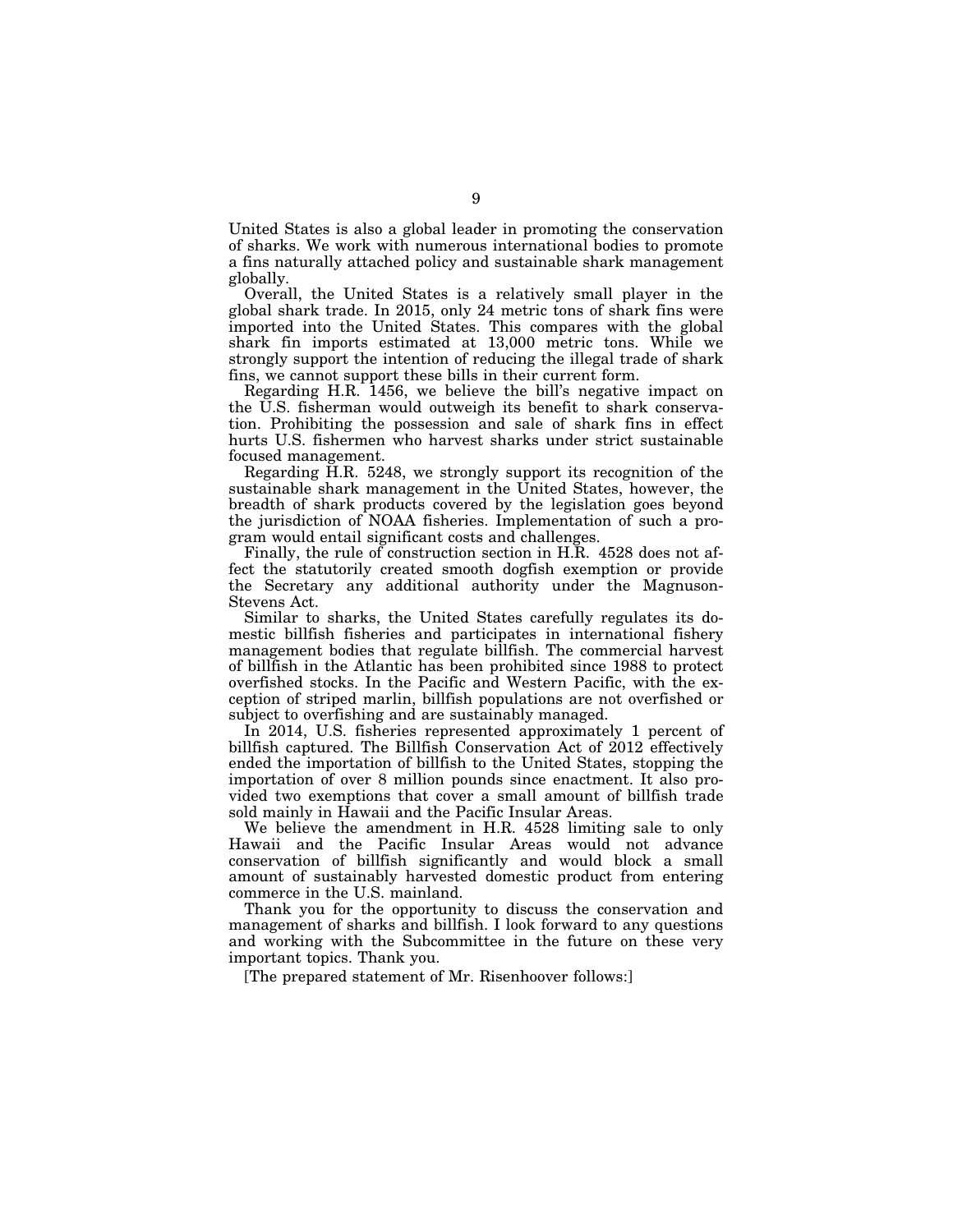PREPARED STATEMENT OF ALAN RISENHOOVER, DIRECTOR OF THE OFFICE OF SUSTAINABLE FISHERIES, NATIONAL MARINE FISHERIES SERVICE, NATIONAL OCEANIC AND ATMOSPHERIC ADMINISTRATION, U.S. DEPARTMENT OF COMMERCE ON H.R. 4528, H.R. 5248, AND H.R. 1456

#### INTRODUCTION

Good afternoon, Chairman Lamborn, Ranking Member Huffman, and members of the Subcommittee. My name is Alan Risenhoover and I am the Director of the Office of Sustainable Fisheries within the National Oceanic and Atmospheric Administration's (NOAA) National Marine Fisheries Service (NMFS) in the Department of Commerce. Shark and billfish species are important contributors to the Nation's valuable commercial and recreational fisheries as well as serving an important role in our ocean ecosystem. I appreciate the opportunity to speak with you today about the work by NMFS to conserve and manage sharks and billfish and to provide our perspective on the main bills being discussed.

#### SHARK CONSERVATION AND MANAGEMENT

Almost two decades ago Congress prohibited shark finning—which is removing shark fins at sea and discarding the rest of the shark—when it amended the Magnuson-Stevens Fishery Conservation and Management Act by enacting the Shark Finning Prohibition Act of 2000. The law prohibits any person under U.S. jurisdiction from engaging in the finning of sharks, possessing shark fins aboard a fishing vessel without the corresponding carcass, and landing shark fins without the corresponding carcass.

In 2008, NOAA implemented even more stringent regulations to require all Atlantic sharks to be landed with all fins naturally attached to facilitate species identification and reporting and improve the enforceability of existing shark management measures, including the finning ban. Today, Atlantic sharks are primarily managed through NOAA's Atlantic Highly Migratory Species program.

The Shark Conservation Act of 2010 amended the High Seas Driftnet Fishing Moratorium Protection Act and the Magnuson-Stevens Act to further strengthen rules against shark finning. Among other things, the Shark Conservation Act extended the fins-attached requirement to all sharks in the United States, with an exception for commercial fishing of smooth dogfish sharks.

Sharks are among the ocean's top predators and are vital to the natural balance of marine ecosystems. Due to their biological characteristics, many shark species are vulnerable to overfishing. To help protect these important marine species, the United States has some of the strongest shark conservation and management measures in the world. By conducting research, assessing stocks, working with U.S. fishermen, and implementing restrictions on shark harvests as called for in the Magnuson-Stevens Act, we have made significant progress toward ending overfishing and rebuilding overfished stocks for long-term sustainability. As of the end of 2016, only 3 out of 36 U.S. shark stocks or stock complexes were listed as subject to overfishing and just 5 shark stocks were listed as overfished.1 Strict management measures are currently in place to rebuild overfished shark stocks and to end overfishing when it occurs. We expect continued progress in this regard.

In partnership with regional fisheries management organizations and other international bodies, the United States continues to be a leader in promoting the global conservation and management of sharks. NMFS works internationally to promote our ''fins naturally attached'' policy overseas and provide technical support for other countries' shark conservation and management efforts. We collaborate with other countries on research aimed at achieving science-based management measures and conservation of sharks in our global ocean.

Shark fisheries are valuable contributors to the U.S. economy. In 2015, U.S. fisherman landed approximately 25 million pounds of sharks, valued at nearly \$7 million.2 Fins remain an important source of revenue for our shark fisheries. In the Atlantic, commercial landings of the primary shark species, other than spiny dogfish, were worth approximately \$2.5 million in 2016, of which approximately 26 percent came from the sale of fins.<sup>3</sup>

<sup>1</sup>See Status of the Stocks 2016. NMFS Office of Sustainable Fisheries, available at: https:// www.fisheries.noaa.gov/national/2016-report-congress-status-us-fisheries. 2See NOAA Annual Commercial Fisheries Landings Data base, available at http://

ww.st.nmfs.noaa.gov/commercial-fisheries/commercial-landings/annual-landings/index.<br>
<sup>3</sup> 2017 Stock Assessment and Fishery Evaluation (SAFE) Report for Atlantic Highly Migratory

Species.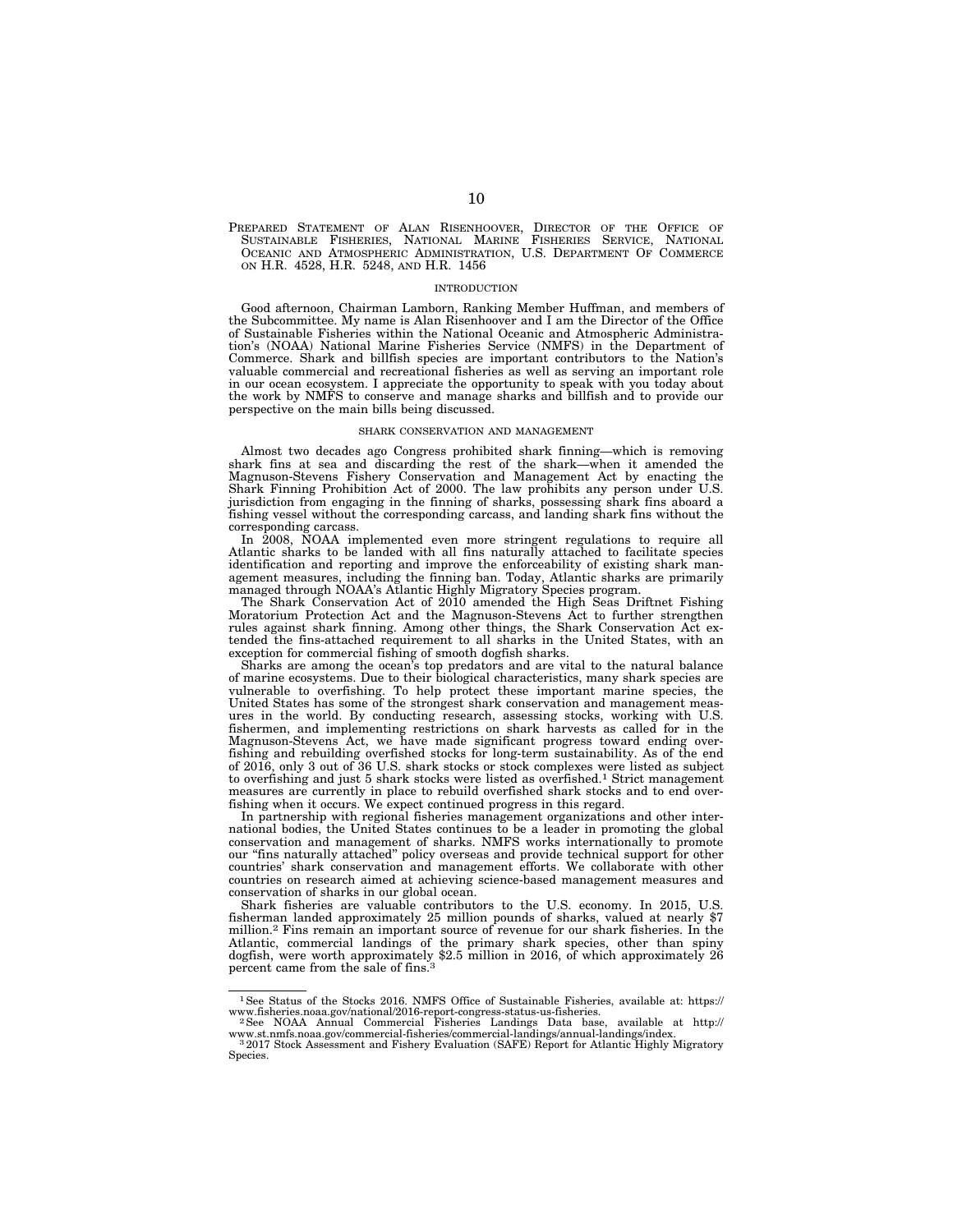The United States is a relatively small player in the global trade in sharks, but we work with other countries on the trade of shark species internationally. According to 2015 data from the Food and Agriculture Organization of the United Nations, global imports of shark fins were approximately 13,000 metric tons. Only a small portion of that volume was imported into the United States. In 2015, 24 metric tons of shark fins valued at \$288,000 entered U.S. Customs districts from outside the United States. These shark fins were imported thr Customs and Border Protection districts of Houston-Galveston; Los Angeles; Miami; New York; Portland, Maine; and Seattle and all came from New Zealand or Hong Kong. Due to the complexity of the shark fin trade, fins are not necessarily harvested by or produced in the same country from which they are exported. In 2015, the United States exported 18 metric tons of shark fins valued at a little over \$1 million.4

#### BILLFISH CONSERVATION AND MANAGEMENT

The United States carefully regulates its domestic billfish fisheries and participates in international fishery management bodies that regulate billfish in both the Atlantic and Pacific. The United States has successfully implemented measures

aimed at ending overfishing and rebuilding all overfished billfish stocks. In the Pacific and Western Pacific, with the exception of striped marlin, billfish populations are not overfished or subject to overfishing and are being sustainably managed under the Magnuson-Stevens Act. The U.S. catch of billfish has been below established limits set by international bodies for Pacific striped marlin stocks. Commercial harvest of billfish in the Atlantic has been prohibited by regulation

under the Magnuson-Stevens Act since 1988 due to conservation concerns. Under existing regulations, seafood dealers and processors are required to use the Billfish Certificate of Eligibility (COE) to document that billfish possessed or offered for sale were not harvested from the Atlantic Ocean. The certificate must document the harvest event and accompany the billfish to any dealer or processor who subsequently receives or possesses the billfish. The COE certifies that the accompanying billfish was not harvested from the Atlantic Ocean, and identifies the vessel landing the billfish, the vessel's homeport, the port of offloading, and the date of offloading. This COE, along with existing requirements for documentation of landings of domestic catch contained in Federal fishery management plans provides adequate documentation to distinguish billfish legitimately in U.S. commerce from those that are prohibited.

Despite careful management of billfish in the United States, global billfish populations have declined significantly due to overfishing by non-U.S. fishing fleets. According to the Food and Agriculture Organization of the United Nations, U.S. fisheries represented approximately 1 percent of the estimated 124,000 metric tons<br>of billfish captured globally in 2014. The decline in billfish populations are primarily<br>from retention of billfish caught as bycatch in ot

With the Billfish Conservation Act of 2012, Congress recognized the continued global conservation challenges that billfish populations continue to face. While it does not explicitly ban the import or export of billfish into or from the United States, it does prohibit selling billfish or billfish products as well as having custody, control or possession of billfish for purposes of selling them or offering them for sale. This effectively banned commercial trade in billfish, thereby eliminating demand for imports. The Billfish Conservation Act has stopped importation of well over 8 million pounds since its enactment. The Act provides for two exceptions that cover a small amount of billfish trade, sold mainly in Hawaii and the Pacific Insular Areas.

#### PERSPECTIVES ON PENDING BILLS

With respect to the Billfish Conservation Act amendments (H.R. 4528), we believe the legislation would not advance the conservation of billfish significantly, and would block a small amount of sustainably harvested domestic product from entering commerce on the U.S. mainland. Further, the bill's amendments to the Shark Conservation Act of 2010 (SCA) are unnecessary for the conservation of sharks, including smooth dogfish. The rule of construction in section 2 of the bill provides that nothing in the SCA shall be construed to alter the Secretary of Commerce's authority to manage certain highly migratory species under the Magnuson-Stevens Act. It is our understanding that this rule of construction is intended to provide the Secretary authority to over-ride the exception in the SCA that allows the finning

<sup>4</sup>See 2016 Shark Finning Report to Congress, available at: https://repository.library.noaa.gov/ view/noaa/17060.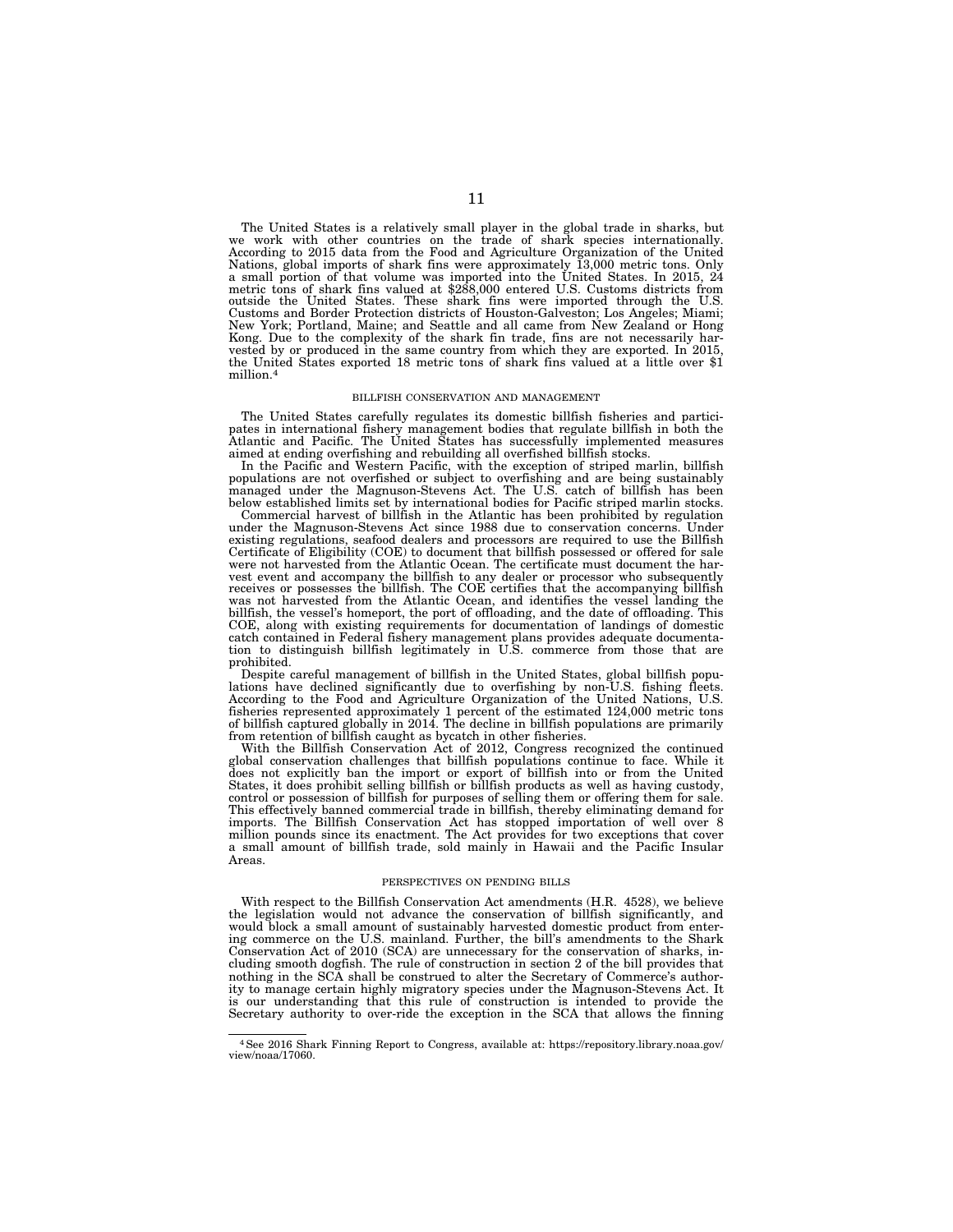of smooth dogfish under certain circumstances. As written, however, the rule of construction does not affect the statutorily-created smooth dogfish exception, nor does it provide the Secretary any additional authority that he does not currently retain under the Magnuson-Stevens Act.

We cannot support the Shark Fin Sale Elimination Act (H.R. 1456) because the bill's negative impact on U.S. fishermen would outweigh its minimal benefit to shark conservation. The United States currently has effective laws and associated regulations that prevent shark finning and sustainably manages its fisheries. As written, this bill does not meet its intent to improve the conservation and management of domestically harvested sharks. It prohibits the possession and sale of shark fins. This would hurt U.S. fishermen who currently harvest and sell sharks and shark fins in a sustainable manner under strict Federal management. Furthermore, the bill does not significantly curb international trade in shark fins where the majority of trade in shark fins occurs.

While we support the intent of reducing the illegal trade of shark fins in a manner that does not harm our domestic fishermen, we cannot support the Sustainable Shark Fisheries and Trade Act (H.R. 5248) in its current form. In particular, we do not support the proposed certification program. The breadth of shark products covered in the legislation (e.g. cosmetics, supplements, footwear, etc.) goes beyond the jurisdiction of NMFS and the agency could not trace source material for such highly-processed products. Implementing such a certification program, even one focused on specific shark species and shark products of concern, would entail significant costs. In addition, available data for shark fin imports indicates the U.S. imports a relatively small amount of shark fins compared to other countries. Thereimports a relatively small amount of shark fins compared to other countries. Therefore, the impact of the bill on global conservation and trade would be relatively small.

#### **CONCLUSION**

NOAA Fisheries appreciates the opportunity to discuss shark and billfish conservation and management and highlight the importance of these fisheries to our coastal economies. We look forward to working with Congress on these issues. I am available to answer any questions you may have.

QUESTIONS SUBMITTED FOR THE RECORD BY REP. SABLAN TO MR. ALAN RISENHOOVER, NATIONAL OCEANIC AND ATMOSPHERIC ADMINISTRATION, DIRECTOR, OFFICE OF SUSTAINABLE FISHERIES

*Question 1. In your testimony you said that NOAA opposes H.R. 1456 because the*  bill would have a negative impact on commercial fisherman and their need to drive *revenue from shark fins and that the restriction would not have a major impact since there is limited U.S. trade in shark fins. Can you explain and is NOAA's determination simply based on revenue numbers?* 

Answer. Domestically, H.R. 1456 would require fishermen to destroy the fins of sustainably harvested sharks. The United States has some of the strongest fishery conservation and management laws and regulations in the world, including for sharks. Retaining a shark fin while discarding the shark carcass (shark finning) has been prohibited in the United States since the enactment in 2000 of the Shark Finning Prohibition Act. However, it is lawful under the Magnuson-Stevens Fishery Conservation and Management Act (MSA) and the Shark Finning Prohibition Act for U.S. fishermen to use all parts of a sustainably harvested shark for commercial revenue. The fin is one of the most valuable parts of the shark and it comprises a substantial portion of shark revenue. For example, commercial landings of the primary shark species in the Atlantic, other than spiny dogfish, were worth approximately \$2.5 million in 2016, of which approximately 26 percent came from shark fin sales. Prohibiting fishermen from using the fins of sustainably harvested sharks would unfairly penalize U.S. fishermen who already operate under some of the strongest conservation and management standards in the world. Furthermore, the impact of H.R. 1456 on other countries' shark fishing and finning practices would be limited because the United States is a small player in the global trade of shark fins.

*Question 2. Is it possible to tell if a shark fin came from a legally-landed, wellmanaged, sustainable, non-finned shark once it is in the market?* 

Answer. It is possible to determine the legality and sustainability of a shark fin once it enters the market as long as there is a sufficient chain of custody for the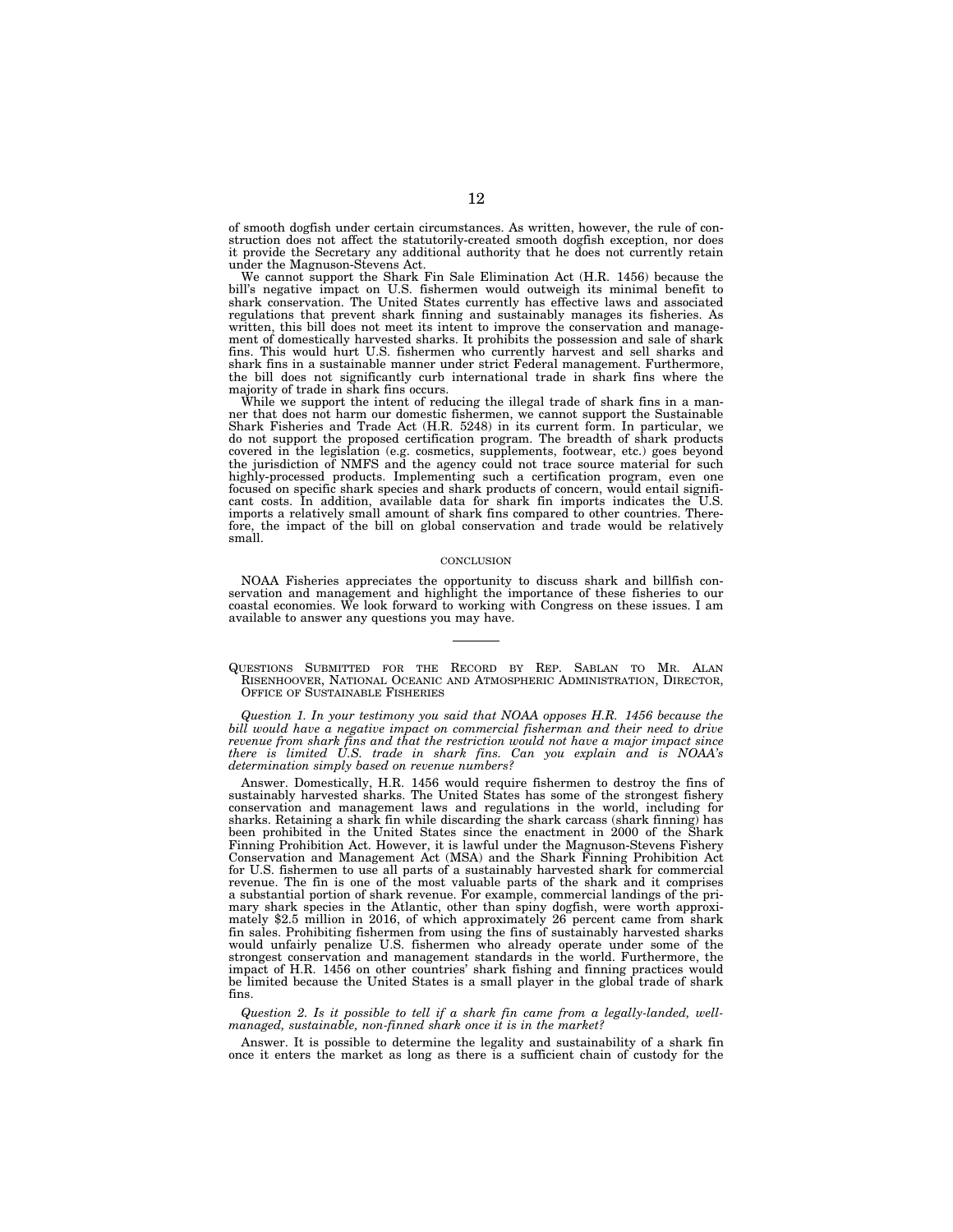shark product in trade from the point of harvest to the point of entry into commerce. NOAA's National Marine Fisheries Service (NMFS) administers several programs that collect information regarding the chain of custody for shark products, including the Seafood Import Monitoring Program (SIMP). NMFS can provide additional information regarding the programs upon request.

*Question 3. As you know, shark species are especially vulnerable to overexploitation. Sharks are caught and killed, on average, 30 percent faster than they can reproduce. We know that stock assessments—the basis for any sustainably man*aged fishery—are critical in revealing how a shark species is doing. To effectively *manage sharks, stock assessments would need to be administered regularly for individual species, correct? Do all of the shark species that can legally be fished in the United States have stock assessments?* 

Answer. NMFS supports the management of over 40 shark species and stocks caught in U.S. state and Federal fisheries. Stock assessments are fundamental to sustainable fishery management, but they are resource intensive, and thus are prioritized for stocks with the greatest need.

Stock assessments of shark species that are primarily caught in international waters are coordinated via international Regional Fishery Management Organizations (RFMOs), including the International Commission for the Conservation of Atlantic Tunas (ICCAT) and the Western and Central Pacific Fisheries Commission (WCPFC). The United States negotiates with other countries that participate in these RFMOs to determine which stocks are highest priority for stock assessments. Currently, ICCAT coordinates stock assessments for three shark stocks while the WCPFC oversees assessments for five shark stocks. These eight shark stocks have all been assessed within the last 10 years.

NMFS conducts stock assessments for shark stocks caught primarily within the U.S. exclusive economic zone (EEZ) or within the EEZ and neighboring countries such as Canada and Mexico. NMFS does not have the capacity to assess all federally managed shark species annually, but strives to optimize its use of available resources, giving priority to shark stocks with the greatest fishing importance or conservation need. Of the 31 shark species that are legally fished and assessed domestically, 17 have been assessed in the last 10 years. A current description of completed and planned stock assessments for U.S. managed sharks and shark complexes is included as a table for reference (Table 1).

| Stock                                              | Harvest     | Management            | <b>Last Assessment</b> | <b>Assessment Age</b> | Next<br>Assessment <sup>1</sup> |
|----------------------------------------------------|-------------|-----------------------|------------------------|-----------------------|---------------------------------|
| Atlantic sharpnose shark – Atlantic                | Allowed     | <b>NOAA Fisheries</b> | FY14                   | 4 Years               | Unknown                         |
| Atlantic sharpnose shark – Gulf of<br>Mexico       | Allowed     | <b>NOAA Fisheries</b> | FY14                   | 4 Years               | Unknown                         |
| Bering Sea / Aleutian Islands Shark<br>Complex $2$ | Allowed     | <b>NOAA Fisheries</b> | FY11                   | 7 Years               | <b>NA</b>                       |
| Bigeye thresher – North Pacific                    | Allowed     | <b>WCPFC</b>          | <b>FY18</b>            | 0 Years               | Unknown                         |
| <b>Blacknose shark - Atlantic</b>                  | Allowed     | <b>NOAA Fisheries</b> | FY11                   | 7 Years               | Unknown                         |
| <b>Blacknose shark - Gulf of Mexico</b>            | Limited $3$ | <b>NOAA Fisheries</b> | FY11 <sup>4</sup>      | 7 years               | Unknown                         |
| <b>Blacktip shark - Atlantic</b>                   | Allowed     | <b>NOAA Fisheries</b> | FY06 <sup>4</sup>      | 12 years              | FY19                            |
| <b>Blacktip shark - Gulf of Mexico</b>             | Allowed     | <b>NOAA Fisheries</b> | FY12                   | 6 Years               | <b>FY18</b>                     |
| Blue shark - North Atlantic                        | Allowed     | <b>ICCAT</b>          | FY16                   | 2 Years               | FY21                            |
| <b>Blue shark - North Pacific</b>                  | Allowed     | <b>ICCAT</b>          | FY17                   | 1 Year                | FY21                            |
| Bonnethead - Atlantic <sup>5</sup>                 | Allowed     | <b>NOAA Fisheries</b> | FY14 <sup>4</sup>      | 4 years               | Unknown                         |
| Bonnethead - Gulf of Mexico <sup>5</sup>           | Allowed     | <b>NOAA Fisheries</b> | FY14 <sup>4</sup>      | 4 years               | Unknown                         |
| Bull shark - Atlantic and Gulf of<br>Mexico        | Allowed     | <b>NOAA Fisheries</b> | Never assessed         | <b>NA</b>             | Unknown                         |
| Finetooth shark - Atlantic and Gulf<br>of Mexico   | Allowed     | NOAA Fisheries        | FY08                   | 10 Years              | Unknown                         |
| Gulf of Alaska Shark Complex                       | Allowed     | NOAA Fisheries        | FY17                   | 1 Year                | FY19                            |
| Gulf Smoothhound Complex <sup>6</sup>              | Allowed     | <b>NOAA Fisheries</b> | FY15                   | 3 Years               | Unknown                         |

Table 1: Completed and planned stock assessments of all federally-managed shark stocks and stock complexes.

<sup>1</sup> Currently, domestic assessments are not usually planned more than one year out. NOAA Fisheries is currently working to develop longer-term planning schedules

to determine annual catch limits for the complex. This analysis does not constitute a stock assessment and occurs biennially.<br><sup>3</sup> Only allowed to land recreationally constant and a stock assessment and occurs biennially.<br><sup></sup> Atlantic blacktip, and Atlantic and GOM bonnethead.

<sup>-----------&</sup>lt;br>- In FY12 the management of Bering Sea / Aleutian Islands Sharks transitioned from using an index-based approach to relving upon a historical average of catch

stember business and material care of processes and that was ultimately relected. The last combined assessment conducted in FY08 was successful.<br>'Stocks were combined in the FY14 stock assessment that was ultimately relect <sup>6</sup> Gulf complex includes smooth dogfish, Florida smoothhound and Gulf smoothhound.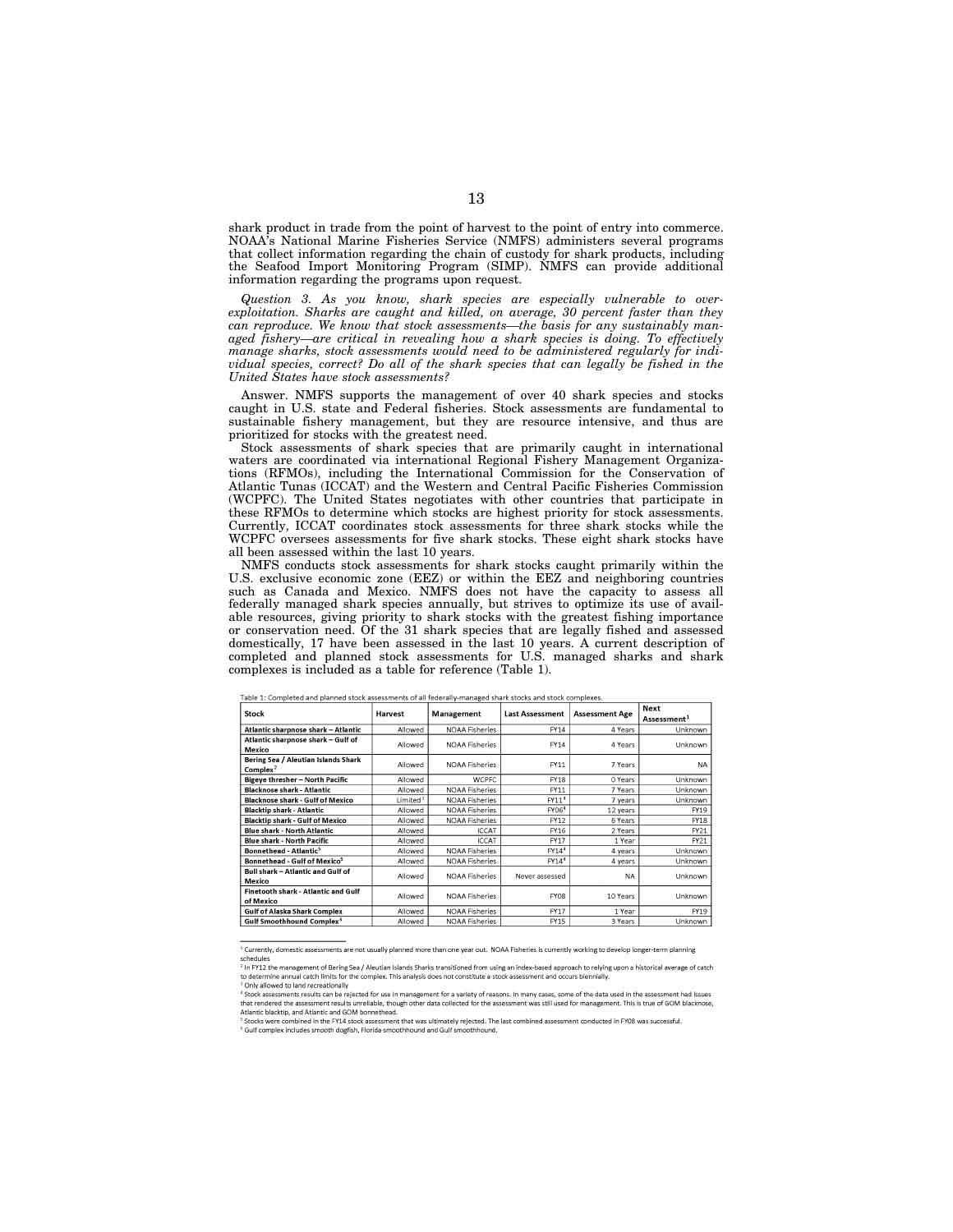| Stock                                                     | Harvest              | Management            | <b>Last Assessment</b> | <b>Assessment Age</b> | <b>Next</b><br>Assessment <sup>1</sup> |
|-----------------------------------------------------------|----------------------|-----------------------|------------------------|-----------------------|----------------------------------------|
| Lemon shark - Atlantic and Gulf of<br>Mexico              | Allowed              | <b>NOAA Fisheries</b> | Never assessed         | <b>NA</b>             | Unknown                                |
| Longfin mako - North Pacific                              | Allowed              | <b>NOAA Fisheries</b> | Never assessed         | <b>NA</b>             | Unknown                                |
| Nurse - Atlantic and Gulf of Mexico                       | Allowed              | <b>NOAA Fisheries</b> | Never assessed         | <b>NA</b>             | Unknown                                |
| Oceanic whitetip shark - North<br>Atlantic                | Allowed              | <b>NOAA Fisheries</b> | Never assessed         | <b>NA</b>             | Unknown                                |
| Oceanic whitetip shark - Western<br>and Central Pacific   | Limited <sup>7</sup> | <b>WCPFC</b>          | FY12                   | 6 Years               | Unknown                                |
| Pelagic thresher - North Pacific                          | Allowed              | <b>WCPFC</b>          | FY18                   | 0 years               | Unknown                                |
| Porbeagle - Northwestern Atlantic                         | Allowed              | <b>ICCAT</b>          | FY10                   | 8 Years               | FY19                                   |
| Salmon shark - North Pacific                              | Allowed              | <b>NOAA Fisheries</b> | Never assessed         | <b>NA</b>             | Unknown                                |
| Sandbar shark - Atlantic and Gulf of<br>Mexico            | Limited <sup>8</sup> | <b>NOAA Fisheries</b> | <b>FY18</b>            | 0 years               | Unknown                                |
| Smooth hammerhead - Atlantic and<br><b>Gulf of Mexico</b> | Allowed              | <b>NOAA Fisheries</b> | Never assessed         | <b>NA</b>             | Unknown                                |
| Great hammerhead - Atlantic and<br><b>Gulf of Mexico</b>  | Allowed              | <b>NOAA Fisheries</b> | Never assessed         | <b>NA</b>             | Unknown                                |
| Scalloped hammerhead - Atlantic                           | Allowed              | <b>NOAA Fisheries</b> | FY10                   | 8 Years               | Unknown                                |
| Shortfin mako - North Atlantic                            | Allowed              | <b>NOAA Fisheries</b> | <b>FY18</b>            | 0 Years               | Unknown                                |
| Shortfin mako - North Pacific                             | Allowed              | <b>WCPFC</b>          | <b>FY15</b>            | 3 Years               | <b>FY18</b>                            |
| Silky shark - Atlantic and Gulf of<br>Mexico              | Limited <sup>9</sup> | <b>NOAA Fisheries</b> | Never assessed         | <b>NA</b>             | Unknown                                |
| Silky shark - Western and Central<br>Pacific              | Allowed              | <b>WCPFC</b>          | FY13                   | 5 Years               | <b>FY18</b>                            |
| Smooth dogfish - Atlantic                                 | Allowed              | <b>NOAA Fisheries</b> | <b>FY15</b>            | 3 Years               | Unknown                                |
| Spinner shark - Atlantic and Gulf of<br>Mexico            | Allowed              | <b>NOAA Fisheries</b> | Never assessed         | <b>NA</b>             | Unknown                                |
| Spiny dogfish - Atlantic Coast                            | Allowed              | <b>NOAA Fisheries</b> | FY15                   | 3 Years               | Unknown                                |

<sup>7</sup> Stock can only be harvested as a bycatch species in non-longline fisheries.<br><sup>8</sup> Research harvest only.<br><sup>9</sup> Commercial harvest only

| Stock                                        | Harvest | Management     | <b>Last Assessment</b> | <b>Assessment Age</b> | Next<br>Assessment <sup>1</sup> |
|----------------------------------------------|---------|----------------|------------------------|-----------------------|---------------------------------|
| Spiny dogfish - Pacific Coast                | Allowed | NOAA Fisheries | FY11                   | 7 Years               | Unknown                         |
| Common thresher - North Atlantic             | Allowed | NOAA Fisheries | Never assessed         | NA.                   | Unknown                         |
| Thresher shark - North Pacific               | Allowed | NOAA Fisheries | Never assessed         | NA                    | Unknown                         |
| Tiger shark - Atlantic and Gulf of<br>Mexico | Allowed | NOAA Fisheries | Never assessed         | <b>NA</b>             | Unknown                         |

*Question 4. How many stock assessments did NOAA do for sharks in 2017? How many is NOAA planning to do in 2018?* 

Answer. In FY2017, NMFS completed two stock assessments of shark stocks. In FY2018, NMFS has completed six stock assessments of shark stocks.

Question 5. In 2016, the year with the most recent landings data, non-dogfish shark landings were valued at less than \$2.5 million. According to the NOAA Commercial landings database, over half of the landings by value an

Answer. A number of factors can prevent the identification of shark landings data at the species level. For example, different shark species may be co-mingled and sold together as a lot. Another factor is the need to preserve the confidentiality of business information. If fewer than three fishermen or dealers contribute to a number, we will roll up the landings data into a higher-level aggregation.

*Question 6. Bycatch is another huge threat facing sharks globally. Why is it that in the NOAA National Bycatch Report, the bycatch data for sharks is not consistent? For example, in some fisheries, sharks are counted by individuals and in others by pounds? Why are some counted at the species level and others are counted in groups? Don't these inconsistencies make it difficult to have a clear picture of the rate of shark bycatch in the United States?* 

Answer. Thanks to its fishery dependent and independent data collection programs, the United States has robust data on shark bycatch. However, bycatch data in the U.S. National Bycatch Report can vary because the various fisheriesdependent monitoring programs around the country (including observer programs) can report data in different ways. Differences in data collection and reporting can be attributed to fishery logistics and other science and management priorities.

For example, shark bycatch typically has been counted as individuals as opposed to pounds because sharks that are caught as bycatch are usually released in the water and not brought on the fishing vessel to minimize any harm to the animal. Despite these challenges, NMFS continues to work to improve its estimates of shark bycatch. For instance, Update 3 to the U.S. National Bycatch Report First Edition,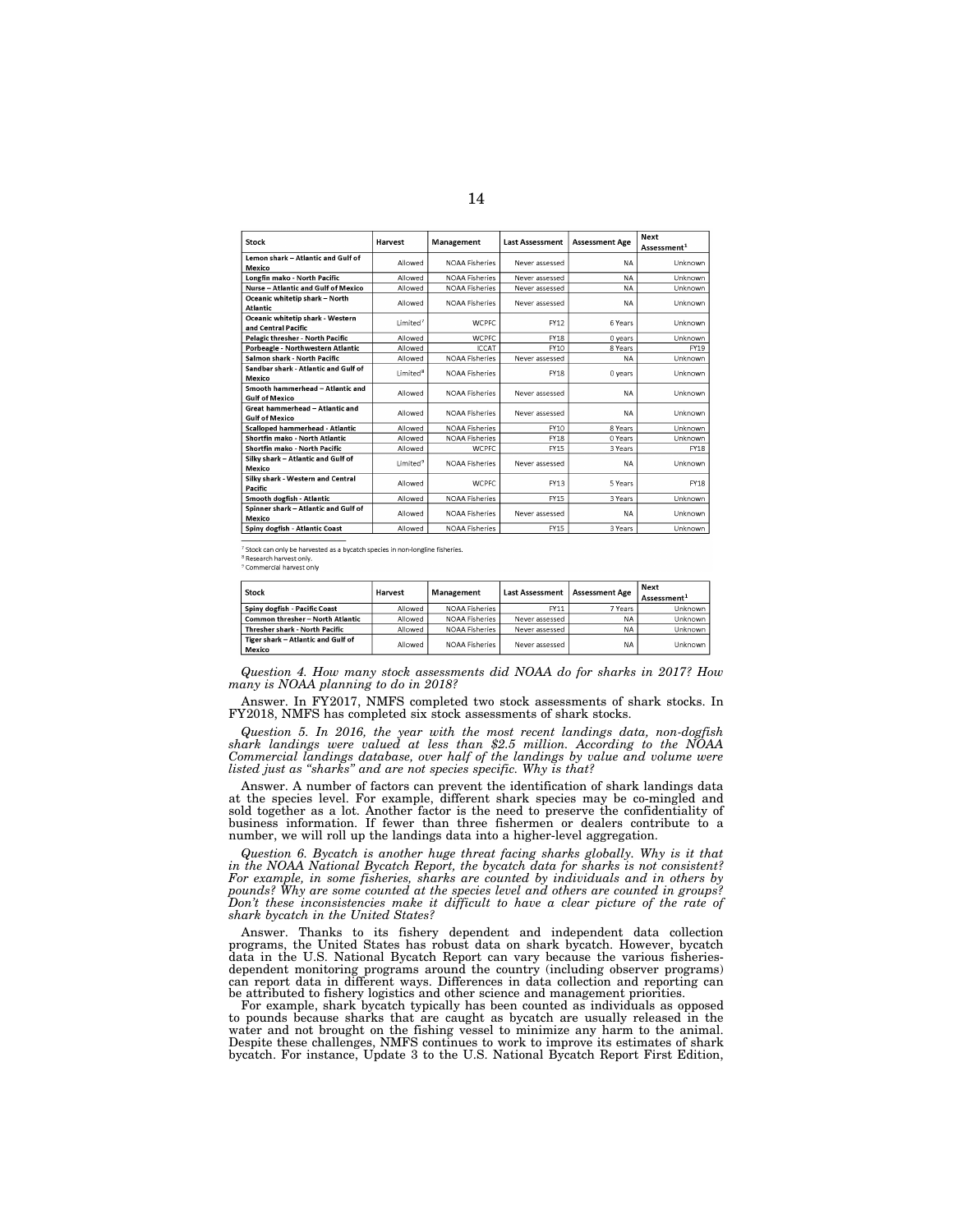which should be published online by the end of 2018, includes more consistent bycatch data for sharks due to the publication of a recent NOAA Technical Memorandum that provided individual-to-weight conversion factors for sharks and other species captured in fisheries off the southeastern United States and in the Gulf of Mexico.

NMFS notes that the National Bycatch Report is not a requirement under the MSA or other law. The National Bycatch Report and its Updates provide a compilation of bycatch information and national and regional overviews to document bycatch in fisheries over time. They are not, however, used for day-to-day management of fisheries.

*Question 7. According to NOAA's own commercial fisheries trade data, in 2017, over \$500,000 worth of fins were imported into California—a state that has a ban. Similarly, over \$450,000 worth of fins were exported out of Texas; over \$6,000 exported out of California; over \$14,000 out of New York; and over \$40,000 out of Washington. All of these states have a ban. How is the shark fin trade avoiding state legal prohibitions?* 

Answer. NMFS does not enforce state shark fin laws. We cannot speak to the states' efforts to enforce their laws. NOAA's Office of Law Enforcement does work with state law enforcement agencies and alerts them to state violation when they are discovered.

*Question 8. What is the status of the alleged shark finning case that took place in March, 2017 in which wildlife officers found dozens of dismembered shark fins aboard a Key West shrimp boat? Are there any other outstanding finning cases under review?* 

Answer. In this incident, approximately 70 shark fins were detected onboard a commercial shrimp vessel without corresponding shark carcasses in violation of Federal shark finning regulations. The investigation has been completed and the case package was referred to the NOAA Office of General Counsel Enforcement Section for prosecution in May 2018 and is still open.

In addition to the May 2017 incident, the NMFS' Office of Law Enforcement has a small number of other incidents of alleged shark finning or landing sharks without fins naturally attached under investigation or review.

*Question 9. How many fins does the United States import and export? Is the data reliable? Why are there discrepancies between what the U.S. reports and what the United Nation FAO reports? According to the U.N. FAO, more countries reporting shark exports to the United States than what NOAA reports? Please explain.* 

Answer. In 2017, the United States imported 245,718 kilograms (245.7 metric tons) of shark fins worth \$1,132,060 and exported 156,819 kilograms (156.8 metric tons) worth \$1,216,074. This number includes fresh, frozen, preserved, and canned products and is a finer level estimate than we have had in previous years. The data on foreign trade is from the U.S. Bureau of the Census. Thus, the United States has good estimates of sharks and shark products imported into the United States, but it is difficult to estimate the volume of products that transit through the United States and do not remain here.

When we were first made aware of the discrepancy between the data of the United States and FAO, we investigated with FAO and found there was an error in a 2003 figure that the FAO has since corrected. Second, data contained in the FAO report are from trading partners for an ad hoc exercise and not from FAO official statistics. These two methodologies are not comparable. One methodology combines import data to derive export estimates. The other contains export data reported directly to the FAO database. The incompatibility of the trading partners' statistics, in terms of shark fin commodity categories and descriptions, could be a major factor behind these observed discrepancies. Given these data complexities, to assess the U.S.' relative contribution to the global shark fin trade, the United States compares U.S. reported import of shark fins with other countries' shark fin import numbers (rather than estimating exports based on imports).

*Question 10. Who enforces the anti-finning regulations and how many agent are engaging in shark fin enforcement? The Trump administration FY 2019 Budget Request proposed to reduce funding for law enforcement? How would NOAA adequately perform the fins naturally attached requirement with a substantially reduced resources?* 

Answer. NMFS' Office of Law Enforcement (OLE) is the primary agency responsible for enforcement of regulations which prohibit shark finning. While none of our law enforcement personnel are exclusively dedicated to shark fin enforcement, we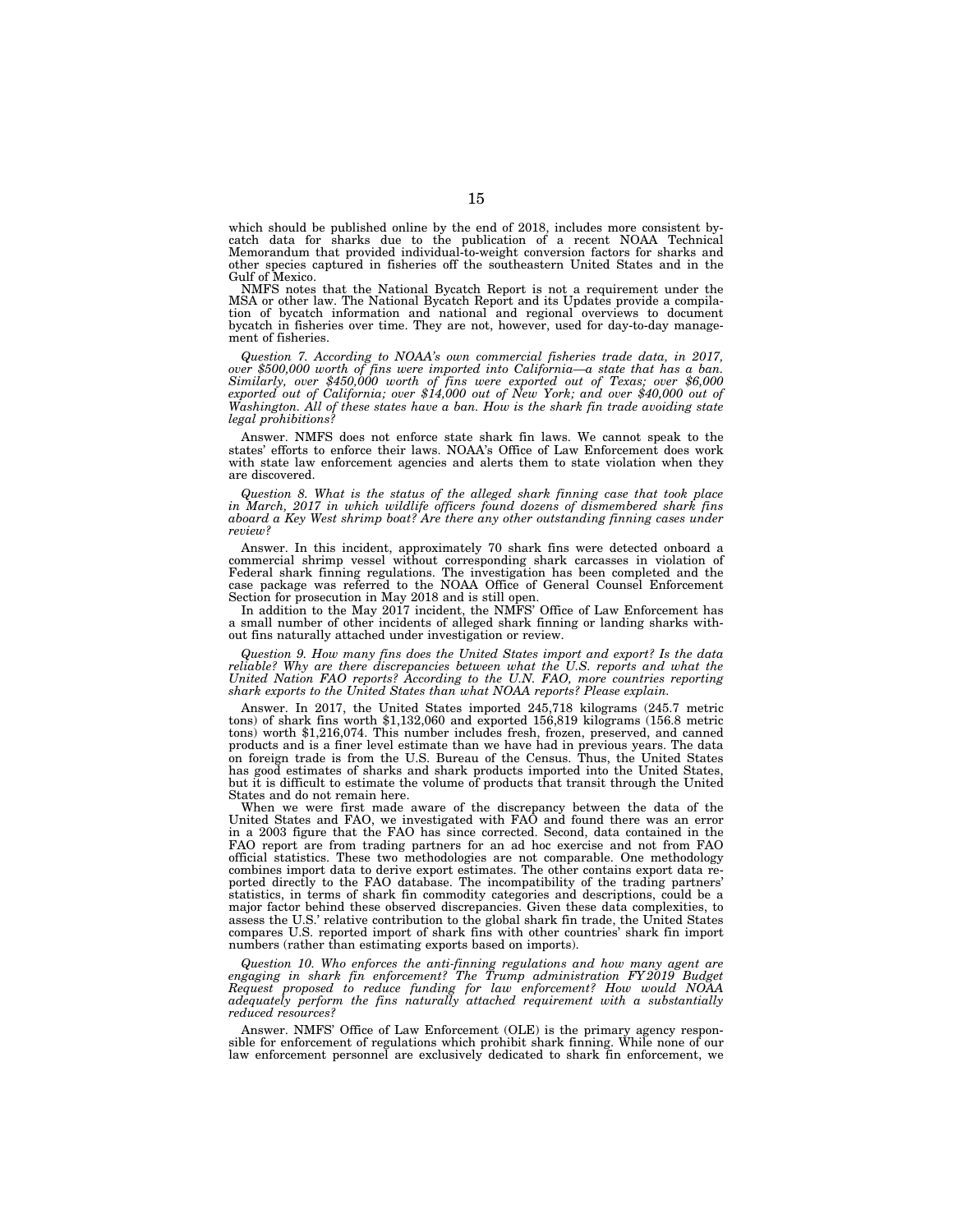do prioritize enforcement of regulations related to protected species such as shark species listed under the Convention on International Trade in Endangered Species of Wild Fauna and Flora (CITES). In the past, OLE's efforts have been augmented by our state and territorial enforcement partners through our Cooperative Enforcement Program (CEP).

The Administration's 2019 Budget prioritizes rebuilding the military and making critical investments in the Nation's security. It also identifies the savings and efficiencies needed to keep the Nation on a responsible fiscal path. To prioritize fiscal responsibility and efficiency, difficult decisions, including the reduction in CEP funding, needed to be made. NOAA will continue its dedication to Federal fisheries enforcement, including enforcement of laws related to shark finning, through use of OLE's Federal agents and officers to conduct investigations and patrols, techno-logical tools such as Vessel Monitoring Systems, and outreach and education strategies designed to increase and enhance voluntary compliance laws and regulations.

Mr. LAMBORN. All right. Thank you for your testimony. Mr. Polston, you are now recognized for 5 minutes.

# **STATEMENT OF JOHN POLSTON, OWNER, KING'S SEAFOOD, PORT ORANGE, FLORIDA**

Mr. POLSTON. Chairman Lamborn, Ranking Member Huffman, and members of the Subcommittee, my name is John Polston, and I am the owner of King's Seafood and several shark fishing vessels in Port Orange, Florida.

The Shark Trade Elimination Act, H.R. 1456, punishes me and other law abiding fishermen. It would put the final nail in the coffin of the domestic shark fishery. Decades of quota cuts have reduced this fishery to a fraction of what it once was. Now that shark populations are growing, I would say exploding, there is some hope that all this sacrifice might be rewarded. I cannot express how demoralizing it would be if Congress were to take away our needed shark fin income. We simply cannot afford to throw away money.

Fishing vessels and dealers all have high fixed and overhead costs like insurance, fuel, mortgages, maintenance, labor, and so on. Operating margins in this industry are razor thin, and cuts in allowable shark landings have all but eliminated full time shark fishing. Today, most fishermen are like me, piecing together a living from different fisheries, sharks, shrimp, snapper, grouper, king mackerel, and others. All are tightly controlled by NMFS. It is like a house of cards. You take away one part of it, and the whole thing could come crashing down. And for many fishermen, the fins count for up to half the total landed value of their catch. Take that income source away, and it would cost money to go shark fishing.

There are two important facts about our industry. One, is that it has been proven that we can have a sustainable shark fishery. There are plenty of sharks in the water to fulfill the ecosystem role and to support a booming shark tourism industry. The other is that American fishermen oppose shark finning and unsustainable fishing by other countries. We are hurt by these cruel and wasteful practices. Our well managed products must compete with those from unethical and unmanaged fisheries in the global market.

Shark finning, not to mention shark overfishing, is just not a problem here. It has been illegal to land shark fins without the carcass since 1993. It must be landed with their fins attached, given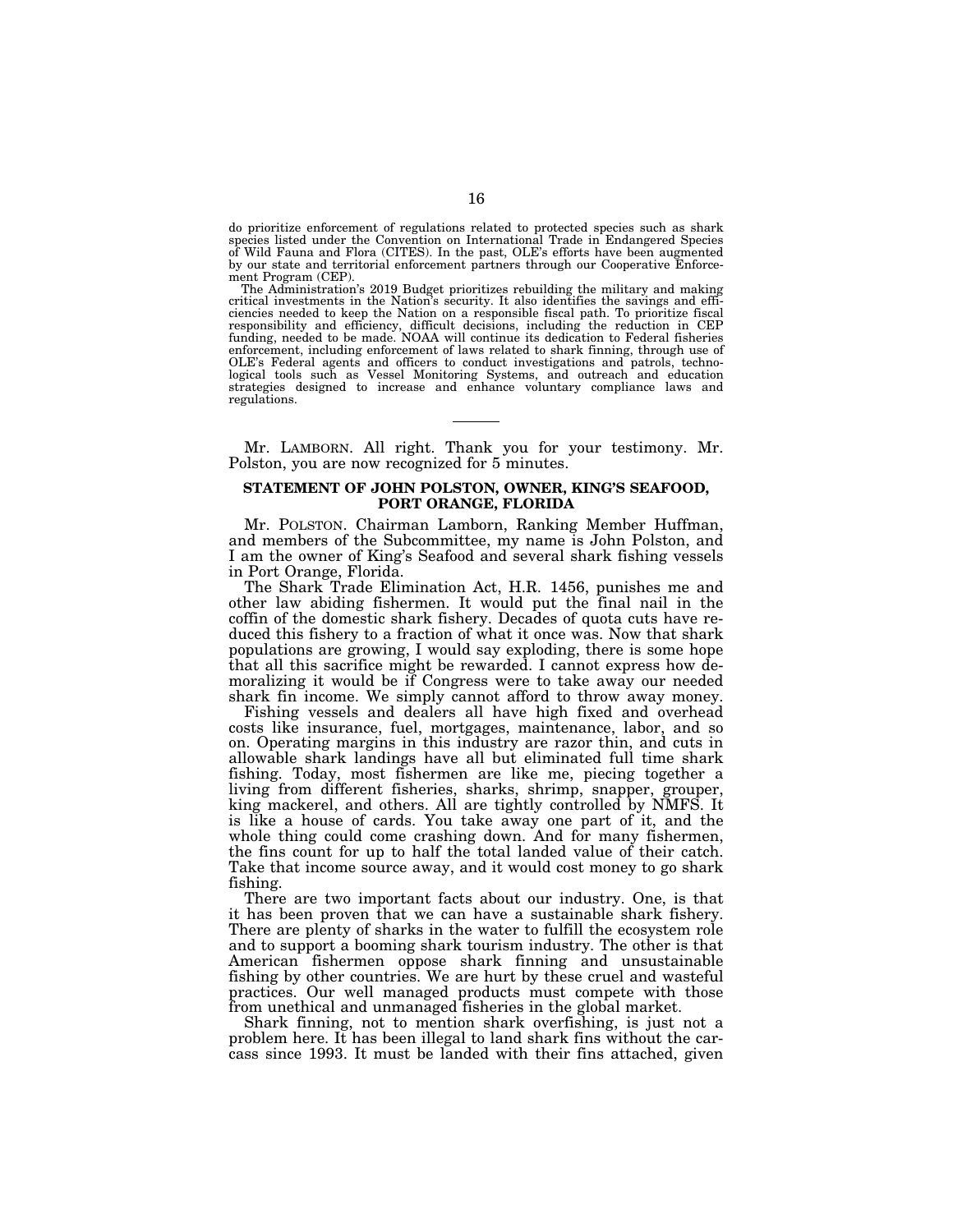that the Shark Fin Trade Elimination Act has no impact on the United States other than to make American fishermen and their communities poorer. It is really just designed to send a message to foreign nations when these things occur, but I believe it would make the problem worse because our sustainable shark products are off the global market, and they will be replaced by those from countries where finning and overfishing are occurring. I hope you see how wrong that is.

We all agree that shark finning is cruel and wasteful. The only real question is how it is best to end it. In my view, the best approach is to attack it where it exists. King Seafood is a member of the Southeastern Fisheries Association East Coast Fishery Section and a contributor to the Southern Shark Alliance, the SSA. It was formed to oppose a Federal shark fin ban and to develop the effective alternatives to stop finning and overfishing.

These groups work with Representatives Webster and Lieu, the Wildlife Conservation Society, other Members of Congress, and fishery groups. The result of these discussions is the Sustainable Shark Fisheries and Trade Act, H.R. 5248. This bill is modeled on successful laws that make the privilege of access to the U.S. market contingent on foreign fishermen meeting the same standards as we do to protect sea turtles and marine mammals.

If nations want to export shark products to America, including skates and rays, they would have to show they have effectively ended finning and are actively managing their fisheries just as we do. As such, this bill makes positive contribution to shark conservation and recognizes and rewards the U.S. fishing industry for its conservation sacrifices.

It is a fair and sensible approach. I cannot urge you strongly enough to support the SSFTA and oppose the fin ban. I would be happy to answer any questions you may have.

# [The prepared statement of Mr. Polston follows:]

### PREPARED STATEMENT OF JOHN POLSTON, OWNER, KING'S SEAFOOD, PORT ORANGE, FLORIDA ON H.R. 5248 AND H.R. 1456

My name is John Polston, owner of King's Seafood in Port Orange, Florida. King's Seafood, with which I have been associated since it was incorporated in 1988, is a buyer, retailer, and wholesale distributor of sharks and other fish products to domestic and foreign markets. I also have ownership interest in 10 fishing vessels, 5 of which actively participate in the domestic shark fishery. I am a participant in both the Sustainable Shark Alliance (''SSA'') and the Southeastern Fisheries Association, both of which support H.R. 5248 and strongly oppose H.R. 1456. My testimony is based on my personal knowledge and deep involvement with this and other South Atlantic fisheries for over 33 years.

I am honored to come before the Water, Power and Oceans Subcommittee to testify in support of H.R. 5248, the Sustainable Shark Fisheries and Trade Act (''SSFTA''), and to personally thank Congressmen Webster and Lieu for introducing this proactive bill that levels the playing field for American fishermen. My testimony will also address the deep concerns I and others in the domestic shark fishery have with Chairman Royce's well-intentioned, but ultimately harmful, bill, H.R. 1456, the Shark Fin Sales Elimination Act.

Both bills share a common goal—eliminating the cruel, wasteful, and unsustainable practice of shark finning. Only the SSFTA, however, creates an incentive for other nations to end shark finning and meet the same high standards for marine conservation to which the United States holds its fishermen. This bill recognizes the sacrifices our fishermen have made, and continue to make, to rebuild domestic shark populations by leveling the playing field with our foreign competitors. Under the SSFTA, access to U.S. markets by other nations is contingent on their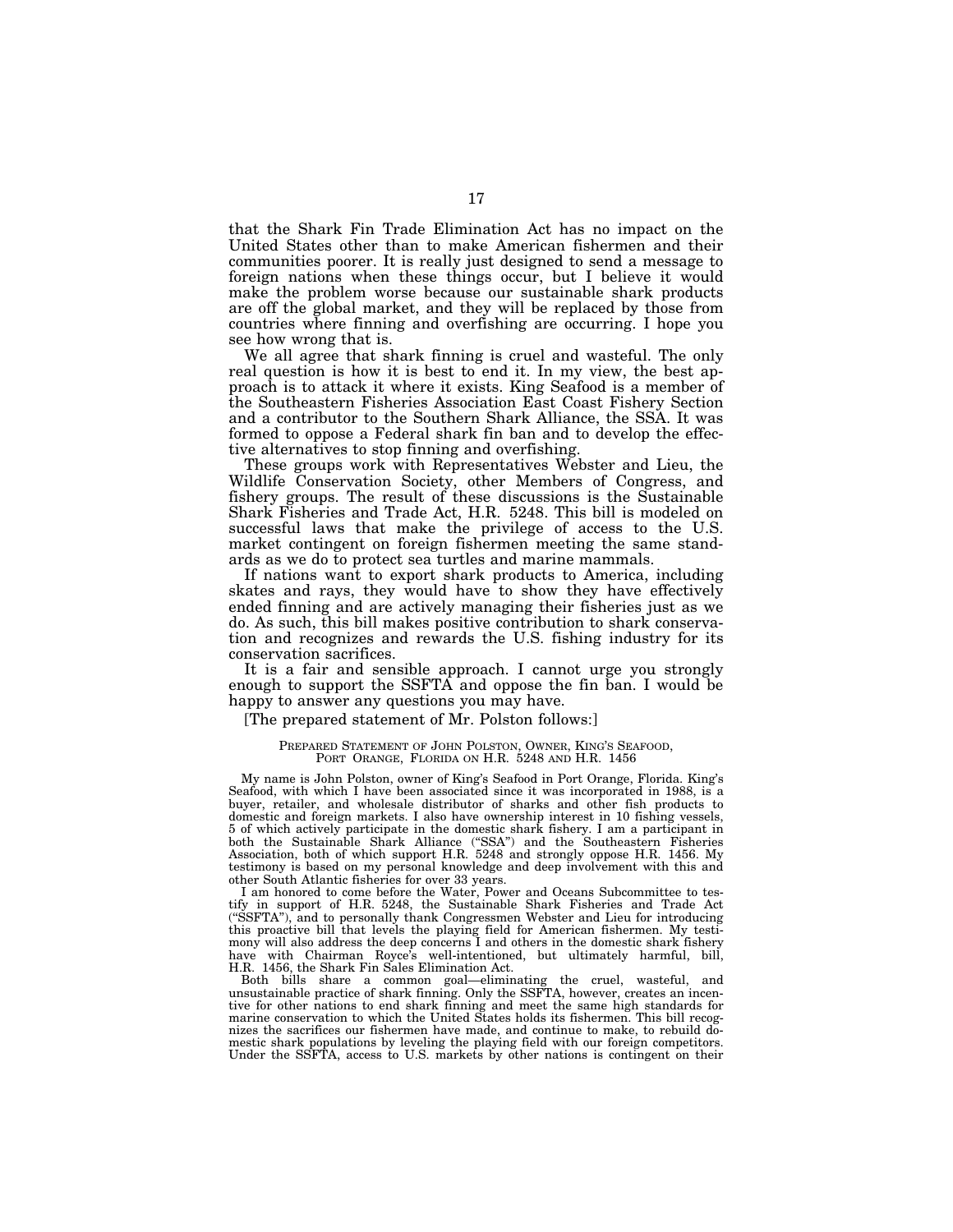adoption of strong anti-finning measures and actively conserving shark, skate, and ray stocks.

By contrast, the Shark Fin Sales Elimination Act punishes me and others by denying us an important income source—revenue from the sale of the fins—merely to send a ''message.'' It has no direct impact on fisheries in other nations. In fact, this bill allows imports of other shark, skate, and ray products from unsustainable fisheries to continue. It rewards bad actors by taking sustainable U.S. shark fins out of the global market, creating a vacuum to be filled by those from unmanaged and unsustainable fisheries. From a more personal perspective, this bill punishes me and others in the shark fishery by taking away an important income source, undoubtedly pushing some small businesses into unprofitability. It is an insult to American fishermen who have been required to give so much for decades to create a sustainable fishery.

In short, the SSFTA improves conservation of vulnerable populations of elasmobranchs on a global basis, while the Shark Fin Sales Elimination Act degrades these efforts and penalizes hard-working, rule-abiding Americans.

I want to emphasize that the American fishing industry is deeply opposed to the practice of shark finning, or harvesting sharks solely for their fins and discarding the carcass at sea. It is a wasteful and potentially cruel practice. It has been outlawed by regulation on the Atlantic and Gulf coasts, where most shark fishing oc-curs, since 1993, and by law since 2000. In 2010, Congress acted to strengthen this prohibition by requiring that most sharks<sup>1</sup> be landed with their fins naturally attached. The ease of enforcement of these regulations, along with the steep penalties for violating these laws, has led to near universal compliance, particularly by federally licensed shark fishermen.

We also operate under what are likely the world's most precautionary and strict shark conservation rules. In aggregate, total allowable landings for sharks have been reduced by more than 80 percent since the fishery's peak in the late 1980s and early 1990s. Catches of many sharks, including the most commercially important<br>stock, Sandbars,<sup>2</sup> are prohibited. Annual catch limits are set on a very conservative<br>basis, taking into account the life history of these ani very abundant shark stocks close before annual catch limits are caught to facilitate rebuilding of less abundant species. Also, the National Marine Fisheries Service (''NMFS'') closes the fishery when only 80 percent of the catch limit is harvested.

In terms of rebuilding shark populations, NMFS management has been undeni-ably successful. The last published results from the primary Federal shark survey found the most sharks in its 29-year history.3 The most recent survey was recently concluded and we are optimistic that these trends will continue. Independent research by the Virginia Institute of Marine Science also confirms the sharply increasing trends for nearly every category and type of shark.<sup>4</sup> Our industry accounts for ing trends for nearly every category and type of shark.4 Our industry accounts for \$20 million export, with Louisiana and Florida leading the way in terms of landings and permitted fishermen.

As a Floridian, I can also say that the ''shark tourism'' industry has been thriving alongside our shark fishery. The growth in this relatively new—and dangerous tourism sector has not been impacted by our fishery. Sustainable management ensures there are ample numbers of sharks in our waters to both be experienced by those who wish to view them in their natural habitat and to serve their role in the marine ecosystem.

At the same time, growing shark populations increase the chances for interactions between sharks and those who come to Florida and other coastal states to spend time at the beach. Florida, in general, and Volusia County, in particular, is the *world's* leading site for unprovoked shark attacks. Those will certainly increase growing shark and human populations interact. Even the perception of increasing numbers of shark attacks can have a negative impact on coastal tourism.

There also has been an increase in interactions between sharks and recreational and commercial fisheries. ''Bite-offs,'' where sharks take part or all of a fish off a line, are being increasingly reported. My vessels and other in commercial hood-andline fisheries frequently cannot get bait past large schools of sharks and there have even been reports of sharks attacking shrimp nets. A well-controlled fishery plays

<sup>&</sup>lt;sup>1</sup>The sole exception is for smooth dogfish, a small and abundant shark harvested off the East Coast. This species is most valuable for the meat, the quality of which quickly degrades if the fish is not quickly and fully dressed.<br><sup>2</sup>A small research fishery for sandbars is allowed in order to collect data for the stock

assessment. Currently, an assessment for this species is underway.<br><sup>3</sup> NMFS, "2015 Coastal Shark Survey Reveals Shark Populations Improving off U.S. East<br>Coast," https://www.nefsc.noaa.gov/press\_release/pr2015/scispot/ss15

Coast," https://www.nefsc.noaa.gov/press\_release/pr2015/scispot/ss1509/.<br>"WIMS, "Study finds preliminary recovery of coastal sharks in southeast U.S." http://<br>www.vims.edu/newsandevents/topstories/2017/shark recovery.php.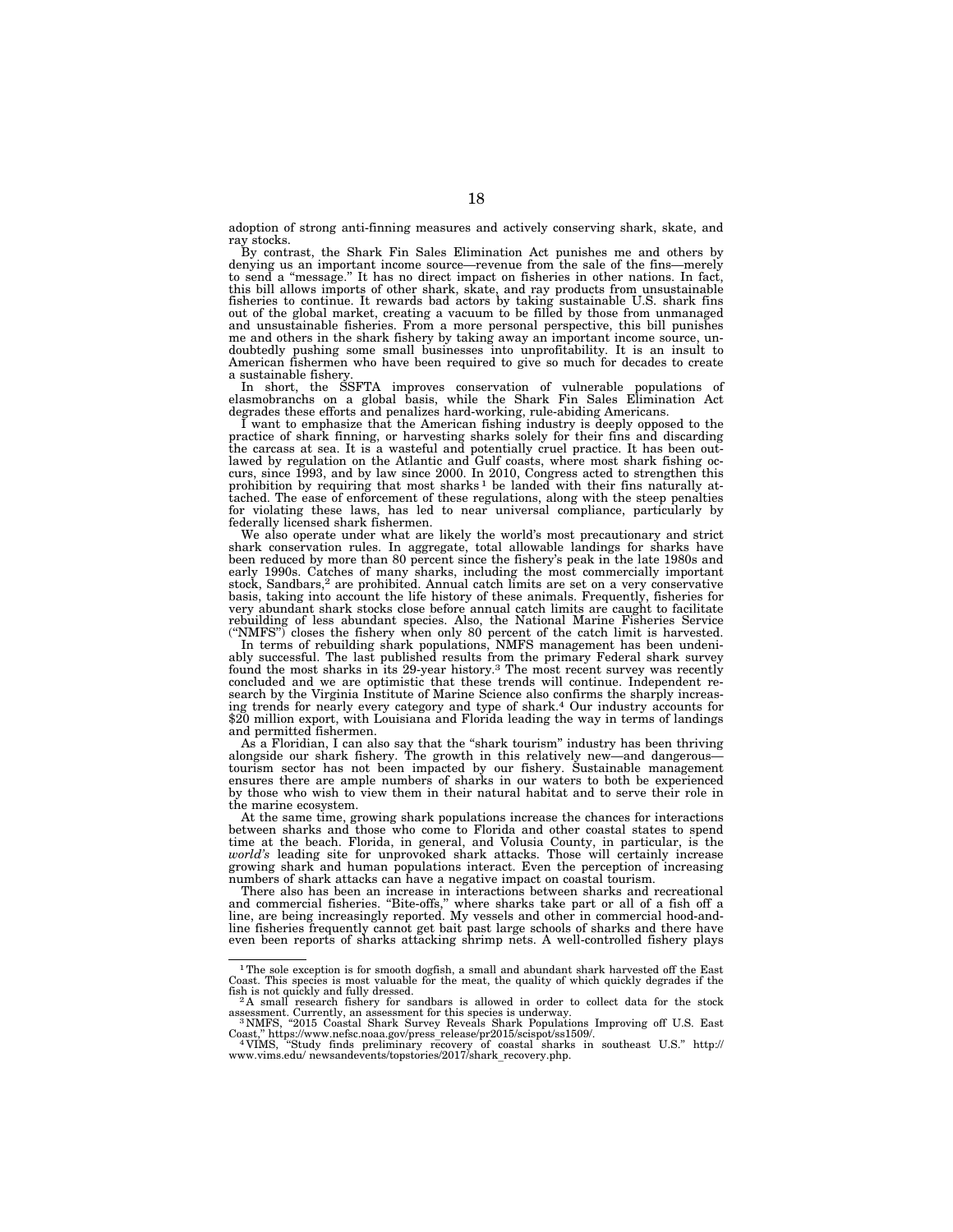a role in keeping these predators in check and maintaining some balance in a system where many stocks upon which sharks prey are also subject to recreational and commercial fishing.

#### THE BILLS AT ISSUE

As to the bills that are the subject of this hearing, I am joined in supporting H.R. 5248 by a host of commercial fishing groups. In addition to those mentioned, this legislation is also endorsed by the Garden State Seafood Association, North Carolina Fisheries Association, Louisiana Shrimp Association, Blue Waters Fishermen's Association, and scores of fishermen and fish houses that rely on the shark fishery, in whole or part, for their livelihoods. I am attaching a letter identifying these supporters.

The SSA, Garden State, and Southeastern Fisheries are proud to have worked with the Wildlife Conservation Society, their partners in the environmental and zoological communities, and Congressmen Webster and Lieu to craft a bill that makes an important contribution to the global conservation of sharks. The SSFTA is modeled on other successful legislation designed to protect sea turtles in foreign shrimp fisheries and to ensure foreign fishermen meet the same standards for marine mammal protection that U.S. fishermen must observe.

In order to minimize the administrative burden on NMFS, the SSFTA requires nations seeking to export shark products to the United States to demonstrate that they have enforceable shark finning prohibitions and science-based shark conservation measures similar to those under which we work. It expands the definition of "shark" to include likewise vulnerable stocks of other elasmobranchs, specifically skates and rays. While those animals can be processed at sea, just as here in the United States, nations would have to show that these stocks are managed sustainably. Finally, the SSFTA adds skates and rays to NMFS Seafood Important Monitoring Program to ensure traceability of supply. (Sharks are already included.)

H.R. 5248's purpose is to ensure that the U.S. market is not contributing to either shark finning or unsustainable fishing practices. While the United States is not a major market for shark products, the SSFTA assures American consumers that any imported shark, skate, and ray products they consume are sustainably sourced and cruelty-free.

As to Shark Fin Trade Elimination Act, the fact that the United States is a small market means that its impact on other nations will be minimal, if it has any effect at all. For one, we import only a small amount of fins, some of which are re-imports of processed domestic fins. Other instances of trade bans having some positive effect on foreign behavior, such as with ivory, succeeded because the United States was a fairly substantial market participant. Moreover, under this bill, nations with uncontrolled fisheries can still export shark meat and other shark products to the United States. Finally, the small amount of fins now imported to the United States will simply be diverted to other nations, filling the void left by removing sustainably caught American fins from international trade. This is why a fin ban is likely to have a net negative effect on shark conservation.

Furthermore, requiring waste of shark fins runs counter to the positive trend of fully utilizing food and natural resources. ''Reverse'' shark finning—keeping the carcass and discarding the fins—shares with shark finning the sin of wasting a valuable and important food source. I believe Congress should encourage full utilization of the limited, scientifically-determined catch levels of all marine resources. Our nation is richer if we maximize the value of each fish we catch. Unfortunately, H.R. 1456 has the opposite effect, draining economic resources from our struggling coastal communities.

Speaking personally, I can assure you that under current fisheries management, every dollar counts. Both harvesters and the fish houses that buy their catch operate under the thinnest of margins and face high fixed costs for things such as fuel, insurance, mortgages, and labor. Particularly here in Florida, we piece together a living by engaging in a variety of fisheries—shrimp, snapper-grouper, sharks and other highly migratory species, and others. NMFS determines the catch levels, seasons, and other conditions we operate under. Few people can make a living focusing on just one fishery. Losing access to even one fishery or, in this case, a significant revenue source, can tip a small business from profitability into bankruptcy.

I cannot express how disheartening it would be to me and others in the commercial fishing industry if Congress were to penalize us by banning fin sales just to send a message to the world. Our whole fisheries management system is premised on the idea that sacrifices deemed necessary to conserve a fish stock today will be rewarded by increased opportunities to fish in the future. That promise already seems hollow, as we have seen exploding populations of things such as sharks and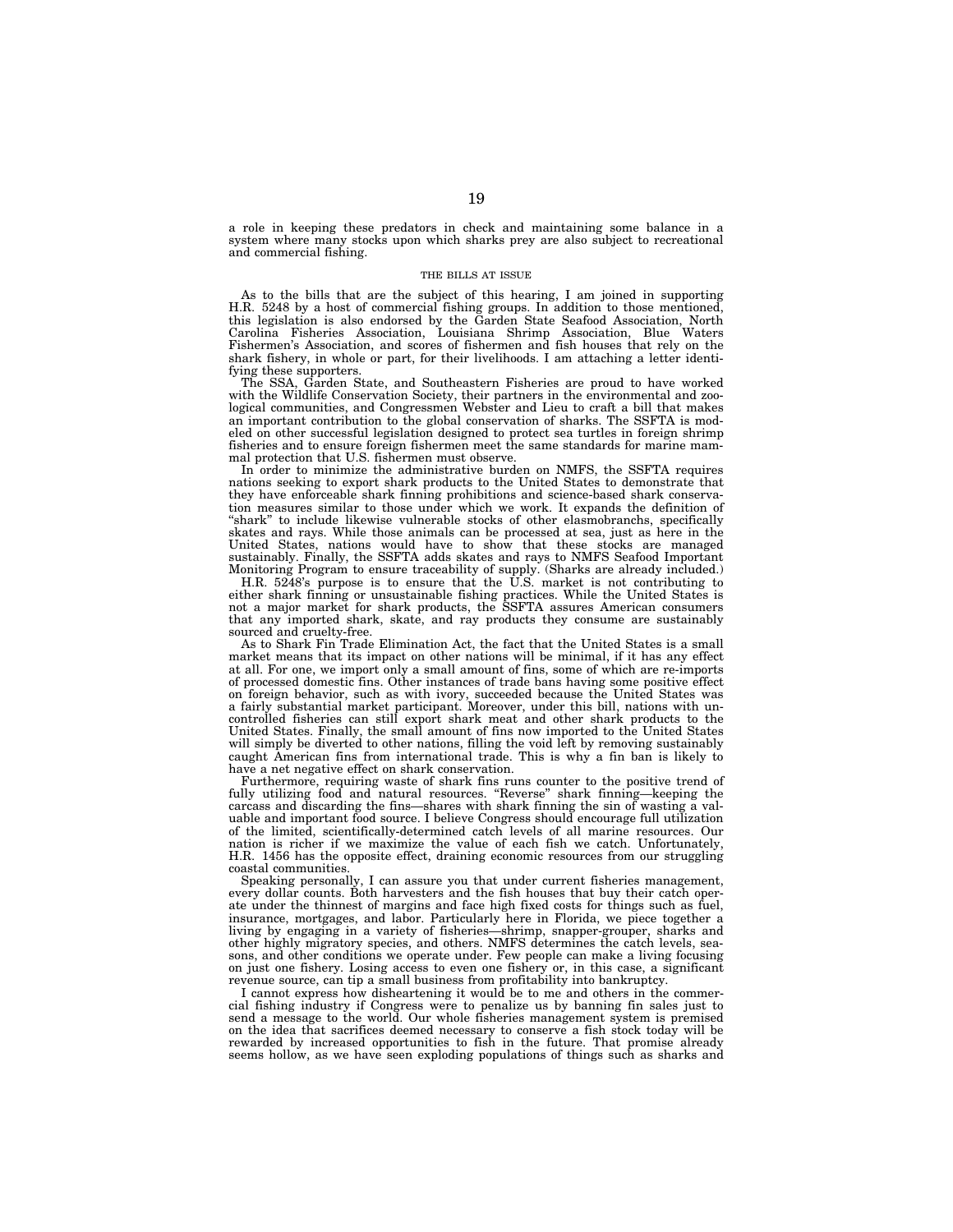red snapper, but very slow growth in fishing opportunities. Shark fishermen have sacrificed more than most. Please do not punish that sacrifice by taking away an important source of our income.

Thank you very much for your time and attention to my testimony. I am happy to answer any questions members of this Subcommittee may have.

#### \*\*\*\*\*

## **ATTACHMENT**

#### **U.S. Shark Fishermen and Dealers Support H.R. 5248, the Sustainable Shark Fisheries and Trade Act of 2018**

**As commercial shark fishermen and fish houses participating in sustainable U.S. shark fisheries we are very pleased that Representatives Daniel Webster (R-FL) and Ted Lieu (D-CA) have introduced H.R. 5248, the Sustainable Shark Fisheries and Trade Act of 2018.** 

We believe H.R. 5248 or "SSFTA" is a meaningful and effective alternative to harmful legislation proposed by CA Representative Ed Royce and NJ Senator Cory Booker titled the "Shark Fin Trade Elimination Act" (H.R. 1456/S. 793). Our livelihoods are directly threatened by H.R. 1456/S. 793 which requires us to waste part of a natural resource by throwing away fins from our sustainably harvested sharks without benefiting global shark conservation. The Booker/Royce bills unfairly punish highly regulated American fishermen by taking away the income we can receive from fully utilizing our limited shark harvest.

By contrast, Reps. Webster's and Lieu's bill holds other nations to the same conservation and management standards we have adopted in our U.S. fisheries. Under H.R. 5248, any nation seeking to export shark products to the American market must receive certification from the Secretary of Commerce that it has an effective ban on the practice of ''shark finning,'' and that it has a similar conservation and management program for sharks, skates, and rays. The bill also increases traceability of imported shark products.

While Booker/Royce rewards bad actors in other nations by taking sustainably sourced U.S. shark fins out of the global market, Webster/Lieu create incentives for exporting nations to end cruel fishing practices and establish meaningful shark conservation measures, including programs to manage populations of skates and rays

We oppose the practice of shark finning and have long supported the laws passed by Congress to ensure the practice does not occur in U.S. shark fisheries. Shark finning—retaining shark fins while discarding the rest of the carcass at sea—is both cruel and wasteful. Our industry has been harmed by illegal shark fins that compete unfairly with our legal, sustainably harvested product. The Sustainable Shark Fisheries and Trade Act (H.R. 5248) builds on and strengthens these past efforts.

We also support efforts to maintain a well-managed and sustainable shark fishery in the U.S. and globally. Successful U.S. management has resulted in a tremendous growth in domestic shark populations. The last published federal fishery survey (NOAA) found an astonishing **65 percent more sharks** than the one prior. The index of **shark abundance in 2015 was the highest in its 29-year history**. As a result of all this, the National Marine Fisheries Service just increased the retention limit on large coastal sharks.

This resurgence of sharks was achieved in part on our sacrifices over the past twenty-plus years, with the industry weathering past **quota reductions of nearly 85 percent** to build today's healthy fishery. The Booker/Royce approach would undermine these years of work by American fishermen should it ever become law. That is part of the reason groups like the Sustainable Shark Alliance, Garden State Seafood Association, North Carolina Fisheries Association, Southeastern Fisheries Association, Blue Water Fishermen's Association, and Louisiana Shrimpers Association—represent more than shark fishermen—also oppose the fin ban and proudly support Representatives Webster's and Lieu's proactive bill.

**We are very pleased to join these organizations in supporting Congressmen Webster's and Lieu's bill H.R. 5248 and urge others in Congress to join them in this proactive and conservation-minded measure**. Attached is a fact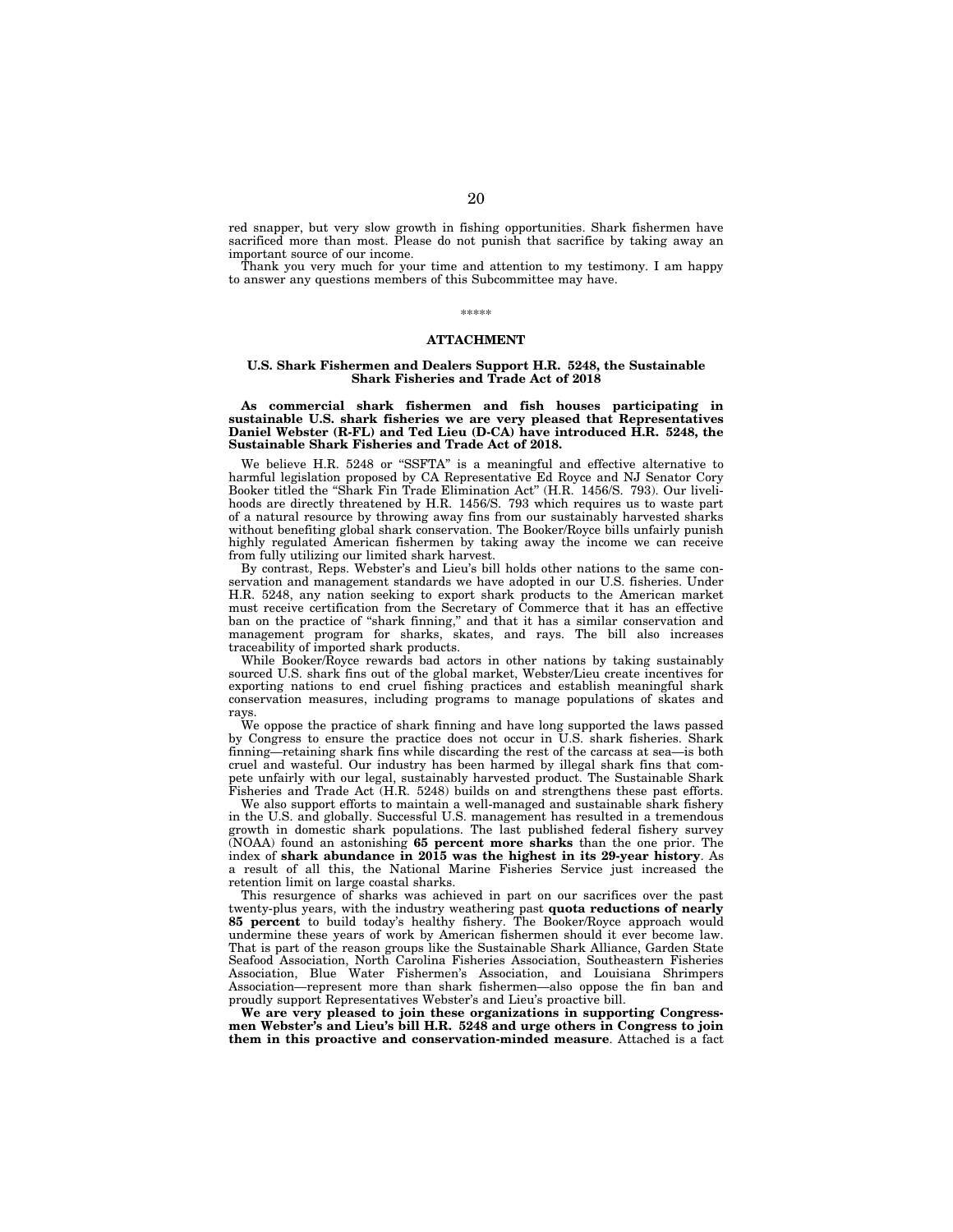sheet regarding the domestic shark fishery. You may contact our representative, Mr. Shaun Gehan, at (202) 412-2508 for more information.

Sincerely,

Safe Harbour Seafood, Bryant Products,

Madeira Beach Seafood, Save On Seafood, Madeira Beach, FL

Port Canaveral, FL

Port Orange, FL

Omni Shrimp Company, Day Boat Seafood, Madeira Beach, FL

Phoenix Fisheries,  $S$ DSF, Inc., DSF, Inc., Daytona F

Hull's Seafood Markets, Inc., Phillips Seafood, Ormond Beach, FL

New Orleans, LA

Southern Seafood Connect'n, Marder Trawling Inc, Crisfield, MD New Bedford, MA

O'Neal's Sea Harvest, B & J Seafood,

Willie R. Etheridge Seafood, Jeffery's Seafood, Wanchese, NC

Crystal Coast Dayboat Seafood, Lund's Fisheries,<br>Morehead Cy, NC Cape May, NJ Morehead Cy, NC

Viking Village Seafood, Agger Fish Corp, Barnegat Light, NJ Brooklyn, NY Barnegat Light, NJ

Carolina Seafood, Rutledge Leeland, SC

F/V Chase F/V Coupe de Grille F/V Fishhawk<br>F/V Honey Bee F/V Juma F/V Michelle N F/V Honey Bee F/V Juma F/V Michelle Marie<br>F/V Miss Brianna F/V Miss Maggie F/V Miss Rita F/V Rachaelle Nicole F/V Right Stuff<br>F/V Taurus F/V Tobo F/V Taurus F/V Tobo F/V Boss Lady F/V Reel of Fortune F/V B.C. F/V Bobalou

Bayou La Batre, AL

Seafood Atlantic, Greg Abrams Seafood, Port Canaveral, FL Greg Abrams Seafood, Port Canaveral, FL

AP Bell Seafood, Fishermen's Ice & Bait, Madeira Beach, FL

Kings Seafood, Wild Ocean Market Seafood,

Daytona Bch., FL

Ocean Fresh Seafood, Venice Fish and Shrimp,<br>New Orleans, LA Venice, LA

New Bedford, MA

Seatrade International,  $$\rm{Crystal\ Coast\ Fisher}$  Topsfield, MA  $$\rm{Morehead\ City\, NC}$$ Morehead City, NC

Avon Seafood, Wanchese Fisheries, Wanchese, NC

New Bern, NC

F/V Angelina F/V Blake F/V Blue Water F/V Miss Maggie F/V Miss Rita<br>F/V Right Stuff F/V Sword Fish  ${\rm F}/{\rm V}$  Miss Jessica  $$\rm F/{\rm V}$  J. O'Neal F/V Butter F/V Sharon G F/V Watersport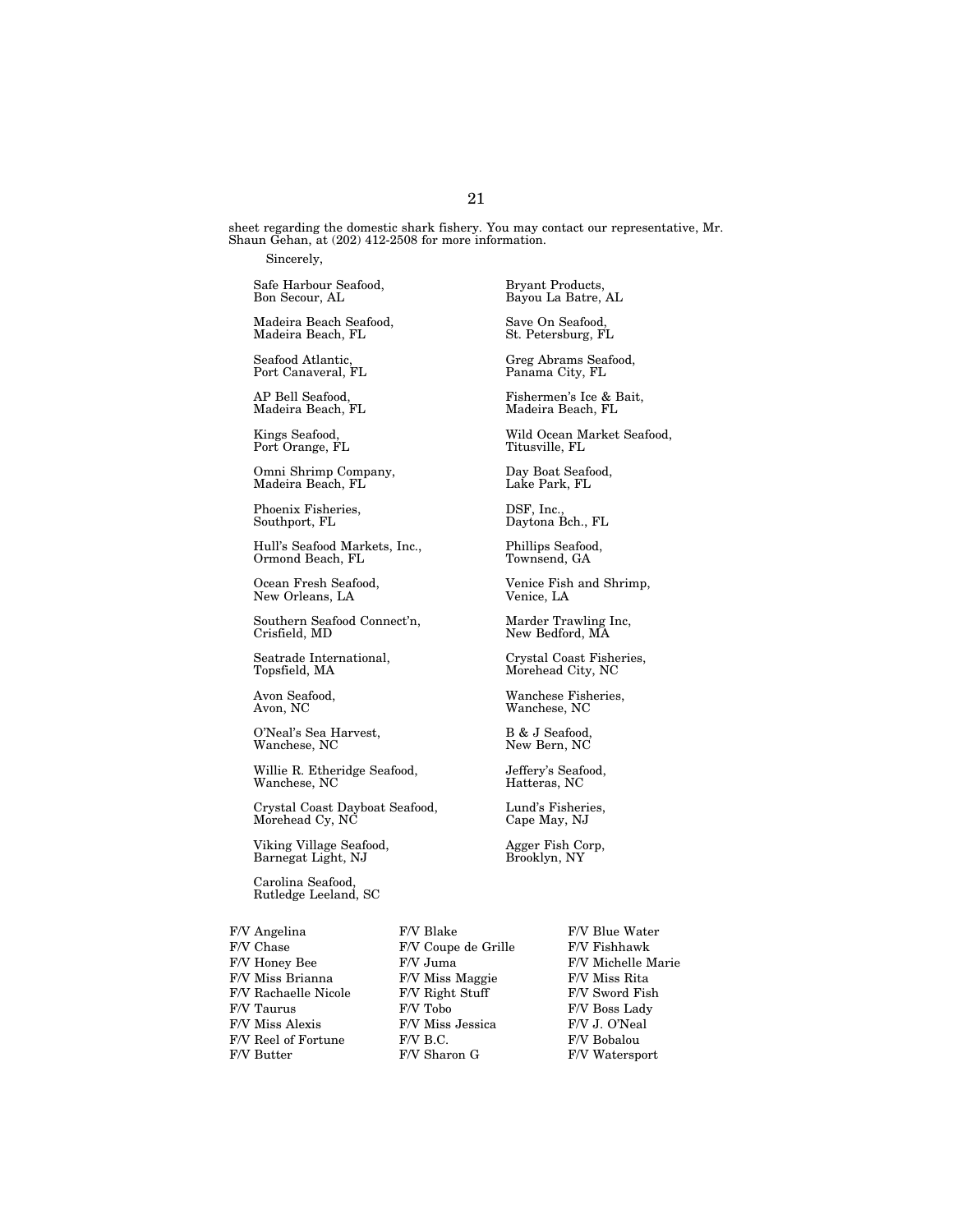F/V M B F/V Miss Megan F/V Shannon D F/V Sundog F/V Bout Time F/V Raven F/V Salvation F/V Wahoo F/V Miss Stevie F/V Shannon Dun F/V Miss Everett F/V Blue Fin F/V Body Count F/V Little Jo F/V Gail Mist II F/V Haley Rose F/V Black Jack F/V No Limit F/V Toucan F/V Jodie Lynn III F/V Lady Martiza F/V Out of Hand F/V Islander F/V Top Tuna F/V Fish Hound F/V Captain Lynn F/V Miss Shell<br>F/V Lisa Ann F/V Daytona F/V Miss Hale F/V Leo B. F/V Endeavor F/V Jean Marie F/V Miss Ann F/V Capt. Gorman III F/V Denise Ann F/V Hull's Sea Lover F/V 2nd Wind F/V Pancake<br>F/V Elizabeth F/V Emily's Weigh F/V Albi F/V Big Eye F/V Chances R III F/V Christopher Joe F/V Day Boat III F/V Day Boat One F/V Day Boat Too F/V Die Trying F/V Dusty Boy F/V Erica Lynn F/V High Voltage F/V Janice Ann F/V JC 31 F/V Joshua Nicole F/V Kelly Ann F/V Knotty Girl F/V Lady Linda F/V Miss Jane F/V Miss Sierra F/V My Girl F/V Osprey F/V Parker F/V Provider F/V Right On Time F/V Sea Hawk<br>F/V Shooting Star F/V Standin' Up F/V Stella Maris F/V Shooting Star F/V Standin' Up F/V Straight Flush F/V Susie Two F/V Swordfin F/V T&Sea F/V Theresa C F/V Two Can F/V Two Can F/V Virgin H<br>F/V Virgin H F/V Virgin H F/V Two Sons F/V Vicki Ann F/V Virgin Hooker F/V Vitamin Sea F/V White Water F/V Whitewater II F/V Vellowfin F/V Dana Christine II F/V Eagle Eye F/V Yellowfin F/V Dana Christine II F/V Eyelander F/V Eagle Eye 2 Tar Baby F/V Denise Ann

F/V Little Clam F/V Windy Gale F/V Logan's Luck F/V Daytona F/V Miss Haley II F/V Emily's Weigh

F/V Miss Madeline F/V Right on Time F/V Crosswinds IV F/V Miss Brenda Louise

# **ATTACHMENT**

#### **FACTS REGARDING THE DOMESTIC COMMERCIAL SHARK FISHERY AND OUR CONCERNS WITH THE SHARK FIN TRADE ELIMINATION ACT (H.R. 1456/S. 793)**

- The U.S. is a global leader in shark conservation and management. It is a chief opponent of the wasteful practice of ''shark finning''—discarding shark meat and landing only the fins. Finning has been federally prohibited since 1993, while the shark population has been growing since 2000. In 2015, the National Marine Fisheries Service's shark survey found the most sharks in its 29-year history, 65% more than the prior survey.
- The industry opposes finning, but the Shark Fin Trade Elimination Act also hurts fishermen that are harvesting sharks the right way. Fins account for 50% of a shark's landed value. Without income from these, revenue from sharks would not cover fuel costs and our fishery will cease. **This Act will destroy a successful fishery and harm small fishing communities**.
- The government should not deny American people access to this product or deny fishing communities important income from a sustainable fishery.
- Virtually all fins are exported, overwhelmingly to China. This trade plays a small, but important role in improving our balance of trade.
- The bills provide **no conservation benefit** and will likely **harm international shark conservation**. Destroying fins is as wasteful as

# 22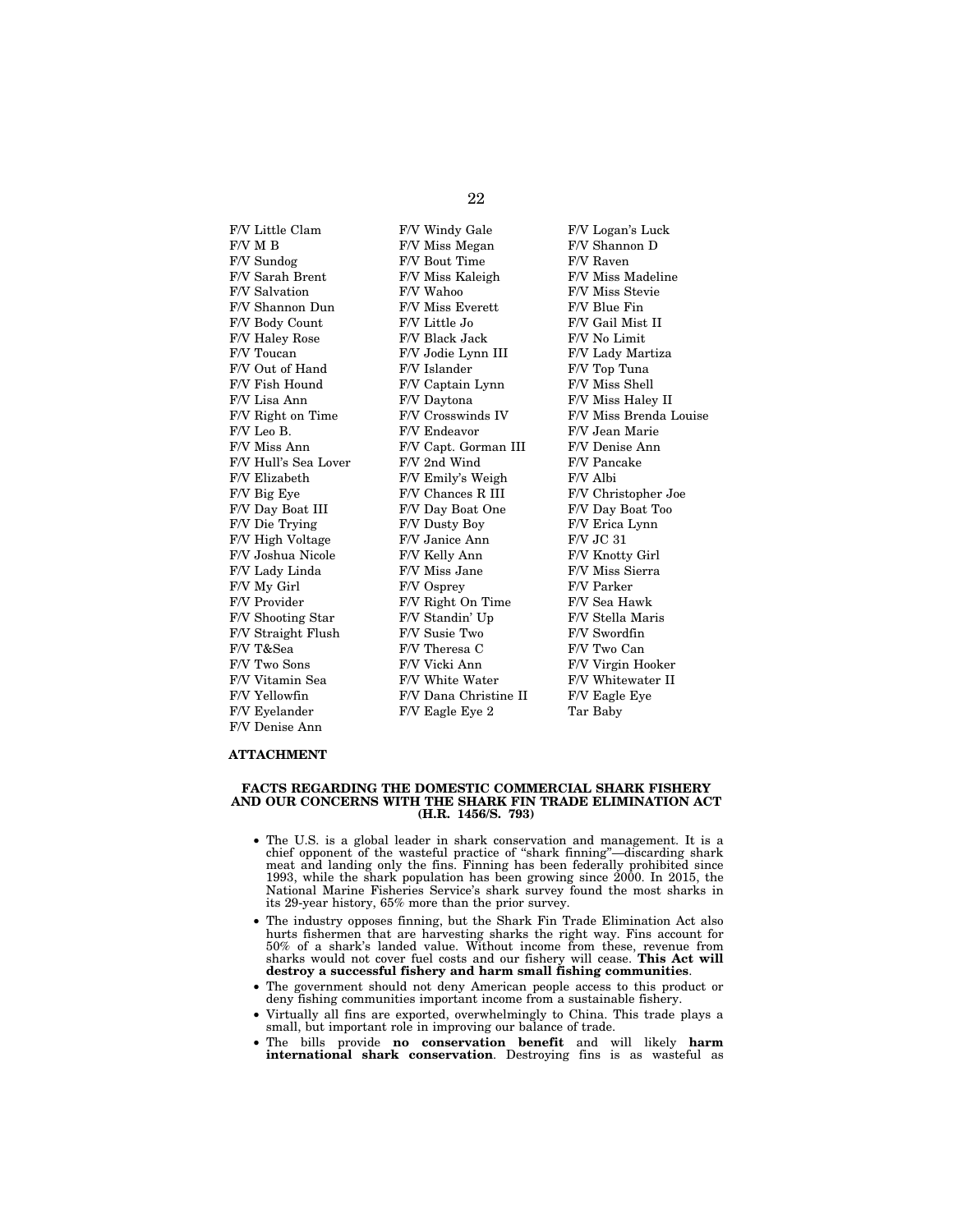discarding shark meat. The small portion of fins taken off the international market will be replaced, likely by fins from unsustainable and unregulated fisheries.

- Demand for shark fins, culturally important in Asia, will not abate soon. The U.S. can help foster responsible shark fishing practices globally through participation in international forums. Our authority will be weakened if the U.S. abandons its own model shark fishery and instead promotes the extreme, wasteful, and uneconomic policy of fin destruction.
- **These bills reward bad actors and harm those who play by the rules**. Congress should urge NMFS to finalize its list of shark finning nations under the High Seas Driftnet Fishing Moratorium Act and impose an import moratorium on those that fail to stop the practice. Congress should also support America's law-abiding shark fishermen and their communities by ensuring that they can obtain the full value of their highly limited catch no matter where they live.

Mr. LAMBORN. Thank you for your testimony. Mr. Kondon, you are now recognized for 5 minutes.

# **STATEMENT OF VANCE KONDON, ASSISTANT MANAGER, RAINBOW REEF DIVE CENTER, KEY LARGO, FLORIDA**

Mr. KONDON. Good afternoon, Chairman Lamborn, Ranking Member Huffman, and members of the Committee. Thank you for giving me the opportunity to testify before you today on H.R. 1456, the Shark Fin Sales Elimination Act.

My name is Vance Kondon, and I am originally from San Diego, California where I grew up just several blocks from the ocean where I spent much of my free time surfing, skin diving, and fishing. After high school, I joined the military and served our great Nation for 30 years. After retiring from the Air Force in 2016, I completed my scuba instructor certification and have since been serving in a management role and as an instructor at Rainbow Reef Dive Center in Key Largo, Florida, which is the largest dive operator in the Florida Keys and one of the busiest dive training centers in the Western Hemisphere.

Science has proven time and again that sharks play important roles in ocean ecosystems around the world, but it may not be as well known that sharks play important roles in ocean-based tourism economies, including here in the United States. There have been a number of scientific studies that show shark watchers spend hundreds of millions of dollars on shark ecotourism every year around the world, and that number is growing.

In 2017, an independent study commissioned by Oceana found that direct expenditures for shark encounters in the diving industry totaled over \$221 million and fueled over 3,700 jobs in Florida, mine included. I can tell you from firsthand experience that people in Florida and our customers from around the world love to see sharks. During the peak summer season, we will take up to a thousand customers out to Key Largo's reefs each week, who are coming with an expectation that the reef life, including sharks, will be in abundance.

Unfortunately, we have to let guests know that we only occasionally see sharks. One reason for this is because the dive tourism industry is being threatened by the demand for shark fins, one of the greatest threats to sharks around the world. In Key Largo, it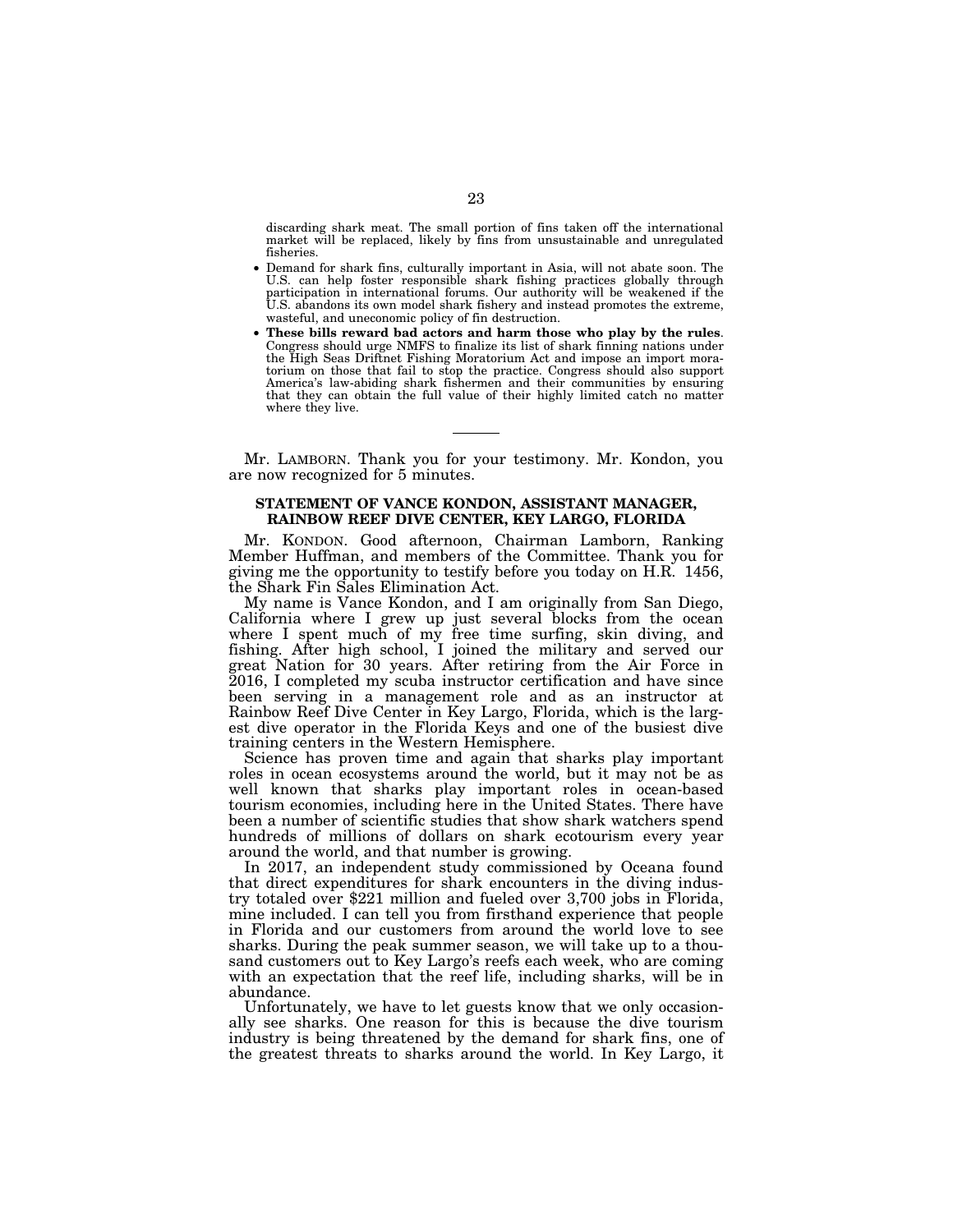has become rare to sight the Caribbean reef sharks that we used to see more in the past. When we are really lucky, we see a few hammerhead sharks each year.

Hammerhead sharks have suffered immensely from the fin trade and currently fetch some of the highest prices for their fins. Scalloped hammerheads in the Atlantic are considered overfished and are experiencing overfishing while smooth and great hammerheads do not have species specific stock assessments, the basis of any sustainably managed fishery.

While finning is illegal in the United States, it still occurs. In fact, almost exactly 1 year ago, Florida Fish and Wildlife officers stopped a Key West shrimp boat that had been illegally finning in U.S. waters a mere 20 miles north of the island. Inquiry from Senator Booker's office revealed that since January 1, 2010, NOAA has investigated 85 incidents involving alleged shark finning in our waters, 29 of which brought charges.

I, myself, have seen evidence of this horrible act. Just a little over a year ago, in one of our deep shipwreck sights in Key Largo, we were horrified to find several sharks that were finned and dumped to die in the Florida Keys National Marine Sanctuary. It is impossible to tell whether a fin has been cut off of a shark legally or illegally once it has been detached from the body. It is not impossible that the fins from the sharks I saw that day may have ended up in a bowl of soup somewhere here in the United States.

Things get even more complicated when shark fin imports are brought into the mix. Although the United States has deemed finning illegal, I was shocked to learn that we are actively importing fins from countries that do not have the same protections in place. Miami, a city close in proximity to some of the dive businesses that are thriving due to sharks, has been the Number one importer of shark fins from Hong Kong since 2015.

A recent study has shown that fewer than 10 species in Hong Kong fin trade have sustainably managed fisheries anywhere in their range, and nearly one-third were considered vulnerable or endangered by the International Union for Conservation of Nature. A news report from the *South China Morning Post* published just a few days ago reported that Indonesian authorities intercepted an illegal shipment of 20 metric tons of shark fin bound for Hong Kong. The fins were labeled as frozen fish and included hammerhead fins. If they had reached their destination, it could have been mixed with other fins and re-exported to the United States.

We cannot continue to participate in this trade that is decimating shark populations around the world. There is a simple solution to this problem to end the demand for shark fins in the United States and to ensure that any fin, especially if illegally obtained, cannot be sold here.

The Shark Fin Sales Elimination Act, H.R. 1456, would do exactly that. Already, 12 states have banned the sale and trade of shark fins, and they are not alone. They joined 40 airlines, 20 major shipping companies, and 7 large corporations. Support for this act is overwhelming—8 in 10 Americans support a fin ban as do 9 aquariums, multiple recreational fishing interests, over 150 chefs, 150 scientists, 85 surfers, surf businesses and publications,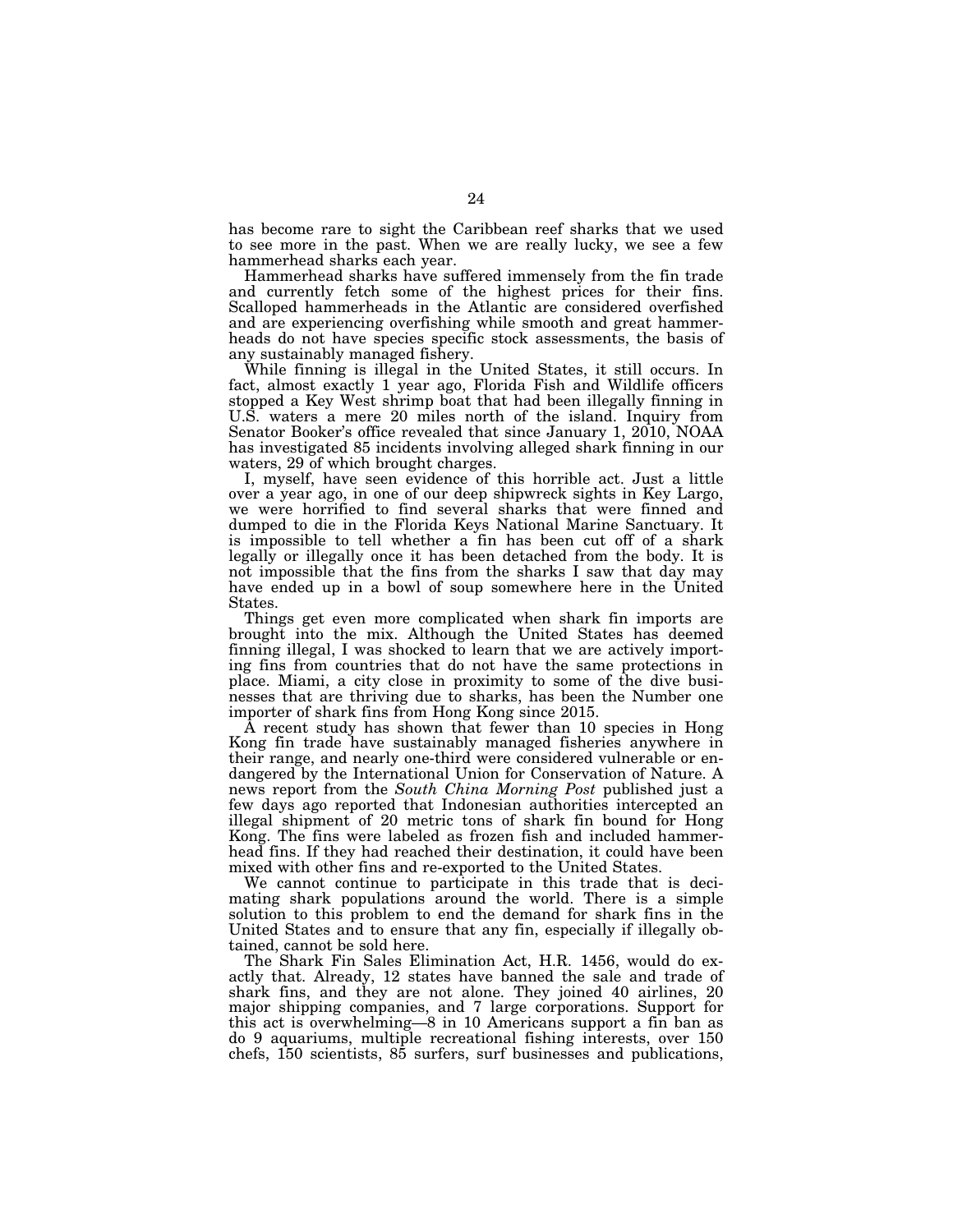237 Members of the House, and over 500 businesses and organizations, including mine. The world is moving toward ending the shark fin trade, and the United States has an opportunity to be the leader. This opportunity should not be wasted.

Thank you very much.

# [The prepared statement of Mr. Kondon follows:]

## PREPARED STATEMENT OF VANCE KONDON, ASSISTANT MANAGER, RAINBOW REEF DIVE CENTER, KEY LARGO, FLORIDA ON H.R. 1456

#### **NTRODUCTION**

Good morning, Mr. Chairman and members of the Committee. Thank you for giving me the opportunity to testify before you today on H.R. 1456—the Shark Fin Sales Elimination Act.

My name is Vance Kondon, and I am originally from San Diego, California, where I grew up just several blocks from the ocean, and where I spent much of my free time surfing, skin diving and fishing. It was in this time in my youth that I came to love and appreciate the wonder of the ocean and its inhabitants. After high school, I joined the military and served our great nation for 30 years, with my final assignment at Joint Base Andrews, Maryland, just a short distance from the Capital, before retring just coming up on about 2 years ago. able to spend time in the ocean and pursue training in scuba diving, beginning in 1987 in Guam. I completed training as a divemaster in 1999 and assisted in training other divers while stationed in Honduras from 2004 to 2008. After retiring from the Air Force in 2016, I completed my scuba instructor certification and have since been serving in a management role and instructor at Rainbow Reef Dive Center in Key Largo, Florida, which is the largest dive operator in the Florida Keys and one of the busiest diving training centers in the Western Hemisphere.

#### SHARKS AND TOURISM

Science has proven time and time again that sharks play important roles in ocean ecosystems around the world. But it may not be as well known that sharks play important roles in ocean-based tourism economies, including here in the United States. There have been a number of scientific studies that show shark-watchers spend hundreds of millions of dollars on shark ecotourism every year around the world, and that number is growing.<sup>1</sup>

In 2017, an independent study commissioned by Oceana found that direct expenditures for shark encounters in the diving industry totaled over \$221 million and fueled over 3,700 jobs in Florida, mine included.<sup>2</sup>

These numbers may seem large, but I can tell you from firsthand experience that people in Florida love to see sharks. Though there is never truly a slow dive season for us in Key Largo, during the peak summer season, from the end of May through October, at Rainbow Reef alone, we will take anywhere from 750 to 1,000 customers out to Key Largo's reefs each week. Most of those customers want to see the bigger aquatic life when we take them out: turtles, rays, and most importantly, sharks. Our guests come from all over the world because Key Largo has an incredible reputation of being ''The Dive Capital of the World,'' so they come with an expectation that the reefs and reef life, including sharks, will be in abundance. Unfortunately, we have to let guests know that we only occasionally see sharks, and that we'll do our best to take them to locations where they may see them, because it is not something that happens as often as we would like.

#### SHARKS IN TROUBLE

One reason this happens is because the dive tourism industry is being threatened by the demand for shark fins—one of the greatest threats to sharks around the world. This demand has driven some populations of sharks to ever lower numbers, which hurts dive businesses across the United States.

<sup>&</sup>lt;sup>1</sup>Cisneros-Montemayor, Andres M., Michele Barnes-Mauthe, Dalal Al-Abdulrazzak, Estrella<br>Navarro-Holm, and U. Rashid Sumaila. "Global Economic Value of Shark Ecotourism:<br>Implications for Conservation." Oryx 47, no. 3 (July

S0030605312001718.<br>- 2 http://usa.oceana.org/press-releases/new-report-finds-shark-related-diving-generated-over-221-<br>million-florida-2016.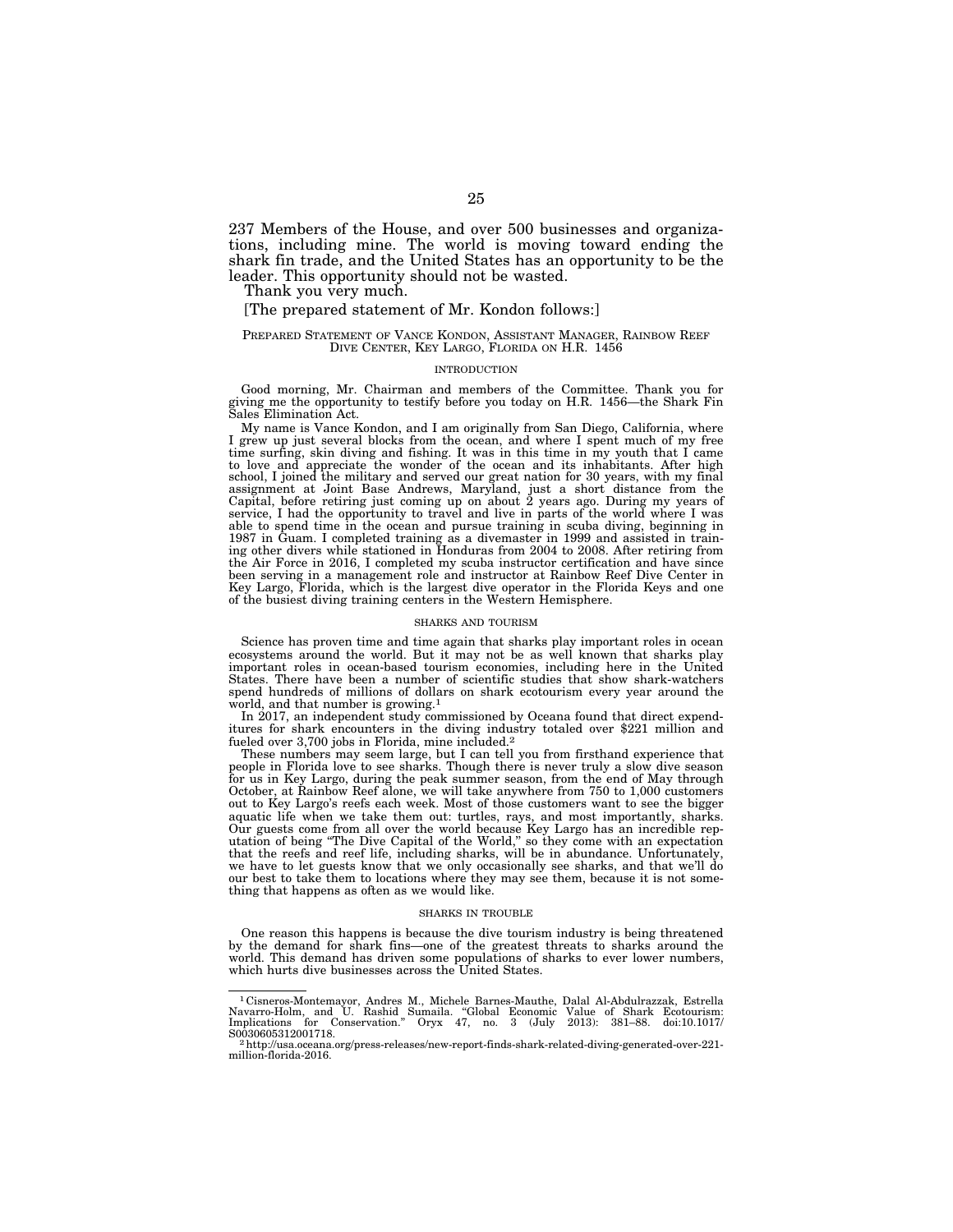In Key Largo, we see nurse sharks most often, but not on every dive trip. Sadly, it has become much more rare to sight the Caribbean reef sharks that we used to see more of in the past. When we are really lucky, which is only a few times a year, we see one or two hammerhead sharks on our reefs. Hammerhead sharks have suffered immensely from the fin trade and, currently fetch some of the highest prices for their fins. In the eastern Gulf of Mexico, the average price for a hammerhead fin is \$15.95 per pound. This stands in stark contrast with the meat from this same shark, which only is worth about \$0.25 per pound.<sup>3</sup> Additionally, scalloped hammerheads in the Atlantic are considered overfished and are experiencing overfishing, while the smooth and great hammerheads do not have species-specific stock assessments—the basis of any sustainably managed fishery.<sup>4</sup> As dive professionals, it is hard for us to see shark populations suffer due to the fin trade because we love to see the sharks alive and swimming in our reefs. This also means we are not able to share that experience with our guests as often as we'd like, which would be on every dive trip if it were possible!

Shark finning, the act of slicing the fin off a shark and dumping the body back into the ocean, is a gruesome result of the demand for shark fins. While finning is illegal in the United States, it still occurs. In fact, almost exactly 1 year ago, Florida Fish and Wildlife Conservation Commission officers stopped a Key West shrimp boat that had been illegally finning in U.S. waters—a mere 20 miles north of the island.5

This is not the only time this has happened in recent years. An inquiry from Senator Booker's office revealed that since January 1, 2010, NOAA has investigated 85 incidents involving alleged shark finning; 26 of those investigations have resulted in charges.

In 2012, the Louisiana Department of Wildlife and Fisheries caught two men with 11 whole sharks and 2,073 shark fins, taken from another 518 fish. They were ordered to pay a \$45,000 fine to NOAA.6

In January 2017, divers in West Palm Beach encountered dead sharks missing fins on one of their dives.7

I, myself, have seen evidence of this horrible act in U.S. waters. Just last year, on one of our deep wreck sites in Key Largo, we were horrified to find several sharks that were finned and dumped to die in the Florida Keys National Marine Sanctuary. Unfortunately, we arrived likely long after the sharks were finned and dumped, as there were no other boats in the area of the dive site and the sharks were already deceased.

It is impossible to tell whether a fin has been cut off of a shark legally or illegally once it is detached from the body. It's not impossible that the fins from the sharks I saw that day may have ended up in a bowl of soup served here in the United States.

#### SHARK FIN IMPORTS

Things get even more complicated when shark fin imports are brought into the mix. The United States has deemed finning illegal due to the cruel and wasteful nature of the practice. However, I was shocked to learn that we are actively importing shark fins from countries that do not have the same protections in place.

Miami, a city close in proximity to the dive businesses that are thriving due to sharks, is importing shark fins from Hong Kong yearly. In fact, Miami has been the #1 importer of shark fins from Hong Kong since 2015.<sup>8</sup>

This is a problem because a recent study showed that fewer than 10 species in the Hong Kong fin trade have sustainably managed fisheries anywhere in their range, and nearly one-third were considered vulnerable or endangered by the International Union for Conservation of Nature.9

We cannot continue to participate in this trade that is decimating shark populations around the world.

 $^3$ https://www.federalregister.gov/documents/2017/11/22/2017-25203/atlantic-highly-migratory-species-2018-atlantic-shark-commercial-fishing-season.

 $4$ https://www.fisheries.noaa.gov/national/population-assessments/fishery-stock-status-updates.

<sup>5</sup>http://www.miamiherald.com/news/local/environment/article142029049.html. 6http://www.nola.com/outdoors/index.ssf/2016/02/fishermen\_plead\_guilty\_after\_f.html. 7https://www.youtube.com/watch?v=vcYJRUsR7jw.

<sup>&</sup>lt;sup>8</sup>https://www.st.nmfs.noaa.gov/pls/webpls/trade\_alldstrct\_byproduct.results?qtype=IMP&qyear<br>from=2010&qyearto=2018&qproduct=SHARK&qsort=DISTRICT&qoutput=TABLE.<br><sup>9</sup>Fields, A.T., Fischer, G.A., Shea, S.K., Zhang, H., Abercr

<sup>&</sup>amp; Chapman, D.D. (2017). Species composition of the international shark fin trade assessed through a retail-market survey in Hong Kong. Conservation Biology.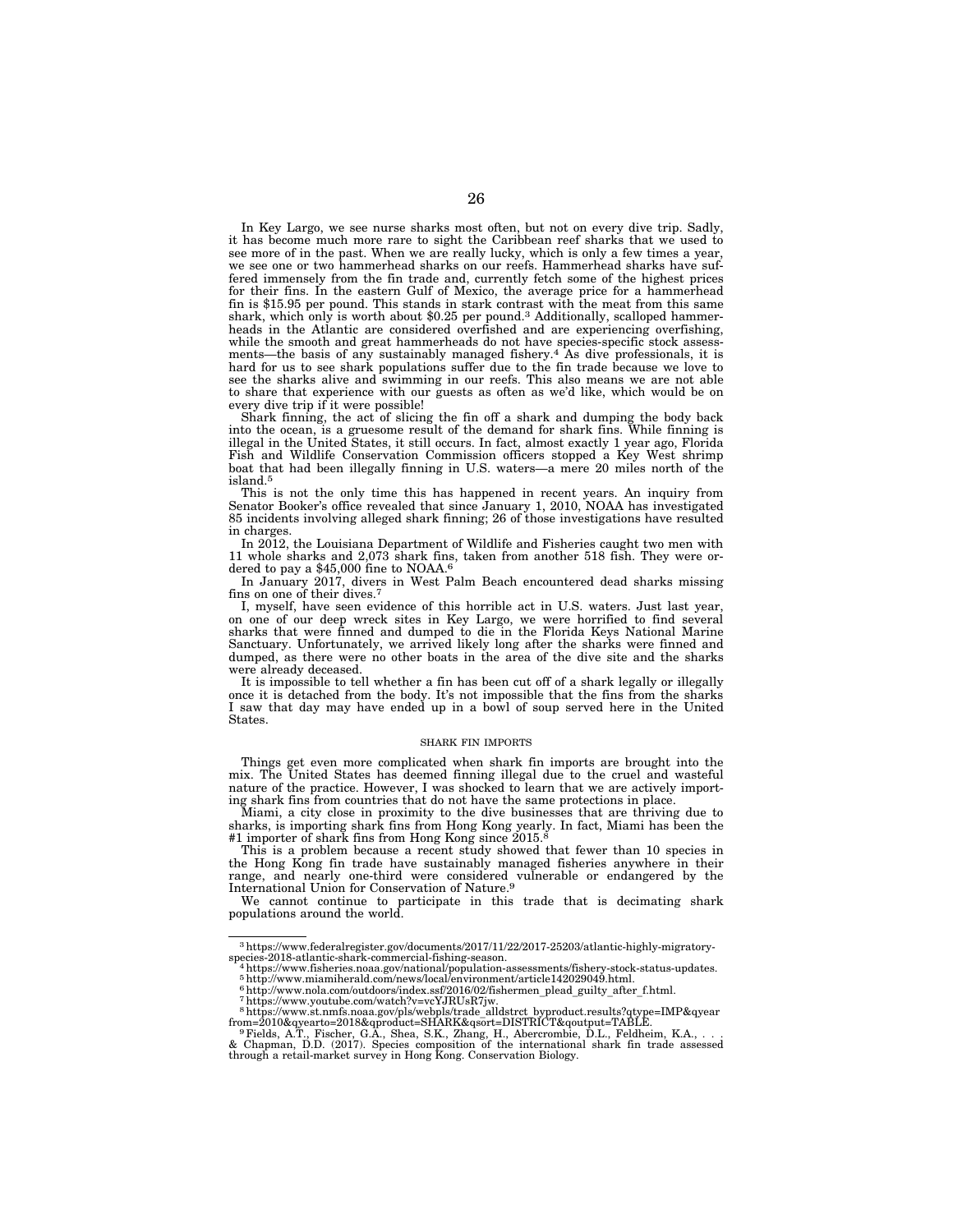#### SHARK FIN SALES ELIMINATION ACT

There is a simple solution to this problem—to end the demand for shark fins in the United States, and to ensure that any fin, even if illegally obtained, cannot be sold here.

The Shark Fin Sales Elimination Act (H.R. 1456) would do exactly that.

Already, 12 states have banned the sale and trade of shark fins and they are not alone. They join 40 airlines, 20 major shipping companies, and 7 large corporations. Fifty-one percent of international airlines now have banned shark fins, based on seat capacity. Worldwide, 17 of the 19 biggest shipping lines measured by container capacity have banned shark fins, impacting 71 percent of the global market.<sup>10</sup> Support for this act is overwhelming—8 in 10 Americans support a fin ban, as do 9 aquariums, multiple recreational fishing interests, over 150 chefs, 150 scientists, 85 surfers, surf businesses and surf publications, and over 500 U.S. businesses and organizations, including mine.

The world is moving toward ending the shark fin trade, and the United States has an opportunity to be a leader. This opportunity should not be wasted.

Mr. LAMBORN. Thank you. Dr. Parsons, you are now recognized for 5 minutes.

# **STATEMENT OF DR. GLENN R. PARSONS, PROFESSOR OF BIOLOGY AND DIRECTOR OF THE CENTER FOR BIO-DIVERSITY AND CONSERVATION RESEARCH, DEPARTMENT OF BIOLOGY, UNIVERSITY OF MISSISSIPPI, OXFORD, MISSISSIPPI**

Mr. PARSONS. Thank you, Chairman Bishop and Subcommittee members. I would like to express my deepest appreciation to the many Republican and Democratic legislators supporting the Shark Fin Sales Elimination Act. It is very gratifying to see the overwhelming bipartisan support that this legislation enjoys. I am honored to be given the opportunity to provide my point of view.

I am Dr. Glenn Parsons, Professor of Biology at the University of Mississippi and Director of our Biodiversity and Conservation Biology Research Group. As director, I represent many scientists who support this legislation.

My credentials for testifying here include millions of dollars in grant funding and awards for conservation research from several top conservation organizations in the world, as well as several government agencies, including the EPA and NOAA and my conservation work has also been endorsed by two different governors of Mississippi, one Democratic and one Republican. However, my most important credential is my 40 years of personal hands-on experiences with sharks.

You see before you a man that has been slapped, slashed, and bitten by sharks, a scientist that was the first to film sharks being born, a researcher that has spent long hours in the laboratory and at sea on board research and commercial vessels trying to solve the shark bycatch problem, an educator that has taught hundreds of students the wonders of shark biology, and an author of many papers and books on sharks. I am affectionately referred to as Sharkman by my friends and family, whereas I actually prefer Dr. Sharkman. It is clear that sharks are an important part of my psyche and career.

 $^{10}\mathrm{http://www.scmp.com/news/hong-kong/economy/article/2089229/chinas-bigger.10}$ shark-fin-cargo.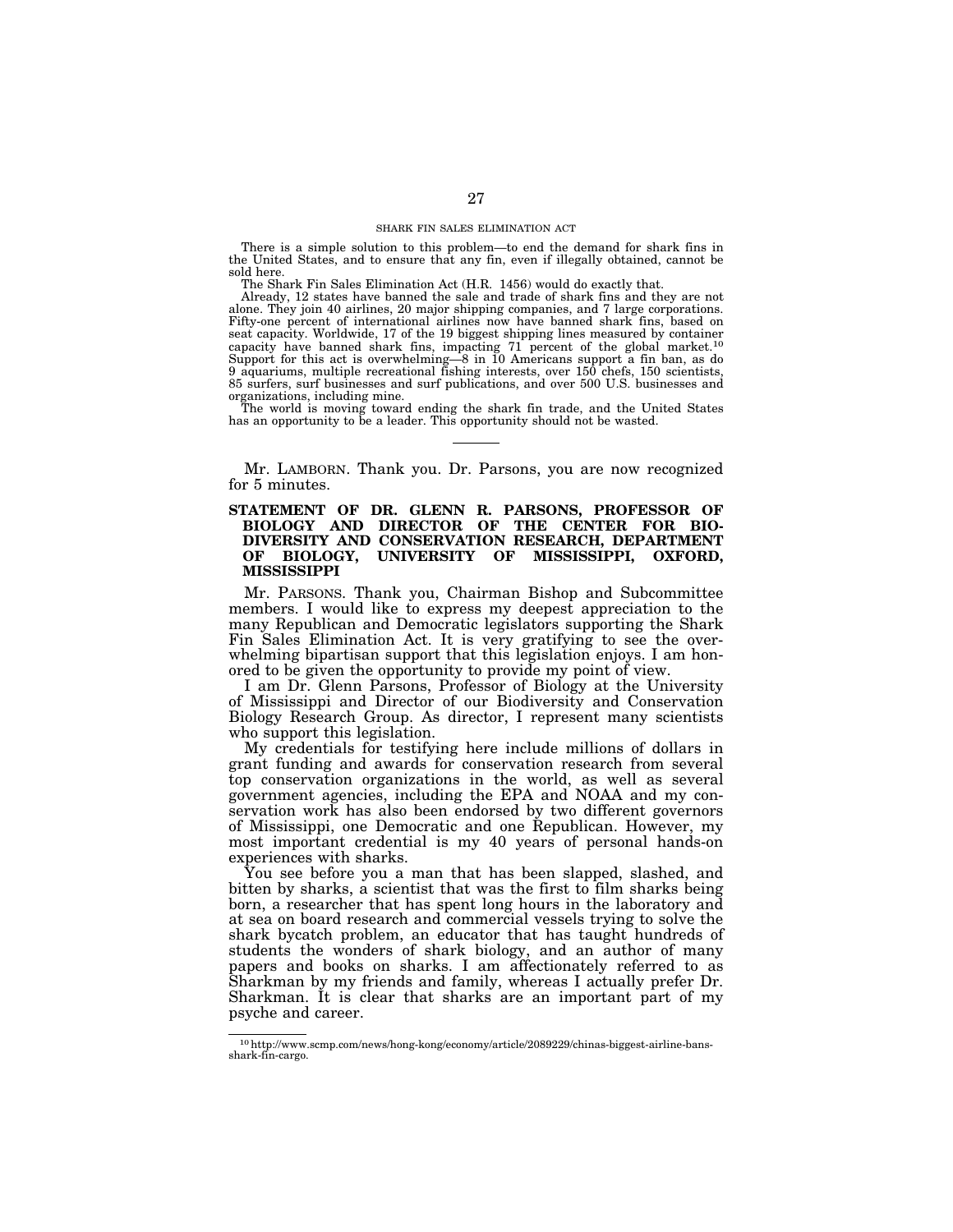Distinguished Committee members, there are those that will argue that this bill will have an insignificant effect on shark conservation. When the United States sets the example, other countries will likely follow suit in exactly the same way that U.S. states and various businesses have banned the fin trade.

For example, a recent article by the *South China Post* noted that shark fin imports to Hong Kong have been cut by half since 2007, owing to shipping bans and tighter international regulations. They say it will be a loss of income to U.S. fishers. I am sympathetic to the plight of commercial fishers. I have worked closely with the commercial industry for years, however, this bill does not stop commercial shark fishing. Over 70 percent of the value of the shark fishery will still be retained. Therefore, I ask you, would it inspire you to support this legislation by describing the feeling of wonder that scientists such as myself, divers, surfers, tourists, aquarium goers, and others receive from working with and observing this public natural resource.

Would it inspire you to describe the important role sharks play in ocean ecosystems as keystone species and their amazing sensory abilities. These are animals that can detect the faintest electric fields, a sensory modality that we cannot even begin to appreciate. Can I kindle in you a sense of outrage to tell you that I have personally witnessed declines in the populations of sharks in the Gulf of Mexico. Unless we make changes, we will likely see the extinctions of many charismatic organisms, sharks included, in the near future.

NOAA's latest status of stocks update lists the number of shark stocks that do not even have stock assessments. These include silky sharks, tiger sharks, smooth and great hammerheads, and many more. These sharks I just listed are among the most popular in the fin trade. Could I appeal to your sense of right and wrong by describing shark finning, the cruel and wasteful removal of a shark's fin while the body is discarded, that is going on even as we speak, how those tainted fins end up in U.S. markets, and how some of those fins are from threatened or endangered shark species speeding them toward extinction.

A final few comments. The foundations of the field of conservation biology began with the religious idea of man as a faithful steward of creation. Many of the religions of the world believe there is a connection between the natural and spiritual world. Extinction breaks that connection and diminishes the earth.

Extinction of an organism is like discovering ancient text written in a language that we cannot yet decipher and then destroying them all. Who knows what mysteries would have been solved, what questions could have been answered by the words written there?

So, I ask you—will we look back and say we should have been better stewards? This is our moment to send a message to the world that the United States will no longer participate in the shark fin trade. I hope that we will not miss our moment.

Thank you.

[The prepared statement of Mr. Parsons follows:]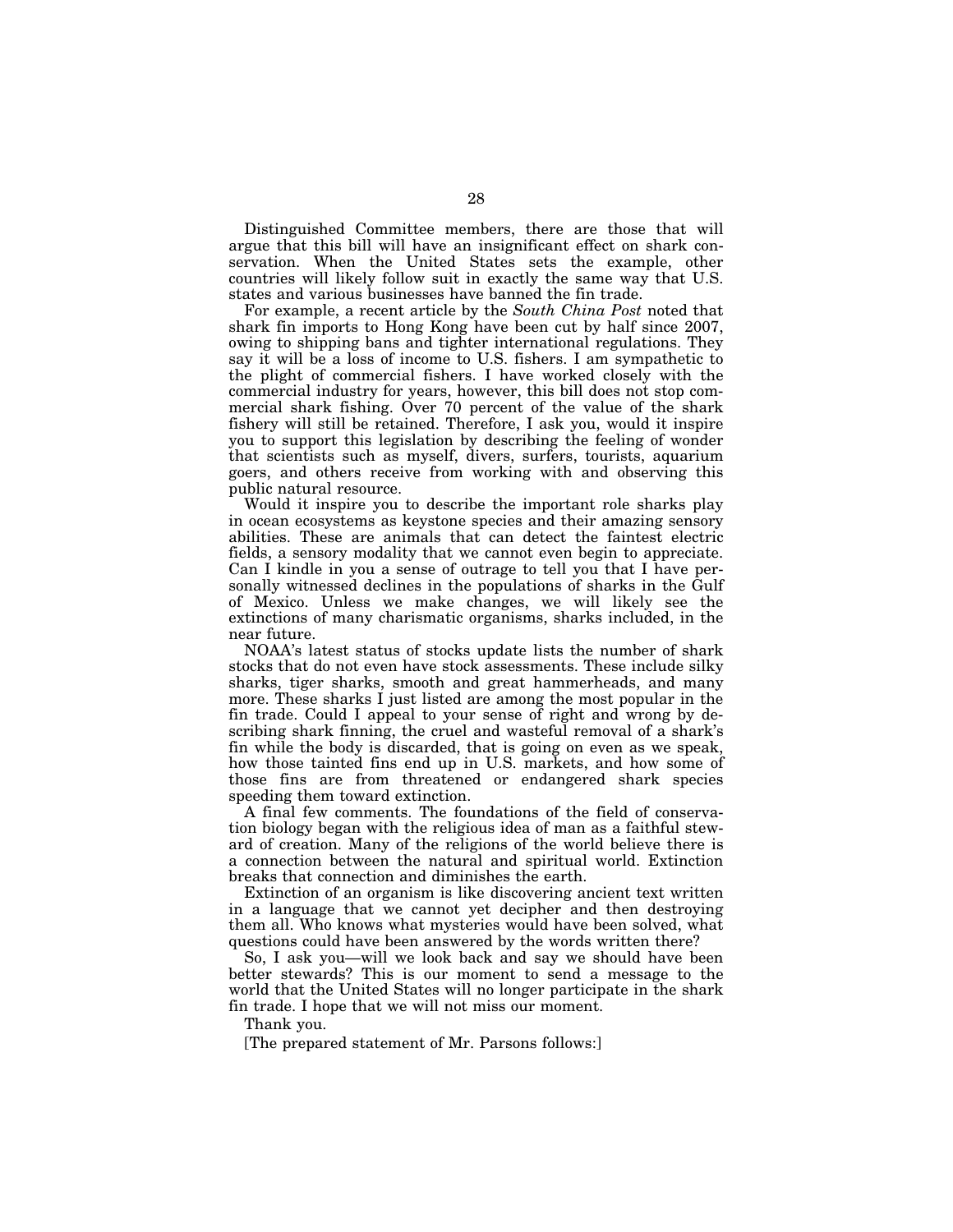PREPARED STATEMENT OF DR. GLENN R. PARSONS, PROFESSOR OF BIOLOGY AND DIRECTOR OF THE CENTER FOR BIODIVERSITY AND CONSERVATION RESEARCH; DEPARTMENT OF BIOLOGY; THE UNIVERSITY OF MISSISSIPPI ON H.R. 1456

#### INTRODUCTION

Thank you Chairman Lamborn and Subcommittee members. First, I would like to express my deep appreciation to the many Republican and Democratic legislators for supporting the Shark Fin Sales Elimination Act (H.R. 1456). It is very gratifying to see the bipartisan support that this legislation has enjoyed. I am honored and excited to be given the opportunity to provide my point of view. In this testimony, I hope to convey to you a sense of how important this legislation is to me personally and, no doubt, to many of your constituents.

My name is Glenn Parsons, a Professor of Biology at the University of Mississippi, where I teach, among other things, Conservation Biology and The Biology of Sharks. I am also Director of the University of Mississippi Center for Biodiversity and Conservation Biology. As director, I represent some 30 scientists who are committed to investigating means to help maintain the biodiversity of the planet, and all of whom support the Shark Fin Sales Elimination Act.

#### BRIEF CREDENTIALS

Regarding my academic credentials: my undergraduate degree is from the University of Alabama, Birmingham, my master's degree is from the University of South Alabama, and my doctoral degree is from the University of South Florida, School of Marine Science. I have been recognized and received awards for my marine and freshwater conservation research by the World Wildlife Fund, the Rolex Corporation, the Walton Foundation for Marine Research, the National Fish and Wildlife Foundation, two different governors of Mississippi (one a Democrat and the<br>other a Republican), the National Marine Fisheries Service, The U.S. Army Corps<br>of Engineers, the Mississippi Department of Wildlife and F other organizations. I have directed to completion 18 master's and doctoral graduate<br>students, many of them shark biologists. I have studied sharks for the past 40<br>years, published over 100 scientific papers, reports, book sharks and other fishes, and received millions of dollars of grant funds to investigate shark and fish biology.

#### RESEARCH EFFORTS

Approximately 15 years ago, my research focus turned to the problem of bycatch in commercial and recreational fisheries. Bycatch refers to the unintended, unwanted capture of non-target species. An example of this is the non-target sharks captured during commercial tuna fishing. Unfortunately, the vast majority of those sharks do not survive the stress of capture. Bycatch is an enormous problem in many fisheries around the world, and new technology to reduce or eliminate bycatch is sorely needed. As a matter of fact, I received an award from the World Wildlife Fund for my work on bycatch. I have worked very closely with the National Marine Fisheries Service and with many members of the commercial fishing industry in the Gulf of Mexico and Atlantic to address the bycatch issue. Recently, we received research funding to investigate novel methods to allow sharks to escape after being hooked by fishers and to help sharks survive the rigors of capture. This work on shark bycatch has been some of the most rewarding and perhaps the most important of my professional career!

#### SHARKS: A PERSONAL VIEW

When I was invited to submit testimony in support of this legislation, I asked my-self ''What are my credentials for doing this?'' My credentials for delivering this testimony are not my degrees, titles and scientific accomplishments. Not the classes I teach, the graduate students of shark biology I have directed, nor the amounts of grant money and awards I have received. My most important credential is my  $40$ years of personal experiences with sharks.

I have been slapped, slashed, and bitten by sharks. I've assisted with shark birth and was the first to document sharks being born on film. I have walked sharks around in shallow, tropical water for hours, trying to help them recover from capture stress. I have spent long hours in the laboratory, and countless hours at sea, investigating methods that might help sharks to survive the stress of capture. I have taught many students the wonders of shark biology. I have even written and recorded a song about sharks. For what it is worth, my friends and family affection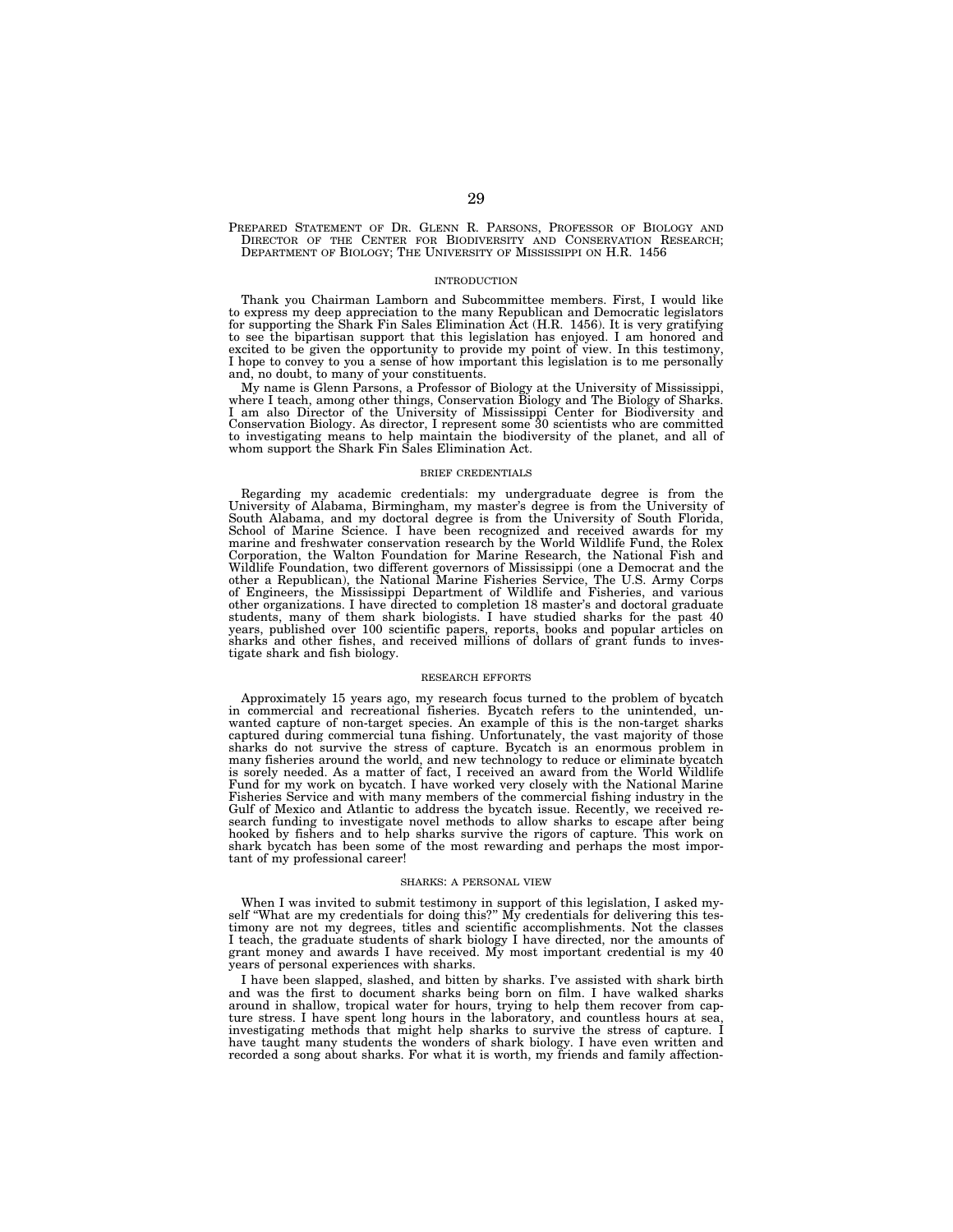ately refer to me as "Sharkman." To say sharks occupy an important place in my psyche is clearly an understatement.

#### SHARKS AS KEYSTONE SPECIES, SHARK FISHERIES

Sharks likewise occupy an important place in oceanic ecosystems. As a top predator, they play an important role in regulating the populations of their prey species. Reducing or eliminating these "keystone species" may result in unpredictable, deleterious, and potentially irreversible changes in marine community structure. A ''cascade'' of effects caused by declining large shark populations has already been scientifically documented. The decline in shark populations has been the result primarily of commercial and recreational fisheries and the demand for the most prized parts of their bodies—the fins.

In general, shark species are terrible candidates for supporting a fishery. Consider<br>their biology: female sharks produce relatively few "pups," some may require many<br>years to mature, and some have a long life span that is number of offspring to maintain their populations against natural rates of attrition. Superimpose the added burden of many millions of sharks removed from the oceans by fishing and you have a recipe for disaster:

- 70 to 100 million sharks killed by commercial and recreational fishers each year, and some estimates have been as high as 270 million.
- Shark populations reduced by 50 to 90 percent over the last 10 years.
- Troubling declines in the "great" species of sharks in the world's oceans.
- Sixty-eight of the approximate 500 species of sharks listed by the IUCN are Vulnerable, Endangered, or Critically Endangered.
- Sixty species listed as Data Deficient.
- Cascading ecosystem effects due to shark removal.

A 2013 study in the journal *Marine Policy* found that sharks continue to be captured at rates that far exceed their ability to replace themselves. This paints a very disturbing picture for a fishery and for attempts to manage that fishery. Management is possible for some of the smaller species, but for large species, carefully col-lected biological data is required, a difficult task in the face of limited management personnel and limited resources. Despite herculean efforts on the part of Federal and state managers, we still lack critical data necessary for management of the vast majority of shark species. Compiling shark data for population modeling is difficult and complicated by the fact that different populations of the same shark species could have very different management needs depending on where they're located. Mortality rates (and other biological data) estimated for the southern populations of a particular shark species may not be the same as in northern populations of the exact same species. This begs the question, how many shark populations are there in the world? We have no idea.

The message is clear; our understanding of shark population dynamics for most species is rudimentary at best and non-existent at worst, making the idea of a sustainable fishery for most shark species farcical at this point in time. To exemplify the above problem, when I first became involved in shark research in the late 1970s, there were only two reasonably sound estimates of shark natural mortality. Fast forward to 2018, over 40 years later, and there are maybe 5 species (out of 500!) whose natural mortality has been estimated with some reliability. It's taken over 40 years and we don't have much more information than we did when we started and this is only one example of the lack of data for many shark stocks both in the United States and abroad.

#### SHARKS AND THE DEVASTATING FIN TRADE

The demand for shark fins is one of the main reasons for declines in shark populations around the world. Every year, up to 73 million sharks end up in the global fin trade. The demand for these fins fuels shark finning—the act of slicing the fins off a shark and dumping its body back at sea where it will drown, bleed to death, or be eaten alive by other fish. This shark fin trade is devastating. New studies have revealed that 91.3 percent of the fins in the global fin trade are from unsustainable sources, and fewer than 10 species in the Hong Kong fin trade have sustainably managed fisheries anywhere in their range.

The United States has stated that shark finning is abhorrent and against the law, yet we still import fins from countries that are actively finning, thereby creating economic incentives for the act to continue. Fins entering the United States have come from countries that have no regulations against finning, and those fins could have quite possibly been removed in a manner that is illegal in U.S. waters. Once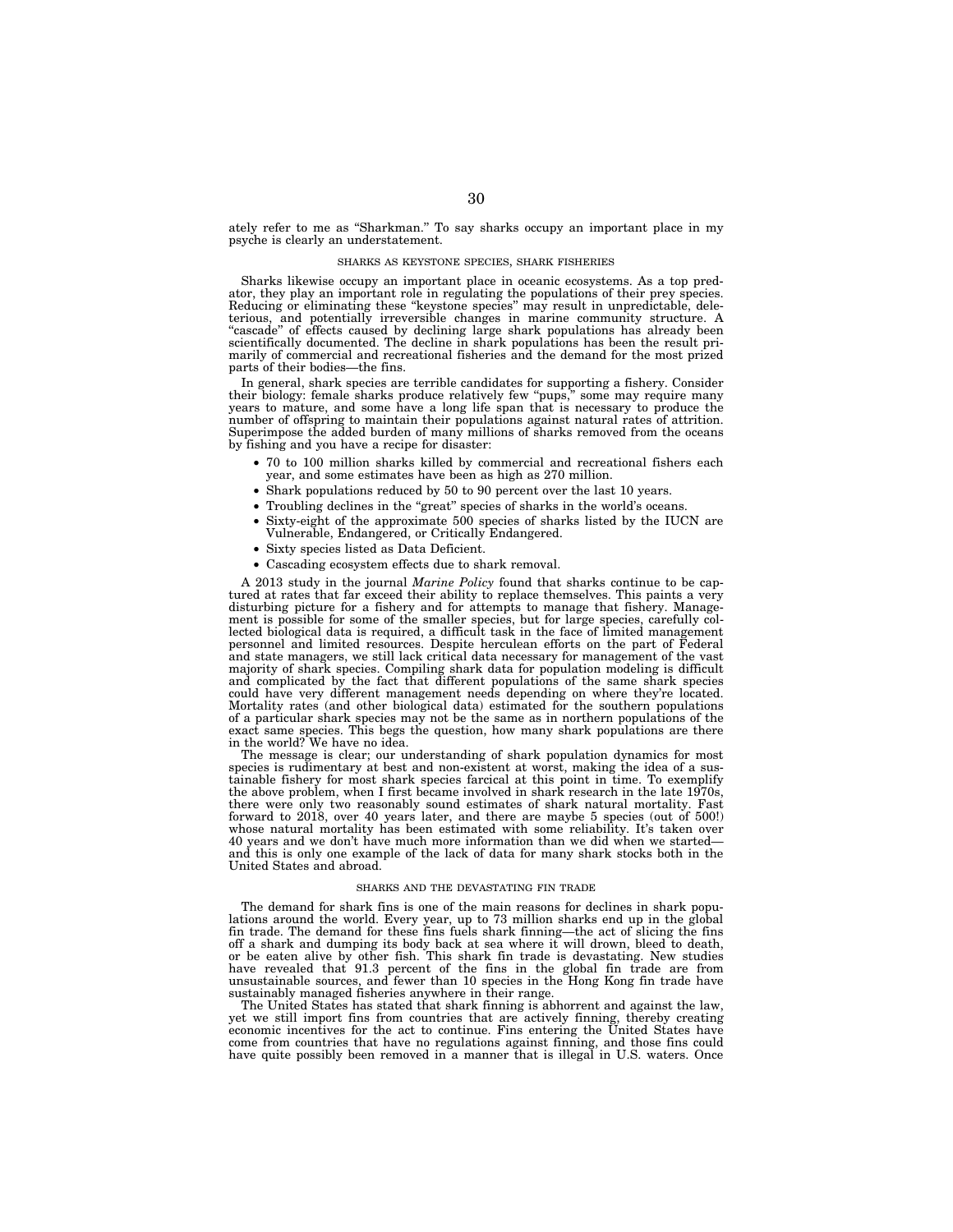a fin is in the United States, it is nearly impossible to tell if it came from an illegal or legal source.

To help make sure that no fins from finned sharks are being sold within their borders, 12 states (Hawaii, Oregon, Washington, California, Illinois, Maryland, Delaware, New York, Massachusetts, Texas, Rhode Island, and Nevada) and all three Pacific territories have banned the sale and trade of shark fins.

In addition to states taking action, private companies are also refusing to ship or sell shark fin products, including Amazon, GrubHub, many hotels and major airlines, Hong Kong Disneyland and multiple shipping companies. Over 51 percent of international airlines, by seat capacity, have now banned shark fins. Worldwide, 17 of the 19 biggest shipping lines measured by container capacity have banned shark fins, impacting 71 percent of the global market. However, as companies and states close the door to the shark fin trade, other doors remain open, and the market shifts accordingly.

For example, after California and Illinois enacted their bans, shark fin trade activity in the United States shifted primarily to Texas. Now that Texas has implemented its own shark fin trade ban, the trade in shark fins has begun to move to Georgia. The United States is engaging in a game of whack-a-mole, as the shark fin trade shifts in response to a growing patchwork of fin trade bans. Additionally, even states that have bans, like California, are still importing fins because of enforcement issues with interstate commerce.

With previous legislation, the U.S. Congress has made its stance clear on the cruel and wasteful practice of shark finning. And yet, fins from finned sharks, even likely including fins from sharks that are threatened or endangered, are being bought and sold in the United States. Additionally, previous laws did not address the main problem: too many sharks are being killed, and one of the main factors for this is the demand for their fins—whether they are finned or taken to shore with their fins naturally attached. But this is a solvable problem. A national ban like the Shark Fin Sales Elimination Act (H.R. 1456) would solve many of these issues. To be clear, H.R. 1456 does not prohibit *shark fishing*, it merely prohibits the sale and trade of the shark's fins.

#### SHARKS AS LIVING TREASURES

The frequency at which sharks appear in literature, film, and television attests to their popularity among vast numbers of people in the United States. It seems that folks have an almost unlimited capacity for anything shark-related. Go to any public aquarium and you will see patrons standing in rapt attention, absolutely captivated by the power and grace of sharks as they pass before them. I can describe the feeling of fascination that myself and many of your constituents receive from being in wild places, experiencing sharks in their natural habitat, and feeling that I am, at least for a time, connected to the natural world. The sensory biology of sharks, and the fact that they are capable of detecting the faintest electric fields, a sensory modality that we as humans cannot begin to appreciate, is awe-inspiring. Not only are sharks valuable in an aesthetic sense, they represent a treasure-trove of valuable biological information. For example, recent findings indicate that compounds discovered in sharks have great potential as pharmaceuticals to treat various human diseases. The drug discoveries that shark biology is presently providing will no doubt alleviate much human suffering.

#### **CONCLUSIONS**

We are losing wild places in the world and the species that inhabit them at an alarming rate. The species remaining are compressed into smaller and smaller areas, a serious problem called *habitat fragmentation*. Unless we start being smarter about how we treat the environment and the organisms found there, most biologists predict that we will see many extinctions in the very near future. While I have always been skeptical of gloom-and-doom predictions, I have seen the numbers and they do not look good. Habitat fragmentation and loss of biodiversity are the two biggest problems faced by conservation biologists today.

I have personally witnessed declines in populations of large sharks in the Gulf of Mexico. It is clear that a major factor driving shark population declines is the demand for shark fin soup. The fear among many scientists is that we will soon lose many of the largest shark species to extinction. Extinction is permanent. You do not get a do-over with extinction.

Finally, the foundations of the field of conservation biology began with the religious idea of man as a faithful steward of creation. Many of the religions of the world believe there is a connection between the natural and the spiritual world.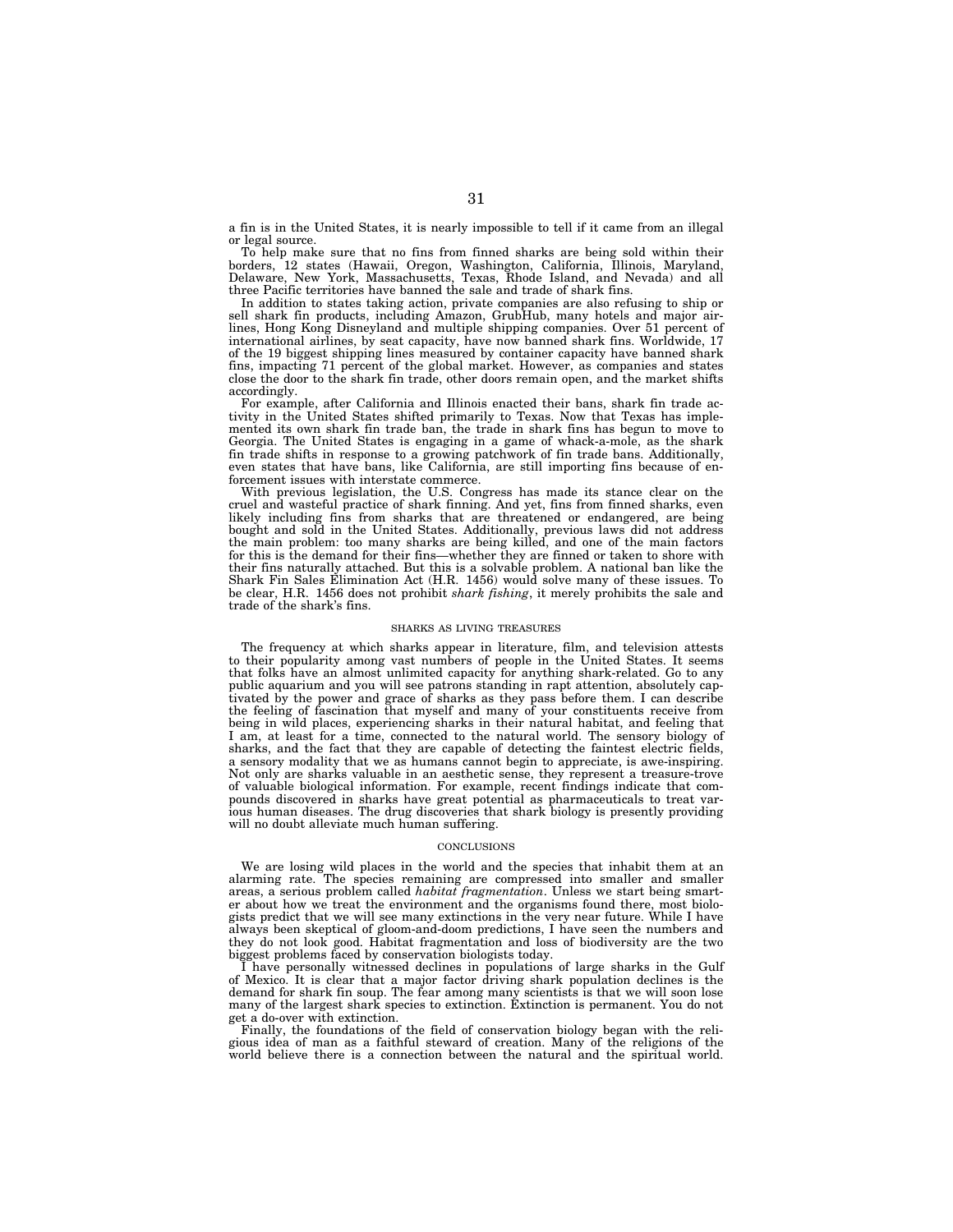Extinction breaks that connection and diminishes the earth. A short quote from my book ''Sharks, Skates and Rays of the Gulf of Mexico'':

*''Extinction of an organism is like discovering ancient texts written in a language that we cannot yet decipher, and then destroying them all. Who knows what mysteries would have been solved, what questions could have been answered by the words written there?''* 

Will we look back on this day and regret that we should have been better stewards? This is our moment to send a message to the world that the United States will no longer participate in the trade in shark fins. I hope that we will not miss our moment.

# QUESTIONS SUBMITTED FOR THE RECORD TO DR. GLENN R. PARSONS, PROFESSOR, THE UNIVERSITY OF MISSISSIPPI

## **Questions Submitted by Rep. Barraga´n**

*Question 1. A study by the University of Miami has found that shark fins contain high concentrations of BMAA, a neurotoxin linked to neurodegenerative diseases in humans, including Alzheimer's and Lou Gehrig's disease (ALS), and suggests that consumption of shark fin soup may pose a significant health risk for degenerative brain diseases.* 

*1a. In addition, the Food and Drug Administration and EPA recommend that women who might become pregnant, women who are pregnant, nursing mothers, and young children should not eat shark because it contains high levels of mercury.* 

*1b. Given this information, do you think shark fin and meat consumption is wise?* 

Answer. Long-lived marine animals, such as many shark species, may potentially bio-accumulate toxins. Bio-accumulation refers to the fact that over time, very small quantities of toxins that may be normally found in the sharks' prey, will concentrate in the flesh of the predator. This can become a significant problem when animals live to be 50, 60, 70 years old or more. Each year that passes results in additional toxin accumulating in the flesh. When we consume the flesh of these long-lived animals, we may be putting ourselves at significant health risk.

The situation with BMAA is an interesting one. BMAA is found naturally in many plants and animals. One of the first indications of a toxic effect was discovered on the island of Guam. An unusually large percentage of people on Guam were afflicted with ALS-parkinsonism at a rate that was 50 to 100 times greater than the rest of the world. A particularly popular dish for the Gumanian people were large bats called Flying Foxes. Consumption of these bats was infrequent prior to the introduction of firearms following World War II. Afterwards, islanders were able to harvest bats with great efficiency. The appearance of ALS-parkinsonism in the population closely followed the increased consumption of Flying Foxes. The bats were shown to have bio-accumulated BMAA to very high levels and every time Guamanians feasted on bats they dosed themselves with the toxin. The connection between neurological disease and BMAA was bolstered when brain tissues of Guamanians that died of ALS were found to have high levels of the toxin and bats found in museum specimens from that time period had incredibly high levels of the toxin in their tissues. Additionally, BMAA has been detected in the brain tissues of North American patients who died of Alzheimers.

BMAA has recently been identified in shark flesh and fins. The compound may pose a health risk in and of itself. However, sharks are also known to bioaccumulate mercury and this creates an additional health hazard. The important question, that we cannot as yet answer, is how do these two compounds interact in the human body when they are consumed. Both BMAA and methyl mercury may cause neurological damage leading to Alzheimer's, Lou Gehrig and Parkinsons. The recommended limits on consumption of shark flesh set forth by the FDA and EPA specifically reference the high mercury content. As it turns out, the two toxins may have a synergistic effect. A synergism occurs when the effects of two factors combine together to create an effect greater than the sum of their individual effects. It is like drinking a cup of hot coffee or eating a habanero pepper. They are both hot. But if you consume the two of them together, it may feel much, much hotter. Their individual effects may work together synergistically, to have a much larger total effect. This is the concern regarding BMAA and mercury in shark flesh and fins. If they act synergistically, there may be an elevated risk for neurological damage in those consuming the flesh and fins.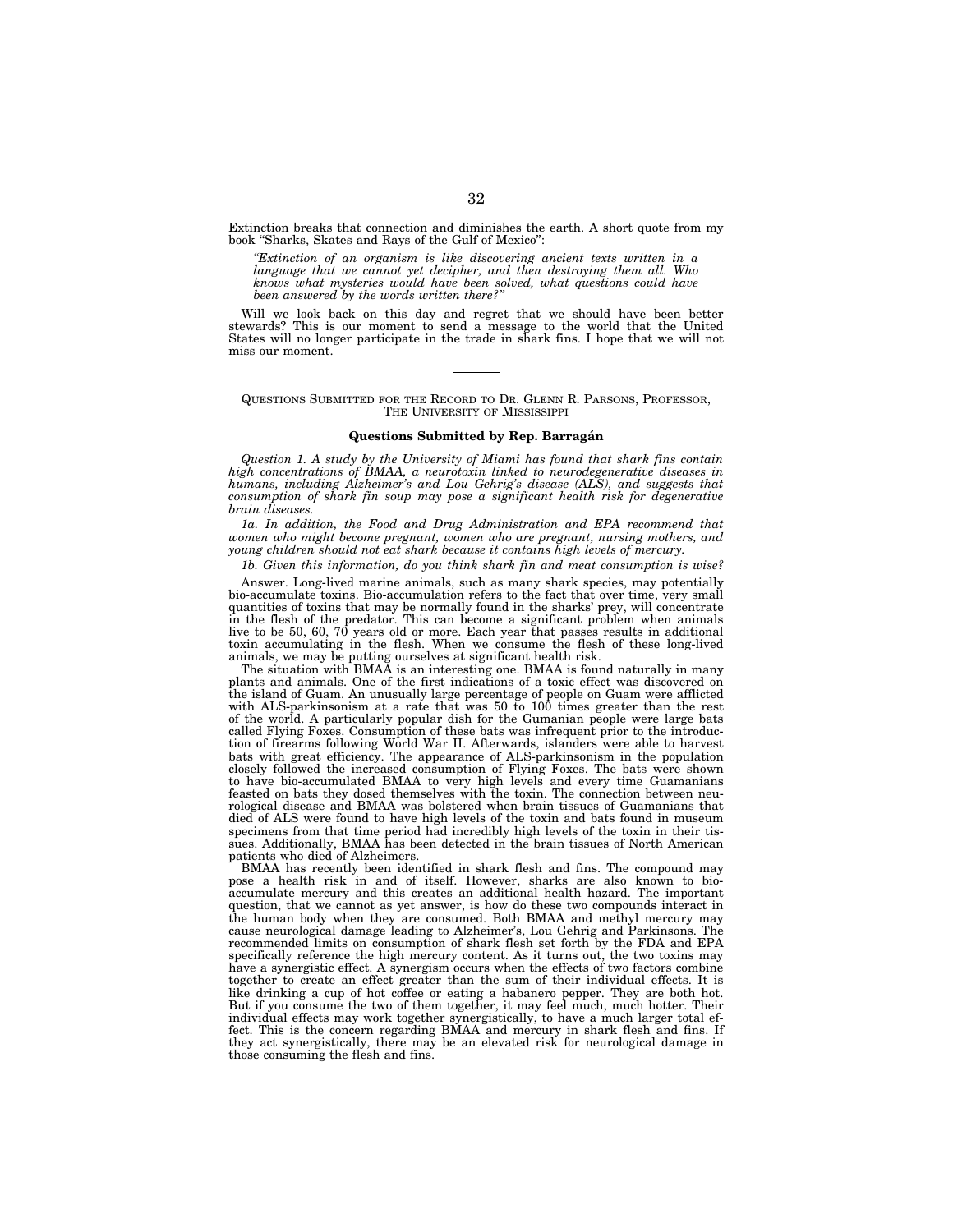I apologize for a long-winded answer to a simple question: I certainly agree with the FDA and EPA limits on consumption. It is possible that healthy adults can consume shark flesh with no problems. However, I personally do not consume the flesh (and certainly not the fins) and would not recommend it to others. It is not worth the risk in my opinion.

### *Question 2. Why can't we just ban imported shark fins?*

Answer. My understanding of the issue with a simple ban on imported fins concerns World Trade Organization principles of non-discrimination in trade. WTO member countries cannot treat imported products differently than domestic products and countries cannot discriminate between their trading partners. If either of these principles are violated, a country could sue the United States before a WTO tribunal. That country could also retaliate against the United States by raising the prices of certain exports, and U.S. consumers could end up paying for the violation.

A parallel situation involved the U.S. attempt to prohibit the import of shrimp originating from countries that did not require Turtle Excluder Devices (TEDs) in their shrimp trawls. TEDs obviously were (and are today) required in the United States to prevent the capture and subsequent death, of protected sea turtles in shrimp trawls. However, the ban on imported shrimp did not survive WTO scrutiny. To achieve WTO compliance, the United States modified the regulation, negotiated international agreements, and provided technical assistance with TEDs to any government that requested it. This took years and cost taxpayers significant amounts of money to defend 10 Federal court cases and 4 WTO panels.

H.R. 1456, The Shark Fin Sales Elimination Act of 2017, avoids all of the troubles that would result from attempting to ban imported shark fins. H.R. 1546, unlike H.R. 5248, is simple, has few moving parts, directly addresses the problem of shark finning, and will clearly achieve what it says it will achieve.

# *Question 3. Where is the majority of the shark fin trade located?*

Answer. The majority of the global shark fin trade was historically located in Hong Kong. While Hong Kong remains an important center of the fin trade, recently the shark fin trade has shifted to Guangzho, a city north of Hong Kong.

In this regard, it is important to note that shark fin imports to Hong Kong have been reduced by 50 percent since 2007 largely due to shipping bans and tighter international regulations. The World Wildlife Fund stated that the declining market for shark fins in mainland China is ''promising'' and an indicator that environmental campaigns, including mounting pressure on shipping companies to stop carrying the fins, as well as improved monitoring of shipping documents, were paying off.

The above observations provide additional support for H.R. 1456 and suggest that the bill will place additional pressure on individuals, companies, and governments stop the trade in shark fins.

#### **Questions Submitted by Rep. Sablan**

*Question 1. How easy is it to get new technologies that are proven to reduce shark bycatch implemented in U.S. fisheries?* 

*Question 2. Is there a process for getting these new technologies implemented once they are proven?* 

Answer. My experience with implementing new bycatch technologies in U.S. fisheries is that it is a very long-term undertaking. Clearly, the first step is to conduct the research needed to verify that the new technology or change in fishing method will accomplish a reduction in bycatch. That can be the lengthiest step. The research must be thorough and may require years of study to complete. Unfortunately, ideas that sound great on paper often do not work in actual application. Various methods have been tried but, to my knowledge, none has been particularly successful.

Through work in my lab at The University of Mississippi, I have developed a new type of leader that has been shown, in preliminary testing, to reduce shark bycatch by 86 percent. Funded by the National Marine Fisheries Service, through the National Bycatch Reduction Program, the new leader, called the entangling leader, encourages sharks to ''bite off' the line after the hook has been taken. The leader has loops of line that entangle in the sharks teeth (but not in typical fish teeth), the teeth cut the line, and the shark swims away unharmed. While we only have limited field-testing, the initial results were promising. However, we do not know if the leader will result in a reduction in target fish (tuna/swordfish) catch.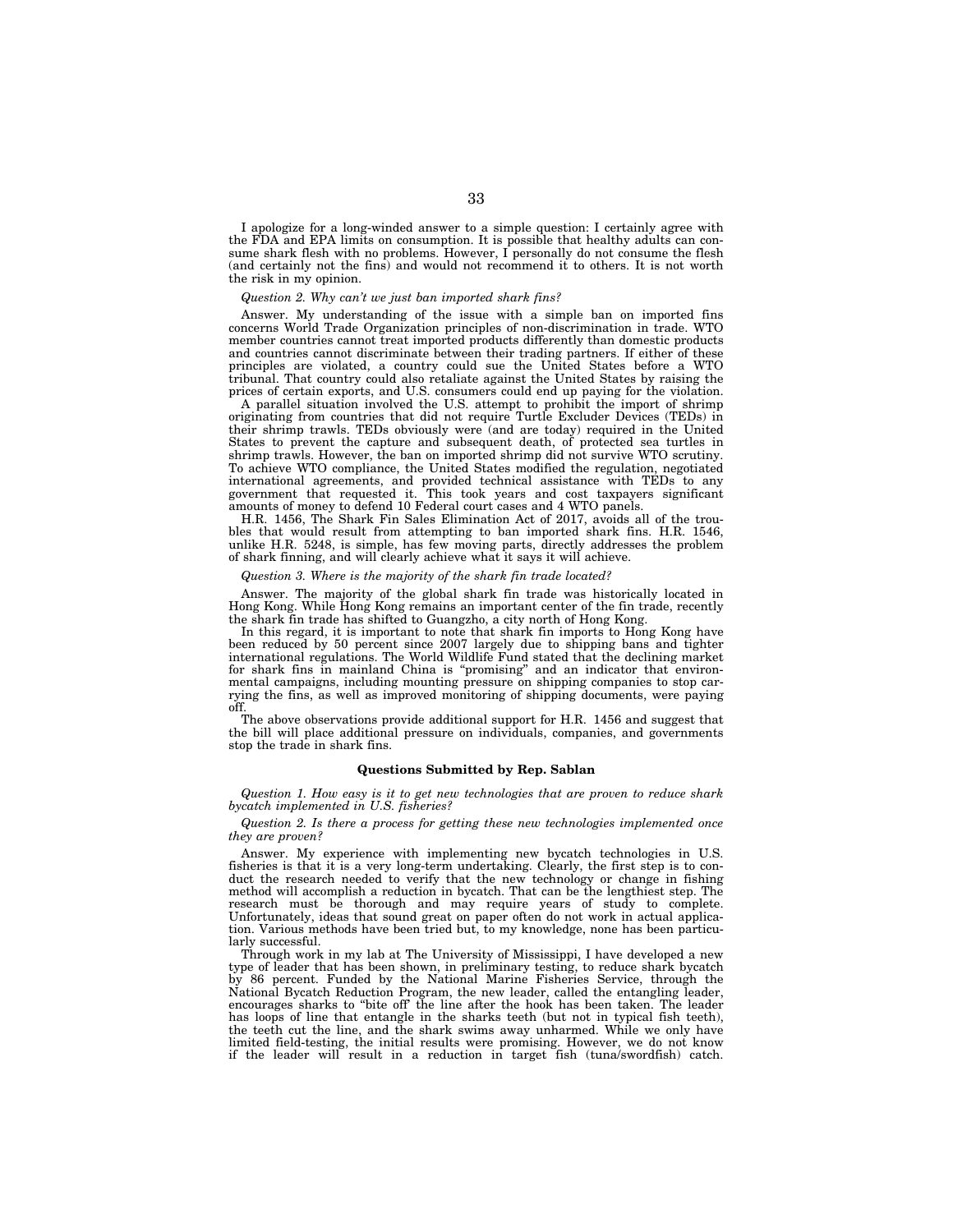Additionally, the leader design will necessitate a change in the manner in which commercial fishers deploy their gear.

I do not have a good understanding of the administrative machinations required to make changes to fishing policies. In discussions with my colleagues, introducing or requiring new technology in a particular fishery would be different depending upon the circumstances. For example, if the species in question is endangered (like sea turtles), the responsibility for requiring the new technology (for example TEDs) would fall under the Endangered Species Act. In the case of weak hook requirements in U.S. fisheries, that rule change came about through the NOAA, NMFS Office of Highly Migratory Species. A change, for instance, involving bycatch reduc-tion in the shrimp trawl fishery, might go through one of Fisheries Management Councils (i.e. Gulf of Mexico Fisheries Management Council). To an outsider looking in it appears far too complicated to me.

### *Question 3. In order to be considered a sustainable fishery, is it important for fisheries to minimize its bycatch, especially for sharks?*

Answer. Bycatch, the incidental capture of non-targeted species, is the most pressing problem faced by fisheries managers today. All fisheries around the world suffer from some form of bycatch. Some are very ''clean'' fisheries with little bycatch. Others, like various longline fisheries (miles of line with many hooks) have significant amounts of bycatch including sea turtles, birds, marine mammals and elasmobranchs (sharks, skates, rays).

Maintaining healthy shark populations is very much dependent upon the survival of older individuals (sub-adults and adults). Many shark species are particularly sensitive to reductions in numbers of the mature and maturing members of the population. Unfortunately, these individuals are the targets of most fisheries and are often the individuals taken as bycatch. Information from a report by the Pew Charitable Trust on shark bycatch in tuna fisheries underscores the bycatch problem:

- In the 1980s and 1990s it was estimated that 300,000 metric tons of sharks, nearly a third of the global total, were the result of unregulated bycatch.
- Annual average of more than 20,000 tons of dead blue sharks are discarded in the North Atlantic tuna fishery alone.
- In pelagic longlines, sharks often make up more than a quarter of the total catch (target and bycatch).

Clearly, attempts to manage a fishery become considerably more difficult when unregulated removal of individuals from the population occurs due to bycatch in other fisheries. All indications are that shark bycatch is exceedingly high and, for some fisheries, the estimates seem to be fairly accurate. However, for many fisheries we have either a very poor estimate of bycatch or none at all.

The bottom line: successfully managing any shark fishery requires reliable values on the catch of sharks taken in the direct fishery and reliable values of sharks taken as bycatch in other fisheries.

One additional point I would like to make that is germane to the above discussion. As long as shark fins command such a high price (\$500/pound, perhaps more?) there will be an issue with unregulated take and shark finning by outlaw fishers around the world. Some shark species are very sensitive to declines in their populations. Take for example, the Dusky Shark, that was seriously over-fished to the point where it will require 100 years(!) to rebuild stocks to 50 percent of its original size. I am unconvinced that species, like the Dusky shark and others with similar population characteristics, could ever be managed to make the fishery both economically viable and sustainable.

*Question 4. Can the United States do more to minimize shark bycatch in its fisheries?* 

Answer. Quoting the Pew Charitable Trust report from 2010 mentioned above: ''the problem of bycatch has been largely ignored, and no meaningful or effective action has been taken to adequately address the issue.''

Some recommendations for reducing shark bycatch:

1. **Require a change from high tensile strength monofilament line (the line typically used by longline fishers in the tuna/swordfish fishery in the United States) or wire leader to high tensile strength ''Spectra''.**  One of the aspects of my research on shark bycatch was to examine the differences in monofilament versus Spectra fishing line. The idea was that if we can identify a line that encourages shark ''bite offs,'' but still retains the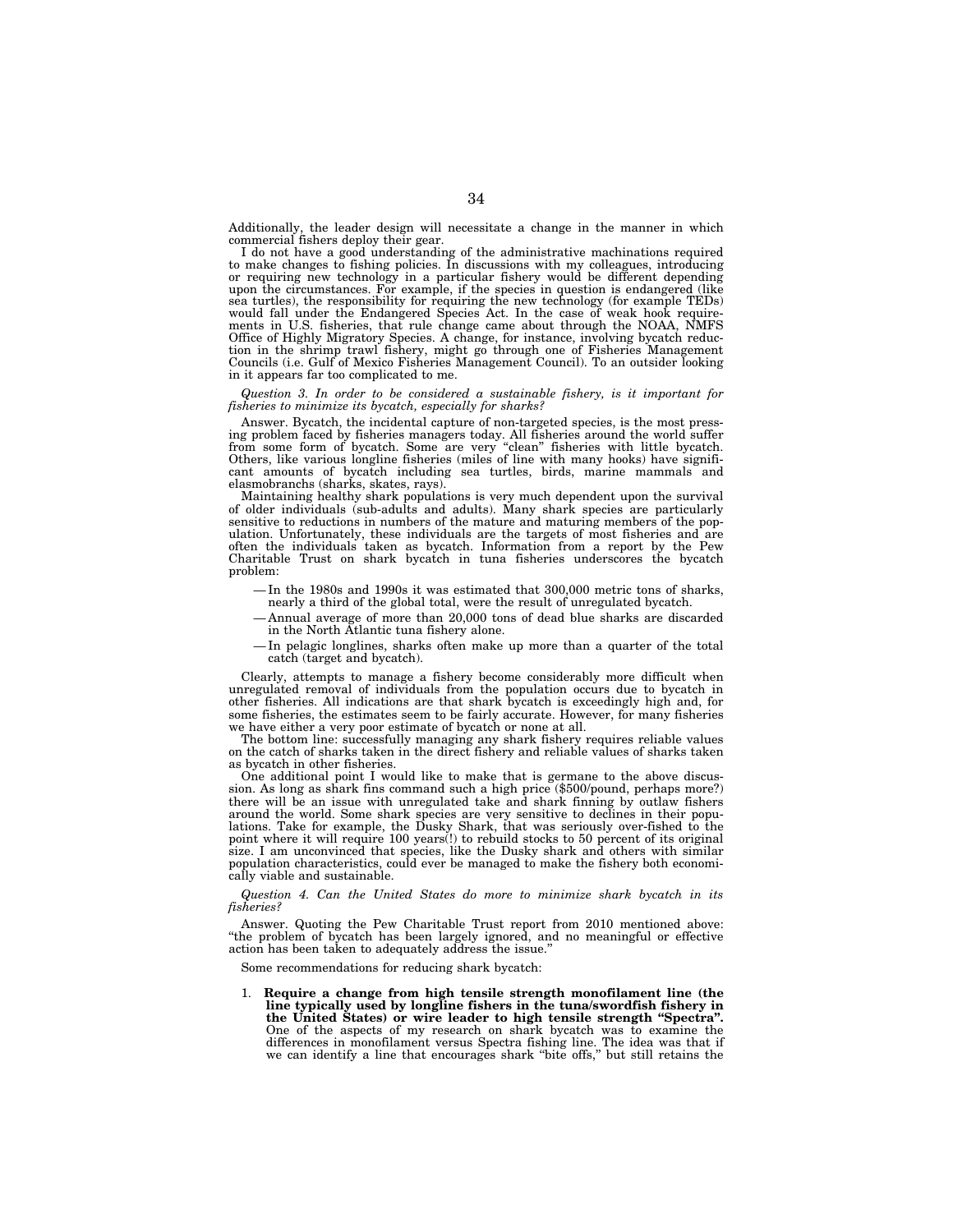target species (tuna/swordfish), then this line could be used to allow sharks to more easily escape after taking the hook. We found that when 300 pound tensile strength Spectra is placed under load and subjected to a blade (similar to a sharks tooth) the line failed at a rate 500,000 times greater than monofilament. Spectra has very good tensile strength but when compromised by a shark's tooth, it fails very rapidly. In my report regarding that research submitted to the National Marine Fisheries Service I stated that "if commercial fishers made the simple change from high tensile strength monofilament to spectra there would be many additional shark ''bite-offs'' and shark bycatch would be reduced.

If you would like to see a demonstration of the above described effect, visit my Youtube video https://www.youtube.com/watch?v=ybul0pCqqho. Please note that I stated in the video that the line was 300 kg tensile strength but it was actually 300 pound tensile strength.

2. **Further develop the entangling leader.** It is possible that the entangling leader (mentioned above) might be developed to reduce shark bycatch. The leader's design encourages bite-offs and the fact that it employs spectra fishing line increases its effectiveness.

Note: Some of the following are not issues in U.S. fisheries but are needed in shark fisheries worldwide.

- 3. **Ban wire leaders in pelagic longlines.** This is similar to the above recommendation from my research. However, wire leaders are used in some longline fisheries and they retain sharks very effectively.
- 4. **Require circle hooks.** Circle hooks will eliminate bycatch but the survival rate of sharks released after capture is much higher than that of sharks captured on "J" hooks. Circle hooks are less likely to result in sharks being hooked in the gut or throat and thus enjoy greater survivorship after capture.
- 5. **Change bait type.** There is evidence that suggests that sharks are more likely to be captured on squid as opposed to fish bait. Eliminate squid as bait to reduce shark bycatch.
- 6. **Require TEDs in trawl fisheries.** Turtle excluder devices in bottom trawls effectively reduce sea turtle capture but also significantly reduces the capture of many sharks.
- 7. **Invest in additional research** to develop new bycatch reduction methods and to further investigate those that show promise.

*Question 5. In what way would you say the United States is lacking most in its management of shark fisheries?* 

Answer.

- 1. **More basic research is needed.** Despite Herculean effort on the part of the National Marine Fisheries Service (they are not magicians!), we still lack vital basic information regarding most shark species. For wise management, fecundity, age at maturity, longevity, and rates of natural mortality (and fishing mortality) are required for any fishery. Since sharks are typically poor candidates for supporting a fishery, the above values become critically important. An extremely valuable piece of information for managing a fishery is the population's rate of natural mortality, i.e. how many individuals in the population die each year. Clearly, if we plan on harvesting a portion of that population, knowing how many die from natural causes is important. In the absence of that information, we run the risk of inadvertently reducing the population to levels from which it may not be able to recover (extinction then becomes a possibility). When I began studying shark back in the late 1970s we had one maybe two estimates of natural mortality for sharks (there are some 500 species of sharks). Fast-forward 40 years to today and discussions with my colleagues/friends who study shark population dynamics revealed that we have maybe 5 to 10 natural mortality estimates. Additionally, the consensus is that none of them are reliable estimates!! That is not a very good track record after 40 years.
- 2. **Stop managing groups of sharks instead of individual species.** At present we lump species together and create management plans for groups of shark species. We need to do the basic biological research, gather the needed information, and establish management plans for individual shark species and stocks.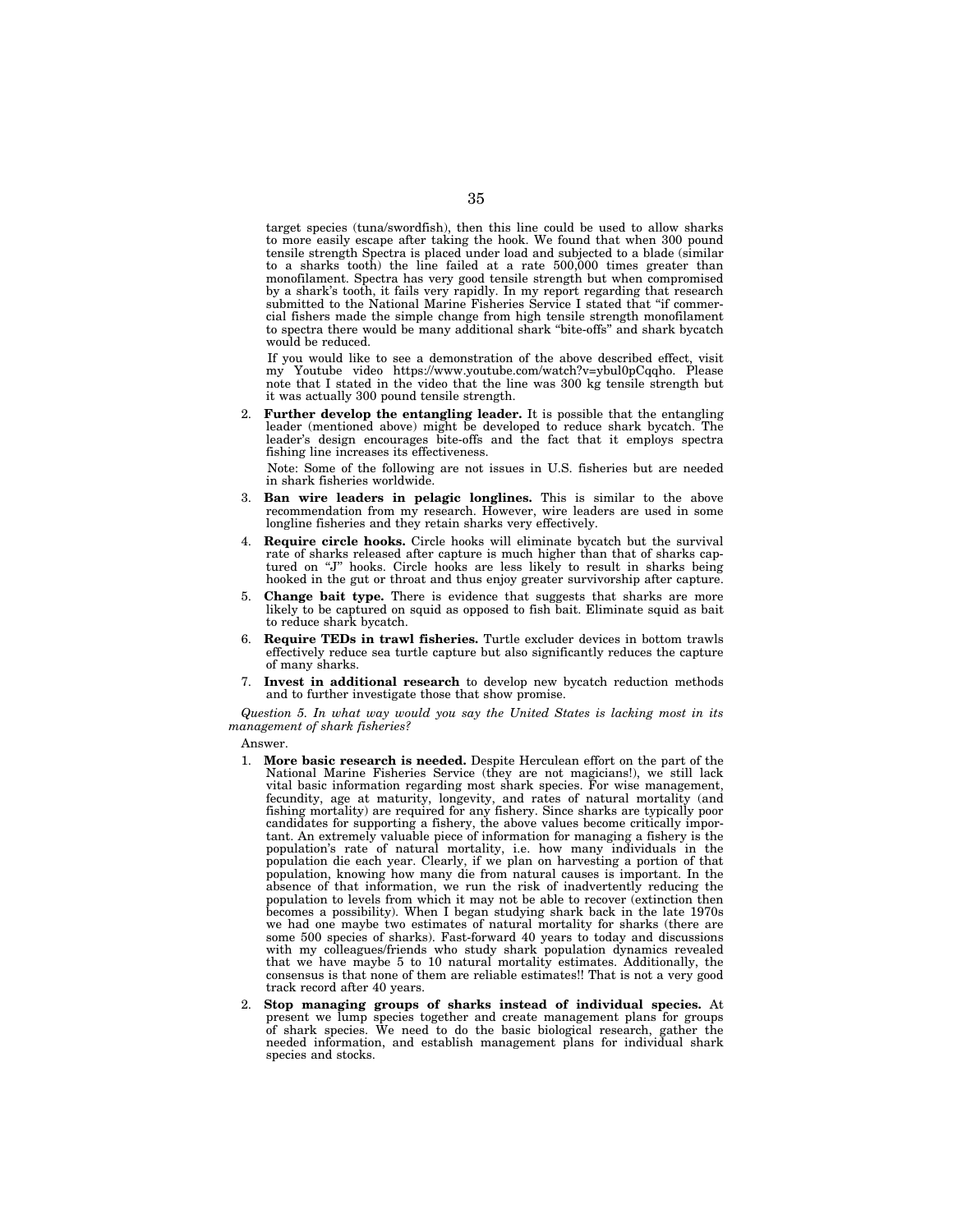- 3. **Conduct stock assessments on a more regular basis.** The revelation that only two (perhaps only one) stock assessment was conducted last year for U.S. shark stocks suggests that more effort in this area is needed.
- 4. **Do not allow retention of shark species that are at risk.** I will assume that U.S. fishers do not retain at-risk species but there is the very real possibility that these species are still being retained due to misidentification. This would of course require:
- 5. **Better education of fishers regarding identification of at-risk species.**
- 6. **Obtain better estimates of bycatch.** See the discussion above.

Mr. LAMBORN. Thank you. Dr. Hueter, you are now recognized for 5 minutes.

# **STATEMENT OF ROBERT E. HUETER, PH.D., DIRECTOR, CENTER FOR SHARK RESEARCH, MOTE MARINE LABORA-TORY, SARASOTA, FLORIDA**

Mr. HUETER. Thank you, Mr. Chairman, and good afternoon. My name is Dr. Bob Hueter, and I am a senior scientist at Mote Marine Laboratory, an independent and non-profit marine science institution based in Sarasota, Florida with a 63-year history of world class research on sharks. I am Director of Mote Center for Shark Research, which was actually established by the U.S. Congress in 1991 in recognition of Mote's leadership in shark research and conservation. My statements today represent both my own professional findings and the official position of Mote Marine Laboratory.

My career studying sharks extends over more than 40 years, and my service on many advisory committees is detailed in my written testimony and resume. These include 21 years on NOAA's advisory panel for highly migratory species, the sharks, tunas, and swordfish. I am also a past president of the American Elasmobranch Society, the world's largest professional organization of experts studying sharks and rays. I have studied more than 100 species of sharks in the lab and at sea, have swam with many species in the wild, have tagged more than 10,000 of the animals. This work has resulted in more than 200 scientific publications. It is fair to say that I really love sharks.

My personal journey as a shark conservationist began in 1988 when I first learned of the previously unknown practice we now call shark finning. I brought this horrendous practice to the attention of the major media at that time beginning a 30-year career as an advocate for science-based shark conservation in state, Federal and international arenas. I have appeared many times on CNN, Fox News, the Discovery Channel, and other forums to spread the word on the importance of sharks and the need to conserve them.

Sharks and rays have been depleted worldwide through overfishing. That is the bad news. The good news is that after 25 years of dedicated work by scientists, conservationists, NOAA, state agencies, and the fishing industry, U.S. shark fisheries have become some of the best managed in the world. And many of our shark fisheries today are healthy or rebounding from past over exploitation.

Eighteen U.S. shark and ray fisheries are identified as bright spots of sustainable fishing. Clearly, the United States is doing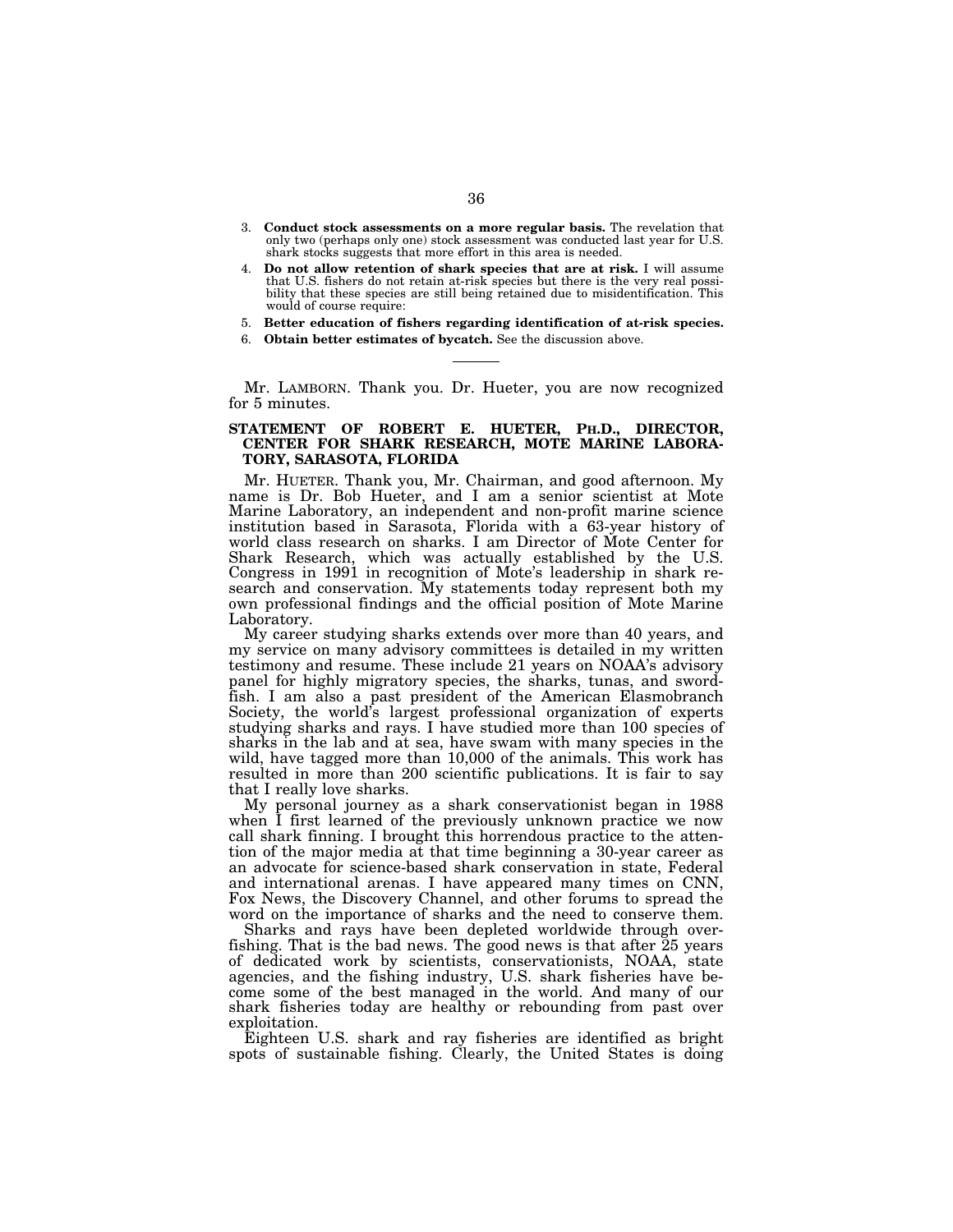something right with respect to shark conservation and responsible fisheries management, but for a number of other nations things are not so good.

Global shark fisheries are conservatively valued at about a billion dollars. The meat is a major source of protein in some nations and shark fins are used in shark fin soup, a culinary delicacy in Asian cultures. None of these uses are in themselves unethical as long as the animals from which they came were fished sustainably. That has been the problem. Unsustainable fishing, as well as finning.

It is vital that we understand the distinction between shark finning and the shark fin trade. Finning is the act of cutting off a shark's fins and discarding the rest of the animal, often alive, at sea. It is done through a total disregard for the future of the resource or for humane treatment of the animals and is fueled by economic greed.

On the other hand, taking fins from sharks landed onshore in regulated, legal, and sustainable fisheries is not shark finning. It provides a legal commodity for trade that encourages the full use of every shark, rather than throwing part of the resource away. Finning is banned in the United States and does not occur here, except rarely by lawbreakers subject to Federal and state prosecution. It has also been banned by at least 40 other countries and some regional fishery management organizations. So, how can the United States incentivize other nations to replicate our success while continuing to promote rule-following fishing and sciencebased management here at home?

H.R. 5248, the Sustainable Shark Fisheries and Trade Act, introduced by Representatives Webster and Lieu provides a bipartisan, sensible solution. The Act would require that shark and ray products imported in the United States be permitted only from foreign fisheries certified as having and enforcing management and conservation policies comparable to the United States. Nothing from finned sharks would be permitted.

We have done an analysis of the effect of H.R. 1456, the Shark Fin Sales Elimination Act, and although the people, the proponents of this Act need to be congratulated for getting our conversation to this point, we found that it actually would punish the people who are doing things right, the American fishers who are fishing legally and sustainably, and potentially reward nations who are doing things wrong and causing the actual declines in shark and ray populations, and we don't want that.

For these various reasons, I, and my institution Mote Marine Laboratory, support the Sustainable Shark Fisheries and Trade Act, H.R. 5248.

Thank you.

[The prepared statement of Mr. Hueter follows:]

PREPARED STATEMENT OF ROBERT E. HUETER, PH.D., DIRECTOR, CENTER FOR SHARK RESEARCH, MOTE MARINE LABORATORY, SARASOTA, FLORIDA ON H.R. 5248 AND H.R. 1456

#### INTRODUCTION

My name is Dr. Robert Hueter and I am a Senior Scientist at Mote Marine Laboratory, an independent, non-profit research and education institution based in Sarasota, Florida. Over its 63-year history, Mote has grown from a one-room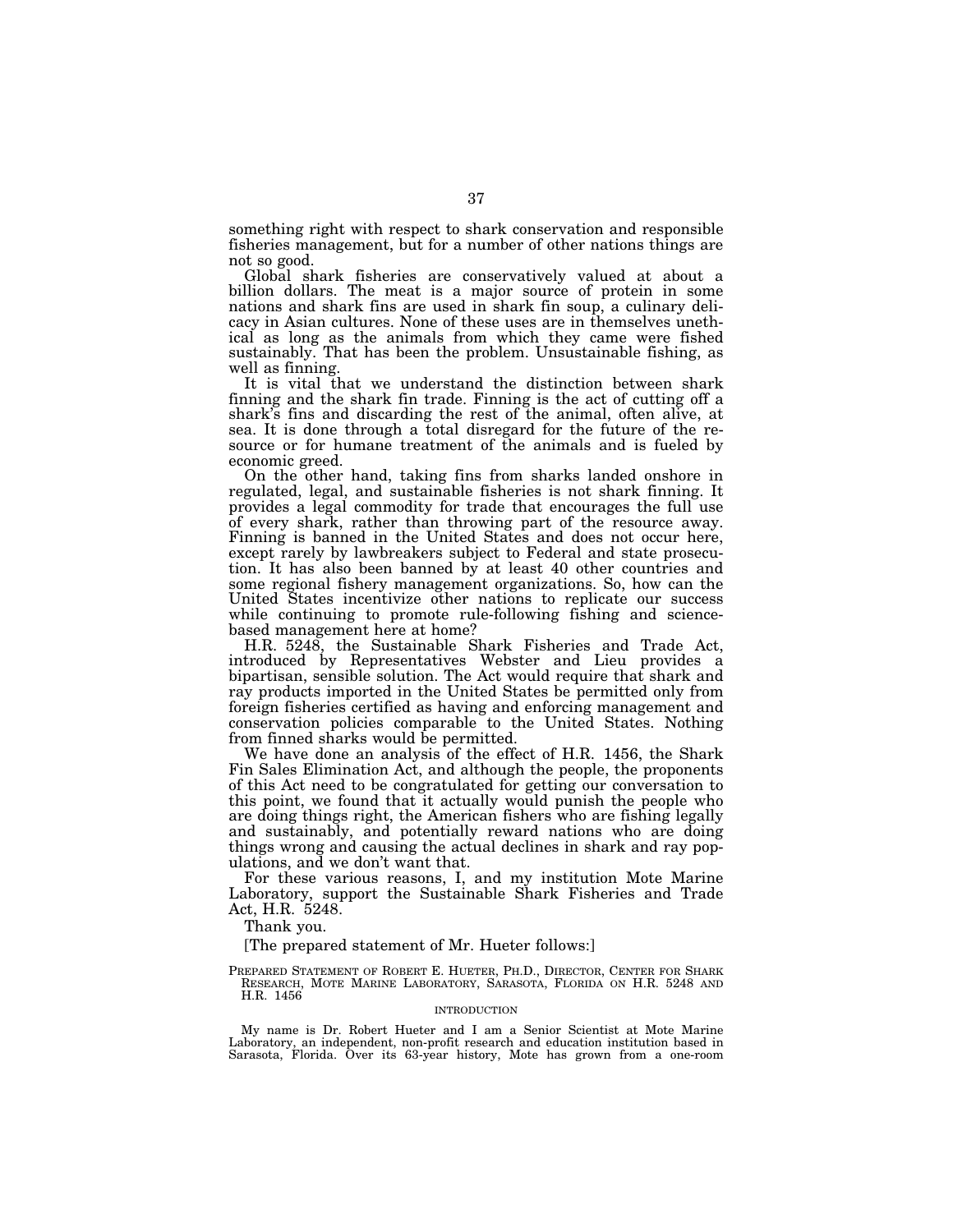laboratory to a world-class marine research and science education enterprise that now has five campuses stretching from Sarasota Bay to the Florida Keys, 24 research programs, 200 staff, 35 Ph.D.-level researchers, 1,658 volunteers and more than 11,000 members. Our research has evolved from a primary focus on sharks to now conducting diverse studies of our oceans, with an emphasis on conservation, sustainable use and environmental health of marine and coastal biodiversity, habitats and resources. We also have significant education, public outreach and public policy programs that are integrated with our research.

I am the Director of Mote's Center for Shark Research, which was established by the U.S. Congress in 1991, in recognition of Mote's leadership in research and conservation of sharks and their relatives, the skates and rays (hereafter simply called the sharks and rays). My statements here represent both my own professional findings and the official position of Mote Marine Laboratory.

For 27 years, Mote's Center for Shark Research has worked as a completely inde-pendent research entity to provide NOAA much of the information the agency requires to understand and sustainably manage sharks as a marine resource. My personal experience with shark fisheries spans more than 40 years, including fisheries research on sharks of the Atlantic Ocean, Gulf of Mexico, Caribbean Sea and Pacific Ocean. For the past 21 years, I have served as one of only four academic members of NOAA'S Advisory Panel for Highly Migratory Species (sharks, tunas, swordfish, billfish), and have served on the Shark Specialist Group of the United Nations' International Union for the Conservation of Nature (IUCN) for about 20 years. I also am a Past-President and currently serve on the Board of Directors of the American Elasmobranch Society (AES), the largest professional organization in the world comprising scientists, students, and other experts studying sharks and rays, collectively known as the elasmobranch fishes.

My experience as a shark conservationist began in 1988, when I was made aware of the previously unknown practice we now call ''shark finning.'' I brought this wasteful and inhumane practice to the attention of the major media, beginning a 30-year career as an advocate for science-based shark conservation. For decades I have translated scientific discoveries to inform public policy that benefits shark populations and the communities and nations who value sharks as a marine resource. In 1991, I presented my data and concerns about an expanding, unregulated U.S. shark fishery to the Florida Marine Fisheries Commission, which took my recommendations and enacted the first management plan for sharks in Florida state waters. Florida has been a state leader in shark conservation ever since.

I then championed shark research and science-based fisheries management and conservation on the Federal level beginning in 1993, by organizing an international conference that drew 150 scientists, policy makers, fishers and other stakeholders. At that meeting held at Mote, NOAA acted on this group's incredible momentum and announced its first Federal Fisheries Management Plan (FMP) for sharks. Since then I have remained actively engaged as a shark scientist and conservationist on many domestic fronts, including giving testimony to the House Subcommittee on Fisheries Conservation, Wildlife and Oceans in 1999, as Congress worked to close loopholes in Federal anti-finning laws.

Knowing that many sharks migrate between the United States and other nations, I also have led efforts to improve shark fisheries sustainability and conservation measures abroad, particularly in Mexico and Cuba. One of our most exciting successes has been Cuba's National Plan of Action (NPOA) for sharks and rays, released in 2015. I participated in the plan's development, drawing upon my years of collaborative research with Cuban scientists in their home waters. I knew then, and know now, that conservation and management of sharks and rays must become more consistent internationally. Simply managing these stocks for sustainability in U.S. waters doesn't work, because these animals do not recognize political boundaries.

The good news is that after 25 years of dedicated work by shark researchers, conservationists, NOAA and various state agencies, and the fishing industry, U.S. shark fisheries have become some of the best managed in the world, and many of our shark fisheries are healthy or rebounding from past over-exploitation. A 2017 paper by two renowned experts in global shark fisheries (attached) identified 18 U.S. shark and ray fisheries as being ''bright spots'' of sustainable fishing. This comprises about two-thirds of all the sustainable shark and ray fisheries in the world. Clearly, the United States is doing something right with respect to shark conservation and responsible fisheries management. How can the United States incentivize other nations to replicate our success, while continuing to encourage rule-following fishers and promote science-based management at home?

I am here today to answer that question. I deeply thank the members and staff of the Subcommittee on Water, Power and Oceans for this opportunity.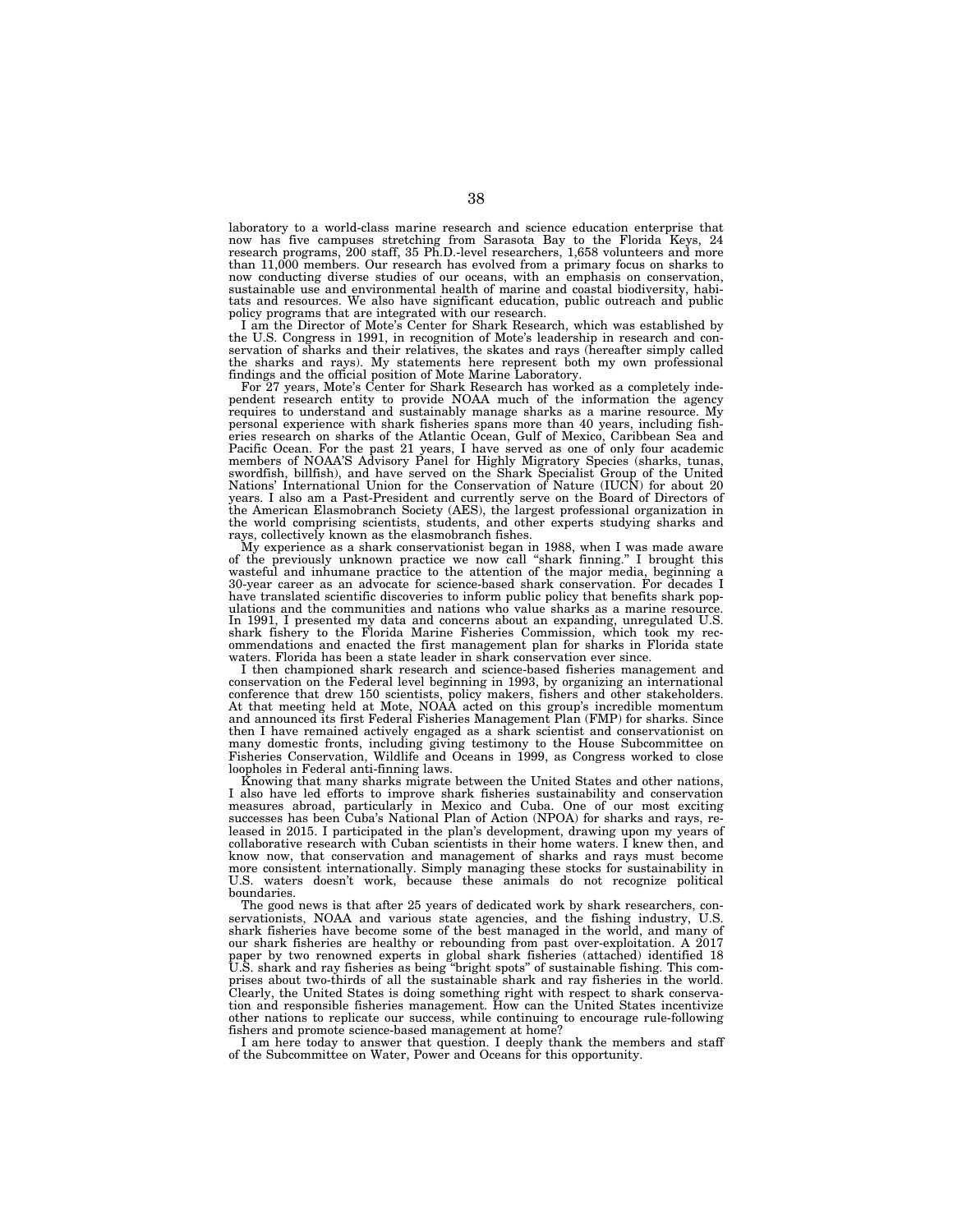### SCOPE OF THE PROBLEM

Last month, H.R. 5248, the Sustainable Shark Fisheries and Trade Act, was introduced in the U.S. House. It utilizes a science-based approach to discourage overfishing and unsustainable trade of sharks and rays around the world and disincentivizes shark finning by foreign nations.

Why is this necessary?

Of the more than 1,250 species of sharks and rays in the world's oceans today, as many as one-quarter are estimated to be threatened with extinction. The conservation status of nearly half is poorly known. These fishes are particularly vulnerable to over-exploitation—most grow slowly, mature late and produce few young. Overfishing, through targeted fisheries and incidental bycatch, is the primary threat to sharks and their relatives, which are harvested for their meat, fins, oil, cartilage and other products. Shark and ray meat is a major source of protein in some nations, and shark fins are used to make shark fin soup, a culinary delicacy in many Asian cultures. None of these uses of shark and ray products are in themselves unethical, as long as the animals from which they came were fished sustainably. That has been the problem—unsustainable fishing mortality of sharks—in addition to the cruelty and wastefulness of shark finning.

It is important to understand the distinction between shark finning and the shark fin trade: *finning* is the act of cutting off a shark's fins and discarding the rest of the animal, often still alive, at sea. Without its fins, sharks will slowly die, as the fins do not grow back. It is a practice fuele resource, any consideration for humane treatment of the animals, and economic greed. On the other hand, taking fins from sharks landed onshore in regulated, legal<br>and sustainable fisheries is *not* shark "finning." It provides a legal commodity for<br>trade that encourages the full utilization of every of the resource away. Full utilization of landed sharks and rays is consistent with guidelines in the International Plan of Action (IPOA) of the Food and Agriculture Organization (FAO). Finning is banned in the United States and does not occur in our domestic fisheries, except rarely by lawbreakers subject to Federal and state prosecution. It also has been banned by at least 40 other countries to date, as well as by regional fishery management organizations such as ICCAT, the International Commission for the Conservation of Atlantic Tunas.

Losing the sharks and rays from the marine environment would have dire consequences for marine ecology and the balance of life in the sea. Research has shown that removal of sharks from ocean communities such as coral reefs creates a ''trophic cascade'' of ecological effects down to the lowest levels of the food web, and can lead to the general degradation of the entire community. Losing sharks and rays also would lead to the loss of income and quality of life for fishing communities and seafood consumers, threatening food security in some developing nations that depend on these fishes as important sources of protein for human consumption. According to a recent, comprehensive FAO report by economist Felix Dent and shark specialist Dr. Shelley Clarke, global shark fisheries are conservatively valued at about \$1 billion, with much of these fisheries under-reported. In 2011, total trade in shark products was valued at \$438.6 million for the fins and \$379.8 million for the meat. These figures apply only to international trade and do not include domestic use of shark products, which drives much of the global consumption for the around 2 million metric tons of sharks caught each year. The value of the shark tourism industry, which includes activities such as diving with sharks, is also estimated to be around \$314 million annually.

Because of the scope and complexity of shark and ray fisheries around the world, even our best efforts to manage these fishes in domestic waters cannot guarantee similar protections abroad. We can, however, create incentives for other nations to adopt standards of shark fishing similar to our own. This past January, the United States implemented the Seafood Import Monitoring Program (SIMP) to end imports into the United States of shark products from illegal, unreported and unregulated (IUU) fisheries, but the third U—unsustainable—is missing from these regulations, representing a critical loophole. For instance, a foreign ized and reported but deficient in law enforcement or scientific monitoring, leading to the same result of shark depletion by overfishing as in IUU fisheries. SIMP also does not currently include ray products in its monitoring program.

### A SCIENCE-BASED POLICY THAT BENEFITS BOTH SHARKS AND PEOPLE

H.R. 5248, the Sustainable Shark Fisheries and Trade Act introduced by Reps. Webster and Lieu, with the co-sponsorship of Reps. Posey, Jones, Clay, Soto and Bilirakis, provides a bipartisan, sensible solution to the need for U.S. domestic action in global shark and ray conservation. The Sustainable Shark Fisheries and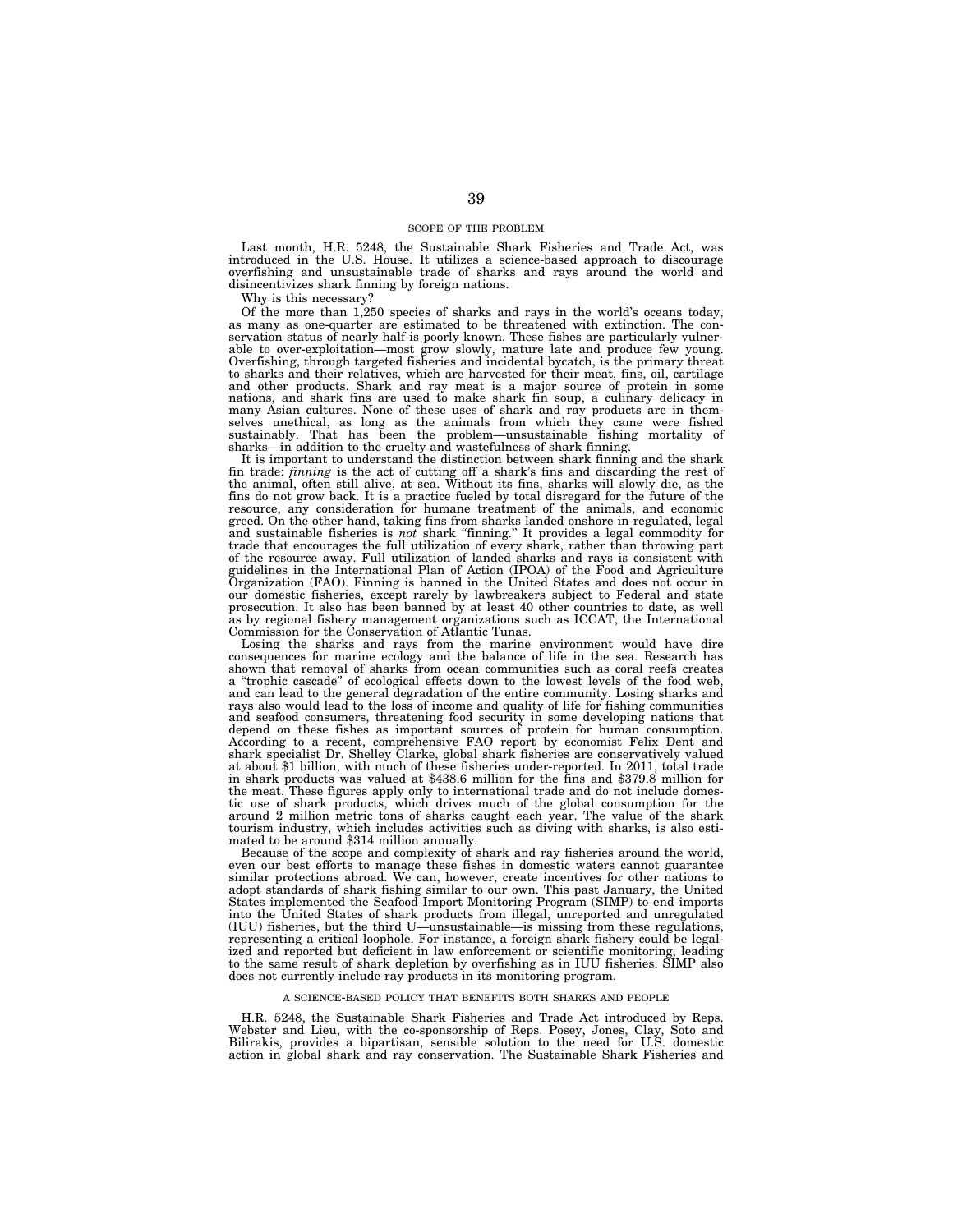Trade Act would require that shark and ray parts and products imported into the United States be permitted only from countries certified by NOAA as having in place and enforcing management and conservation policies for these species comparable to the United States, including science-based measures to prevent overfishing and provide for recovery of shark and ray stocks. Prohibitions on shark finning comparable to the U.S. ban also would be required.

The predecessor bill, H.R. 1456, the Shark Fin Sales Elimination Act of 2017, sought to ban all shark fin trade within the United States, including fins obtained legally and sustainably by American fishers permitted in U.S. shark fisheries. This earlier bill catalyzed an important and productive public conversation about the threats to sharks worldwide in directed and bycatch fisheries. The proponents of H.R. 1456 are to be congratulated for their dedicated work on this issue and for moving the conversation toward finding real solutions for shark conservation. The bill did not cover threats to rays and focused solely on shark fins, not all shark products. In a peer-reviewed paper published late last year (attached), shark expert Dr. David Shiffman and I analyzed the consequences of a Federal domestic fin ban as proposed by H.R. 1456. We found this approach would fall short of providing the type of U.S. leadership that is needed for effective shark conservation around the world.

H.R. 5248, the Sustainable Shark Fisheries and Trade Act, builds upon the progress made by H.R. 1456, by broadening protection for both sharks and rays, and also including restrictions on the trade of all shark and ray products, not just the fins. The bill creates incentives for change in fisheries management by nations seeking to export shark or ray products to the United States, rather than placing burdensome and unnecessary penalties on law-abiding American fishers.

Passage of the Sustainable Shark Fisheries and Trade Act by Congress would help ensure that shark and ray products in U.S. markets are from fisheries managed under similar high standards that U.S. fisheries are already held to—a positive for the U.S. fishing industry. It also will give the U.S. Government leverage in working with other nations to establish an international system to conserve shark and ray populations, by rewarding sustainable fisheries management through permitted trade—a big win for the conservation of these vulnerable species.

Most importantly, the Sustainable Shark Fisheries and Trade Act gives the American public a sensible answer to a reasonable question they often ask: How can we as U.S. citizens contribute to the cause of global shark conservation? We tell our fellow citizens to support international efforts to rein in IUU shark fisheries. We tell them to help with the effort to get all fishing nations to ban the practice of finning. We ask them to support the work of shark conservation NGOs and the research of shark scientists. But they want to know how they can promote U.S. legislation that will advance the cause of global shark conservation. H.R. 5248, the Sustainable Shark Fisheries and Trade Act, will give the American people an effective tool to say, ''No longer will we allow the import and consumption of unsustainably fished shark and ray products on American soil. Our participation as consumers in this practice ends now.'' The bill does this without punishing American fishers who are conducting legal and sustainable shark fishing, providing a model of responsible management and conservation for the rest of the world.

#### SUPPORT FOR H.R. 5248

As a leading shark scientist as well as a proactive advocate for shark conservation for the past 30 years, I support the Sustainable Shark Fisheries and Trade Act. It identifies the source of the problem, incentivizes foreign fisheries to adopt U.S. standards of sustainability, and rewards U.S. fishers for the gains that have been made in domestic shark fisheries management. Many of my fellow scientists have joined me in supporting H.R. 5248. The Wildlife Conservation Society (WCS) is submitting a scientists' letter of support for H.R. 5248 that includes approximately 60 (as of this writing) of the world's leading experts in shark science and fisheries. These signatories are all active marine science professionals with Ph.D. or Master's degrees. Included in the list are 12 Past-Presidents of the American Elasmobranch Society. These 12 scientists represent the best and brightest leaders in shark research and conservation over the past 25 years.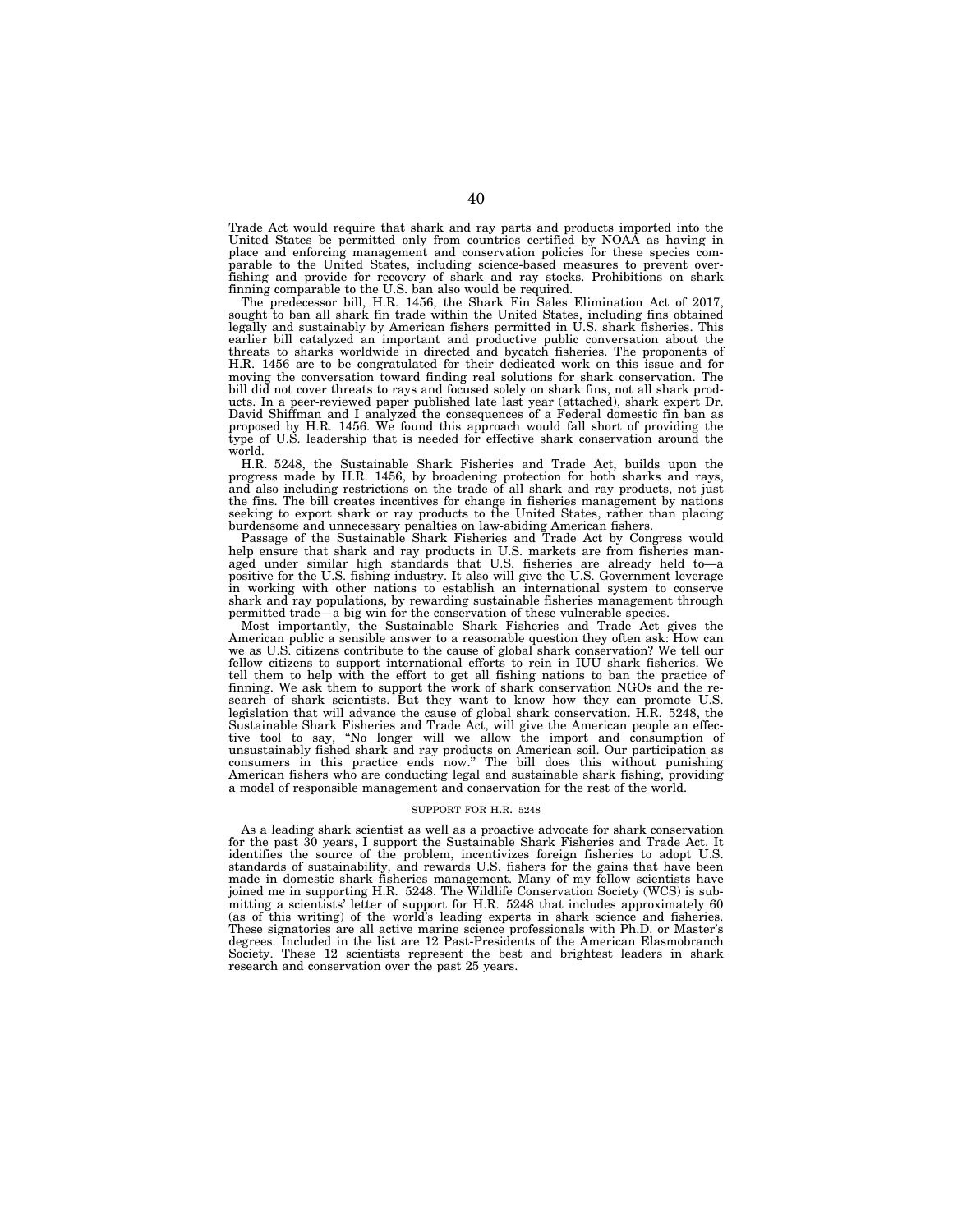### RECOMMENDATIONS TO CONGRESS

In my capacity as an expert scientist specializing in the study and conservation of sharks and rays, and on behalf of Mote Marine Laboratory, I recommend that Congress take the following measures:

- Pass the Sustainable Shark Fisheries and Trade Act, H.R. 5248, to significantly benefit shark and ray conservation globally and law-abiding fishers domestically.
- Provide the support to NOAA needed to carry out the provisions of H.R. 5248, continue the collection of research data to monitor and manage our shark and ray fisheries, and assist other nations with implementing science-based management of their shark and ray fisheries.
- Increase the Federal penalties for shark finning, which the Florida state legislature has recently done to punish lawbreaking shark fishers and fin dealers.
- Assist in the education of the public about the real problems sharks and rays face, and empower American citizens to support effective measures for shark and ray conservation, in the United States and abroad.

#### \*\*\*\*\*

The following documents were submitted as supplements to Mr. Hueter's testimony. These documents are part of the hearing record and are being retained in the Committee's official files:

- —''A United States shark fin ban would undermine sustainable shark fisheries,'' by D.S. Shiffman and R.E. Hueter, Marine Policy 85 (2017) 138–140.
- —''Bright spots of sustainable shark fishing,'' by C.A. Simpfendorfer and N.K. Dulvy, Current Biology 27, R97–R98, February 6, 2017.

### **Supplemental Testimony from Robert E. Hueter, Ph.D., Director, Center for Shark Research, Mote Marine Laboratory, Sarasota, Florida on H.R. 5248 and H.R. 1456**

### MOTE MARINE LABORATORY & AQUARIUM, SARASOTA, FLORIDA

April 23, 2018

Hon. DON BEYER, *U.S. House of Representatives, Washington, DC 20515.* 

Dear Congressman Beyer:

It was a pleasure to testify before the House Subcommittee on Water, Power and Oceans on the shark issue last Tuesday. I truly appreciated your consideration and probing questions and respect your opinions on this important topic in marine conservation and your desire to understand more about the facts. I do, however, feel that some of the information that has been passed to you on this topic is slanted and just plain wrong. Please consider the following:

• The statement that 73 million sharks are *finned* each year is absolutely false. Once again, ''finning'' is being confused with legitimate, sustainable shark fishing. The reference to 73 million sharks arises from a careful study of the Hong Kong fin market by renowned fin trade expert Dr. Shelley Clarke about ten years ago. Her estimates were that the fins of approx. 38 million sharks with 73 million being the *highest* estimate in her confidence interval—passed through the Hong Kong market every year. Never mind that her numerical estimate was half of what is being constantly quoted, and the fin trade has actually declined in the past decade since  $Dr$ . Clarke did her study. The million sharks were harvested without finning, where the nations doing the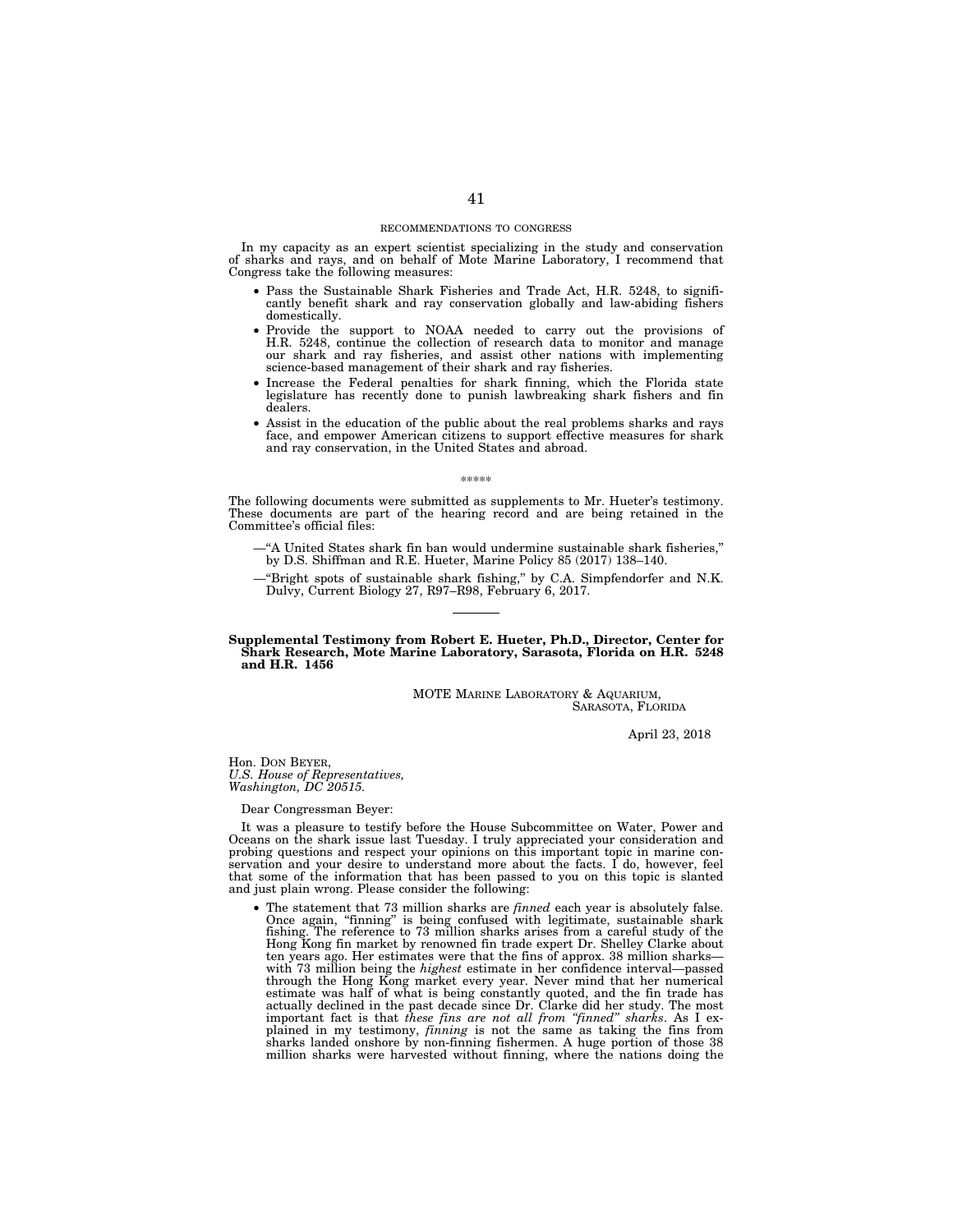fishing were utilizing the whole animal. Most developing nations do not fin sharks, as they need the meat protein for human consumption. But they do send their fins to the Hong Kong market so their fishermen can realize revenue from the fins. There is nothing wrong with this. The proper way to express this, then, is that Dr. Clarke estimated that ''*the fins of approx. 38 million sharks pass through the Hong Kong market every year*,'' back when she did her study. Not that 38 million, or 73 million, or 100 million (as I've often heard) sharks are *finned* every year. The difference is extremely important.

- Shark finning is not legal in the United States. It has been federally prohibited for nearly 20 years, and in some states like Florida even longer than that. Any insinuation that finning is commonly occurring in U.S. waters is a deliberate attempt to misguide people. U.S. commercial shark fishermen despise the practice and take matters into their own hands if they hear of one of their fellow fishermen doing this. Those lawbreakers are prosecuted. As I stated in my written testimony, I recommend the penalties for finning in U.S. waters be increased substantially, to ensure that this is taken very seriously. But let's get it straight: Finning is not a problem within the U.S. The problem exists with other nations operating primarily on the high seas. American fishermen should not be punished for the sins of foreign fishermen.
- Any analogy between the shark fin situation and elephant ivory is without merit. First, elephants are almost never killed for their meat, whereas tens of millions of sharks are fished for their meat as well as their fins. Most importantly, the U.S. is only a 1% player in the shark fin market, whereas we were the major consumers of elephant ivory before it was banned in the U.S. Thus our banning of ivory collapsed that industry, but a similar ban on shark fins won't have nearly the same kind of direct impact on world trade. And finally, consider that too many elephants are still being killed for their ivory, by poachers, so it's not as if the ivory ban fixed the problem. In fact it drove the practice underground and we've lost any kind of accounting of how many elephants are being killed. We don't want to do that with the shark fishing industry.
- Traceability of the origin of fins is possible, we just haven't committed to doing it yet. That is something the Webster-Lieu bill will address, and it's clear that NOAA is eager to discuss modifications to the bill that would best allow for that. A proposal is under review by NOAA to study the fin industry and develop a business model whereby all U.S.-landed fins are tagged and fully traceable and trackable to their source. If that project moves forward, that will allow us to tell whether or not shark fins were ''made in the U.S.A.''
- It is absolutely reasonable to be totally against finning but not against the trade and use of the fins, and still be a shark conservationist. I don't think a single person in the hearing chamber last Tuesday was for finning—that is not the issue. The issue is how we keep out the fins from finned sharks without penalizing the fishermen who are not finning. H.R. 4258 accomplishes that objective, H.R. 1456 does not.
- The fact is that many, I daresay most, of the proponents of the domestic fin ban are actually committed to eliminating all shark fishing in the U.S., sustainable or not. This is where conservationism crosses the line over to preservationism. These groups see the domestic fin ban as the easiest and cheapest way to end the U.S. commercial shark fishery. And that it will do, because without the revenue for the fins, that fishery becomes untenable, except perhaps for the dogfish fishery in the northeast U.S.—which, by the way, has an exception and actually allows removal of dogfish fins at sea. The conservation groups who are pushing for the adoption of H.R. 1456 should stop being disingenuous with the public and state that their ultimate goal is the elimination of all fishing for sharks, period. These factions have no faith in the American system of fisheries management to achieve sustainability in our shark fisheries. As a fellow shark conservationist, I do not share this opinion of our institutions with them.
- As noted at the hearing, 12 states have banned the trade of shark fins: Hawaii, California, Oregon, Washington, Illinois, Delaware, New York, Massachusetts, Maryland, Texas, Rhode Island and Nevada. What do these 12 states have in common? None had a commercial shark fishery of any size except Massachusetts, which made sure it got the exception for its dogfish, its major shark fishery. I note that your state of Virginia has not banned shark fins—is that because Virginia has a commercial fishery for sharks?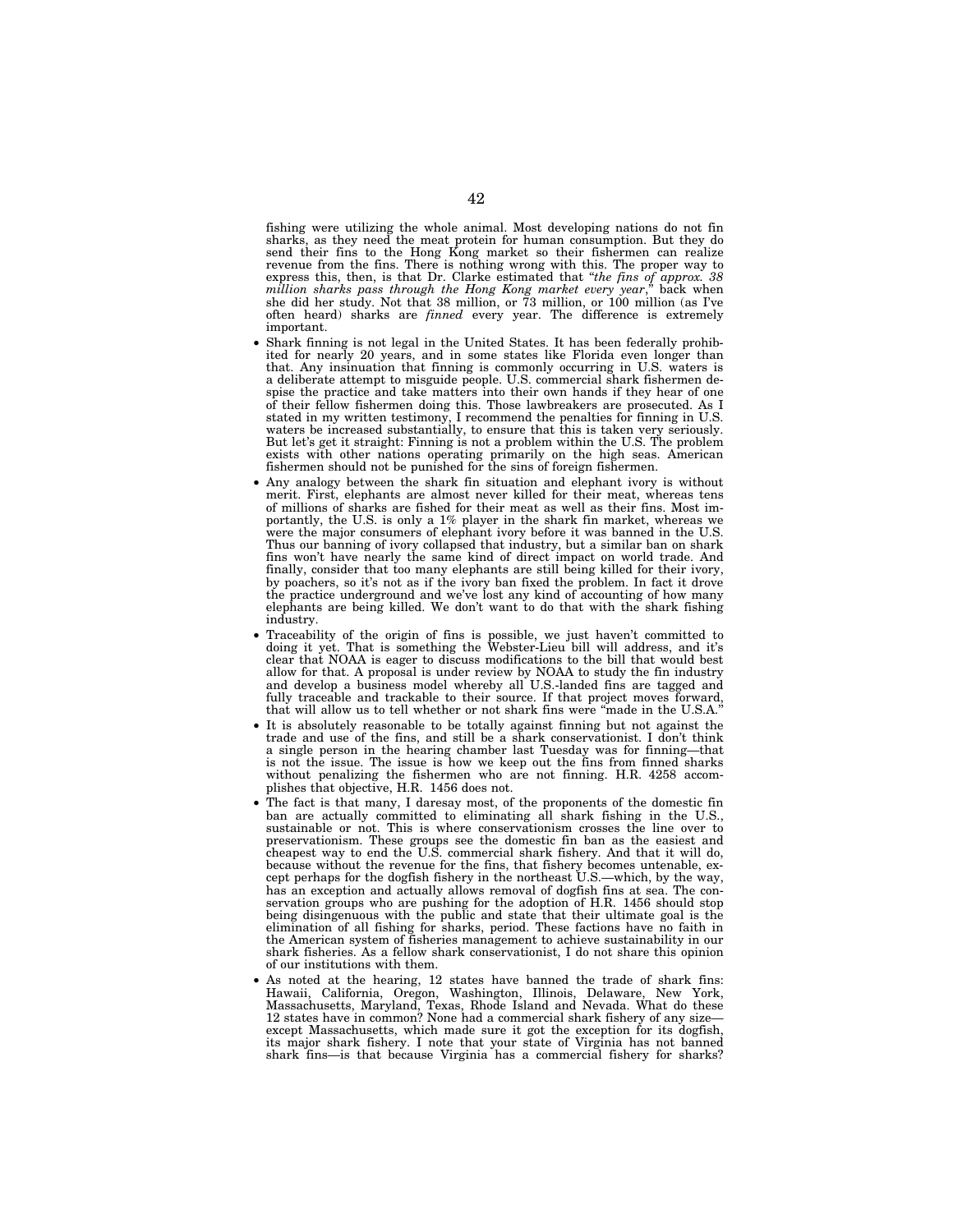Let's be honest, the banning by the 12 states was completely symbolic and did not affect its citizens, except the Asian cultures living in those states. That will not be the same for states such as Florida, North Carolina and Louisiana, where much of the legal shark fishery is based. As for the effect on Asian cultures, this brings up another question: Is it the American way to take away an ethnic group's right to consume a product if that product is safe and has been produced legally, ethically and sustainably?

• Finally, less than 10 of the approximately 150 ''scientists'' who signed on to the Oceana letter of support for H.R. 1456 are actually scientists with leading expertise in sharks or shark fisheries. In contrast, all 62 of the Ph.D. and Master's-level scientists who signed on to the Wildlife Conservation Society (WCS) letter of support for H.R. 5248 are recognized, active professional shark researchers, experts in the field of sharks and shark fisheries. The WCS letter signatories include 12 Past-Presidents of the American Elasmobranch Society, the world's largest professional organization of shark scientists. Which letter's group is better informed on this issue? Clearly it's the group who signed the WCS letter.

Congressman Beyer, I welcome the opportunity to discuss these points with you and your staff at your convenience. I myself feel largely responsible for the difficulties in this debate, because I was one of the very first scientists to begin this public conversation on the vital need to conserve sharks, 30 years ago. I have worked tirelessly since then to bring the science of sharks to the public and to policymakers. And I've been hugely successful—now, I feel, almost too successful, because the pendulum has swung unnecessarily from no conservation, past a new movement in shark conservation, over now to preservationism of sharks. I'd like to see reason and the facts stay within this debate as we bring this discussion back into balance.

Thank you for your consideration of my views and I would be happy to provide further information on this matter at your request.

Best regards,

ROBERT E. HUETER, PH.D., *Senior Scientist and Director, Center for Shark Research.* 

QUESTIONS SUBMITTED FOR THE RECORD TO DR. ROBERT HUETER, DIRECTOR OF THE CENTER FOR SHARK RESEARCH, MOTE MARINE LABORATORY

### **Question Submitted by Rep. Lamborn**

*Question 1. Supporters of H.R. 1456 have argued that such a ban on shark fin sales would send a message to other countries. What message do you think this ban would send?* 

Answer. The supporters of H.R. 1456 are hoping the message the United States will send to other nations with a domestic fin ban is that shark fins should no longer be tolerated as a consumable product. This U.S. leadership, they hope, would end the global fin market, eliminate all shark finning, and recover shark populations worldwide. Analogies are made to past U.S. leadership in the elephant ivory trade and in commercial whaling. But as explained in Dr. David Shiffman's and my 2017 peer-reviewed paper in the journal *Marine Policy*,<sup>1</sup> this approach is flawed and will not work, for several reasons. Unlike in the case of elephant ivory where the United States was the world's major consumer, we are only a 1 percent player in the world shark fin market, and thus our withdrawal from that market will not have the same type of direct effect on world trade of fins as happened with the ivory trade. In fact, it's reasonable to conclude that the small market share of shark fins that U.S. fishers currently supply will be taken up by nations fishing sharks unsustainably, probably even finning the sharks. Recall that U.S. fishers do not *fin*  their sharks—that is, they do not remove the fins and discard the rest of the animals at sea, because American fishers are required to land all their sharks with the fins still ''naturally attached'' (with the exception of the northeast dogfish fishery, which is allowed to remove the fins at sea to begin processing the meat and fins on the fishing boat). So the consequences of this action will be to punish the

<sup>1</sup>Shiffman, D. and R. Hueter. 2017. A United States shark fin ban would undermine sustainable shark fisheries. *Marine Policy* 85:138–140.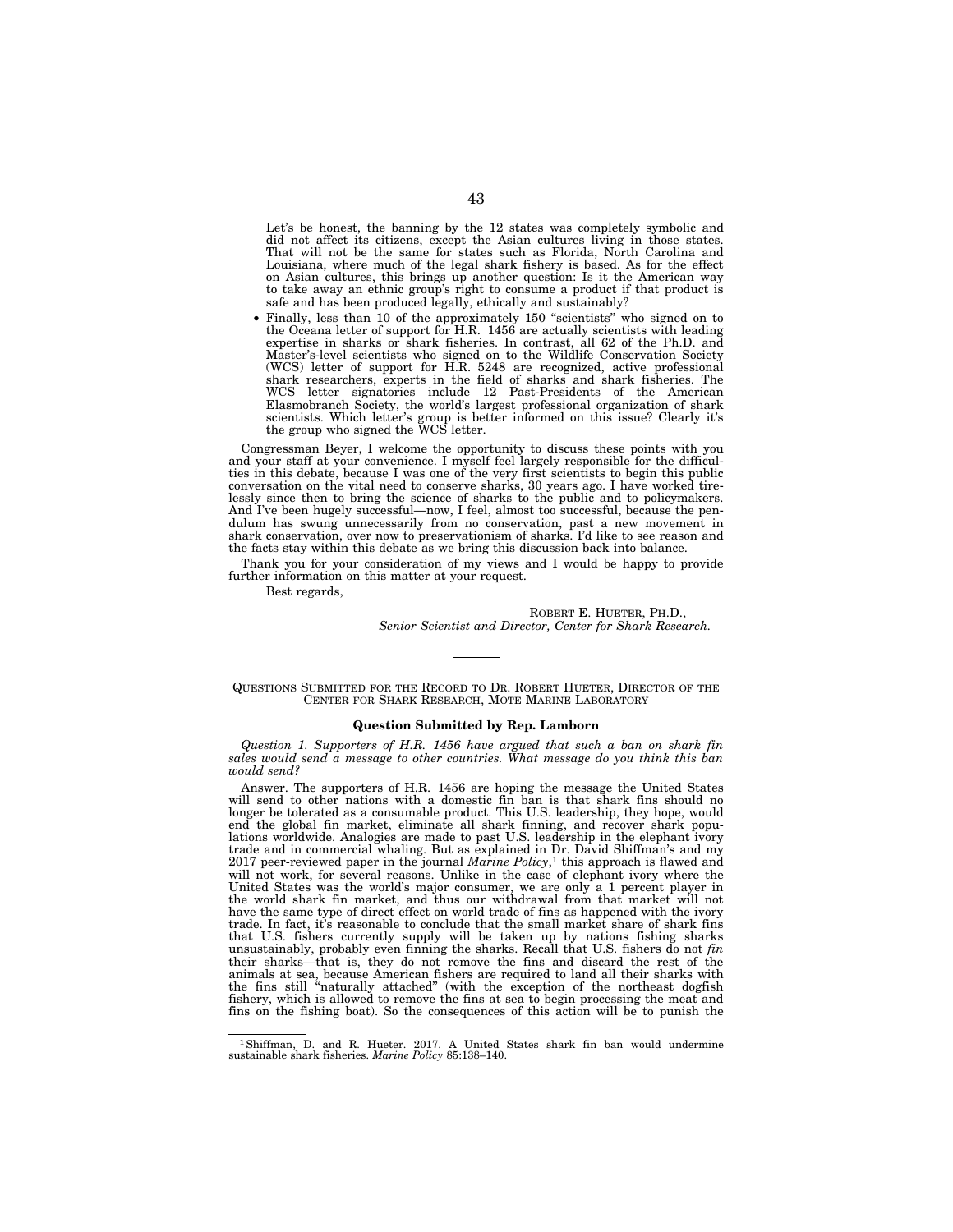fishers doing it right—U.S. shark fisheries—and reward the foreign fisheries doing it wrong. That is a terrible message to send the world.

Furthermore, our position at the international negotiating table where shark conservation issues are discussed will be compromised if we withdraw from the fin market. The message we will be carrying to that forum is, no matter what other nations do to create sustainability in their shark fisheries, it will never be enough to allow them to harvest the fins, in our view. This loss of leverage will backfire for U.S. attempts to advance shark conservation around the world. In addition, consider today's realities with elephants and whales: elephants are still being poached as the ivory trade has been driven underground, meaning we can no longer track this commodity through world trade routes, and elephants are still declining. And whales are still being hunted commercially by those nations who do not share our preservationist beliefs about marine mammals. Along these lines, a domestic fin ban also sends a message to Asian cultures that even if they are using the entire shark, even if the sharks are not being finned and the level of fishing for them is sustainable, their use of fins to make soup is unethical. This creates a clash of cultural values, both internationally and domestically, and our moral position will be difficult to defend.

Finally, by focusing our legislative efforts solely on the fin trade in the United States, we send a message to American citizens that we are solving the worldwide problem in shark depletion by banning the fins here. Conservation groups then declare victory to their supporters, Congress moves on to other issues, and the U.S. public thinks the problem has been solved. Nothing could be further from the truth, as sharks will continue to be caught by other nations for their meat and fins and suffer unsustainable levels of bycatch mortality in foreign fisheries. This is where H.R. 5248 represents an evolution of thinking in how to address the issue, by not simply focusing on the fins and also including the rays, which are in as serious trouble as the sharks worldwide.

Therefore, in my view the message we will be sending the world if we implement a nationwide, domestic ban of the shark fin trade is this: The United States does not believe in sustainable fishing for sharks, we do not subscribe to the full use doctrine for marine resources as laid out by the Food and Agriculture Organization (FAO) of the United Nations, we condemn Asian cultures for their consumption of shark fins even from sustainable shark fisheries, and we are okay with damaging our own domestic fisheries to construct a purely symbolic but misguided and ineffective message for shark conservation.

### **Questions Submitted by Rep. Sablan**

*Question 1. Do you believe that the United States does an adequate job at conducting regular stock assessments for shark species in U.S. waters?* 

Answer. Stock assessments, the quantitative analysis of the status of a fish stock, are complicated and costly procedures. The average national cost of each stock assessment by NOAA has been estimated to be approximately \$1.7 million.<sup>1</sup> Factors limiting the number of stock assessments that can be conducted include adequate funding, adequate staffing, and adequate data. For sharks, data was a major prob-lem when species identification was poorly done and a number of species were lumped into broad categories, which was not conducive to conducting species-specific stock assessments. This is less of a problem today with the evolution of data collection from shark fisheries and the commitment of Federal and state management to shark conservation. However, adequate fisheries-dependent and fisheriesindependent data can still be problematic, although a number of new quantitative approaches have emerged that allow assessments for data-poor cases.

On the Federal level, NOAA conducts an average of perhaps one or two stock assessments for sharks each year. Given the number of shark species being managed (23 authorized species for commercial fishing, 19 prohibited species, 42 total<br>species in the Atlantic and Gulf commercial shark fishery), this pace of assessments<br>has a hard time keeping up with the needs for effecti stock assessments has been placed on critical species such as sandbar and dusky sharks undergoing rebuilding, as well as important species to commercial and recreational fisheries such as the blacktip shark and several small coastal species. For pelagic sharks, ICCAT has recently assessed the shortfin mako in the Atlantic. But some species such as the great hammerhead have been inadequately assessed, raising the level of concern for these sharks. Stock assessments must be repeated on

<sup>1</sup>Merrick, R. and R. Methot. 2016. NOAA's cost of fish stock assessments. https://www. npfmc.org/wp-content/PDFdocuments/CM/2016/102016/NOAA\_FisheriesCostofStockAssessments. pdf.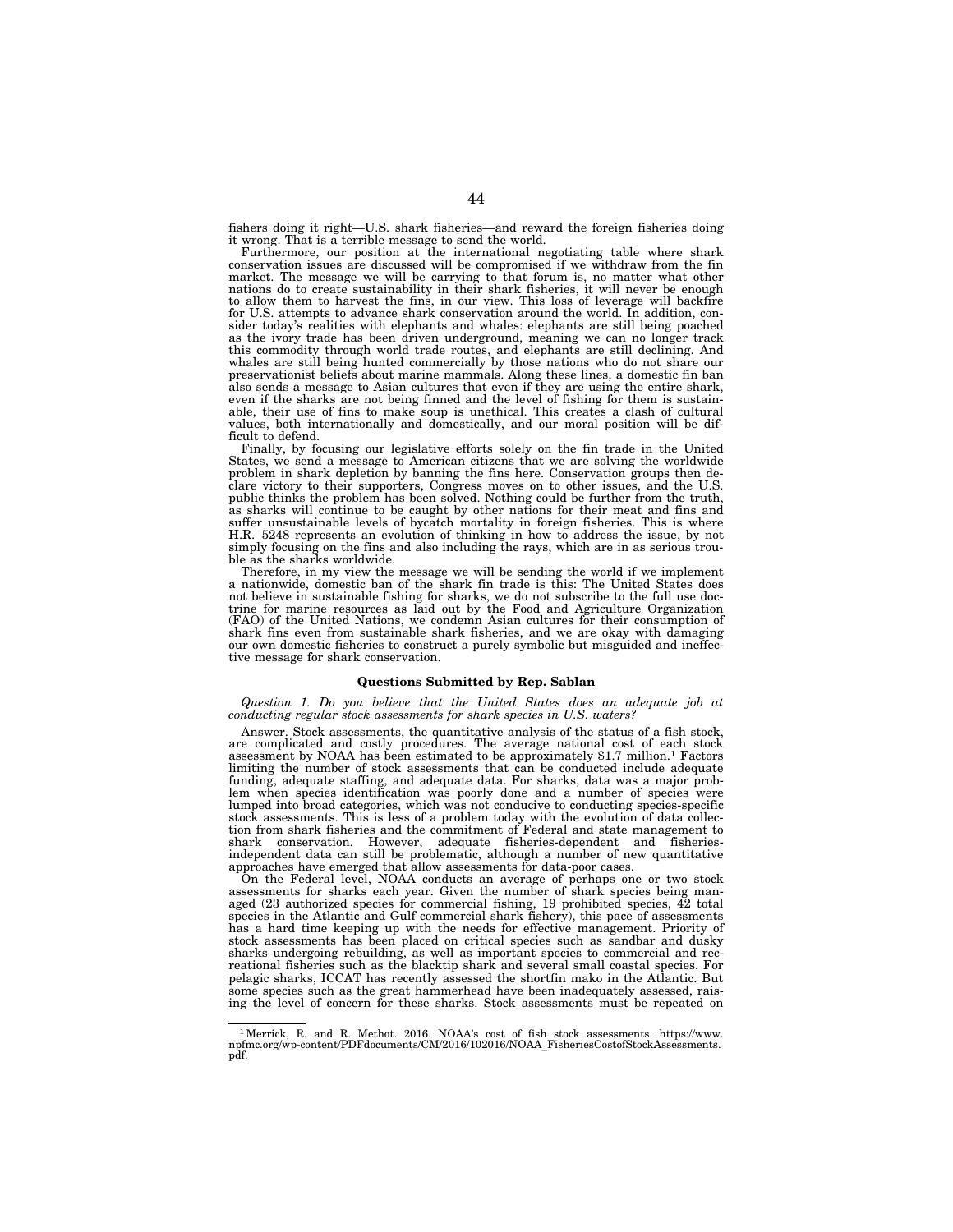a regular basis, furthermore, to monitor changes in stock status. Ideally, all shark stocks should be assessed at least every 5 years, but this goal is probably impractical.

The challenge for NOAA is balancing the cost of these stock assessments with the value of the shark fishery. On a pure economic level, it is difficult to reconcile the relatively low value of U.S. shark fisheries with the relatively high cost of stock assessments. But on a conservation and environmental level, these stock assessments are critical to understanding the status of sharks in U.S. waters. NOAA has dedicated a large portion of its budget to increasing the pace of stock assessments for all federally managed fisheries, including sharks, and we conduct more assessments of sharks than any other nation. This has helped make us the leader in shark conservation and management that we are today.

*Question 2. Do you think the United States should prohibit the fishing of additional shark species? If so, which species should be prohibited?* 

Answer. Placing species on the prohibited list should only be done with data-based justification. At present there are 19 species of sharks on the prohibited list for commercial fishing and 21 species prohibited for recreational fishing. The two sharks that concern me and are not on the completely prohibited list are the oceanic whitetip shark and the hammerheads (a complex of three species). These sharks are prohibited to be landed by boats possessing pelagic fishing gear or other pelagic fishes (such as tunas and swordfish), but in my view, complete prohibition of retention of these sharks is called for. The oceanic whitetip shark is a relatively clearcut case, in my opinion, of a severely depleted species, now listed as Threatened under the U.S. Endangered Species Act (ESA), which should always be released. The problem with the hammerheads is their post-release survivorship can be very poor, especially with the great hammerhead because of its physiological sensitivity to struggling while on fishing gear. Thus releases of that shark species might not provide as much benefit as hoped. In this case, other measures might be needed to minimize bycatch in addition to requiring all caught animals be released. Note that the state of Florida has made hammerheads a prohibited species group in state waters.

#### *Question 3. In what way would you say the United States is lacking most in its management of shark fisheries?*

Answer. At one time not too long ago, there were almost no regulations on shark fishing in the United States. Now, after 25 years of dedicated work by scientists, conservationists, NOAA, state agencies, and the fishing industry, U.S. shark fisheries have become some of the best managed in the world, and many of our shark fisheries today are healthy or rebounding from past over-exploitation. Eighteen U.S. shark and ray fisheries have been identified as ''bright spots'' of sustainable fishing by independent international experts.2 Clearly, the United States is doing something right with respect to shark conservation and responsible fisheries management.

Even so, improvements can be made to U.S. shark fisheries management, to make it more visionary. Management tends to be reactive and crisis-responding, rather than proactive with incentives to move the fishery toward 100 percent sustainability. Defined targets for stock size, other than ''not overfished,'' are often lacking. I have advocated that we direct the fishery away from some of the more vulnerable large coastal species and toward targeting the faster-growing, high-yield species like the blacktip shark, which exists as healthy stocks in the U.S. Atlantic and Gulf. This recommendation for more proactive management has largely fallen on deaf ears, with managers choosing to follow the lead of the fishery and then reactively deal with the problems that crop up. This does not have to be the case, but is symptomatic of U.S. fisheries management in general. With more proactive management in collaboration with the commercial and recreational fishing sectors, research and stock assessments could be better focused on target and bycatch species, and the fisheries could become even more economically viable for long-term sustainability.

Mr. LAMBORN. Thank you.

I want to thank the entire panel for being here today and for giving us your helpful testimony.

<sup>2</sup>Simpfendorfer, C.A. and N.K. Dulvy. 2017. Bright spots of sustainable shark fishing. *Current Biology* 27:R97–R98.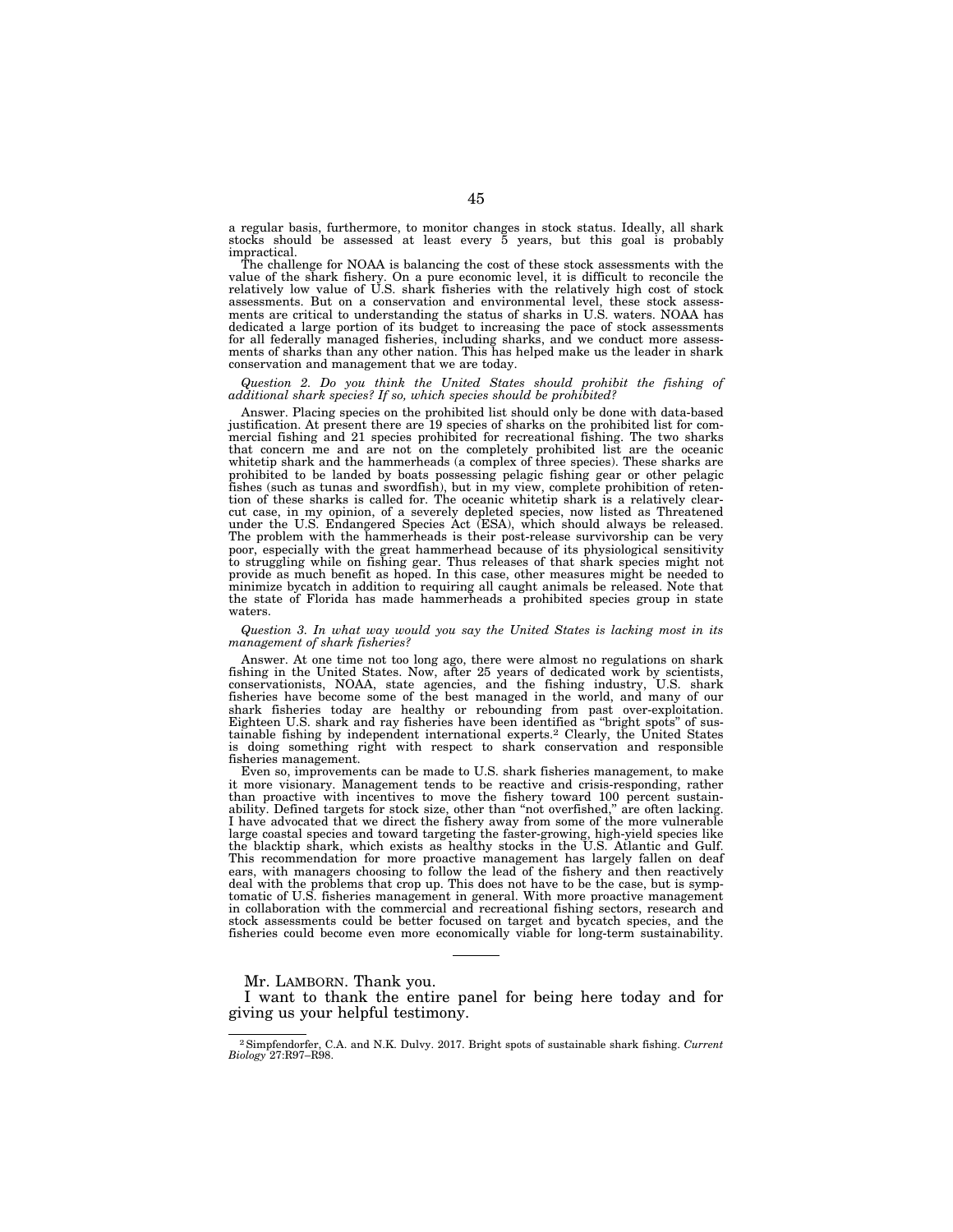We will now move into questions on H.R. 1456 only. We have two additional bills up for consideration, and I would ask people to reserve their questions on those two bills after each of those later two bills have been introduced by the bill sponsors.

I would like to remind Members that Committee Rule 3(d) imposes a 5-minute limit on questions. I will begin with myself and then recognize the Ranking Member, but before I do that I would ask unanimous consent that we receive into the record five letters in opposition to H.R. 1456. Hearing no objection, so ordered.

[The information follows:]

### **Florida wildlife officials won't support federal shark fin ban**

POLITICO Florida Bruce Ritchie July 10, 2017 https://www.politico.com/states/florida/story/2017/07/10/florida-wildlife-officials-wontsupport-federal-shark-fin-ban-113289



**In May, more than 100 Florida dive shops sent a letter to the state's congressional delegation asking it to support a ban on the shark fin trade.** 

State wildlife officials said Monday they are not supporting federal legislation that would ban the trade of shark fins.

Shark fins are valuable in Asian countries for a soup that is believed to increase sexual potency. Environmental groups support eliminating the trade to prevent shark finning, the illegal practice of cutting off fins and leaving sharks to die. Shark fins can be sold legally along with other shark meat.

In May, more than 100 Florida dive shops sent a letter to the state's congressional delegation asking it to support a ban on the shark fin trade. H.R. 1456, which has eight Florida co-sponsors, would prohibit the possession or sale of shark fins.

But state officials told the Florida Fish and Wildlife Conservation Commission meeting in Orlando on Monday they don't support the bill because of the impact it would have on commercial fisherman and because shark finning is illegal now.

"We don't believe it will improve the sustainability of the shark fishery," Brian McManus, the commission's representative in Washington, said of the federal legislation.

In the recent state legislative session, S.B. 884 would have established a similar ban in state law.

Facing opposition from commercial fishermen, the bill was watered down by the Legislature to only increase fines for illegal shark finning. The bill was signed into law by Gov. Rick Scott on May 23.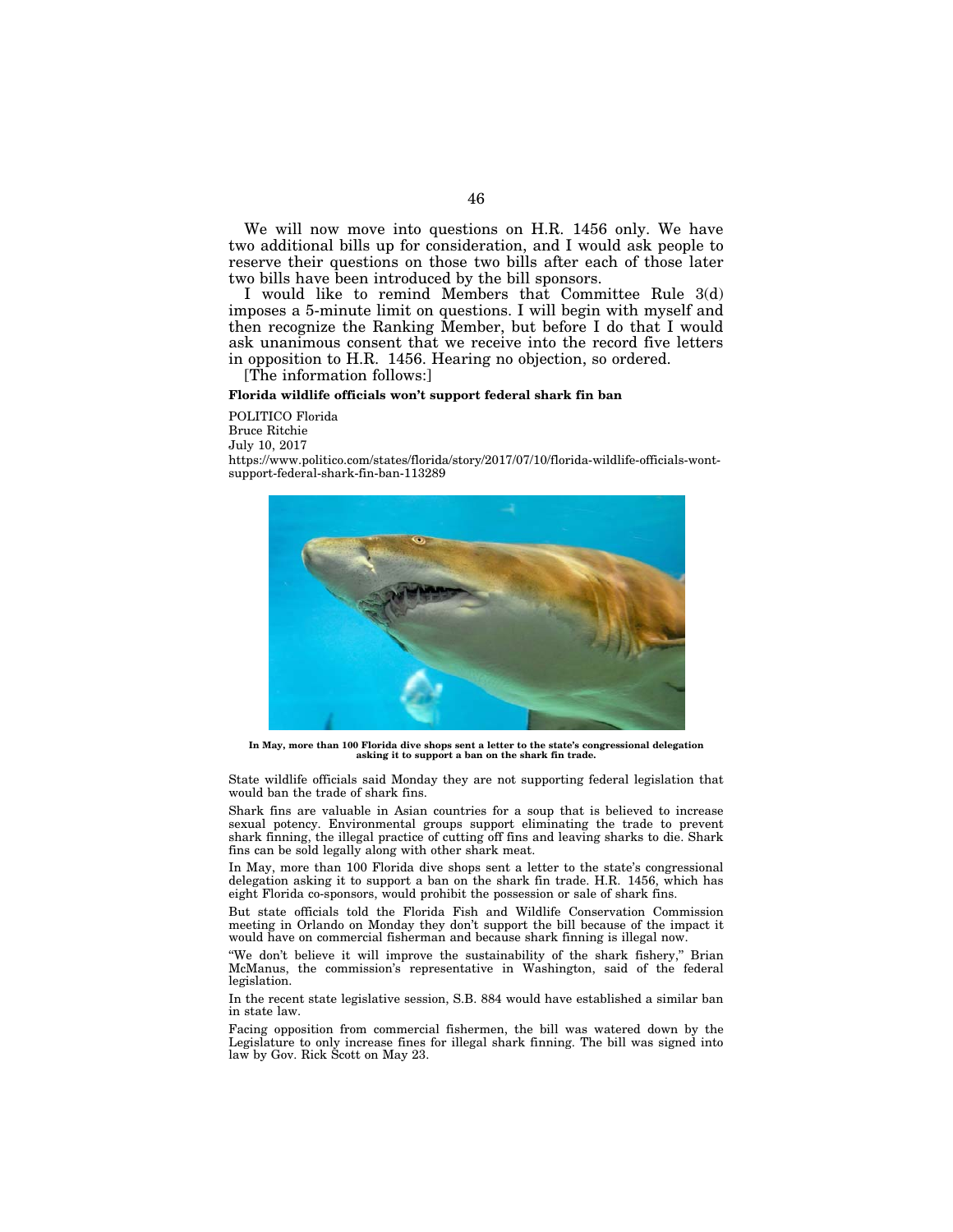Robert Hueter of Mote Marine Laboratory in Sarasota told the commission to listen to its staff and not support a ban on the trade. He said a ban would not affect the international market in countries that do not promote sustainable shark fishing.

''In short, we'll be punishing the good guys and rewarding the bad ones,'' he said.

But Lora Snyder with the Oceana environmental group said shark fins still are being imported into Florida from countries, such as China, without finning bans.

And she said tourists spend \$221 million a year on diving trips in Florida to see sharks and that a survey showed 88 percent of Floridians support a ban on the trade. She said 12 states have adopted bans on the shark fin trade.

And she compared the issue to the U.S. ban on ivory typically harvested through elephant poaching.

"In the United States we said no more ivory," Snyder said. "That's what we want to see done [with shark fins) here in the United States as well.

Commissioner Ron Bergeron said Florida represents only 1 percent of the global shark fin trade. He also said he was taught ''to use every part'' of the animals and fish he killed.

''To discard the fins onshore just seems like a waste to me,'' Bergeron said. ''It impacts our fishermen. I really don't think it [shark finning] will stop.

Commissioner Robert A. Spottswood questioned why the state allows shark fins to be imported from countries that haven't banned finning. Agency executive director Nick Wiley said the responsibility for regulating imports may fall on the federal government rather than the state.

''This is definitely something we could look into,'' said Jessica McCawley, director of the agency's Division of Marine Fisheries Management.

Florida co-sponsors of H.R. 1456 are Republicans Carlos Curbelo, Vern Buchanan, Matt Gaetz and Ted Yoho and Democrats Charlie Crist, Ted Deutch, Darren Soto and Debbie Wasserman Schultz.

> MOTE MARINE LABORATORY & AQUARIUM, SARASOTA, FLORIDA

> > April 21, 2017

Hon. DAN WEBSTER, *U.S. House of Representatives, Washington, DC 20515.* 

Dear Congressman Webster:

I am writing to express my opposition to H.R. 1456, the ''Shark Fin Sales Elimination Act of 2017,'' which has been referred to the House Natural Resources Committee, on which you serve. I am a senior scientist at Mote Marine Laboratory in Sarasota, Florida. Mote is an independent, not-for-profit research and education organization dedicated to science-based marine conservation. Mote's international reputation in shark expertise goes back more than 60 years to our laboratory's founding in 1955, by Dr. Eugenie Clark, our famous ''Shark Lady.''

As the Director of Mote's Center for Shark Research, which was established by the U.S. Congress in 1991 as the nation's designated research center for studies of sharks, I have more than 40 years of experience with the issues addressed by H.R. 1456. This includes scientific research, advising federal and state resource agencies, collaborating with commercial and recreational fishing industries, conservation education, and domestic and international policy work. I have been a leading, outspoken advocate for shark conservation worldwide, often appearing in national and international media to convey the message of the value, importance and vulnerability of sharks.

There is no question that in many parts of the world, sharks have been severely depleted through overfishing. Credible studies of shark fishery landings over the past ten years estimate that on the order of 100 million individual sharks were caught and killed in world fisheries each year. Most of this fishing pressure is no doubt unsustainable and urgent action is needed to decrease shark mortality. Many of these sharks have been ''finned'' at sea, that is, their fins were cut off for the sharkfin soup trade and the rest of the animal, dead or alive, was discarded. This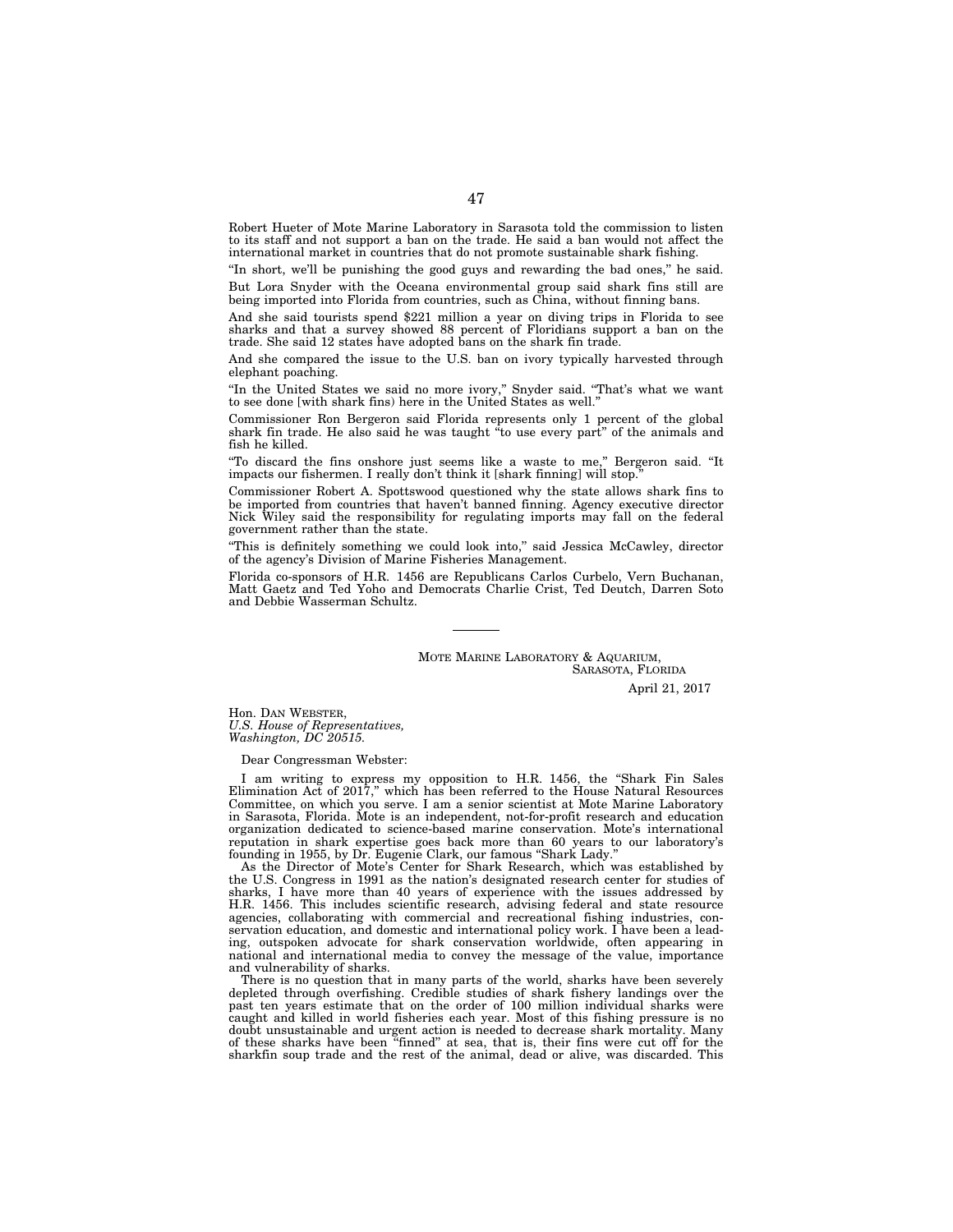is an inhumane, wasteful and reprehensible practice that should be declared illegal worldwide.

Within the U.S., however, things are different. Federal management of the U.S.<br>shark fishery has been in place since 1993, and state management of shark fishing<br>in Florida has been in place since 1992. Today we have one of systems in the world for shark fisheries management and conservation. Commercial shark fishermen with federal and state permits rely on the sale of the fins, in addition to the meat and other products, to support their industry. The fins these American fishermen are selling come from legally caught, sustainably managed sharks.

They are not from ''finned'' sharks—that practice is already illegal in this country. To prevent finning, all sharks must be landed with fins still attached. Anti-finning laws are in place, both federally and in a number of coastal states including Florida, and if a commercial fisherman is caught finning at sea, he is guilty of a crime and is prosecuted. In fact in Florida right now, a bill is working its way through the state legislature that will dramatically increase the penalties for anyone caught finning sharks.

H.R. 1456 is not about ending finning, therefore, but instead will cause the demise of a legal domestic industry (which is active and present in Florida) that is showing the rest of the world how to utilize sharks in a responsible, sustainable way. This bill will do nothing to effectively combat the practice of finning on the high seas and in other countries, where the real problem lies, and it will not signifi-cantly reduce mortality of the sharks killed in global fisheries every year. This is because the U.S. supply of shark fins to Asia, the major consumer of fins, comprises less than 3% of the global total. Shutting down the U.S. supply, therefore, will have no real impact on this market. In fact, by prohibiting American commercial fisher-men from participating in the legal shark fin trade, H.R. 1456 actually creates more market share for those countries not practicing legal and sustainable shark fishing. It will therefore punish the good people—American fishermen—and reward the bad<br>people, the foreign fleets practicing finning and illegal, unreported and/or<br>unsustainable (IUU) fishing. This effect will be particularly hard where we have about 120 commercial boats with directed shark permits and 130 boats with incidental shark permits, plus 30 licensed dealers for shark products. That is a significant number of jobs and impact for the Florida economy that H.R. 1456 will eliminate.

So although it is well-intentioned to benefit the cause of shark conservation, H.R. 1456 will be ineffective in making a dent in the global problem of shark overfishing and will, instead, create unnecessary hardship back at home. Please understand, I believe the conservation of sharks is of paramount importance to the health of our oceans and the economies of our coastal states and fisheries. I also recognize that federal and state bills such as H.R. 1456 are promoted by well-meaning individuals and organizations who think they are doing the right thing for shark conservation. Unfortunately these actions ignore the details, are at best symbolic, and are at worst counterproductive. They are a distraction from the real need to certify imports of seafood products into the U.S. and forge international agreements to end overfishing of sharks worldwide.

Some think that if we Americans make a sacrifice and outlaw the consumption of shark fins here, it will motivate other countries to do the same. The problem with this approach is we are dealing with both a fundamental cultural difference as well as a trade imbalance. An analogy is often made between shark fins and elephant ivory. When the sale of ivory was prohibited in the U.S., it supposedly ended the practice of taking ivory from elephants in Africa, so why shouldn't this work with shark fins? The problem is this is a false analogy, because it fails to take into account that for ivory, the U.S. was the major consumer. That is not the case for shark fins and so a domestic ban here does little to impact global demand and consumption. And this example also ignores the fact that elephant poaching continues in Africa, where the ban has actually driven that trade underground where it cannot be documented and regulated. We don't want the same unintended consequences to happen with the shark fin trade.

What can we do instead on the domestic front to effectively advance the cause of shark conservation? First, we can increase the penalties for fishermen caught finning in U.S. waters, as Florida is now doing for its state waters. Next, the federal government should get serious about certifying fishing nations as either compliant or non-compliant with the standards set in the Shark Conservation Act of 2010. Imports of shark products from the non-compliant nations should then be prohibited, using GATT standards of environmental sustainability. Finally, we should incentivize our own American fishermen to supply the demand for shark fins in the Asian communities of our cities in the U.S. This is a common sense approach that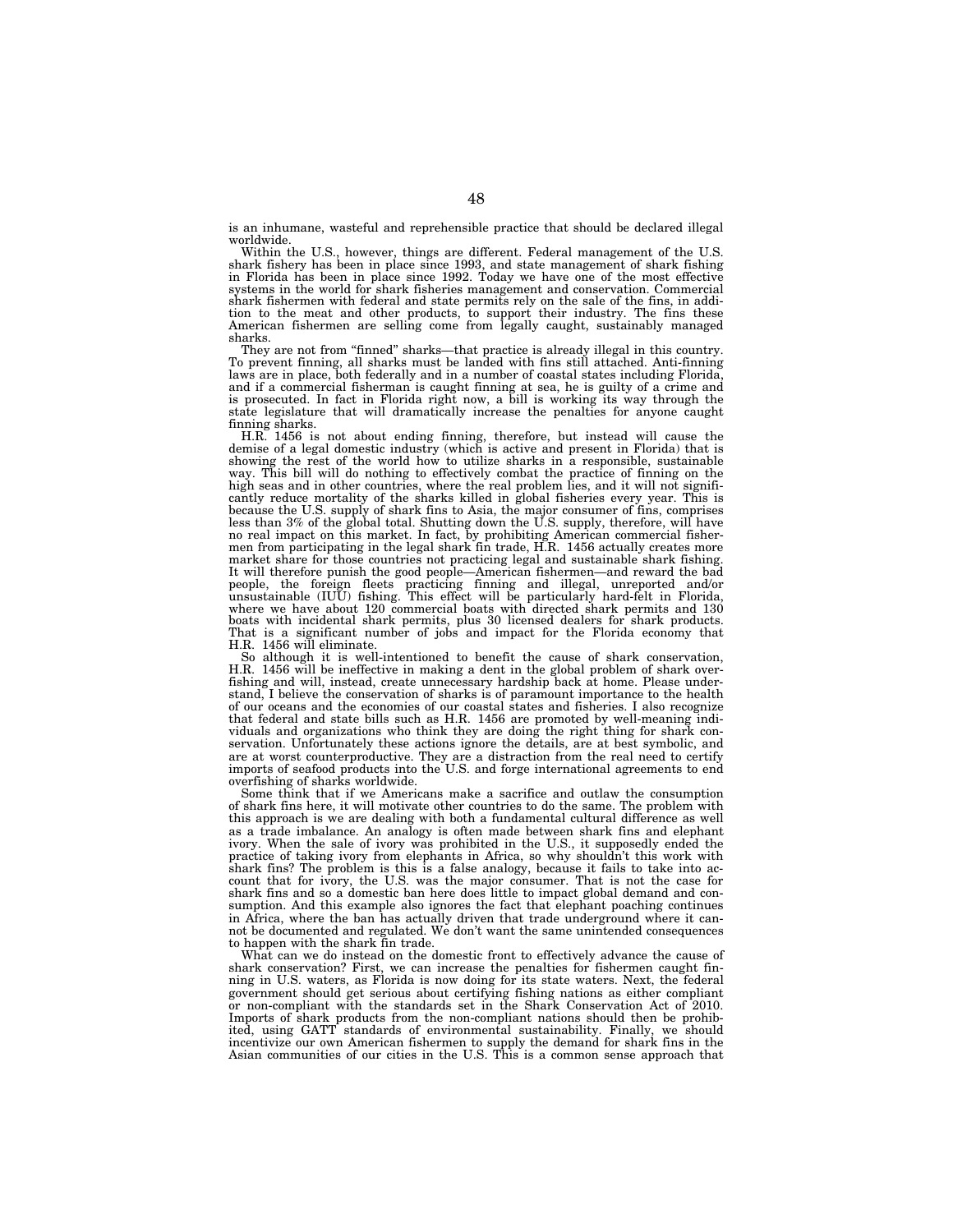would punish the bad guys and reward American fishermen for complying with heavy regulation and doing the right thing. I believe this is the best example we can set for the rest of the world on this issue.

Thank you for your consideration of my views. I am happy to answer any questions or provide any additional information you may require.

Sincerely,

ROBERT E. HUETER, PH.D., *Associate Vice President for Research, Directorate of Marine Biology and Conservation Perry W. Gilbert Chair in Shark Research Director of the Center for Shark Research* 

STATE OF LOUISIANA, DEPARTMENT OF WILDLIFE AND FISHERIES

July 7, 2017

Mr. Acy Cooper, President Louisiana Shrimp Association P.O. Box 1088 Grand Isle, Louisiana 70358

Re: Shark Fin Trade Elimination Act of 2017, S. 793 , H.R. 1456

Acy:

As requested by you on June 7, 2017, the department has reviewed the text of Senate bill 793 and House Resolution 1456, also known as the ''Shark Fin Trade Elimination Act of 2017" and the "Shark Fin Sales Elimination Act of 2017," respectively. The bills, in their current form, would place unnecessary economic burdens on Louisiana shark fishermen. As long as responsible management is in place, which is currently the case for sharks in the Gulf of Mexico, there is no need for this legislation.

The purpose of these bills as stated by the authors is to "curtail the act of 'finning' sharks while reducing the U.S. contribution to the global shark fin market.'' The practice of shark finning is already illegal in the United States and Louisiana and has been since the 2000s. All sharks landed in Louisiana must have their fins naturally attached until landed. Once a shark is landed in Louisiana, these fins may then be removed and processed separately.

Information available on NOAA's National Marine Fisheries Service commercial statistics website shows that in 2015, 17,059 kilograms (37,530 pounds) of shark fins were exported from the United States to other countries while 24,016 kilograms (52,835 pounds) of shark fins were imported from other countries. The total estimated global shark fin trade, was an estimated 17,500 metric tons (according to a 2015 F.A.O. report on the state of the global market for shark products). These U.S. total imports and exports amount to less than 1% of shark fins traded globally. This bill will likely have little impact on the global trade in shark fins, especially the illegal trade of shark fins. The majority of shark fin exports do not move through the United States. The majority of fins exported from the United States, in the past, moved through California to the Hong Kong Market. However, since the California ban on shark fins in 2015, the shark fin trade now mainly flows through Mexico and Canada in North America. These bills will do little to reduce global trade or curtail illegal practices on the high seas, but will economically impact responsible U.S. fishermen. Data for 2016 were not yet available.

Sharks are indeed a vital part of the marine ecosystem, however those sharks harvested in the United States, along with their fins, are sustainably harvested in accordance with regulations and quotas established by the NOAA Fisheries Highly Migratory Species Division and the State of Louisiana. By eliminating a domestic market for legally harvested fins, this legislation will only have adverse impacts on Louisiana fishermen who legally harvest sharks and their fins as well as the coastal fishing communities where they live. These bills will create unnecessary regulatory waste of legally harvested shark parts by not allowing fishermen to sell fins from a legally harvestable shark species. These bills ban one part, the most valuable part, of an otherwise legally harvestable animal creating a situation in which an entire fishery would effectively be shut down. They will either not affect global shark fin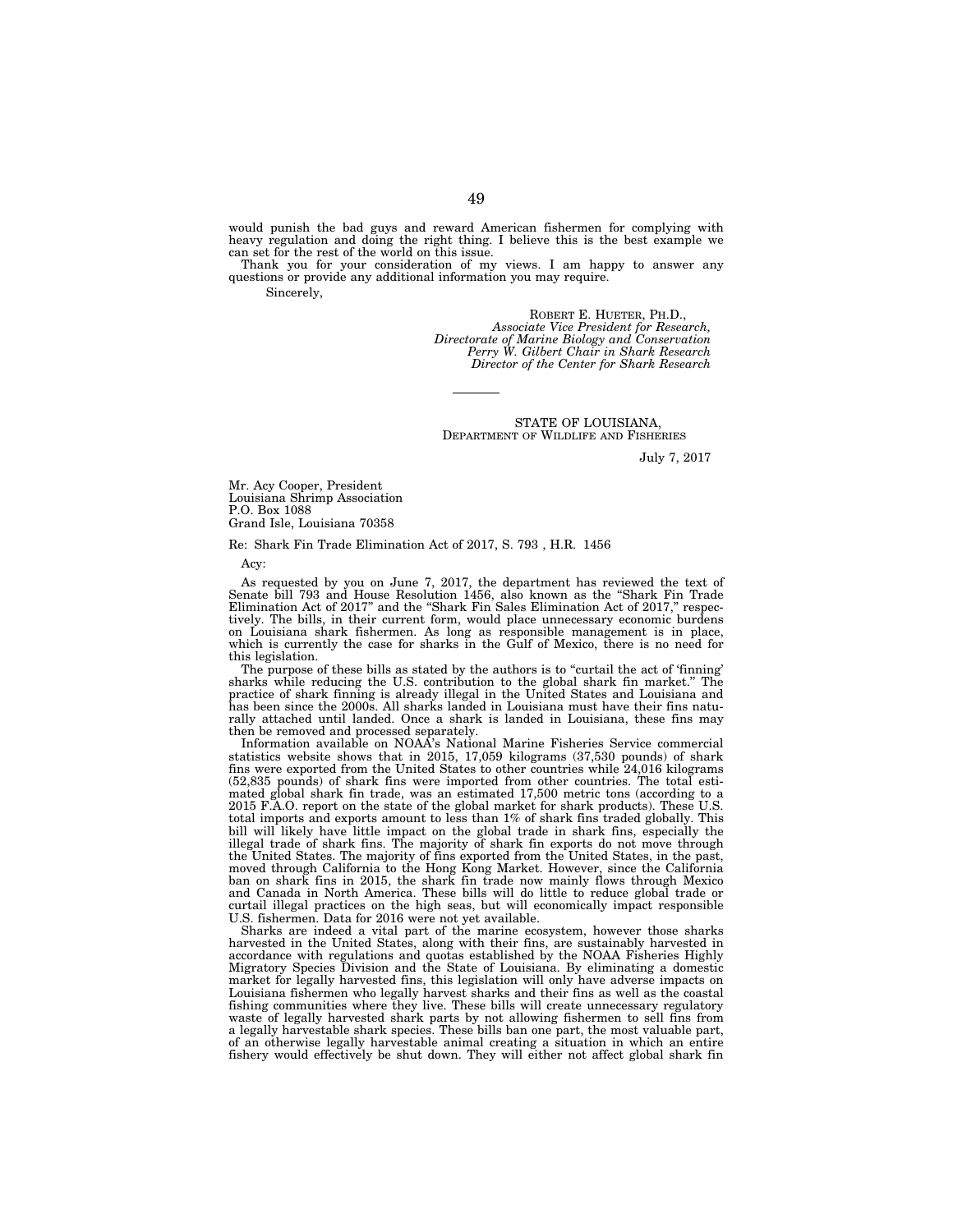markets, or at worst, will encourage further development of unregulated harvest to replace the regulated U.S. landings.

The shark fishery is an important winter fishery in Louisiana as it provides a critical seasonal source of income to a number of commercial fishermen until other fisheries open later in the year.

Possible alternative measures to allow the legal shark fishery of the U.S. to continue to harvest and sell legally obtained fins while working to reduce illegal finning practices:

- 1) Legislation mandating tracking and traceability of legally harvested fins as opposed to an outright ban.
- 2) Provide for tracking and traceability measures of imported and exported fins to determine legal origin of those fins originating from or entering into the U.S.
- 3) Prohibit the importation or exportation of shark fins that can' t be verified to have come from legally landed sharks.

If you have any further questions regarding this issue, please feel free to contact Jason Adriance at jadriance@wlf.la.gov or at 504.284.2032.

Sincerely,

JACK MONTOUCET, *Secretary.* 

# **The Shark Scientists Opposed to a U.S. Ban on the Shark Fin Trade**

NewsDeeply

Sophie Yeo

September 26, 2017

https://www.newsdeeply.com/oceans/articles/2017/09/26/the-shark-scientists-opposedto-a-u-s-ban-on-the-shark-fin-trade

The United States Congress is considering legislation to impose a national ban on the shark fin trade in a rare bipartisan move to stop the slaughter of a top ocean predator whose body parts are used to make soup.

Conservationists are cheering, right?

Not quite.

Some scientists argue such a law is a misguided effort that could set shark conservation back decades. Banning all trade in shark fins would damage sustainable shark fisheries in the U.S., create unnecessary waste and have little impact on the global market for shark fins, say marine biologists David Shiffman of Simon Fraser University in British Columbia and Robert Hueter, a senior scientist at the Mote Marine Laboratory in Sarasota, Florida. The two shark specialists outlined their views in a paper published recently in the journal Marine Policy.

''Many environmental activists want a solution that can fit on a bumper sticker, when really it's a complicated, worldwide trade involving many different types of species in over 100 countries, and the solution is going to be complicated," said species in over  $100$  countries, and the solution is going to be complicated, Shiffman.

Shark finning—the practice of removing the fins of a living shark and discarding the body at sea—is already banned in the U.S. But fishers can still legally catch a certain quota of sharks and sell both the meat and the fins.

A 2013 study estimated that humans kill as many as 100 million sharks each year.

The bill pending in the Senate, called the Shark Fin Trade Elimination Act of 2017, would prohibit the sale of shark fins across the U.S., with violators facing a fine of up to \$100,000. A companion bill is also progressing through the House of Representatives.

A similar bill died in Congress last year. But this time, its supporters are optimistic. They have two years to pass the legislation and have gained the support of Democrats and Republicans, including Arizona Republican John McCain.

Supporters say that a ban would hurt the global market for shark fins and contribute to the decline in the industry worldwide.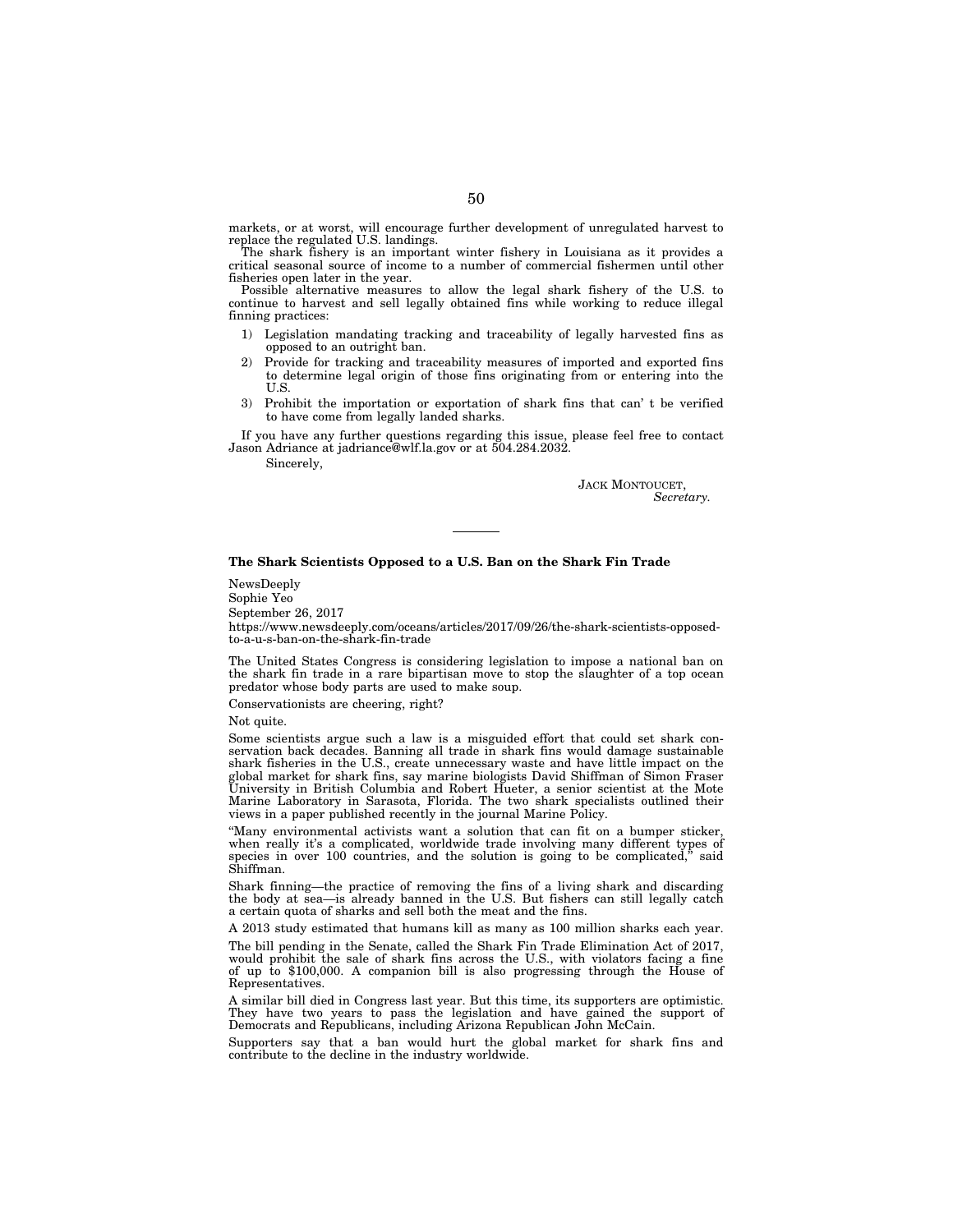But the number of fins that the U.S. imports each year is tiny, according to Shiffman and Hueter.

At just 0.2 percent of the global trade, a ban would barely make a dent in the global market. Some of these imports come from sustainable fisheries abroad, they say, while others are imports of sustainably caught U.S. fins that have been exported for processing.

"The U.S. is a relatively small contributor to the global shark fin trade," says Shiffman. ''Removing our fins from the market is not going to have an impact on the global market directly, in terms of the numbers of sharks killed.''

In fact, a ban could have the opposite effect, Shiffman and Hueter write in their paper, by causing a rise in shark mortality. Shark meat sales bring in around \$3.3 million each year in the U.S., while shark fins are valued at around \$1 million.

Supporters of the ban have suggested that the legislation could indirectly target the global trade, causing the price of shark meat to fall by removing the most valuable part. That could prompt fishers to switch to other species.

But Shiffman and Hueter write that a ban could easily have the opposite effect: forcing fishers to catch more sharks to make up the financial shortfall from the loss of fin sales.

They also say the legislation could also hamper efforts to create sustainable fisheries around the world by eliminating a model of successful management and compromising U.S. efforts to persuade other countries to follow its lead.

The space left by the U.S. could end up being filled by countries that practice inhumane and unsustainable shark fishing practices, according to Shiffman and Hueter.

Ultimately, they note, a shark fin ban fails to tackle the main threat facing sharks: overfishing. While the global trade in shark fins is declining, the trade in shark meat is rising. According to the most recent reliable figures from the United Nations, the trade in shark fins declined by around 18 percent between 2003 and 2011, while the trade in shark meat increased by 42 percent during that time.

''Shark fin soup is not the enemy,'' Hueter said. ''The enemy is overfishing and killing too many sharks, and this ban will not in itself directly reduce the numbers of sharks that are killed every year by fishermen.''

He and Shiffman say they would support some form of amended legislation, such as a sustainability certification program for shark fin imports.

But other scientists believe the only option for shark conservation is an outright ban on the shark fin trade.

Steve Palumbi, professor of biology at Stanford University, says one problem is that a legal market for fins could allow smuggled imports from unregulated fisheries. ''This danger to sharks everywhere would be so that a few U.S. fishermen would reap the benefit of taking large fins from sharks killed on swordfish lines.''

Neil Hammerschlag, a research assistant professor and shark expert at the University of Miami, emphasized that given the conservation challenges facing sharks, doing something was still better than doing nothing.

''It might have a cascading effect to other nations that want to do the same thing,'' he said. ''You have to be the first person in the pond to drop a pebble if you want to see a ripple effect. This could be a Band-Aid solution until shark populations are recovered.

**Participants in the Sustainable and Conservatively-Managed U.S. Commercial Shark Fishery Respectfully Urge Congress to Oppose the Shark Fin Trade Elimination Act, S. 793 & H.R. 1456** 

We are commercial shark fishermen and fish houses that deal in sharks. As such, we are directly impacted by the Shark Fin Trade Elimination Act ("SFTEA"), S. 793 & H.R. 1456, introduced in the Senate and House by Senator Booker and Representative Royce, respectively. **We strongly urge you to oppose SFTEA**, which will **destroy U.S. jobs** and **harm coastal economies** while providing **no environment benefits**.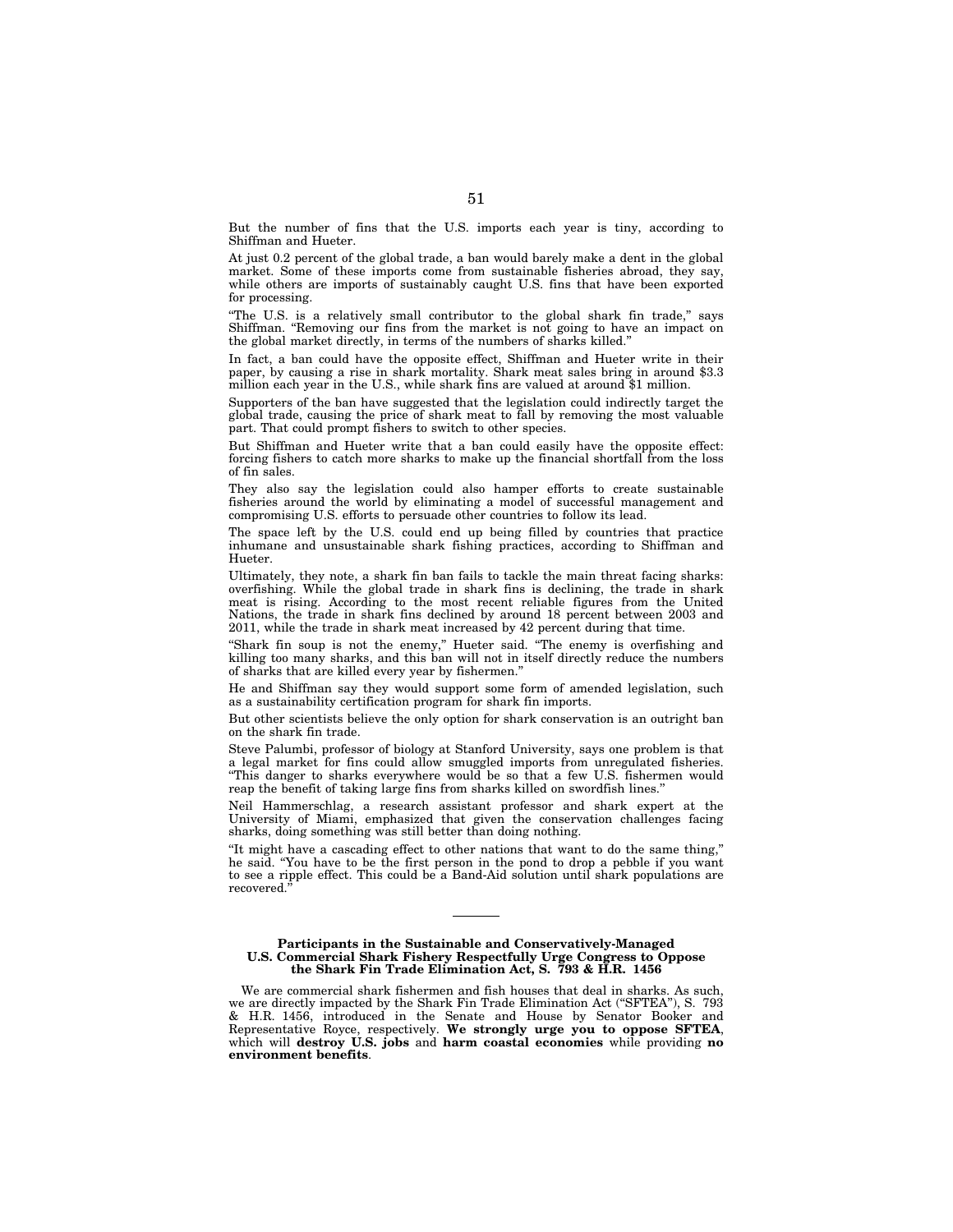SFTEA requires fishermen to discard a valuable food product, the shark fin. It deprives hardworking fishermen of income and struggling fishing communities of much needed economic activity. It would have a small but negative impact on the United States' balance of trade with China. Perhaps worse of all, it would mean more sharks are caught in an unsustainable way.

To be clear, SFTEA would spell the end to virtually all legal and sustainable commercial shark fishing in the United States. On average, roughly **half the value of an adult coastal shark is in its fins**. Accounting for fuel, bait, crew, and equipment costs incurred in a fishing trip, loss of fin revenue would make directed shark fishing unprofitable. This fishery contributes a significant—and for some of us, the overwhelming majority—of our income. Given that fishermen face significant fixed costs, such as vessel mortgages and insurance, **these bills threaten our continued ability to maintain our businesses and provide for our families**.

We oppose the practice of shark finning. The industry supported Congress' past efforts to end the practice here and abroad. Shark finning wastes healthful protein that can feed a hungry world. Moreover, our industry has been harmed by illegal shark fins that compete unfairly with our legal product. Ironically, banning trade in domestic shark fins only **opens the international market for more unsustainably harvested shark fins** from nations unbound by U.S. law.

To be clear, **the only beneficiaries of these bills will be the unregulated international fleets engaging in the very practice these bills seek to end**. While the amount of fins the U.S. exports are relatively minor, recently on the order of three percent, that share of the market will go to fishermen in other countries for whom shark finning provides a cost advantage.

We also support efforts to maintain a well-managed and sustainable shark fishery in the U.S. and globally. While we believe some sharks' abundance justifies higher catch quotas, there is no dispute that U.S. management has resulted in a tremendous growth in domestic shark populations. Last year's survey found an astonishing **65 percent more sharks** than the one prior. The index of **shark abundance in 2015 was the highest in its 29-year history**. As a result, the National Marine Fisheries Service just increased the retention limit on large coastal sharks.

This resurgence of sharks was built on our sacrifices over the past twenty-plus years. Those of us that remain in business have weathered **quota reductions of more than fifty percent**. That has meant many lean years. All that sacrifice will be for naught, however, should S. 3095 and H.R. 5584 become law.

These bills are inconsistent with the Magnuson-Stevens Fishery Conservation and Management Act. Its primary objective is to maximize food production, economic returns, and recreational opportunities in a manner consistent with maintaining healthy marine resources and environments. **The United States has demonstrated that it is possible to conduct a responsible and profitable shark fishery, one that serves as a model for other nations**. Mandating waste of a valuable and renewable marine product, as does the SFTEA, is not consistent with our management principles. It is also not consistent with the Magnuson-Stevens Act to render a sustainable fishery uneconomic. **There is no reason to expect other nations would follow this wasteful example**.

SFTEA is of concern to all commercial fishermen. If Congress were to eliminate a responsible fishery without regard to science, economics, management principles, or practical effect to satisfy narrow special interest groups, all fisheries are at risk. That is part of the reason groups like the Sustainable Shark Alliance, Garden State Seafood Association, North Carolina Fisheries Association, Southeastern Fisheries Association, Blue Water Fishermen's Association, and Louisiana Shrimpers Association—represent more than shark fishermen—also oppose these bills.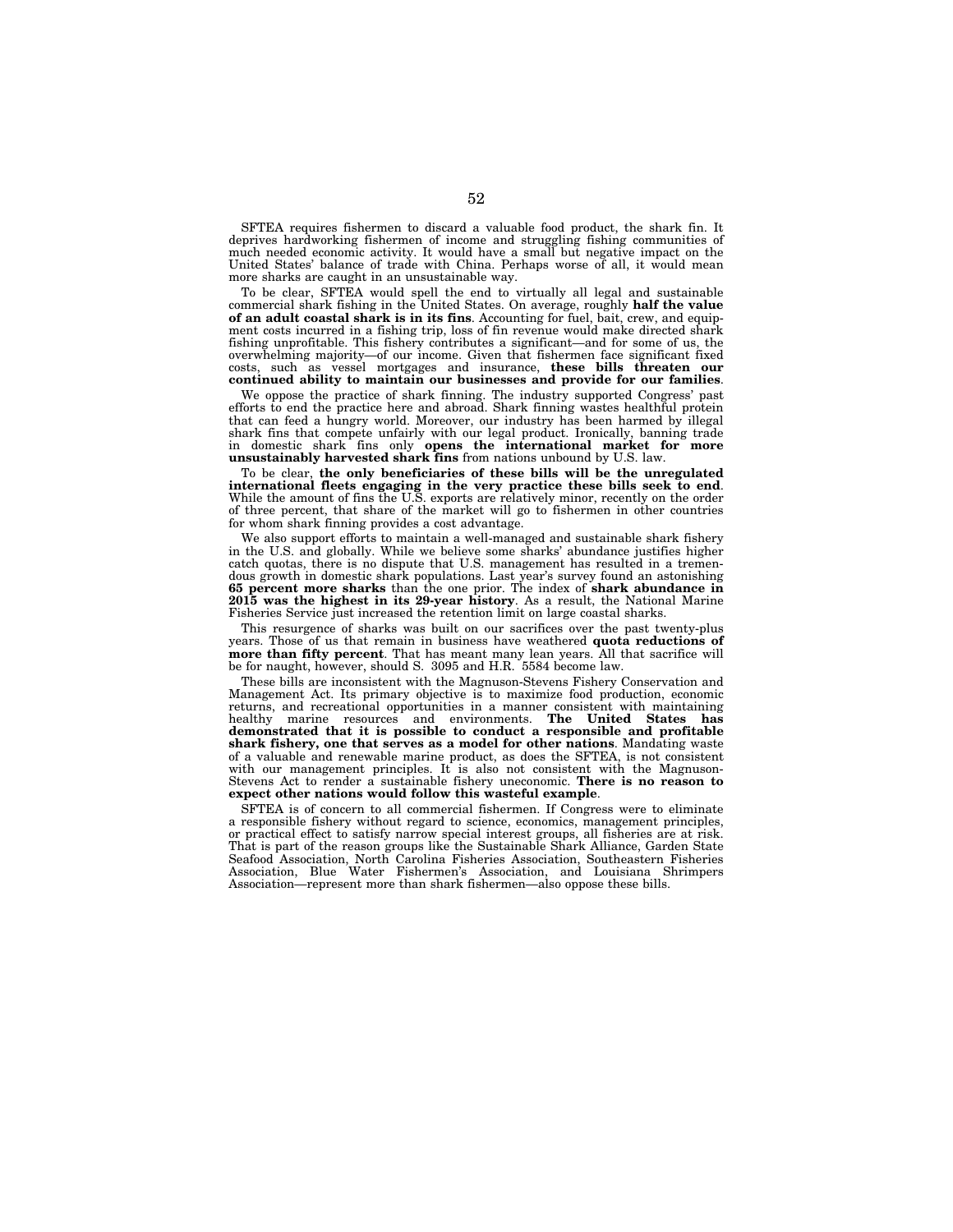Attached is brief fact sheet on the domestic shark fishery that details these and other concerns we have with the Act. We are happy to answer any questions you have or provide any further information you may find helpful. You may contact our representative, Mr. Shaun Gehan, at (202) 412-2508 for more information.

Sincerely,

Safe Harbour Seafood, Bryant Products,

Madeira Beach Seafood, Save On Seafood, Madeira Beach, FL

Port Canaveral, FL

Madeira Beach, FL

Port Orange, FL

Omni Shrimp Company, Day Boat Seafood, Madeira Beach, FL

Phoenix Fisheries,  $S$ DSF, Inc., DSF, Inc., Daytona F

Hull's Seafood Markets, Inc., Phillips Seafood, Ormond Beach, FL

New Orleans, LA

Southern Seafood Connect'n, Crystal Coast Fisheries,<br>Crisfield, MD Morehead City, NC

O'Neal's Sea Harvest, <br/> $\begin{array}{ll} \textbf{O}'\textbf{N}\textbf{e} \textbf{a} \textbf{P}'\textbf{S} & \textbf{S}\textbf{e} \textbf{a} \textbf{f} \textbf{0} \textbf{0} \textbf{d},\\ \textbf{W}\textbf{a} \textbf{n} \textbf{c} \textbf{h} \textbf{S} & \textbf{N} \textbf{C} & \textbf{S} \textbf{e} \textbf{a} \textbf{f} \textbf{0} \textbf{I} \textbf{I} \textbf{S} \textbf{B} & \textbf{S}$ Wanchese, NC

Crystal Coast Dayboat Seafood, Viking Village Seafood,<br>Morehead Cy, NC Barnegat Light, NJ

Carolina Seafood, Rutledge Leeland, SC

F/V Chase F/V Coupe de Grille F/V Fishhawk  $\begin{array}{lll} {\rm F/V~Honey~Be} & \hspace*{2.5cm} {\rm F/V~Mines~Brianna} & \hspace*{2.5cm} {\rm F/V~Mises~Rita} \\ \end{array}$ F/V Miss Brianna F/V Miss Maggie F/V Miss Rita F/V Rachaelle Nicole F/V Right Stuff F/V Sword Fish F/V Taurus F/V Tobo F/V Boss Lady F/V Miss Alexis F/V Miss Jessica F/V J. O'Neal<br>F/V Reel of Fortune F/V B.C. F/V Bobalou  $\begin{tabular}{ll} F/V \; Reel \; of \; For tune & F/V \; B.C. \\ F/V \; Butter & F/V \; Sharon \; G \end{tabular}$ F/V Butter F/V Sharon G F/V Watersport F/V Little Clam F/V Windy Gale F/V Logan's Luck F/V M B F/V Miss Megan F/V Shannon D

F/V Sundog F/V Bout Time F/V Raven

Bayou La Batre, AL

Seafood Atlantic, Seafood, Greg Abrams Seafood, Port Canaveral, FL

AP Bell Seafood, Fishermen's Ice & Bait,

Kings Seafood, Wild Ocean Market Seafood,

Daytona Bch., FL

Ocean Fresh Seafood, Venice Fish and Shrimp,<br>New Orleans, LA Venice, LA

Morehead City, NC

Avon Seafood, Wanchese Fisheries, NC<br>
Avon, NC<br>
Wanchese, NC Wanchese, NC

B & J Seafood, Willie R. Etheridge Seafood, Wanchese, NC

Barnegat Light, NJ

F/V Angelina F/V Blake F/V Blue Water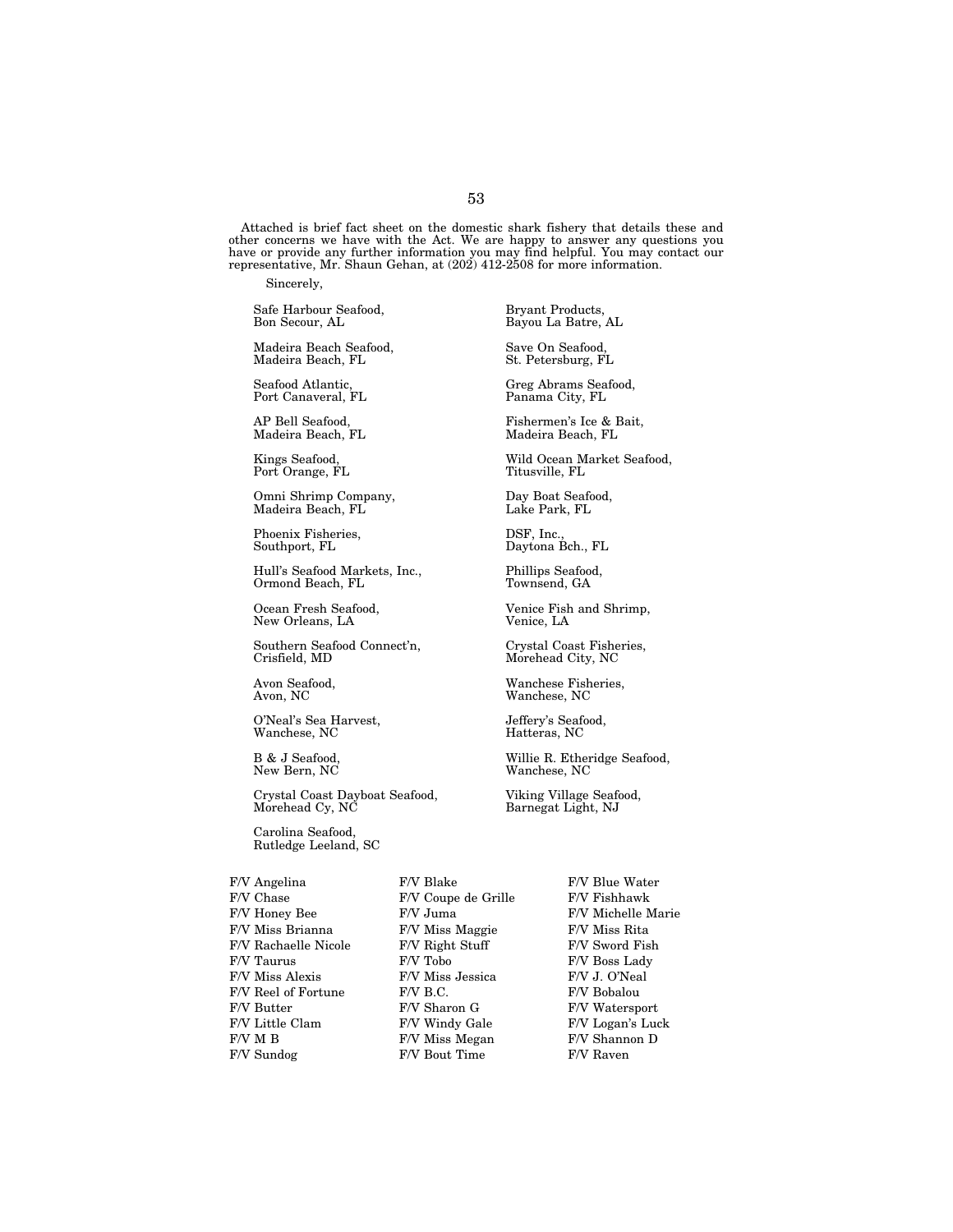F/V Salvation F/V Wahoo F/V Miss Stevie<br>F/V Shannon Dun F/V Miss Everett F/V Blue Fin F/V Shannon Dun F/V Body Count F/V Little Jo F/V Gail Mist II F/V Haley Rose F/V Black Jack F/V No Limit F/V Toucan F/V Jodie Lynn III F/V Lady Martiza F/V Out of Hand F/V Islander F/V Top Tuna F/V Fish Hound F/V Captain Lynn F/V Miss Shell F/V Lisa Ann F/V Daytona F/V Miss Haley II F/V Leo B. F/V Endeavor F/V Jean Marie F/V Miss Ann F/V Capt. Gorman III F/V Denise Ann F/V Hull's Sea Lover F/V 2nd Wind F/V Pancake F/V Elizabeth F/V Emily's Weigh F/V Albi F/V Big Eye F/V Chances R III F/V Christopher Joe<br>F/V Day Boat III F/V Day Boat One F/V Day Boat Too F/V Die Trying F/V Dusty Boy F/V Erica Lynn F/V High Voltage F/V Janice Ann F/V JC 31 F/V Joshua Nicole F/V Kelly Ann F/V Knotty Girl F/V Lady Linda F/V Miss Jane F/V Miss Sierra<br>F/V Mv Girl F/V Osprev F/V Parker F/V My Girl F/V Osprey F/V Provider F/V Right On Time F/V Sea Hawk F/V Shooting Star F/V Standin' Up F/V Stella Maris F/V Straight Flush F/V Susie Two F/V Swordfin F/V T&Sea F/V Theresa C F/V Two Can F/V Two Sons F/V Vicki Ann F/V Virgin Hooker F/V Vitamin Sea F/V White Water F/V Whitewater II F/V Vitamin Sea F/V White Water F/V Whitewater II F/V Yellowfin F/V Dana Christine II F/V Eagle Eye F/V Eyelander F/V Eagle Eye 2

F/V Day Boat One

F/V Sarah Brent F/V Miss Kaleigh F/V Miss Madeline F/V Right on Time F/V Crosswinds IV F/V Miss Brenda Louise<br>F/V Leo B. F/V Endeavor F/V Jean Marie

### **ATTACHMENT**

### **FACTS REGARDING THE DOMESTIC COMMERCIAL SHARK FISHERY AND THE SHARK FIN TRADE ELIMINATION ACT**

- The U.S. is a global leader in conservation and management of sharks, and chief opponent of the wasteful practice of ''shark finning''—discarding shark meat and landing only the fins. Finning has been federally prohibited since 1993, while the shark population has been growing since 2000. In 2015, the National Marine Fisheries Service's shark survey found the most in its 29 year history, 65% more than the prior survey.
- The industry opposes finning, but the Shark Fin Trade Elimination Act goes too far. Fins account for  $50\%$  of a shark's landed value. Without income from these, revenue from sharks would not cover fuel costs and our fishery will cease. **This Act will destroy a successful fishery and harm small fishing communities**.
- The government should not deny American people access to this healthful product or fishing communities important income from a sustainable fishery.
- Virtually all fins are exported, overwhelmingly to China. This trade plays a small, but important role in improving our balance of trade.
- The bills provide **no conservation benefit** and will likely **harm international shark conservation**. Destruction of fins is equally as wasteful as discarding shark meat. Moreover, the small portion of fins taken off the international market will be replaced, likely by fins from unsustainable and unregulated fisheries where finning provides a cost advantage.
- Demand for shark fins, culturally important in Asia, will not abate soon. The U.S. can help foster responsible shark fishing practices globally through

# 54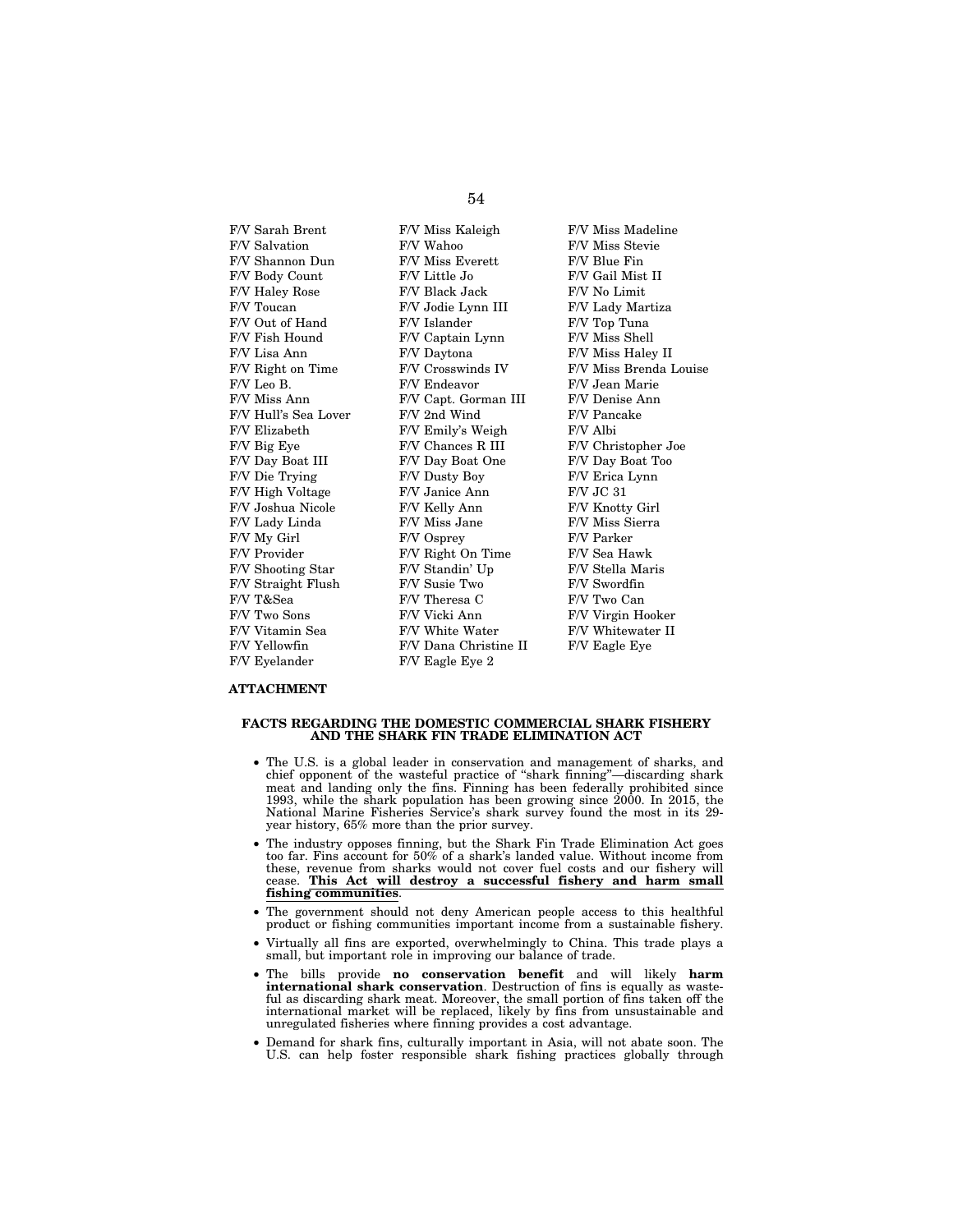participation in international forums. Our authority will be weakened if the U.S. abandons its own model shark fishery and instead promotes the extreme, wasteful, and uneconomic policy of fin destruction.

- Analogies to trade bans on ivory and rhino horns are misplaced:
	- o Unlike these large land animals, sharks are more protected by their marine habitat and highly migratory behavior. Shark fishing can be conducted sustainably.
	- o Also, unlike ivory, the U.S. is not a major market for fins. Its absence from the marketplace will do nothing to effect demand.
	- o These bans have been far from successful. Trade has been forced underground where it cannot be regulated. The shark fin trade is even less amenable to policing as sharks occur globally in all oceans and seas.
	- o Most importantly, unlike rhinos and elephants, sharks are fully utilized for food, as well as for their skin, cartilage, livers, teeth, and jaws, providing multiple economic benefits. They are a renewable resource for a hungry world.

**These bills reward bad actors and harm those who play by the rules**. Congress should urge NMFS to finalize its list of shark finning nations under the High Seas Driftnet Fishing Moratorium Act and impose an import moratorium on those that fail to stop the practice.

Congress should also support America's law-abiding shark fishermen and their communities by ensuring that they can obtain the full value of their highly limited catch no matter where they live.

Mr. LAMBORN. Dr. Risenhoover, you stated in your testimony that NOAA, ''cannot support H.R. 1456 because the bill's negative impact on U.S. fishermen would outweigh its minimal benefit to shark conservation.'' Can you expand more fully what you mean by that?

Mr. RISENHOOVER. Yes, thank you, Mr. Chairman. We see what a number of folks have raised here as an issue in that the United States has very strong shark conservation and management programs in place. The bill, by not allowing them to use the fin as part of their revenue stream would hurt the domestic fishermen.

Alternatively, that the United States is not a major player in the shark fin trade around the world, and that by ending the trade of shark fins or fins transited through the United States would not have a major impact on those other nations elsewhere where the fin trade would go either perhaps around the United States or any deficit of fins would be filled by illegal harvest elsewhere.

So, our bottom line is we have strong measures in place, and we believe the fishermen are following those, and that they should be allowed to continue their current businesses.

Mr. LAMBORN. OK. Thank you. And I am going to break my little rule that I just said a minute ago because unavoidably I have to address the next bill. So, I guess it is a free-for-all for everybody, and I will be the first to do that.

My understanding, Mr. Risenhoover, is that Mr. Webster's bill was modeled on existing traceability and the shrimp import certification programs. Can you expand on NOAA's concern with this bill as drafted?

Mr. RISENHOOVER. Yes, thank you, Mr. Chairman. It is based broadly on the shrimp import trade where we do look at other countries to see if they have similar programs in place for the conservation of sea turtles during the shrimp trade, so that is a very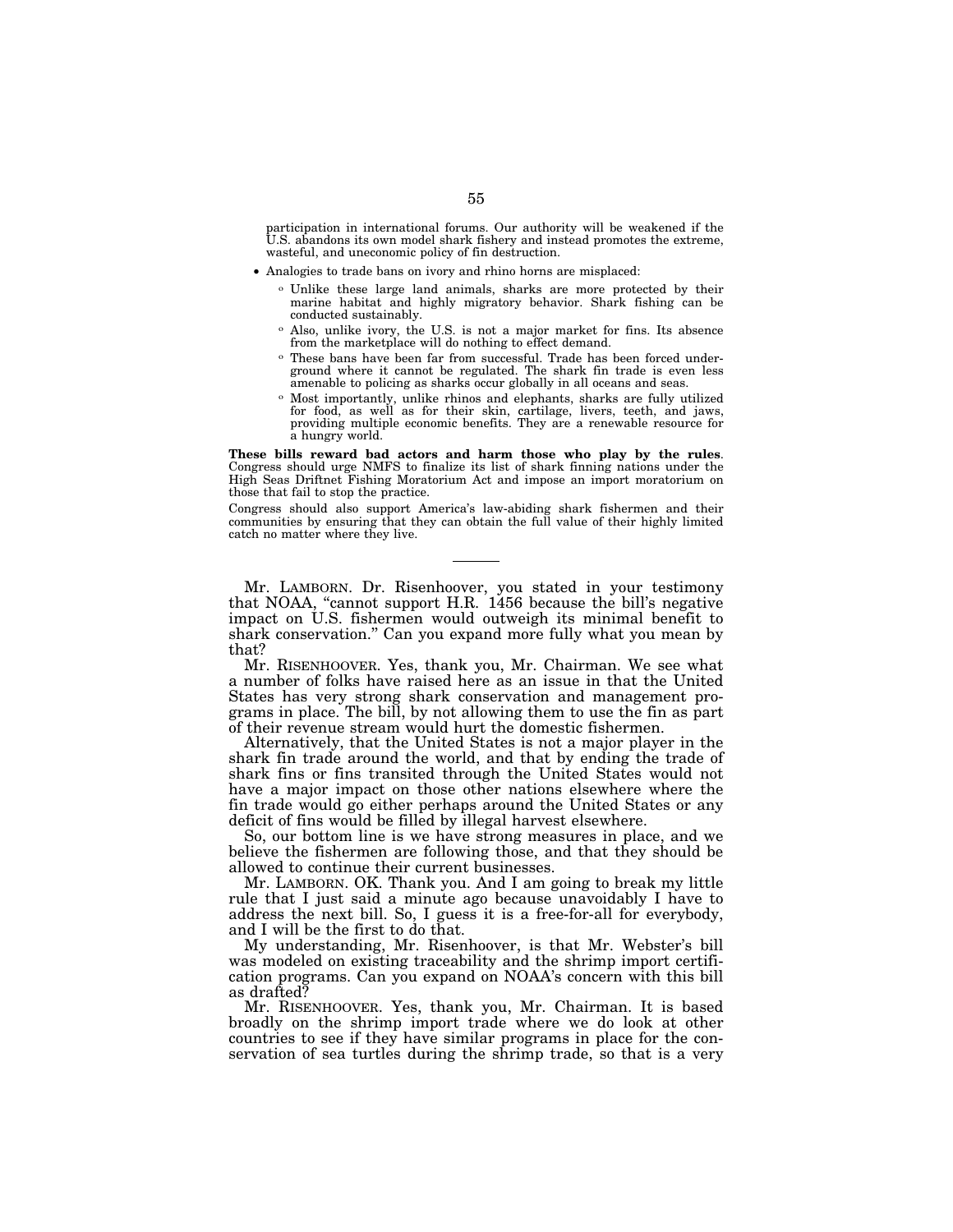narrowly focused program. The legislation under consideration here, H.R. 5248, has a very broad definition of both shark products and the certification process that would ensue.

We believe that that would be very difficult for us to implement, and, again, we all have the same intent here of ending the illegal trade of shark fins, but we need the program that is implementable and something we can do to make sure that works, and we would be happy to work with Mr. Webster and the Committee on that legislation.

Mr. LAMBORN. Could you amplify on what can be done to reconcile the two bills to create a final product that NOAA would be able to support that addresses the concerns of unsustainable foreign shark finning?

Mr. RISENHOOVER. Thank you, Mr. Chairman. I don't know that I can hypothesize on that right now. Again, I think the intent of both of the shark bills is to end the shark finning and the illegal trade. So, we all agree on what the goal is. It is how do we get there, and I think we need to work on that a little bit more.

Somewhere between banning it so that domestic fishermen cannot sell their fins and a more complex system that may not be effective or implementable, and we would be happy to work with the Committee on that.

Mr. LAMBORN. OK. Thank you.

Dr. Hueter, before my time elapses, I would like to send a question your way. Can you describe the health of shark species globally compared to the health of these same shark species in U.S. waters and under U.S. management?

Mr. HEUTER. Thank you, Mr. Chairman. That is very complicated. We are dealing with 1,250 different species of animals between the sharks and the rays. It depends on where you look. In some of the places, especially in the Pacific and Indian Oceans, sharks have been very, very heavily overfished, and we have seen declines greater than 50 percent, even approaching higher numbers than that.

In the United States, when you look back at before management started in this country, we did have very serious declines of greater than 75 percent in a lot of our stocks. But because of the last 25 years of concerted effort to reverse that and because of a great reduction in our shark fishing fleet in the United States to get it into a sustainable state, we are seeing the return of many of these stocks way beyond just simple sustainability. It goes as far as things like great white sharks even increasing in numbers off the U.S. coast at this point.

So, by and large, here the stocks are healthy, are getting healthy and healthier than the rest of the world, and it is these foreign, especially the high seas fleets, that we really have to focus our attention on.

Mr. LAMBORN. Thank you very much. I now recognize the Ranking Member for 5 minutes.

Mr. HUFFMAN. I was going to allow Ms. Bordallo to be recognized.

Mr. LAMBORN. OK. Representative Bordallo, you are now recognized for 5 minutes.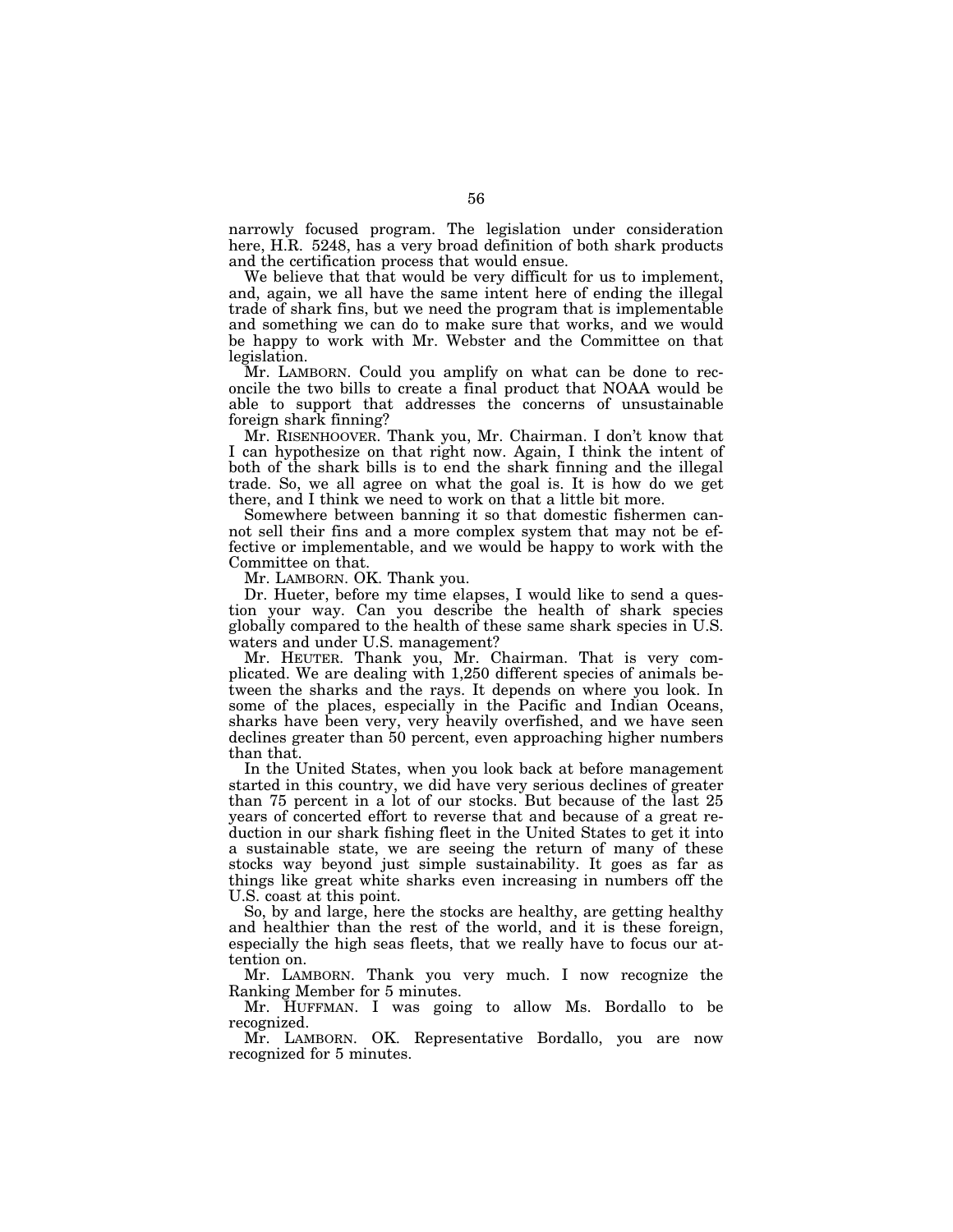Ms. BORDALLO. Thank you, Mr. Chairman. I am very pleased that the Subcommittee is hearing testimony on H.R. 1456, which is the Shark Fin Sales Elimination Act, sponsored by Congressman Royce who testified earlier.

I also want to acknowledge the bill's Democratic co-lead, Congressman Sablan, who is in his district as we meet today and unable to join us. He was also the bill's sponsor in the 114th Congress.

For decades, Congress worked to enact laws against shark finning, but was frustrated by lawsuits and many court decisions. After years of legal uncertainty, the Shark Conservation Act, which I sponsored in the House, was signed into law in January 2011. The Shark Conservation Act definitively banned the brutal practice of shark finning in all U.S. waters and the possession abroad of illegally taken shark fins at sea.

My Shark Conservation Act also provided for improved shark conservation, better NOAA fisheries enforcement, and economic incentives for our Nation's trading partners to conserve sharks, including the ability to restrict imports from bad actor countries.

Currently, 12 U.S. states and three territories have enacted laws against shark finning and sales of illegally sharked fins, including Guam and the Northern Marianas. H.R. 1456 closes the last legal loophole making it illegal under Federal law to sell, import, or possess shark fins on U.S. soil across all jurisdictions.

H.R. 4528, sponsored by our fellow Committee member, Congressman Soto, amends my Shark Conservation Act to clarify further that NOAA shall enforce Federal regulations against shark finning for all shark species, including the smooth dogfish.

The science is very clear. We are facing a startling decline in shark species and populations worldwide. Sharks are among the planet's oldest life forms, having outlived the dinosaurs and even predating them by millions of years. But sharks may not last much longer if we do not take action now.

According to the International Union for Conservation of Nature, the IUCN, more than half of shark species are facing extinction. So, Mr. Chairman, I hope that we will take action to stave off the preventable loss of our sharks, and I do have some questions here. My first is for Director Risenhoover. Can you speak to why the United States continues to import shark fins from countries that do not have regulations against shark finning?

Mr. RISENHOOVER. Thank you. And the answer to that is there is no prohibition right now. I do think H.R. 1456 would create such a certification process that is similar to other broader certification processes we have. The concern we have with it is the broad scope of those products we would have to trace and the complexity of doing so.

Ms. BORDALLO. My second part of this question is how can the U.S. leadership prompt other countries to crack down on harmful shark finning, particularly Hong Kong and mainland China where it is a delicacy to eat shark fin soup?

Mr. RISENHOOVER. Thank you for that. Let me summarize a couple other things the government is doing, and NOAA fisheries in particular, to address shark finning and shark conservation management around the country. We recently implemented a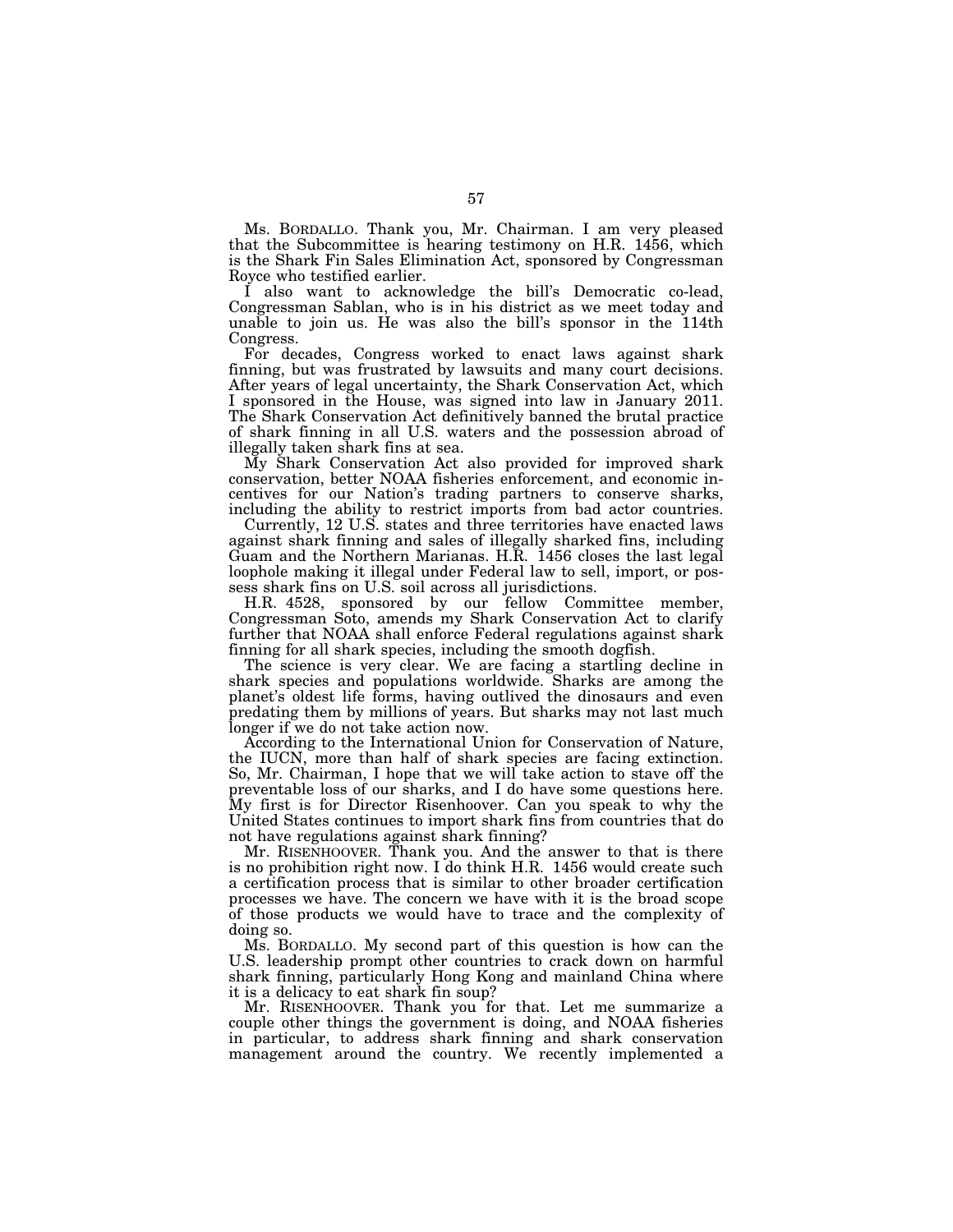seafood import monitoring program that will help us trace products coming into the United States to make sure they were harvested in their country of origin properly.

Sharks are one of the few species included in that at this time. We also work under some other legislation where we can certify other countries positively or negatively for their trade associated with sharks.

And finally, we work with a number of regional fishery management organizations around the world in an effort to get them to improve their shark management, and most importantly, have all sharks landed with their fins naturally attached.

So, I believe we have a number of efforts ongoing in the international arena to meet this goal.

Ms. BORDALLO. Thank you. Mr. Chairman, I have just one quick question, if you would allow it.

OK. I have a question for Professor Parsons. Professor, I am alarmed by the large discrepancy in shark fin import-export data collected by NOAA versus the United Nations Food and Agriculture Organization, FAO. Can you please speak to this, where can we come by more up-to-date data.

Mr. PARSONS. Trade is not actually my area. I am more of a scientist, but I am aware of the fact that there is a large discrepancy between the number of fins that are recorded imported into this country versus the number that are reported exported to the country. My understanding of it is that there are different labeling requirements, and, again, I have to say that I am not actually a trade expert.

Ms. BORDALLO. Is there anybody on the panel that could further elaborate on that? Yes, go ahead.

Mr. RISENHOOVER. Yes, just quickly, I think he raises some issues about some of the compatibility of data. Some of the estimates I understand may have since been corrected, so we would be happy to provide the Committee with a written statement that goes beyond my personal knowledge of how those differences may be highlighted and hopefully at some point resolved.

Ms. BORDALLO. Thank you. Thank you very much, and, Mr. Chairman, I am sure you would like that report.

Mr. LAMBORN. OK, thank you. Please provide that to the Committee.

And I am glad as an aside there haven't been any lawyer jokes yet, although I am tempted. Mr. Webster you are now recognized for 5 minutes.

Mr. WEBSTER. Thank you, Mr. Chair. Mr. Polston, Dr. Parsons said that H.R. 1456 would not impact the ability to fish. Do you feel the same way?

Mr. POLSTON. Absolutely not. If you can't go out and harvest what you need when you are shark fishing, it is necessary to have the shark fin with the meat to make it to where it is economically feasible to do it. There is no way you can do it, just like I had stated before, without being able to sell the fin, and you can't get the meat price of the shark to go up high enough to sustain it. So, it is economically not feasible. No, sir, I do not agree.

Mr. WEBSTER. Thank you very much. I yield back.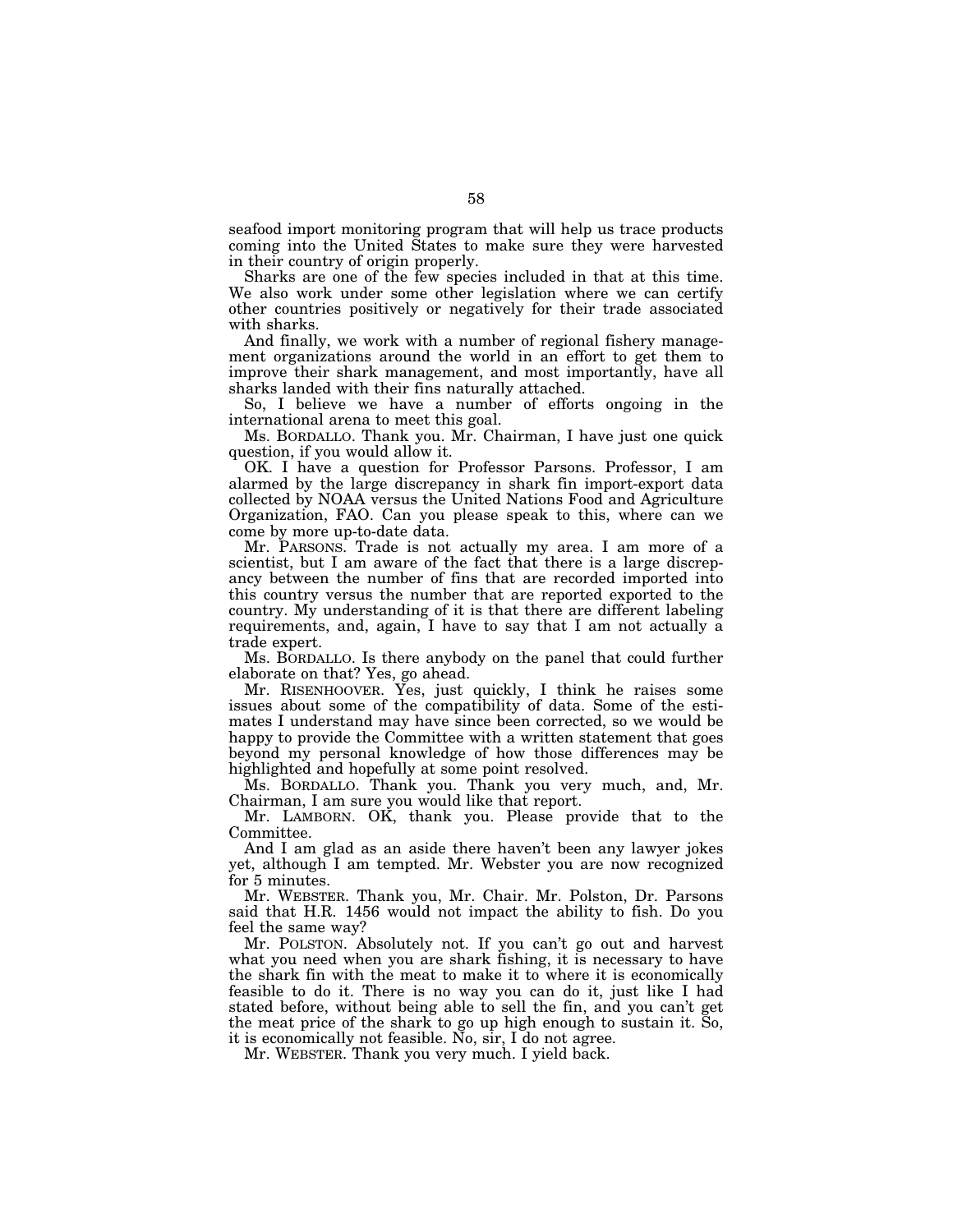Mr. LAMBORN. OK. Representative Beyer, you are recognized for 5 minutes.

Mr. BEYER. Thank you, Mr. Chairman, very much. Thank you all very much for being here.

Mr. Polston, to follow up, you talked about how H.R. 1456, Congressman Royce's bill, would punish fishermen, and you talked about reverse finning where you would basically use the whole fish and throw away the fins. But in Mr. Parsons' memo, he talks about the 12 states, as Ms. Bordallo talked about the 3 Pacific territories, Amazon, Grubhub, 51 percent of international airlines, 17 of the 19 biggest shipping firms. Where do you have to sell the fins in the United States if state after state after state is banning the purchase and the use of these fins?

Mr. POLSTON. Where do we sell them, you said?

Mr. BEYER. Yes.

Mr. POLSTON. I sell mine in the state of Florida.

Mr. BEYER. So, you are finding an ever-shrinking U.S. market for them as the states are banning shark fins?

Mr. POLSTON. Yes.

Mr. BEYER. I think that perhaps suggests something.

Mr. Hueter, it says banned by 40 countries. Who are the offenders? I mean, in whales it used to be Norway and Japan. Who are the countries that are out there, the fisheries that are finning these sharks?

Mr. HUETER. Primarily, we are talking about fisheries on the high seas, and a lot of the countries we are talking about may have a finning ban but they are not enforcing it, which is just as bad.

But when we look at what H.R. 5248 would affect in terms of

certifying nations, we are looking at countries like Taiwan, China, Mexico, even Canada, some of these countries do have shark conservation measures, but not all of them enforce it properly. So, I think it is important.

Mr. BEYER. Because it is happening on the high seas?

Mr. HUETER. Because it is happening on the high seas, that is correct. Even our neighbor Mexico, which has a huge artisanal fleet for shark fishing, has some measures in place, but enforcement is a problem in Mexico. That is a conversation that we will need to have with them once H.R. 5248 is passed.

Mr. BEYER. OK. Thank you.

Mr. Risenhoover, you said that NOAA has effective laws. How do you reconcile your claim that it has effective laws if 73 million plus sharks were finned last year?

Mr. RISENHOOVER. Congressman, we have effective domestic laws. I believe that number and the number of sharks, the 73 million killed a year, is globally, so our domestic laws are very effective and control the harvest of sharks in a sustainable manner.

Mr. BEYER. Also, a number of the testimonies have talked about that the U.S. market for the consumption of shark fins is relatively small.

How do you counter Chairman Royce's assertion that when America leads, the world pays attention and the world follows? Why do you suggest that that is not true with respect to shark fins, when it was arguably true with respect to almost everything else?

Mr. RISENHOOVER. Congressman, thank you.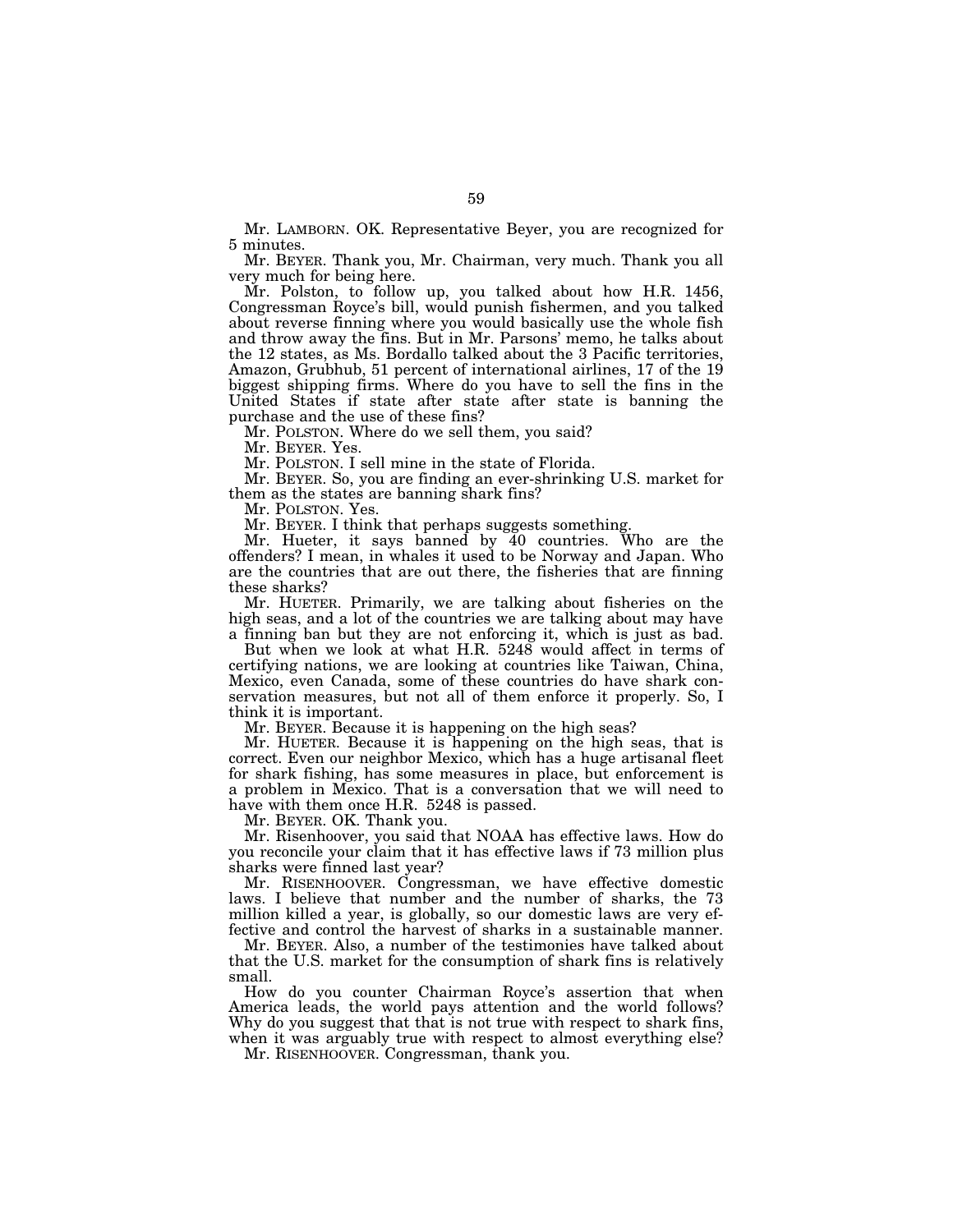I believe the United States is leading in shark conservation and management. Under the Magnuson Act, we have a very strict requirement that we have annual catch limits that prevent the overfishing of sharks on an annual basis.

And as we have heard testimony today, we see that sharks are increasing in numbers. We still have a few that are subject to overfishing and some that are overfished, but we have very robust management programs in place to rebuild those shark populations.

Mr. BEYER. Let me restate it. Don't you think it would be an incredibly powerful symbol to the other countries of the world if the United States actually banned shark fins—the sale, importation, consumption of? And do you see any other way to get the many other countries of the world to begin to ban this practice without U.S. leadership?

Mr. RISENHOOVER. The United States has banned shark finning, that act of cutting off the fins and dumping the carcass over the side. We have already taken that step.

We have, as I mentioned, these robust domestic programs. And we are working in the international arena with other nations to improve their shark management programs and track the trade of the sharks that they harvest.

Mr. BEYER. Also, if we don't do H.R. 1456, I understand it is now legal in the United States, in at least 38 states, to import and to consume shark fins. Again, without that, aren't we sending a very mixed message to the rest of the world, that we have banned shark finning but it is OK for other nations to shark fin and then sell them to us?

Mr. RISENHOOVER. I don't believe there is a high level of shark fin consumption in the United States. Some of those fins are likely just trans-shipped through the United States to other destinations.

Mr. BEYER. Mr. Chairman, my time is up, but thank you very much.

Mr. LAMBORN. Representative LaMalfa, you are now recognized for 5 minutes.

Mr. LAMALFA. Thank you, Mr. Chairman.

This is certainly a sticky issue to sort out here, because, as a sportsman, when you hunt, when you fish, when you harvest, you are taught to respect, and when you respect nature, you use the whole animal. So, as Mr. Beyer mentioned, the term "reverse finning,'' it is hard for me to make much sense of that, when you are throwing that away. And you get into the whole issue of trophy hunting, African animals, whatever you might have.

If you are taking the animal, it sure seems like you should be using the whole thing. I was very strongly opposed to the action of finning when we had legislation in California back in the day on AB 376, which I joined in on because I just found that abhorrent, finning a shark and throwing the rest of it away.

So, I guess it begs the bigger question, should we shark fish at all? As these folks on the panel have mentioned, the primary value of fishing the shark is heavily weighted toward the value of the fin, not necessarily the rest of it. And I am not here to say, oh, we should ban that. I should say, what do we find is the ultimate compromise in this? I like what I am hearing in Mr. Webster's bill. I also was, early on, looking at Mr. Royce's bill as a possible solution.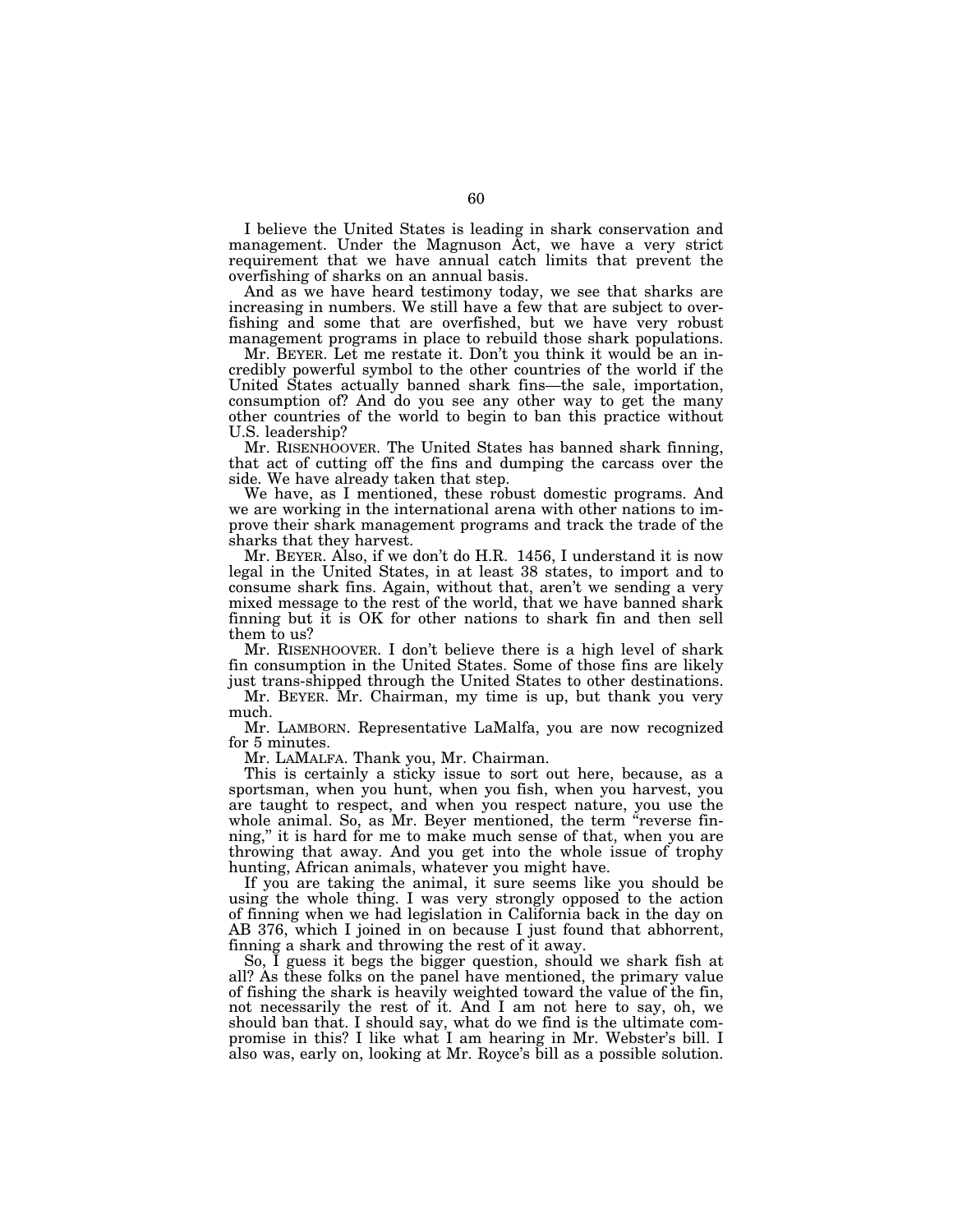Would you just comment on that a little more? I am really torn on this. Three ways to go: You reverse fin; you don't fish sharks at all; or you find a way somewhere down the middle to have legally harvested, permitted, under a type of sustainable amount of fish that can be taken, and you use the whole thing.

So, how about Mr. Risenhoover and Mr. Polston, please both comment on that. And maybe Mr. Hueter too.

Mr. RISENHOOVER. Right. Thank you, Representative.

I think you have hit on the exact issue here, that everybody agrees shark finning—that is, discarding the carcass—is something we do not support.

Per my testimony and per the Agency's position, ours is that we are sustainably managing our sharks, and, as part of that sustainable management program, deriving revenue from the fins is acceptable.

Mr. LAMALFA. I would not look at the deriving-revenue issue as the paramount purpose. I mean, yes, of course, the fishing industry is revenue-oriented. But are we doing the right thing across the board here with the shark fishing we are talking about and then the uses of the fin in the proper, permitted situation?

Mr. POLSTON. I think so, because by the Magnuson-Stevens Act, we are supposed to catch all fisheries at the maximum sustainable yield. And as long as we are not exceeding the maximum sustainable yield of the shark fisheries and we are not finning and we are using all the animal, I don't see where anything is being done wrong, I mean, where that is different than any other fishery. Why would you stop shark fishing when no other fishery is being talked about?

Mr. LAMALFA. Then the concept here is that, by banning the entire use of fin at all, it sends the message to the other countries that are doing it wrong how to—I guess I have a hard time deciding that our action is going to make China or somebody else follow what we do. I mean, the importation is something we can certainly control, but their own use, how do you really stop that?

Mr. RISENHOOVER. Again, I think that is the question—do we need to focus on limiting our domestic harvesting opportunities? Or I would suggest that we focus on some of these other international items I mentioned where we are working with other countries to improve their shark management and conservation so that we don't have this illegal fin-driven trade around the country.

Mr. LAMALFA. All right. Again, for the panelists—yes, sir, please. Mr. HUETER. Yes, thank you.

You asked the question, should we be fishing for sharks, and it depends, of course, on the species, it depends on which nation.

In the United States, for example, we have more than 20 species of sharks that are prohibited to be fished for, so those are clearly species and stocks that we should not be fishing on. On the other hand, we have, as I mentioned in my remarks, 18 shark and ray fisheries that have been independently judged by an international group of experts to be fully sustainable.

So, we have to separate out the domestic situation, where we have a sustainable fishery, where the fishermen are reporting their catch, they are not finning, and they are legally fishing and landing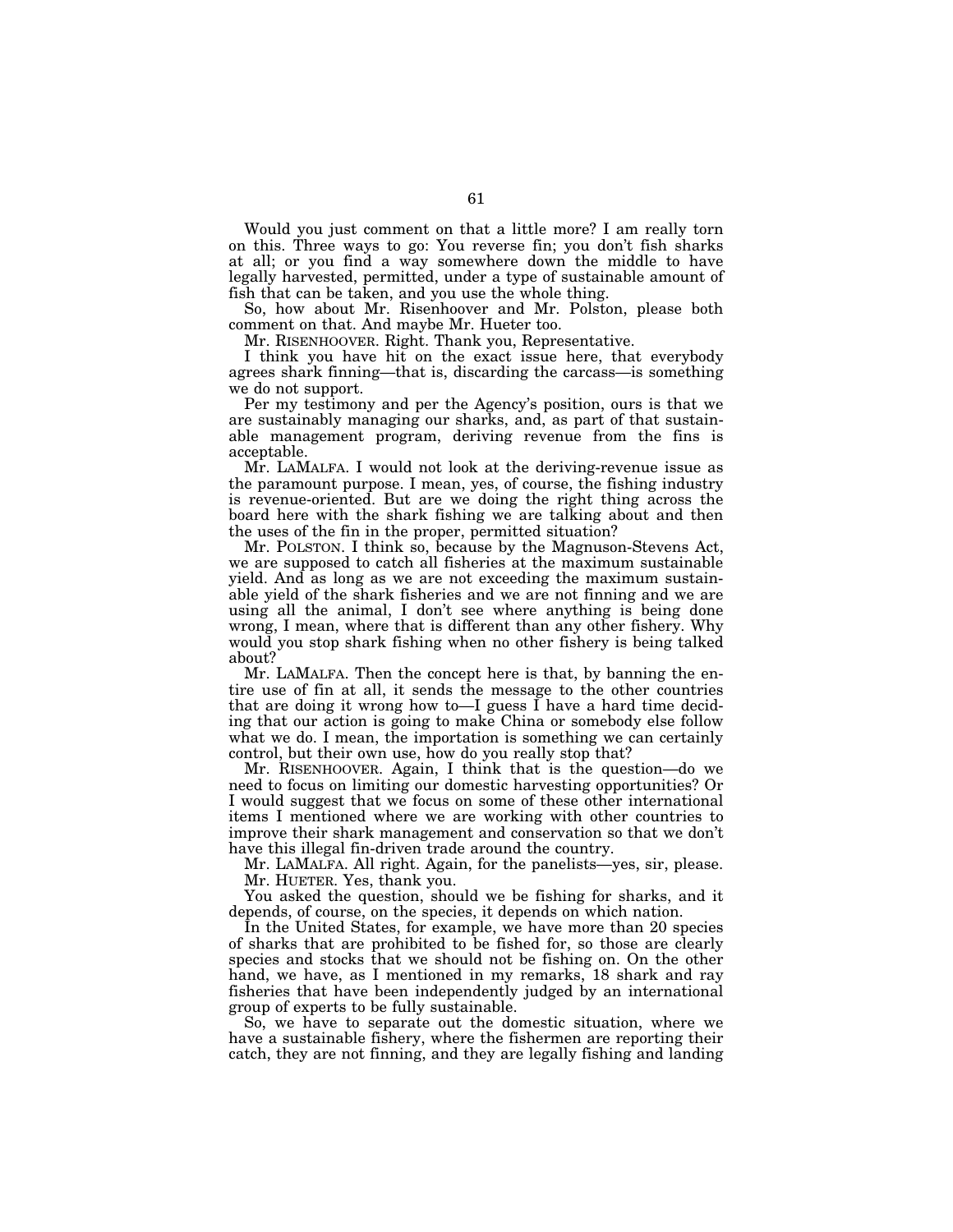this catch. And we don't want them to throw part of that resource away if they are certified to do that.

The other point I would like to make is this idea of sending a message. That worked with elephants because the United States was the major consumer of elephant ivory, so when we shut it down, that put the brakes on the whole industry.

In the case of shark fins, we are, like, a 1-percent consumer in global trade. It is not going to change China at all. And, in fact, that little 1 percent will probably be taken up by a country that is actually finning sharks. So, it is punishing our fishermen by not allowing them to sell the fins and rewarding——

Mr. LAMALFA. I am going to have to wrap up super fast, sir. Thank you.

Mr. LAMBORN. OK. We will have to wrap this up.

Mr. LAMALFA. I would invite anybody on the panel or others listening who are part of this, if you wish, to submit arguments directly to my office on this. I am still wide open on the question here.

Thank you, Mr. Chairman, for your indulgence.

Mr. LAMBORN. OK.

We now recognize the Ranking Member for 5 minutes for questions he might have.

Mr. HUFFMAN. Thank you, Mr. Chairman.

I think if anyone doubts that American leadership on this issue does not have an effect on the rest of the world, including China, just look at what the Chinese airlines are doing in response to the leadership that we have started through our states and here in the United States.

But we are having a debate because, once shark fins are out into the stream of commerce, I think everybody agrees that you can't tell the ones that have been sustainably caught from the ones that have been horrifically finned. It is just not possible; you can't unscramble the eggs.

And that is why so many conservation leaders and organizations and advocates who have worked on elephant ivory and these other examples of illegal trade have concluded, that you have to confront the trade, the possession and trade of the fins. That is what the states have done. That is what the bill before us is proposing to do.

But I am hearing an argument from some of our witnesses and from, disappointingly, our own leader at NOAA that, because American shark fisheries are sustainable—I am hearing words like "sharks populations are increasing." Mr. Risenhoover, you have pronounced the American shark fisheries sustainable. We are patting ourselves on the back, and there is this sense of great confidence that we are doing everything right on shark management here in the United States, and so, therefore, we should not punish this, we should nevertheless allow a continuation of this trade, even though most experts agree that that is going to hurt shark conservation globally.

I want to challenge the premise of some of the things that I am hearing here.

So, Mr. Risenhoover, I am told that over 60 percent of shark stocks listed in the NMFS status of stocks do not even have stock assessments. Is that correct?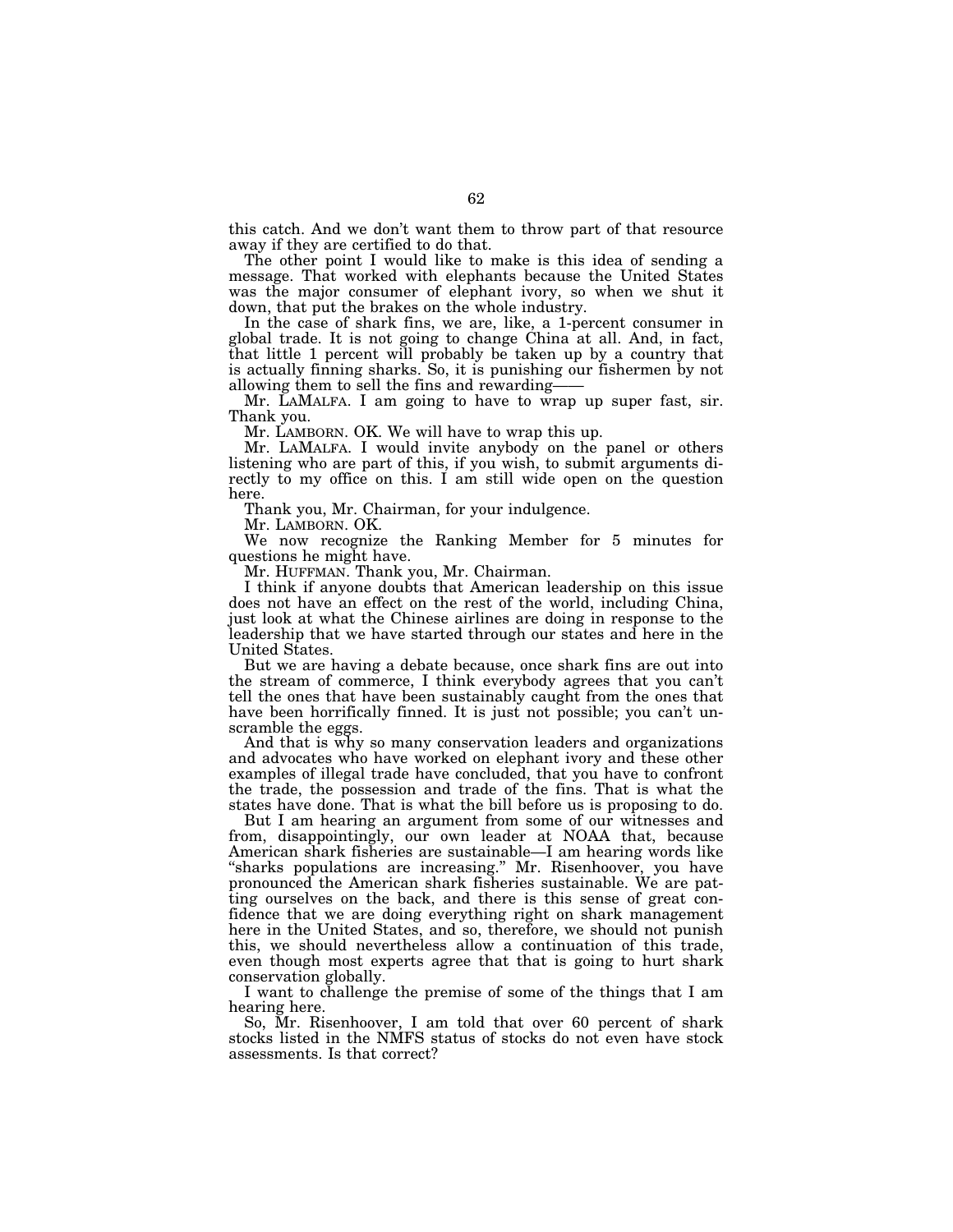Mr. RISENHOOVER. I am not familiar with the exact number, but I know that a large portion of them do not have stock-

Mr. HUFFMAN. And yet you have pronounced this a sustainable fishery, and you have said shark populations are increasing.

How many stock assessments did NOAA do for shark species last year?

Mr. RISENHOOVER. I believe it would be on the order of two. I can get you the exact number of that. We do a couple assessments a year.

Mr. HUFFMAN. We had a witness from NOAA before us a few days ago about the Trump administration budget, which seeks to slash funding for things like surveys and stock assessments.

We know that the shark fishery landings are a tiny fraction, way less than 1 percent, of the commercial landings from all our fisheries in the United States. So, it is hard to believe that this dwindling pool of money your agency will have to do surveys and stock assessments is going to be prioritized for shark populations going forward.

In other words, it is only going to get worse, when it comes to the grossly inadequate visibility we have on shark populations. Wouldn't you agree?

Mr. RISENHOOVER. I would say, Representative, that we will do as much as we can with the budget we receive from Congress.

Mr. HUFFMAN. That is inspiring testimony.

I am also troubled by the data that you do have. In 2016, the year with the most recent landings data, non-dogfish shark landings were valued at less than \$2.5 million. So, it is a tiny fraction. Over half of those landings by value and volume were just listed as sharks, with no species. Isn't that correct?

Mr. RISENHOOVER. That is correct.

Mr. HUFFMAN. That doesn't tell you much in terms of whether a given species of shark is, as you have so confidently proclaimed, increasing, for example.

And how about bycatch data? I am told that at some fisheries sharks are counted by individuals, at others they are counted by pounds, some are counted at the species level, others are counted in groups. Can you say that we have a clear picture on the rate of shark bycatch in the United States?

Mr. RISENHOOVER. That would depend, Congressman, on the fishery involved and the information we get. But we do have good data in some areas, less so in others.

Mr. HUFFMAN. And then I guess the other question I have for you, Mr. Risenhoover, is we have these states that have enacted bans on the shark fin trade, and yet we keep getting information that suggests that shark fins continue to be imported and exported from those states.

What are NOAA and other Federal agencies doing to coordinate with these states to try to make sure that that does not happen?

Mr. RISENHOOVER. As you know, Congressman, we have an enforcement arm within NOAA. I am sure they are working with Customs to look at those. And anytime we see an incident of what may be an illegal import or an import into an area that is not approved, we would look into that.

Mr. HUFFMAN. I yield the balance of my time.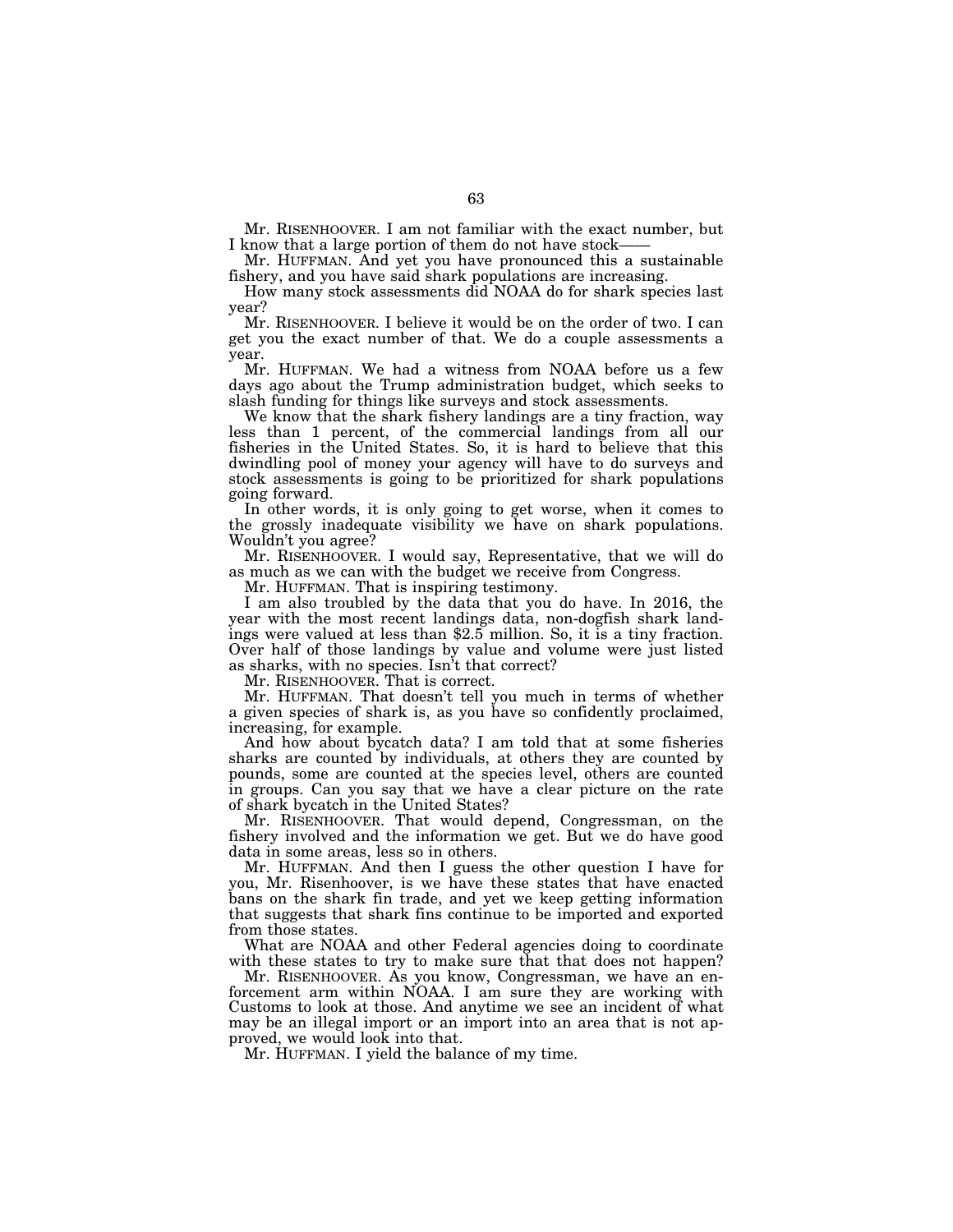Mr. LAMBORN. Thank you.

And, without any objection, I would like to introduce into the record a report from NOAA dated September 8, 2015, on the shark populations off the U.S. East Coast.

With no objection, so ordered.

We have now finished our consideration of H.R. 1456. We will now move into discussion on our second and third bills of the day, H.R. 5248 and H.R. 4528, by Representative Soto.

You all are welcome to stay, if you able to, to answer questions. I know some of you came prepared for the first bill, so you are free to go now if you needed to, but if you want to stay and answer questions that might come your way on the next two bills, please feel free to stay.

We will first recognize the sponsor of H.R. 5248, who is also the Vice Chairman of the Subcommittee, Representative Webster, for a statement on his bill.

Mr. Webster, you are now recognized for 5 minutes.

### **STATEMENT OF THE HON. DANIEL WEBSTER, A REPRESENTA-TIVE IN CONGRESS FROM THE STATE OF FLORIDA**

Mr. WEBSTER. Thank you, Mr. Chair.

H.R. 5248, the Sustainable Shark Fisheries and Trade Act, seeks to balance the concerns we have just heard about shark finning with a recognition that the United States is a world leader in sustainable shark fishing.

While I fully support all efforts to stop the horrific practice of shark finning, I have some questions about whether this is a serious issue in U.S. waters and, therefore, whether the heavy-handed approach of the previous bill is warranted.

Some fishermen, incidentally, land sharks in efforts to fish for other species. The United States is a small player in the overall market for the trade of shark fins. I believe we can do more good by incentivizing other countries to follow our sustainable management practices rather than by just withdrawing from the market altogether, which would hurt worldwide shark conservation. We would have no leverage if we did that.

My legislation, which will soon have a Senate companion sponsored by Senator Rubio, will leverage access to the U.S. market by requiring foreign nations and foreign fisheries to follow our sustainable fisheries regulations.

The bill creates an import certification program modeled after the existing shrimp import certification program. It would require NOAA to assess a nation's fisheries laws and regulations for sharks, skates, and rays and certify whether that nation's shark products are harvested using scientific-based and sustainable resource management.

Conservation and humane fishing regulations co-exist in U.S. fisheries. This bill would incentivize our trade partners to do the same.

We developed this legislation in consultation with NOAA, fishing industry stakeholders, and environmental groups. I want to thank all those who helped provide input on this legislation, and the Chair for holding this hearing, and bipartisan co-sponsors on H.R. 5248.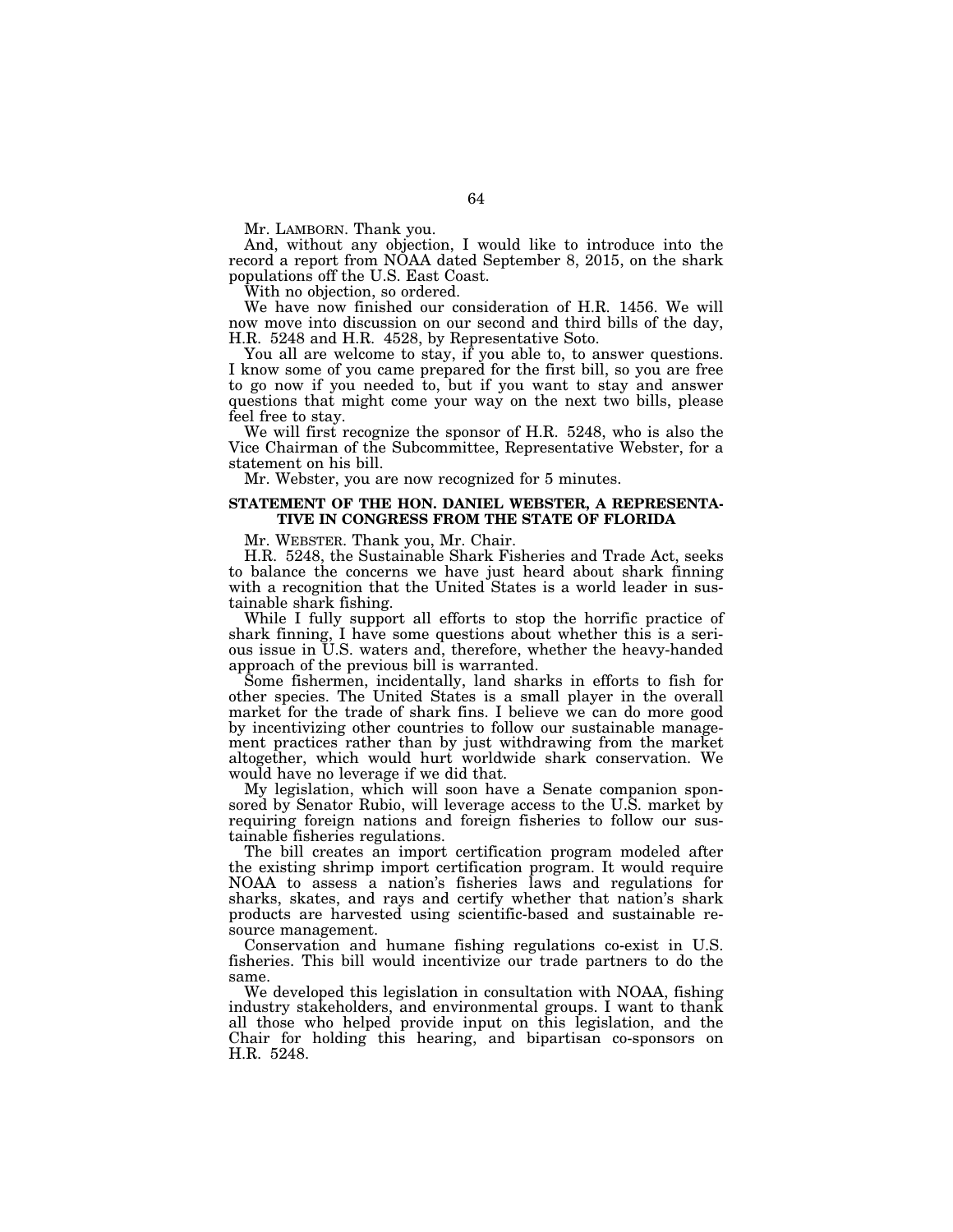Thank you, also, to the witnesses that have come today.

I would like to enter into the record, Mr. Chairman, a set of communications from Representative Walter Jones, who couldn't be here today, along with several environmental groups and other stakeholders. If you could enter that into the record.

Mr. LAMBORN. Seeing no objection, so ordered.

[The information follows:]

April 17, 2018

## Dear Member of Congress:

As professional marine scientists, many with expertise in the biology and fisheries of sharks and their relatives the skates and rays, we write in support of H.R. 5248, the Sustainable Shark Fisheries and Trade Act of 2018. This legislation promotes responsible, science-based shark, skate, and ray fishery management around the world without economically harming U.S. law-abiding fishermen. It will help ensure that any products from these animals that enter U.S. markets are sourced only from countries where shark and ray fisheries are subject to comparable management measures as for U.S. shark, skate, and ray fisheries.

The more than 1,250 species of sharks and their relatives play important ecological roles in the many marine and freshwater habitats where they occur. Some species are also culturally and economically important. Yet  $24$  percent of chondrichthyan species are estimated to be threatened with extinction, according to the International Union for Conservation of Nature (IUCN), making them one of the most threatened groups of animals on the planet. Overfishing—to feed the global demand for meat, fins, oil, gills, and other products—is the primary driver of these declines. Globally, many tens of millions of sharks and rays are caught and killed each year in directed fisheries or as incidental catch.

The U.S. has become a global leader in shark fishery management and conservation. Over the past 25 years, many of us have worked with the National Marine Fisheries Service, the fishing industry, conservation groups, and the public to raise awareness about the impact global fishing is having on these vulnerable species, and have pushed for science-based management. In accordance with strong regulatory standards under the Magnuson-Stevens Act, the U.S. commercial fishing industry, to their credit, has adopted critical management measures for many shark and ray fisheries. This includes a domestic ban on the practice of shark finning (removing the fin and dumping the carcass), the implementation of catch quotas and other fishery regulations since the 1990s, and leadership in promoting similar measures in international fisheries fora. Recreational fisheries are also subject to management, and catch-and-release of sharks is becoming more common among anglers. As a result of this and effective rebuilding plans, the U.S. has some of the most sustainable shark fisheries in the world.

We are now seeing the benefits of these efforts, as some depleted shark populations in U.S. waters begin to rebuild. This provides evidence that fisheries, at least for some species, can be sustainable *if* carefully managed. The Sustainable Shark Fisheries and Trade Act of 2018 will require that any import of shark, skate, and ray products into U.S. markets be sourced from a country that has been certified to have shark, skate, and ray management and conservation measures comparable to those in the U.S., including science-based measures to prevent overfishing and comparable prohibitions on shark finning. In addition to promoting sustainable fishery management by other fishing countries, this bill would also help level the playing field in international markets for U.S. fishermen, who have already taken the necessary steps to support responsible domestic shark, skate, and ray fisheries.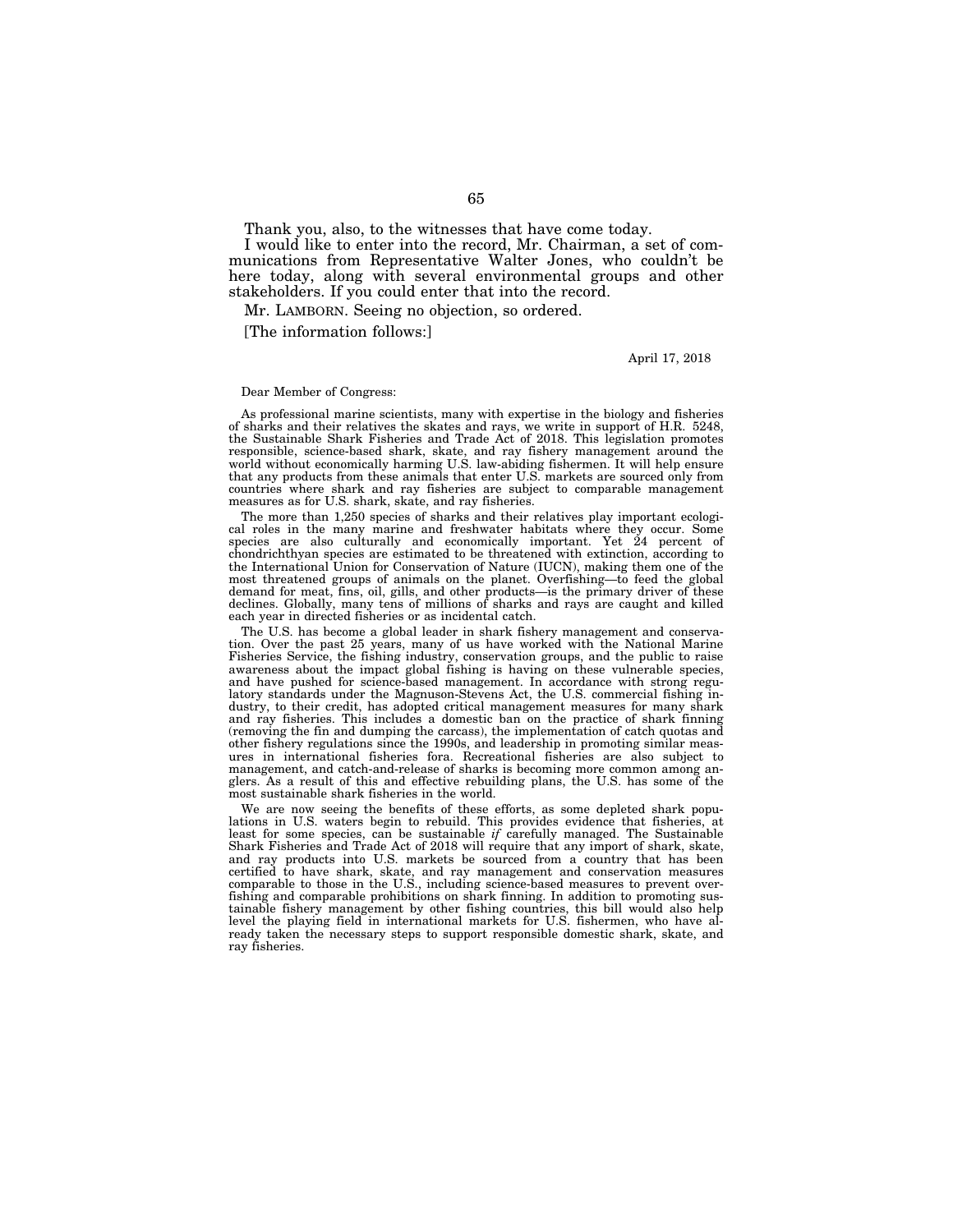Although it is not the largest importer of shark products, the U.S. is a major shark and skate fishing and exporting country and therefore can lead in both modeling and promoting sustainable shark fisheries management and responsible trade for these species. Continuing to exercise this leadership can help to reverse the declining trend in many shark, skate, and ray populations around the world. We heartily endorse the Sustainable Shark Fisheries and Trade Act of 2018 and strongly urge its prompt passage by Congress.

Sincerely,

Brendan Talwar, MS/MA Bryan R. Franks, PhD Carl Luer, PhD Cathy Walsh, PhD Charles Bangley, PhD Claudio Campagna, PhD Daniel C. Abel, PhD Daniel Huber, PhD David Kerstetter, PhD David Shiffman, PhD Demian Chapman, PhD Drew Cronin, PhD Elizabeth Alter, PhD Eric B. Hovland, MS/MA Florencia Cerutti, PhD Francesco Ferretti, PhD Ivy Baremore, MS/MA J. Marcus Drymon, PhD Jake LaBelle, MS/MA Jeffrey C. Carrier, PhD John A. Musick, PhD John F. Morrissey, PhD John Tyminski, MS/MA John Waldman, PhD Joshua Stewart, MS/MA Juan Martin Cuevas, PhD Kevin Feldheim, PhD Lara Ferry, PhD Mariano Sironi, PhD Melinda Rekdahl, PhD Merry Camhi, PhD Michael B. Bennett, PhD Neil Hammerschlag, PhD Philip Motta, PhD Rob Moir, PhD Robert E. Hueter, PhD Robert Nowicki, PhD Sabine Wintner, MS/MA Salome Buglass, MS/MA Samuel H. Gruber, PhD Simon J. Pierce, PhD Steven Kessel, PhD Susan Lieberman, PhD Valentina Di Santo, PhD

A. Peter Klimley, PhD Alejo Fabian Bonifacio, PhD Gene S. Helfmanb, PhD George H. Burgess, MS/MA Gregor M. Cailliet, PhD Harold L. Pratt, Jr., MS/MA Howard Rosenbaum, PhD Isabel Marques da Silva, PhD Kara Yopak, PhD Katherine Holmes, MS/MA Linda Planthof, MS/MA Maria Laura Ballesteros, PhD Michael R. Heithaus, PhD Mikki Mccomb-Kobza, PhD Rebeka Merson, PhD Renato Hajenius Aché Freitas, PhD Valeria Falabella, MS/MA Yannis Papastamatiou, PhD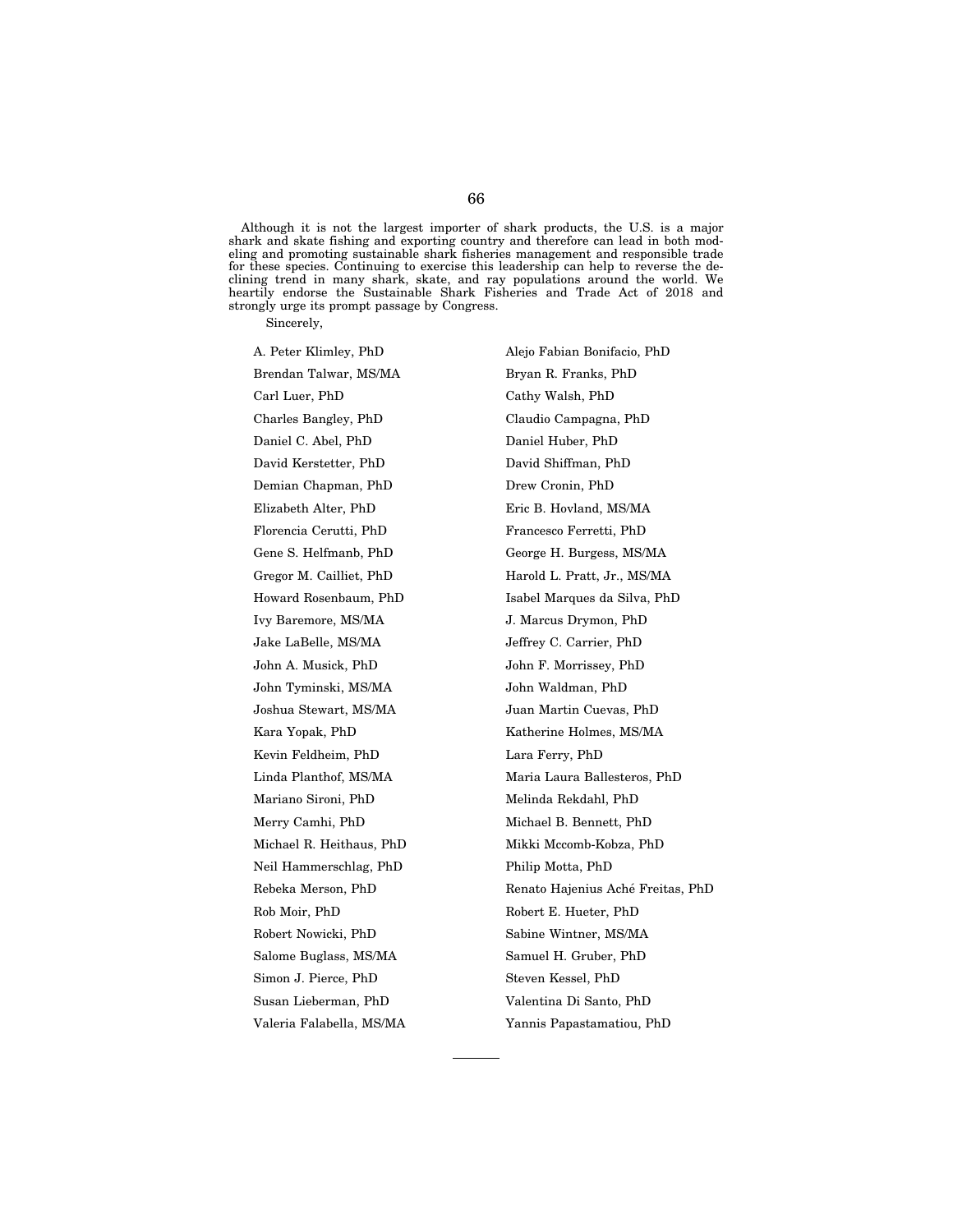

March 13, 2018

#### Dear Member of Congress:

We write in support of the Sustainable Shark Fisheries and Trade Act of 2018. The U.S. already has strong laws and regulations governing the management of commercially traded shark, skate and ray fisheries. This legislation would help promote the sustainable management of shark fisheries globally by ensuring that all shark, ray and skate products entering U.S. markets come from fisheries with comparable conservation and management practices. This approach serves a valuable dual purpose—improving the global management of these fisheries while leveling the playing field for U.S. commercial fishermen.

There are more than 1,250 species of cartilaginous fishes—sharks and their relatives, which include skates and rays—and while the conservation status of nearly half these species is poorly known, one-quarter are estimated to be threatened with extinction. As species that grow slowly, mature late, and have few young, they are particularly vulnerable to overexploitation. Overfishing is the primary threat to many of these species.

Although a large number of shark, skate, and ray species are struggling, evidence suggests that with effective fishery management, many species can be sustainably fished and commercially traded while maintaining healthy populations. Markets for shark fins and meat are important drivers of fisheries for these products, and other products like liver oil, cartilage, and skin are also valued and traded for, forming the basis of livelihoods for people and communities both in the U.S. and around the world.

We support the Sustainable Shark Fisheries and Trade Act's approach of requiring that shark, skate and ray products imported to the U.S. come from fisheries managed under strong standards, similar to those already required by U.S. law. This includes science-based management of related fisheries that prevents overfishing and rebuilds overfished stocks. By holding imported products to the same standards as U.S. fisheries, the U.S. can promote sustainable shark, skate and ray fisheries globally while also supporting the market for well-managed U.S. fisheries. I urge you to support this legislation.

As a significant shark, ray and skate fishing and trading country and a global leader in the conservation of these species, the U.S. has an important role to play in promoting sustainable shark, skate and ray fishery management in the U.S. and abroad. We endorse the Sustainable Shark Fisheries and Trade Act of 2018 and urge its prompt passage by Congress.

#### PREPARED TESTIMONY OF THE WILDLIFE CONSERVATION SOCIETY

Chairman Lamborn, Ranking Member Huffman, and members of the Subcommittee, WCS is grateful for the opportunity to submit testimony in support of H.R. 5248, the Sustainable Shark Fisheries and Trade Act (SSFTA).

Founded in 1895 by Theodore Roosevelt and other conservationists, WCS saves wildlife and wild places worldwide through science, conservation action, education, and inspiring people to value nature. To achieve our mission, WCS, based at the Bronx Zoo, harnesses the power of its Global Conservation Program in nearly 60 nations and in all the world's oceans, the New York Aquarium in Brooklyn, and its four other wildlife parks in New York City, visited by more than 4 million people annually. WCS combines this expertise in the field, zoos, and aquarium to achieve its conservation mission.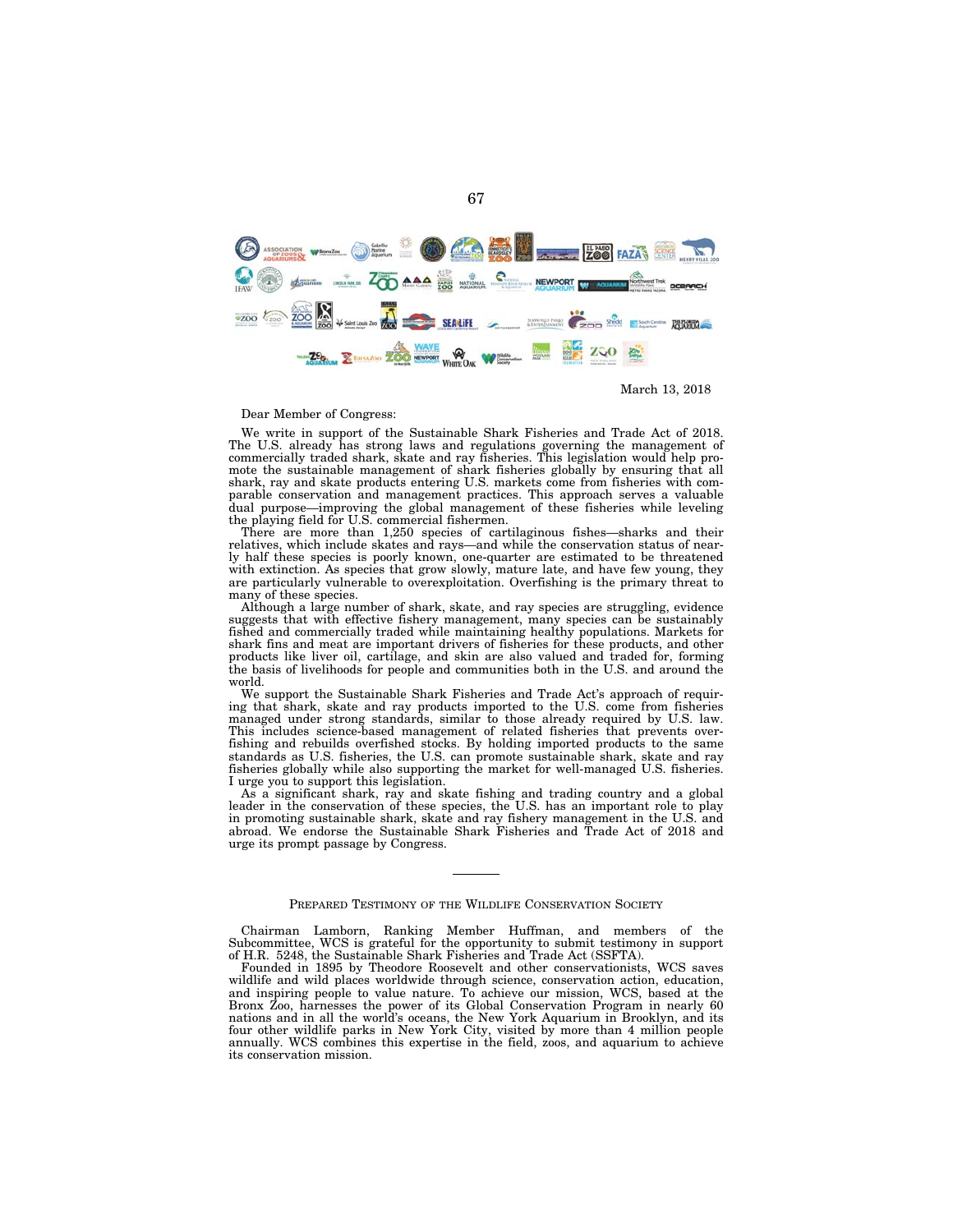As part of its work on marine conservation, WCS works to conserve sharks, rays, and skates through field research, marine protected areas establishment and management, threat mitigation, the promotion of effective fisheries management and trade policies, capacity-building, local community engagement, international policy, and public education.

WCS has been directly engaged in domestic and international shark conservation and fishery management since the late 1990s. Past and current staff scientists actively participated in U.S. and international shark fishery stock assessments and authored seminal studies on the shark fin trade,<sup>1</sup> fisheries, and conservation status.2 They have served on the IUCN Shark Specialist Group since 1993, as Past President of the American Elasmobranch Society, organized international conferences on sharks, and successfully promoted shark listings under CITES, the Convention on International Trade in Endangered Species of Wild Flora and Fauna. WCS was a strong proponent of the Shark Finning Prohibition Act (2000), and worked to ensure that sharks were included in recent seafood traceability regulations that took effect January 1, 2018.3

Today, WCS supports marine programs in 23 countries around the world and undertakes shark field research and policy initiatives in Argentina, Indonesia, Myanmar, Madagascar, Gabon, Bangladesh, and Belize, among others. In these locations, we work on all aspects of shark conservation, collecting data to better understand shark fisheries and populations, and then working closely with scientists, governments and local communities to put in place and enforce laws and regulations that will protect or sustainably manage their sharks and rays and secure these species' survival as part of healthy, productive oceans.

In 2010, WCS established the New York Seascape Program based at our New York Aquarium that works to address local conservation of the region's forty species of sharks, skates, and rays. Aquarium scientists have also been tagging and conducting health assessments on sand tiger, blue, shortfin mako, white sharks, and other species in New York waters to improve our understanding of shark movements, migrations, and habitat needs.

This June, WCS is poised to open a new state-of-the-art exhibit at our New York Aquarium on Coney Island dedicated to celebrating the biology, ecology, and diversity of sharks and rays, and inspiring their conservation locally and globally. *Ocean Wonders: Sharks!*, with 57,000 sq. feet of new exhibits and over 100 species, will introduce New York City to some of its most remarkable residents, inspiring visitors to join us in protecting the local waters that are so crucial to wildlife and humans alike.

There are more than 1,250 species of elasmobranchs—sharks, skates, and rays. These cartilaginous fish play important ecological roles in the freshwater and marine habitats in which they occur, and many species are culturally and economically important to the countries where they range.<sup>4</sup> Many species are highly migratory, moving within and between domestic EEZs and international waters, which complicates effective management of their fisheries.

Global shark and ray fisheries have expanded greatly over the past 50 years and their products are among the most valuable seafood commodities in trade. Based on official statistics, global trade in parts and products is approaching \$1 billion in value.5 These statistics are widely believed to under-report actual levels. In 2011, total global trade in shark parts and products was valued at \$438.6 million in fins and \$379.8 million in meat.6 The value of the shark tourism industry is also estimated to be around \$314 million annually.<sup>7</sup> Major shark fishing countries beyond the U.S. include Indonesia, India, Spain, Taiwan ROC, Mexico, and Argentina.<sup>8</sup> The

<sup>1</sup>Shelley C. Clarke et al., Letter, *Global Estimates of Shark Catches Using Trade Records from* 

Commercial Markets, 9 Ecology Letters 1115–1126 (2006).<br><sup>2</sup> Sharks of the Open Ocean: Biology, Fisheries & Conservation (Merry D. Camhi, Ellen K.<br>Pikitch & Elizabeth A. Babcock eds., 2008); The Conservation Status of Pelag

<sup>4</sup> Sharks, Rays and Chimaeras: The Status of the Chondrichthyan Fishes (Sarah K. Fowler et al., eds., 2005), available at https://portals.iucn.org/library/efiles/documents/2005-029.pdf. et al., eds., 2005), available at https://portals.iucn.org/library/efiles/documents/2005-029.pdf. 5*See* Nicholas K. Dulvy et al., *Challenges and Priorities in Shark and Ray Conservation*, 23

Current Biology R565, R566 (2017).<br><sup>6</sup>*Id.*<br>*<sup>7</sup>Id.* 8*1*. at tbl. S3.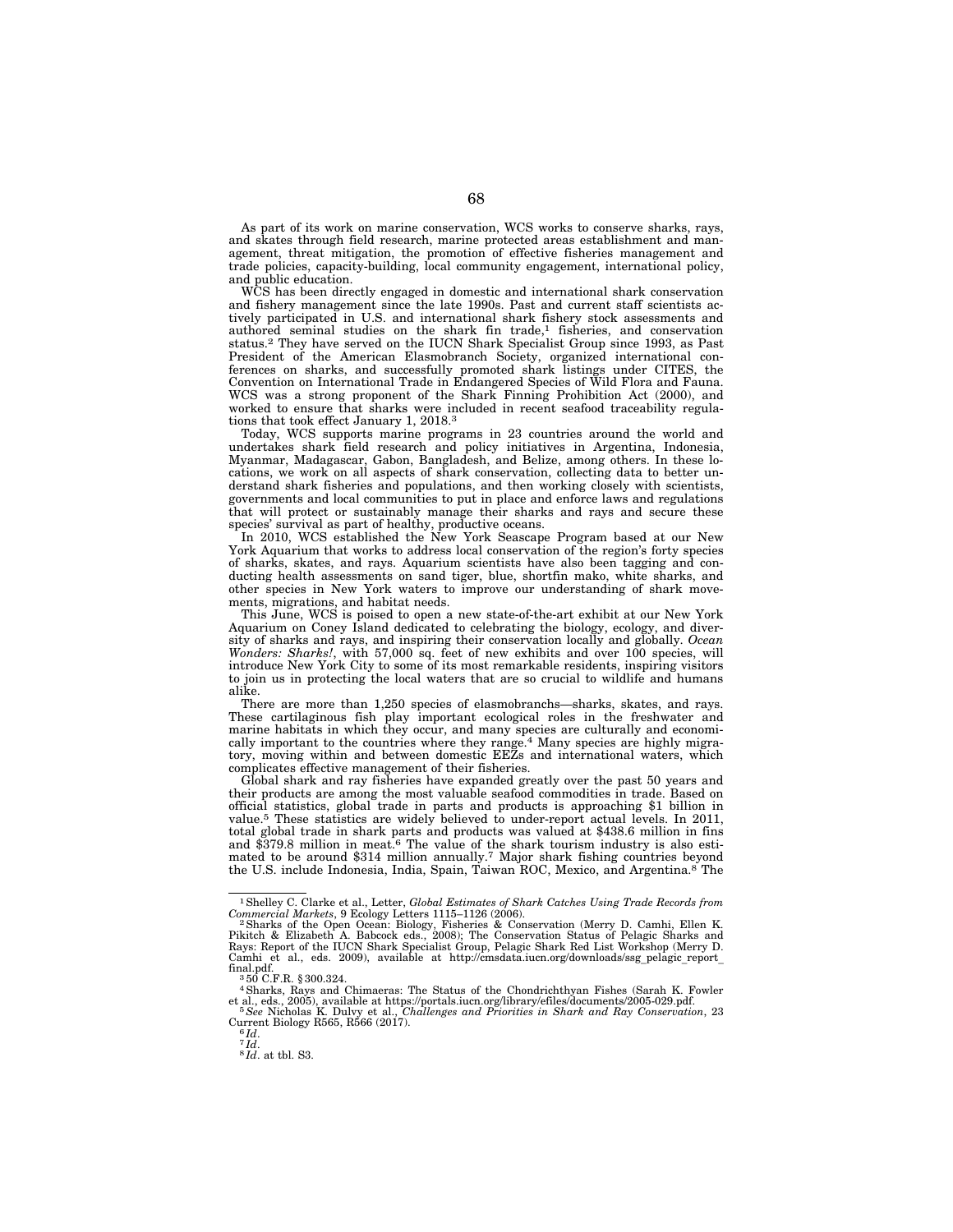U.S. imports shark, skate and ray parts and products from a variety of countries, including New Zealand, Canada, China including Hong Kong, and Mexico.

While the conservation status of nearly half of these species is poorly known, onequarter are estimated to be threatened with extinction.9 As a group, cartilaginous fishes are biologically vulnerable to overexploitation because they grow slowly, mature late, and produce few young. For example, manta rays only give birth to a live pup every 2 or 3 years, and female North Pacific spiny dogfish can take 35 years to reach sexual maturity.10 Because of these common characteristics, overfishing is the primary threat to these species. This is exacerbated by the fact that, across the world's oceans, many shark, ray, and skate fisheries are subject to very little management, and generally not managed for sustainability. As a result, they are among the most threatened vertebrates on the planet.<sup>11</sup>

There is a common misconception that the demand for one shark product—shark fins—is the only driver of overfishing of sharks and rays. While demand for shark fins in U.S. and Asian markets is certainly a large part of the economic value of the global shark trade, demand for meat, such as in Europe and South Korea, grew by  $\overline{42}$  percent (by volume) between 2000 and 2011,<sup>12</sup> and demands for liver and oils for pharmaceuticals, cartilage, leather, and other products are also significant. It is also important to note that among the most valuable so-called ''shark'' fins are those that are actually from rays, such as sawfishes and guitarfishes.13 In fact, skates and rays are being fished more heavily and, as a group, are more threatened than sharks, yet their fisheries are less managed. Sharks, rays, and skates are often caught as bycatch in fisheries targeting other species, such as tunas and swordfish, but this mortality is often poorly recorded.

Although many shark, skate, and ray populations are significantly depleted, evidence suggests that with effective fishery management, some species can be sustainably fished and commercially traded. Current U.S. law provides a strong framework for improved conservation worldwide, including requirements for sciencebased management of these fisheries to prevent overfishing and rebuild overfished stocks. A recent scientific analysis of global shark catches identified several U.S. shark fisheries as meeting that study's criteria for biological sustainability and science-based management.<sup>14</sup>

Recognizing that science-based management of sharks can result in sustainable fisheries for some species, and that globally appropriate management for these species is absent or lacking, WCS worked with Representatives Webster and Lieu and partners in the commercial fishing industry, with zoos and aquariums, and members of the scientific community to draft the Sustainable Shark Fisheries and Trade Act, which sets U.S. fisheries laws and regulations as a standard for other shark-fishing nations.

The bill would require a nation seeking to export shark, ray, and skate products to the U.S. to receive certification from NOAA determining that it has management and conservation policies in place for these species comparable to those in the U.S., including science-based management to prevent overfishing. Those comparable conservation policies must also include a prohibition on practice of shark finning, which has been prohibited in the U.S. since 2000. This would be a substantial improvement in the standards by which many nations currently operate their shark fisheries. And by holding imports of all shark, skate, and ray products to the same standards that U.S. domestic fisheries already meet, this bill would help keep products from unmanaged or poorly managed fisheries out of U.S. markets, leveling the playing field for U.S. fisheries that already do meet these requirements. The bill contains a clause that ensures that this legislation does not preempt federal or state laws with additional or more stringent requirements, including bans on the trade of shark fins that have been enacted in several U.S. states. This legislation would also build on the existing U.S. Seafood Import Monitoring Program, which

<sup>&</sup>lt;sup>9</sup> Nicholas K. Dulvy et al., *Extinction Risk and Conservation of the World's Sharks and Rays*, eLife 2014;3:e00590 DOI: 10.7554/eLife.00590 (2014).<br><sup>10</sup> J.S. Bigman et al., *Squalus suckleyi*, The IUCN Red List of Threa in Canada (2011), available at https://www.sararegistry.gc.ca/virtual\_sara/files/cosewic/<br>sr aiguillat commun nor pac spiny\_dogfish\_0912\_e.pdf.<br> $11$  Dulyy et al., *supra* note 9.

<sup>&</sup>lt;sup>12</sup> Felix Dent & Shelley Clarke, State of the Global Market for Shark Products, FAO Fisheries<br>and Aquaculture Technical Paper No. 590. Rome, FAO (2015).<br><sup>13</sup> Dulvy et al., *supra* note 9; Dent & Clarke, *supra* note 12.<br><sup></sup>

<sup>27</sup> Current Biology R83–R102 (2017).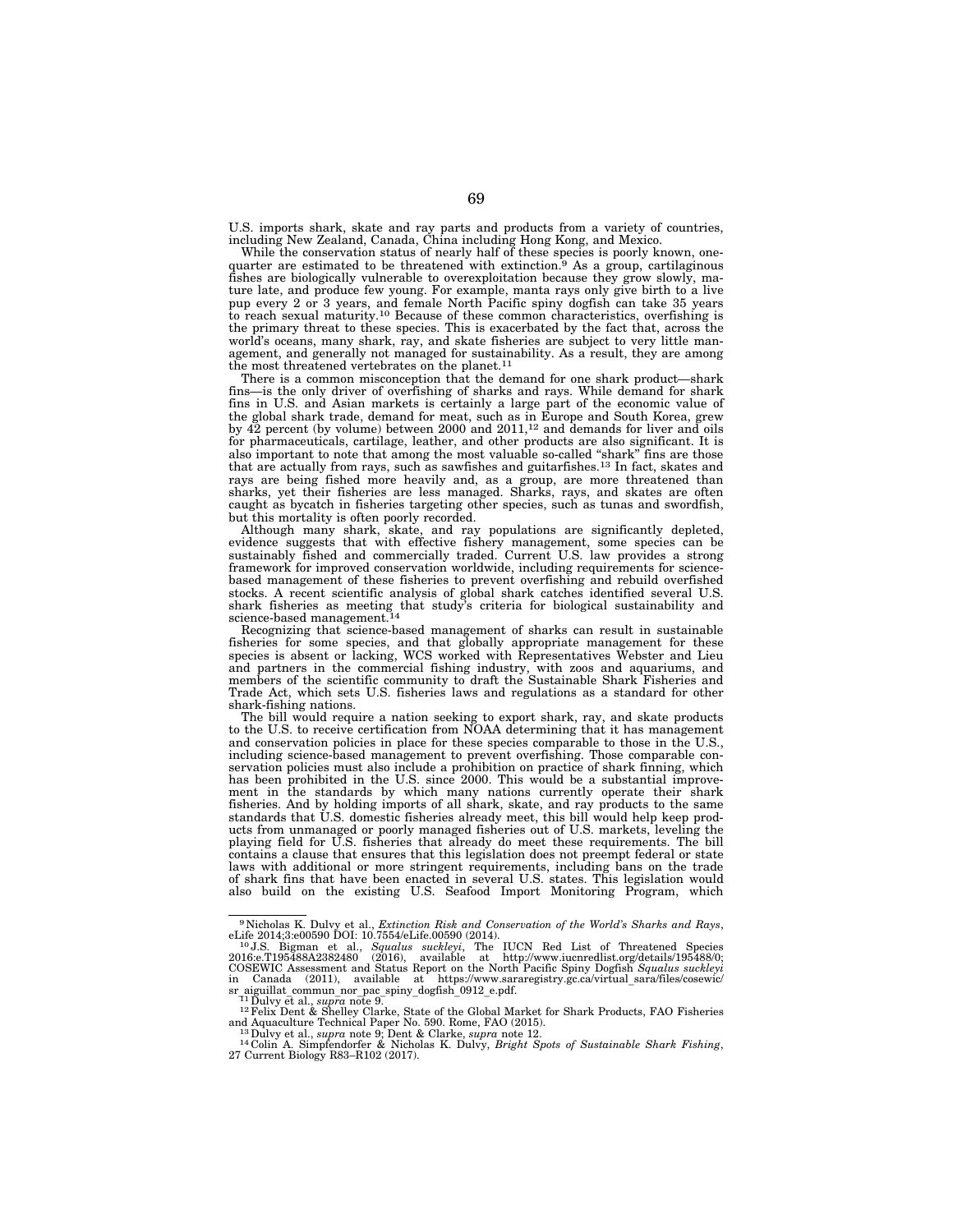established traceability requirements for certain seafood products entering U.S. commerce, including sharks, to also include rays and skates.

WCS has built a broad coalition in support of the bill. We're joined in the environmental community by groups like the International Fund for Animal Welfare; in the zoo and aquarium community by the Association of Zoos and Aquariums, including the National Aquarium, Shedd Aquarium, and more than 40 member institutions; and in the scientific community by Mote Marine Laboratory, OCEARCH, and more than 60 scientists, most of whom have an expertise on shark, skate, and ray biology and fisheries, and support stronger international conservation measures for these vulnerable species.

Thank you, again, for the opportunity to provide testimony in support of this legislation. WCS urges the Committee to mark up and pass this bipartisan legislation.

# Mr. WEBSTER. I yield back.

## [The prepared statement of Mr. Webster follows:]

#### PREPARED STATEMENT OF THE HON. DANIEL WEBSTER, A REPRESENTATIVE IN CONGRESS FROM THE STATE OF FLORIDA

Thank you Mr. Chairman.

H.R. 5248, the Sustainable Shark Fisheries and Trade Act, seeks to balance the concerns we've just heard about shark finning with a recognition that the United States is a world leader in sustainable shark fishing.

While I fully support all efforts to stop the horrific practice of shark finning, I have some questions about whether this is a serious issue in U.S. waters, and there-

fore, whether the heavy-handed approach of the previous bill is warranted. While some fishermen set out to intentionally catch sharks, others land them

incidentally to their efforts to fish for other species. I am concerned that Mr. Royce's bill will have unintended, but detrimental effects on Florida fishermen.

Though the United States is a small player in the overall market for the trade of shark fins, I believe we can do more good by incentivizing other countries to follow our sustainable management practices than by withdrawing from the market altogether, which would hurt worldwide shark conservation and U.S. fishermen.

My legislation, which will soon have a Senate companion sponsored by Senator Rubio, will leverage access to the U.S. market by requiring foreign nations and foreign fisheries to follow our sustainable fisheries regulations.

The bill creates an import certification program modeled on the existing shrimp import certification program.

It would require NOAA to assess a nation's fisheries laws and regulations for sharks, skates and rays and certify whether that nation's shark products are harvested using science-based and sustainable resource management.

Conservation and humane fishing regulations co-exist in U.S. fisheries; this bill would incentivize our trading partners to do the same.

We developed this legislation in consultation with NOAA, fishing industry stakeholders, and environmental groups.

I want to thank all those who helped provide input on this legislation, I'd like to thank the Chairman for holding this hearing and I'd like to thank Representative Lieu and the other co-sponsors of H.R. 5248.

Thank you to all the witnesses for coming today and for your flexibility with the scheduling issues that we've encountered.

Mr. LAMBORN. Thank you.

Representative Soto, you are now recognized for 5 minutes on H.R. 4528.

## **STATEMENT OF THE HON. DARREN SOTO, A REPRESENTATIVE IN CONGRESS FROM THE STATE OF FLORIDA**

Mr. SOTO. Thank you, Chairman Lamborn and Ranking Member Huffman, for holding this hearing today. I appreciate you giving me the opportunity to present H.R. 4528, which makes technical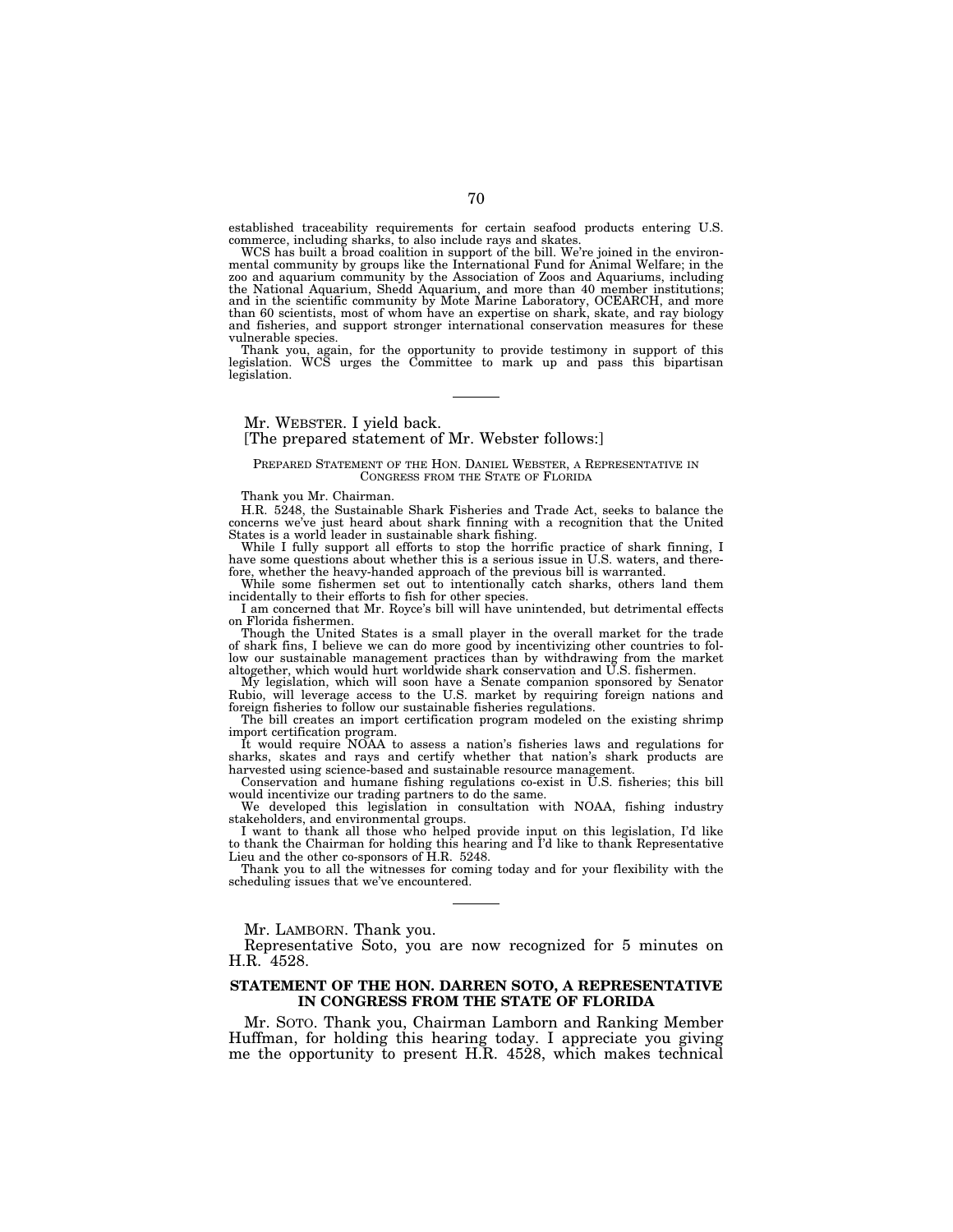amendments to two marine fish conservation statutes, the Shark Conservation Act of 2010 and the Billfish Conservation Act of 2012.

The bill clarifies under the Shark Conservation Act of 2010 that there is no language in the Act that alters existing authority of the Secretary of Commerce to manage Atlantic highly migratory species under the Magnuson-Stevens Act, such as sharks. It also cleans up language in the SCA by removing an expired offset.

The main goal of this fix is to ensure protection against shark finning, much like the other bills that you have here today. And I applaud you for hosting this hearing.

H.R. 4528 will also fix agency confusion with NOAA to allow rulemaking to go forward for the Atlantic smooth dogfish, a type of shark.

The second major part of H.R. 4528 amends the Billfish Conservation Act of 2012. It clarifies that the exemption for marlin and billfish fishing in Hawaii and Pacific Insular Areas, which is a tradition there, can only be sold locally. More specifically, it clarifies these fish cannot be sold to the other 49 states. This strikes a balance between preserving traditional cultural fishing in these areas and the overall intent to prevent large-scale commercial fishing of these billfish.

The Florida Fish and Wildlife Department is supportive of it, as are various sports fishermen groups and various boating groups.

I wanted to welcome three Floridians that we have here today: Dr. Hueter, Mr. Polston, and Mr. Kondon. I have the honor of representing central Florida up here. And I also applaud my colleague from Florida, Congressman Webster, for his work on this issue as well.

## [The prepared statement of Mr. Soto follows:]

### PREPARED STATEMENT OF THE HON. DARREN SOTO, A REPRESENTATIVE IN CONGRESS FROM THE STATE OF FLORIDA

Thank you Chairman Lamborn and Ranking Member Huffman for holding this hearing today. H.R. 4528 makes technical amendments to two marine fish conservation statutes, the Shark Conservation Act of 2010 and the Billfish Conservation Act of 2012.

The bill clarifies under the Shark Conservation Act (SCA) of 2010 that there is no language in the Act that alters existing authority of the Secretary of Commerce to manage Atlantic highly migratory species under the Magnuson-Stevens Act. It also cleans up language in the SCA by removing an expired offset.

The main goal of this fix is to ensure protection against shark finning.

H.R. 4528 will fix agency confusion with NOAA to allow rulemaking to go forward for the Atlantic smooth dogfish (a type of shark).

The second major part of H.R. 4528 amends the Billfish Conservation Act (BCA) of 2012. It clarifies that the exemption for Marlin and Billfish fishing in Hawaii and Pacific Insular Areas (as is tradition) can *only* be sold locally. More specifically, it clarifies these fish cannot be sold to the other 49 states.

This strikes a balance between preserving traditional cultural fishing in these areas and the overall intent to prevent large scale commercial fishing of these billfish.

The Florida Fish and Wildlife, the Sports Fisherman, and various boating groups support this bill.

Again, thank you for holding this hearing.

Mr. SOTO. I wanted to ask a question to you all briefly.

Mr. Kondon, how important is the preservation of sharks and billfish to your role in providing scuba opportunities?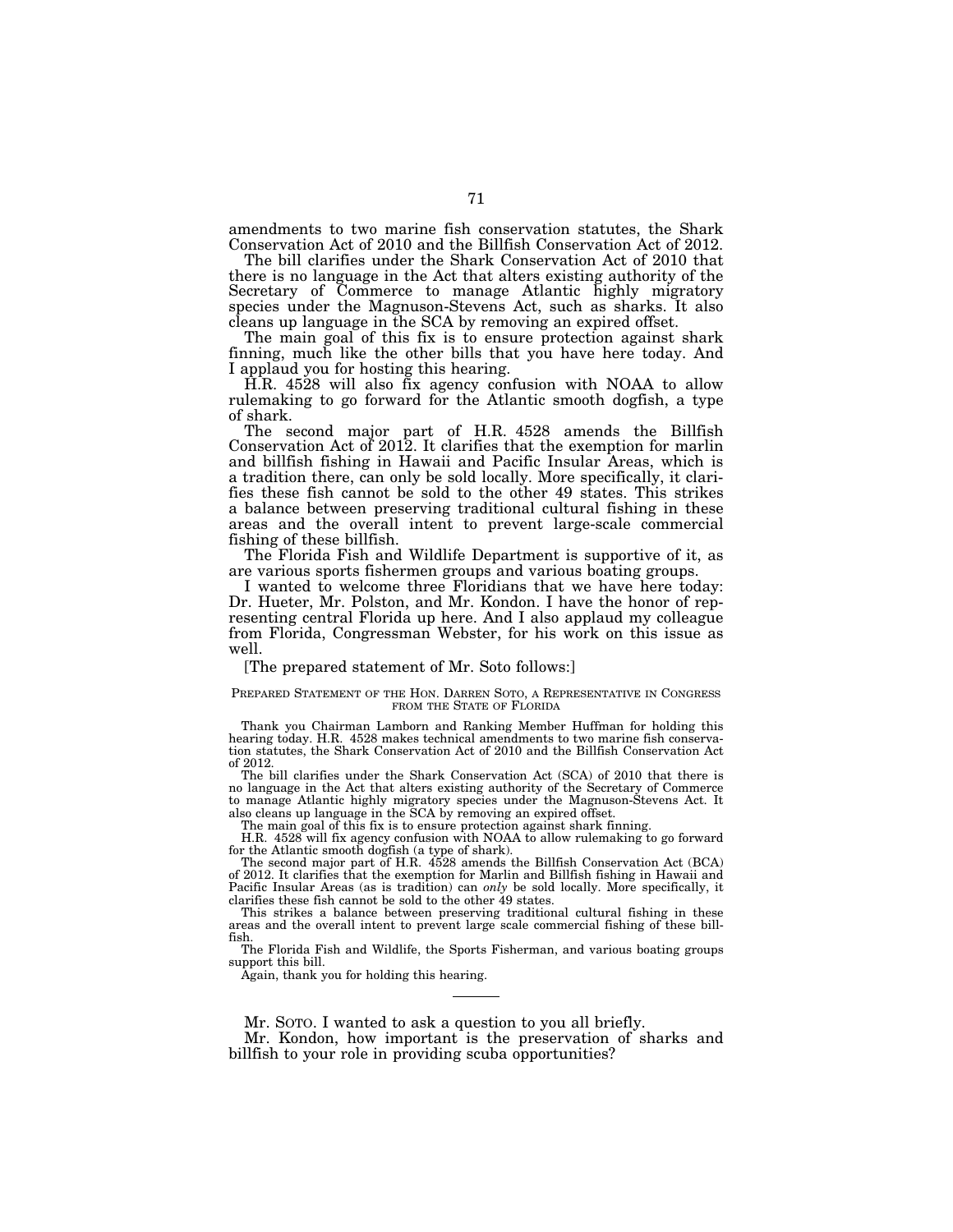Mr. KONDON. Thank you, sir.

As far as the scuba diving community is concerned, obviously, it is critical to us.

We are down in the Florida Keys National Marine Sanctuary, so every dive trip that we go out on, we are seeing nature in its present state. We don't do anything to entice anything. It is just purely what we are fortunate enough to see when we go out on the reefs in the Florida Keys.

The overwhelming majority of our customers that come to us are asking about seeing the bigger fish life. They want to see sharks. And, unfortunately, we don't see near the sharks that we would love to be able to see out there. It is very rare that we do see sharks. But the customers still come. They want to get out on the reefs, and they want to spend time on those reefs and learn about them.

The divers that we train very often have concerns about sharks, just because of what they have seen and heard in the media and movies and such, that then when they get out there and if they do have the opportunity to actually see a shark in nature, to see their eyes just open wide in awe. They are just blown away, and they are hooked, and they become conservationists almost instantly and want to protect the reefs and want to protect sharks.

So, it is very important to us down in the Keys, especially, because without those sharks we do lose various things that the sharks provide to the ecosystem there—removing ill or other weak animals. And, of course, it all just interacts together with the reefs, the sharks, and all the fish together.

We need those sharks to sustain that and, obviously, to keep us definitely gainfully employed as dive instructors, dive guides, or dive captains. There are nearly 3,800 jobs out there impacted that Oceana was able to show in their most recent report.

Mr. SOTO. Thank you.

Dr. Hueter, how is our shark population doing on the East Coast in general?

Mr. HUETER. Thank you, Congressman. And, by the way, thank you for your leadership as a Floridian for marine conservation. We really appreciate it.

Again, some of the stocks still need to be rebuilt, but we have species such as the blacktip shark, which you can see often in video during the wintertime in numbers of tens of thousands massing off the east coast of Florida very close to the beaches. This is a stock that is a faster-growing species that has come back and is very fishable, is very sustainable.

So, it depends on which shark you are talking about. There are many different species. And some are able to bounce back; others cannot so readily do so.

Mr. SOTO. I yield back.

Mr. LAMBORN. OK. Thank you.

I would also like to introduce, with unanimous consent, two articles from the news media highlighting NOAA's enforcement of current shark finning laws.

Without objection, so ordered.

[The information follows:]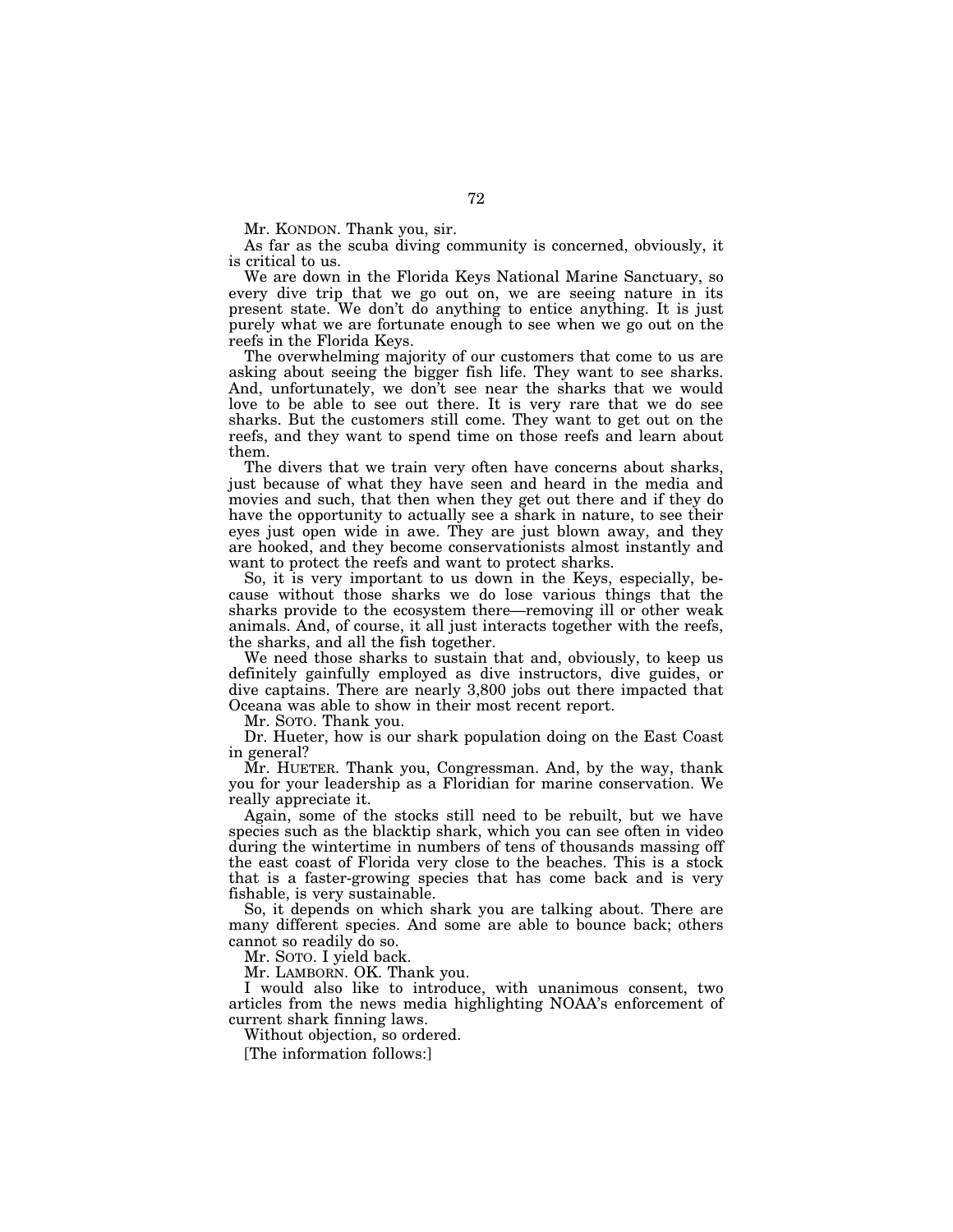## **A United States shark fin ban would undermine sustainable shark fisheries**

Marine Policy 85 (2017) 138–140

D.S. Shiffman, R.E. Hueter

The United States Congress is currently considering a nationwide ban on buying or selling shark fins [1], which are consumed as part of shark fin soup, a traditional Asian delicacy. Such a nationwide ban would build on a movement that began in a few states including California, New York, and Texas, and now includes a total of 12 states. These state-level shark fin bans are not identical, as some include exceptions for certain shark species, which demonstrates an inconsistency of antifin trade arguments. While the proposed federal, nationwide ban's stated goal of conserving threatened shark populations is laudable and necessary, such a policy is misguided because it would  $\hat{A}$ ) undermine decades of progress made toward ensuring sustainable shark fisheries in the United States and around the world, B) likely have a negligible direct effect on global shark mortality, and C) contribute to the misconception that demand for shark fin soup is the only threat facing shark populations worldwide.

Sharks are some of the most threatened (i.e., assessed as Vulnerable, Endangered, or Critically Endangered by the IUCN Red List) vertebrates on Earth [2], and their population declines have been almost entirely driven by overfishing (including targeted catch and bycatch, and including but not limited to fishing associated with the shark fin trade) [3]. Solutions to this problem have been broadly categorized into those aiming for sustainable exploitation and those that ban exploitation and sale entirely, such as bans on the sale of shark fins [4]. Some conservation advocates argue these blanket bans may be appropriate when sustainable fishing and trade are impossible, such as in nations with inadequate fisheries management or enforcement resources, though it is worth noting that a nation with inadequate resources to enforce fisheries regulations likely has inadequate resources to enforce a ban. In nations such as the United States, however, sustainable shark fisheries are not only possible and largely currently in place [5], but are preferred as a strategy by 90% of 102 surveyed members of scientific research societies focusing on sharks and rays when compared with a total ban on the sale of shark products [6].

The debate surrounding shark fishing and the shark fin trade is complex and easily misunderstood. Key terms are often misused, adding to confusion and putting the focus for reform on less effective policy solutions. Under United States law, the term "shark finning" refers exclusively to removing the fins of a shark and discarding that shark's carcass at sea. If a shark's carcass is landed (i.e., brought back to port) with fins still attached, that shark has not been finned under United States law, even if that shark's fins are later removed and sold. Shark finning is inhumane, wasteful and makes it difficult for fisheries managers to identify the species of sharks being landed [7], and for these reasons shark finning has been illegal in United States waters since the 1990s [8]. Unfortunately, ''shark finning'' is frequently misused as a synonym for shark fishing, or even for the trade in shark fins taken from sharks caught primarily for their meat.

The United States ranks among the top ten shark fishing nations in the world [9], and these fisheries are comparatively well managed [10] with several identified as sustainable by consumer seafood guides (Fig. 1). This management includes catch quotas based on scientific estimates of population status for some species, closed areas and closed seasons, and stricter protections for more threatened species [4]. Of 16 global shark fisheries identified as biologically sustainable and well managed, 9 involve United States shark fishermen, accounting for 76.4% of total landings from these 16 fisheries [5]. According to 2014 data from the National Marine Fisheries Service [11], the total value of shark meat sales is approximately \$3.3 million USD, while the total value of shark fin sales is approximately \$1 million USD. The proposed fin ban would therefore eliminate about 23% of the ex-vessel value of legally caught sharks, causing economic harm to rule-following fishermen and undermining decades of progress toward sustainable shark fisheries management in the United States.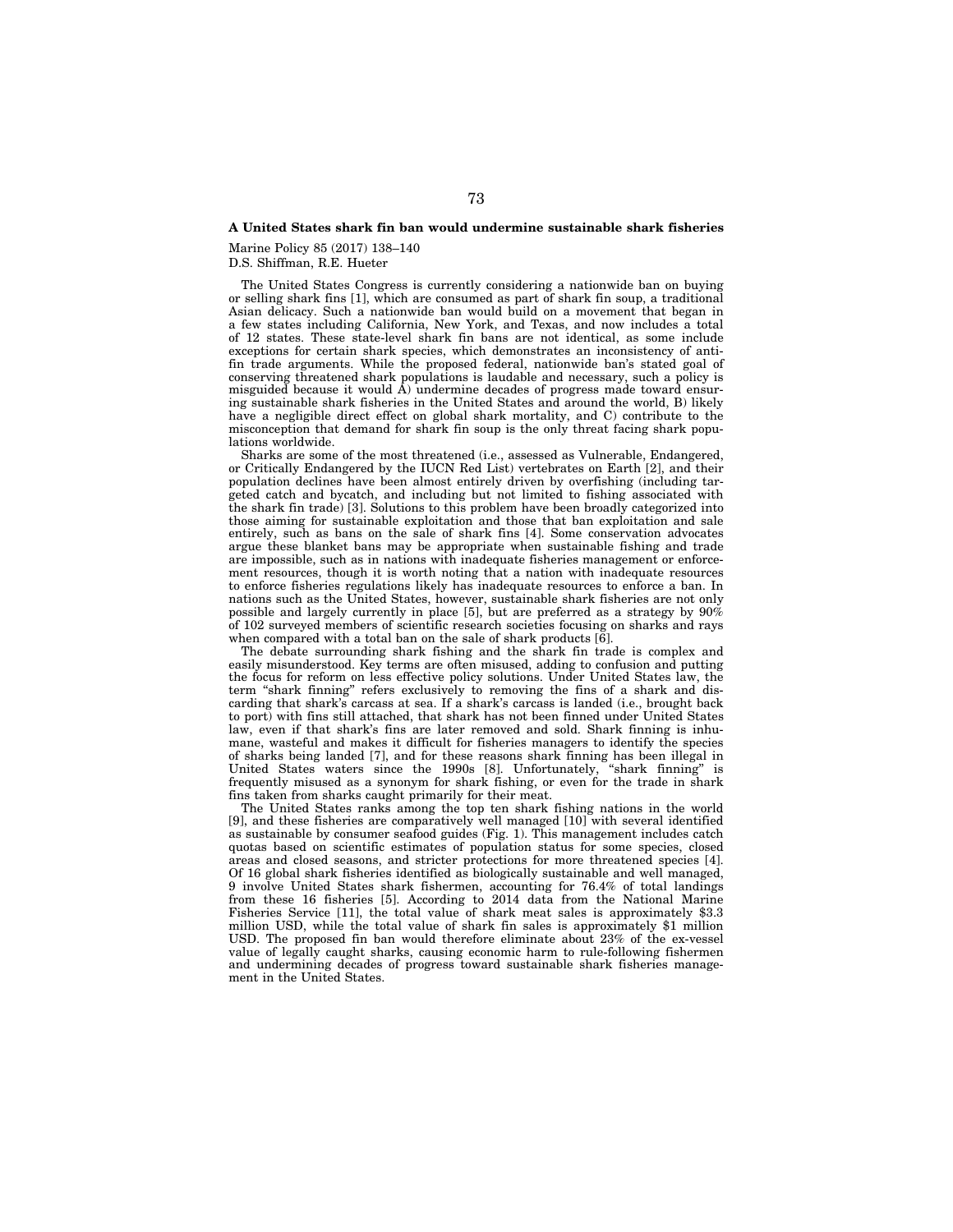|                            | FishWatch             |            |                      |
|----------------------------|-----------------------|------------|----------------------|
| <b>Species</b>             | <b>NOAA FishWatch</b> | <b>MSC</b> | <b>Seafood Watch</b> |
| Atlantic sharpnose         |                       |            |                      |
| Blacktip                   |                       |            |                      |
| Blue (Atlantic)            |                       |            |                      |
| Blue (Pacific)             |                       |            |                      |
| Spiny dogfish (Atlantic)   |                       |            |                      |
| Spiny dogfish (Pacific)    |                       |            |                      |
| Shortfin mako (Atlantic)   |                       |            |                      |
| Shortfin mako (Pacific)    |                       |            |                      |
| Common thresher (Atlantic) |                       |            |                      |
| Common thresher (Pacific)  |                       |            |                      |

Fig. 1. United States shark fisheries that have been identified as sustainable by NOAA<br>FishWatch ("smart seafood choice"), the Marine Stewardship Council ("certified"), or Seafood<br>Watch ("best choice" or "good alternative"

The United States has played a leadership role in promoting sustainable shark fisheries around the world, but a domestic ban on the sales of shark fins could seriously compromise the United States position at the international negotiating table. A ban on the trade of shark parts from a sustainable fishery would not only eliminate a model of successful management from the global marketplace, but would also remove an important incentive for other nations to adopt that model. A nationwide ban on buying or selling fins would tell international trading partners that the United States will not support their shark conservation efforts regardless of future improvements to their fisheries sustainability.

Furthermore, banning the sale of shark fins in the United States would likely not result in a significant direct reduction in global shark mortality, because the United States exports approximately one percent of all the shark fins traded globally, and imports an even smaller percentage of the global fin trade [10]. Therefore, even if the shark fin trade in the United States were completely eliminated, the direct impact on reducing global shark mortality would likely be insignificant. In addition, the elimination of United States-supplied fins in world markets would open the door to increased market share for IUU (illegal, unreported, and unregulated fishing) nations not practicing sustainable shark fishing, including those that have not yet prohibited finning.

It has been argued that a fin ban would indirectly reduce shark mortality by reducing the value of shark fisheries and causing fishermen to switch their target species. However, this argument does not consider the effects of increased postrelease mortality of shark discards, and it also ignores the probability that a reduced value per shark may also cause fishermen to simply catch more sharks to obtain the same income as prior to a ban (in fisheries where the quotas are unfilled) [4]. In any case, the conservation objectives of a shark fin ban in the United States are questionable, as the reduction of fishing mortality associated with a nonoverfished stock that is not experiencing overfishing is not normally considered a conservation priority.

Moreover, banning the sale of shark fins would not make it illegal to continue to catch and kill sharks in the United States. It would only regulate how the parts of dead sharks can be used. Forcing fishermen to discard fins from sharks caught in sustainably managed fisheries would contribute to wastefulness in fisheries and undermine the ''full use'' doctrine that is a component of the U.N. FAO International Plan of Action for Sharks [12], without reducing shark mortality. Additionally, while the United States does import some shark fins, the total quantity is only approximately  $0.2\%$  of the global trade in shark fins [10]. These few imports include fins from nations where finning is already banned, as well as fins legally taken by United States fishermen, exported overseas for processing, and

74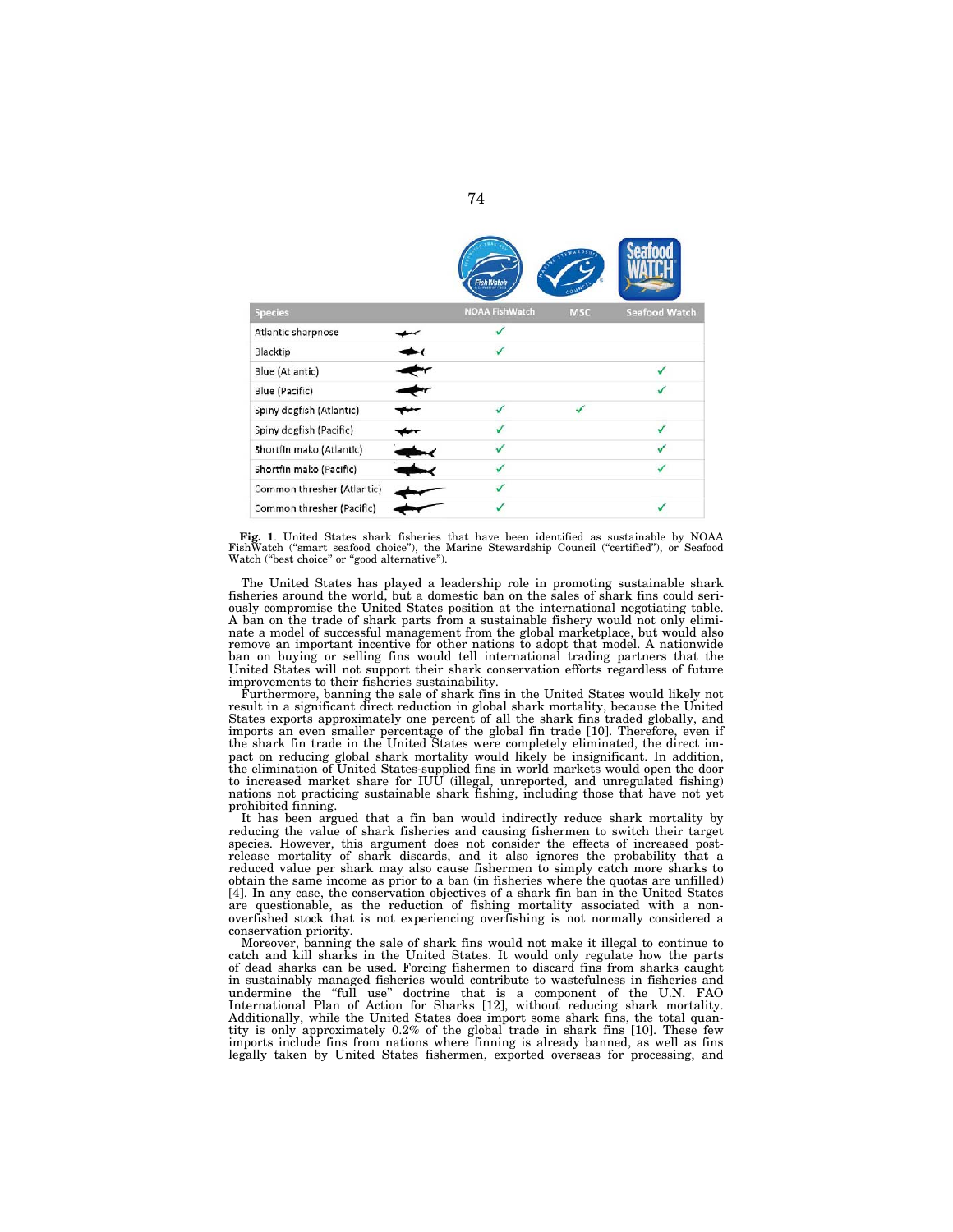imported back into the United States as dried shark fin product. Imports of fins of many species whose populations have significantly declined are already regulated under the Convention on International Trade in Endangered Species (CITES) [4].

The global trade in shark fins has been declining (total world imports and exports combined were worth approximately \$300 million USD in 2011, an 18% decline in trade volume from  $2003$  to  $2011$ ), whereas the global trade in shark meat—which would not be directly affected by a ban on selling fins—has been rising (total world imports and exports combined were worth approximately \$550 million USD in 2011, a  $42\%$  increase vs. 2000) [10]. A policy that focuses only on shark fins ignores a key component of the problem and risks diverting scarce management and enforcement resources away from the heart of the issue. A focus on fins also oversimplifies the threats facing sharks, which can reduce political support for sustainable management [13]. Such a focus also targets Asia (where fins are primarily consumed, but not where meat is primarily consumed), leading to potentially problematic cultural clashes that have already been the focus of lawsuits against state-level shark fin trade bans in the United States [4].

Halting the population declines of shark species of conservation concern are an important global conservation policy priority [2,14–16]. However, we conclude that banning the trade in fins from sharks legally caught in well-managed, sustainable fisheries in the United States will not improve or stop poorly managed fisheries in other nations. By making a commercially valuable and sustainable product illegal, a United States shark fin ban would likely not significantly and directly reduce shark mortality and would ignore the growing global trade in shark meat. Instead of a domestic ban on the shark fin trade, the United States Congress should support more effective policies that encourage progress toward making all shark fisheries sustainable in the United States and around the world.

#### **Acknowledgements**

The authors would like to acknowledge the following experts who provided helpful feedback on this manuscript: Sonja Fordham of Shark Advocates International, Russell Hudson of Directed Sustainable Fisheries Inc., Dr. Jenny McCune, Dr. Sally Otto, Riley Pollom, Dr. Jeremy Pittman, and Dr. Colin Simpfendorfer. We would also like to thank two anonymous referees whose suggested changes helped to improve this manuscript.

### **References**

[1] S. 793/H.R. 1456, The Shark Fin Sales Elimination Act of, accessible <https:// www.congress.gov/bill/115th-congress/senate-bill/793>, 2017.

[2] N.K. Dulvy, S.L. Fowler, J.A. Musick, R.D. Cavanagh, P.M. Kyne, L.R. Harrison, J.K. Carlson, L.N.K. Davidson, S.V. Fordham, M.P. Francis, C.M. Pollock, C.A. Simpfendorfer, G.H. Burgess, K.E. Carpenter, L.J.V. Compagno, D.A. Ebert, C. Gibson, M.R. Heupel, S.R. Livingstone, J.S. Sanciango, J.D. Stevens, S. Valenti, W.T. White, Extinction risk and conservation of the world's sharks and rays, eLife 3 (2014) e00590.

[3] L.N.K. Davidson, M.A. Krawchuk, N.K. Dulvy, Why have global shark and ray landings declined: improved management or overfishing? Fish Fish 17 (2016) 438– 458.

[4] D.S. Shiffman, N. Hammerschlag, Shark conservation and management: a review and primer for non-specialists, Anim. Cons. 9 (2016) 401–412.

[5] C.A. Simpfendorfer, N.K. Dulvy, Bright spots of sustainable shark fishing, Curr. Biol. 27 (2017) R97–R98.

[6] D.S. Shiffman, N. Hammerschlag, Preferred conservation policies of shark researchers, Cons. Biol. 30 (2016) 805–815.

[7] A. Lawrence, Collaborations for conservation, in: E.J. Techera, N. Klein (Eds.), Sharks: Conservation, Governance and Management, Earthscan press, 2014, pp. 135–156.

[8] R.B. Stone, C.M. Bailey, S.A. McLaughlin, P.M. Mace, M.B. Schulze, Federal management of US Atlantic shark fisheries, Fish. Res. 39 (1998) 215–221.

[9] J. Fischer, K. Erikstein, B. D'Offay, S. Guggisberg, M. Barone, Review of the implementation of the International Plan of Action for the Conservation and Management of Sharks, United Nations Food and Agriculture Organization Fisheries and Aquaculture Circular, 2012, p. 1076.

[10] F. Dent, S. Clarke, State of the Global Market for Shark Products, United Nations Food and Agriculture Organization Fisheries and Aquaculture, 2015 (Technical Paper 590).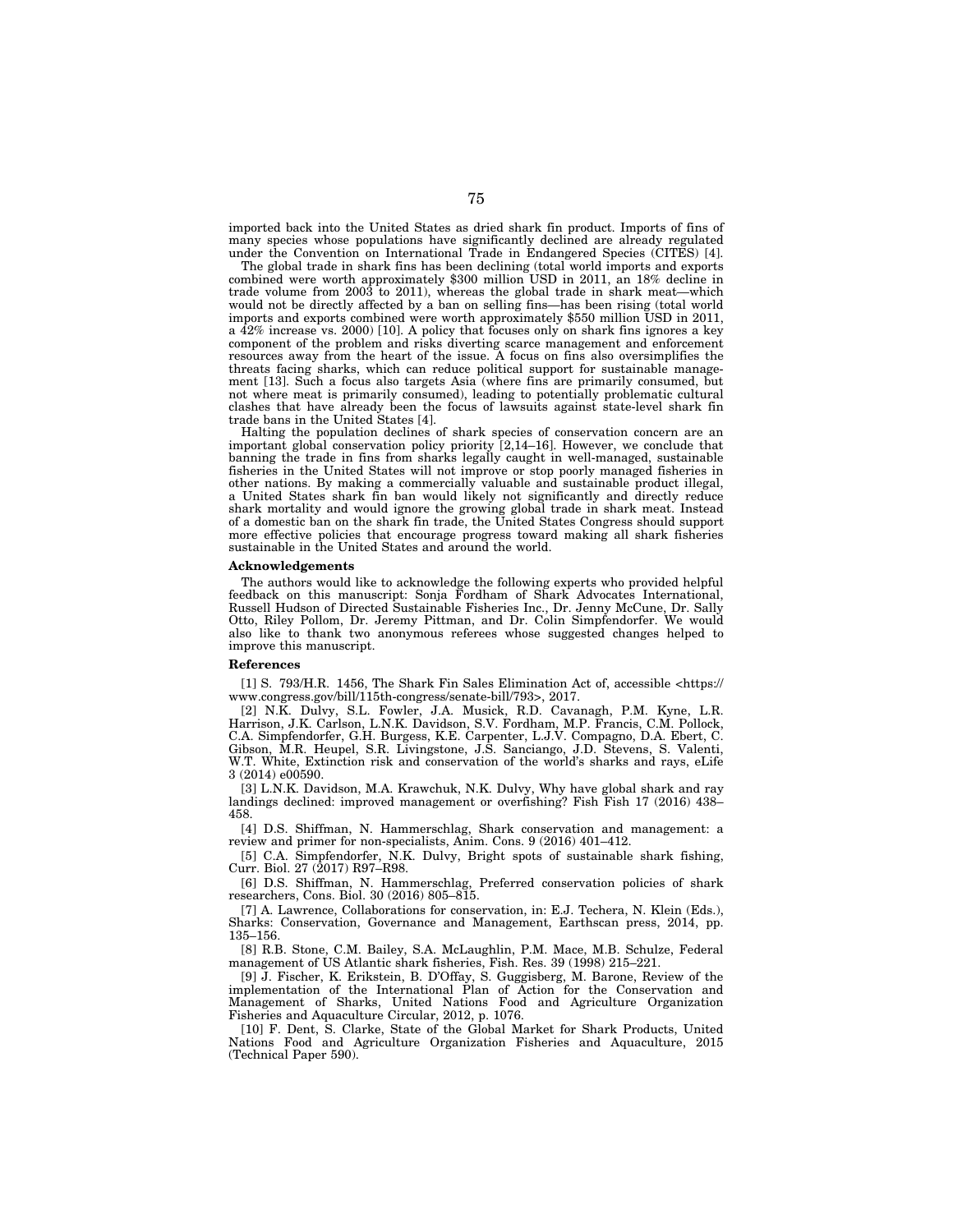[11] National Marine Fisheries Service. Amendment 6 to the 2006 Consolidated Atlantic Highly Migratory Species Fisheries Management Plan: Commercial Shark Management Measures, p. 229 <http://www.fisheries.noaa.gov/sfa/hms/documents/ fmp/am6/final\_ea\_amendment\_6\_commercial\_shark\_management.pdf>.

[12] United Nations Food and Agriculture Organization (UNFAO). International Plan of Action for Conservation and Management of Sharks. <http://www.fao.org/ ipoa-sharks/background/about-ipoa-sharks/en/>.

[13] N.K. Dulvy, C.A. Simpfendorfer, L.N.K. Davidson, S.V. Fordham, A. Brautigam, G. Sant, D.J. Welch, Challenges and priorities in shark and ray conservation, Curr. Biol. 27 (2017) R565–R572.

[14] C.A. Simpfendorfer, M.R. Heupel, W.T. White, N.K. Dulvy, The importance of research and public opinion to conservation management of sharks and rays: a synthesis, Mar. Freshw. Res. 62 (2011) 518–527.

[15] L. Lucifora, V.B. Garcia, B. Worm, Global diversity hotspots and conservation priorities for sharks, PLoS One 6 (2011) e19356.

[16] B. Worm, B. Davis, L. Kettemer, C.A. Ward-Paige, D. Chapman, M.R. Heithaus, S.T. Kessel, S.H. Gruber, Global catches, exploitation rates, and rebuilding options for sharks, Mar. Policy 40 (2013) 194–204.

#### **Bright spots of sustainable shark fishing**

Current Biology Magazine

Correspondence

Colin A. Simpfendorfer and Nicholas K. Dulvy

Sharks, rays and chimeras (class Chondrichthyes; herein 'sharks') today face possibly the largest crisis of their 420 million year history. Tens of millions of sharks are caught and traded internationally each year, many populations are overfished to the point where global catch peaked in 2003, and a quarter of species have an elevated risk of extinction [1–3]. To some, the solution is to simply stop taking them from our oceans, or prohibit carriage, sale or trade in shark fins [4]. Approaches such as bans and alternative livelihoods for fishers (e.g. ecotourism) may play some role in controlling fishing mortality but will not solve this crisis because sharks are mostly taken as incidental catch and play an important role in food security [5–7]. Here, we show that moving to sustainable fishing is a feasible solution. In fact, approximately 9% of the current global catch of sharks, from at least 33 species with a wide range of life histories, is biologically sustainable, although not necessarily sufficiently managed.

Stock assessments were available for a total of 65 populations (Supplemental information). A subset of 39 populations (of 33 species) met criteria for biological sustainability, including  $27$  (of  $22$ ) sharks, nine (of nine) rays, and three (of two) chimeras, representing a very small fraction (∼2.6%) of global shark diversity (*n* = 1,188). Of the populations that met biological sustainability criteria, eight populations of five species did not have science-based management plans. Stocks that met some or all of the sustainability criteria mostly occur in the Exclusive Economic Zones (EEZs) of developed countries that have well-developed fisheries management systems (e.g. USA, Australia, New Zealand and Canada; Figure 1). However, there are some developed nations with good fisheries management capacity (e.g. European Union) that have not yet translated this into sustainable outcomes for shark populations.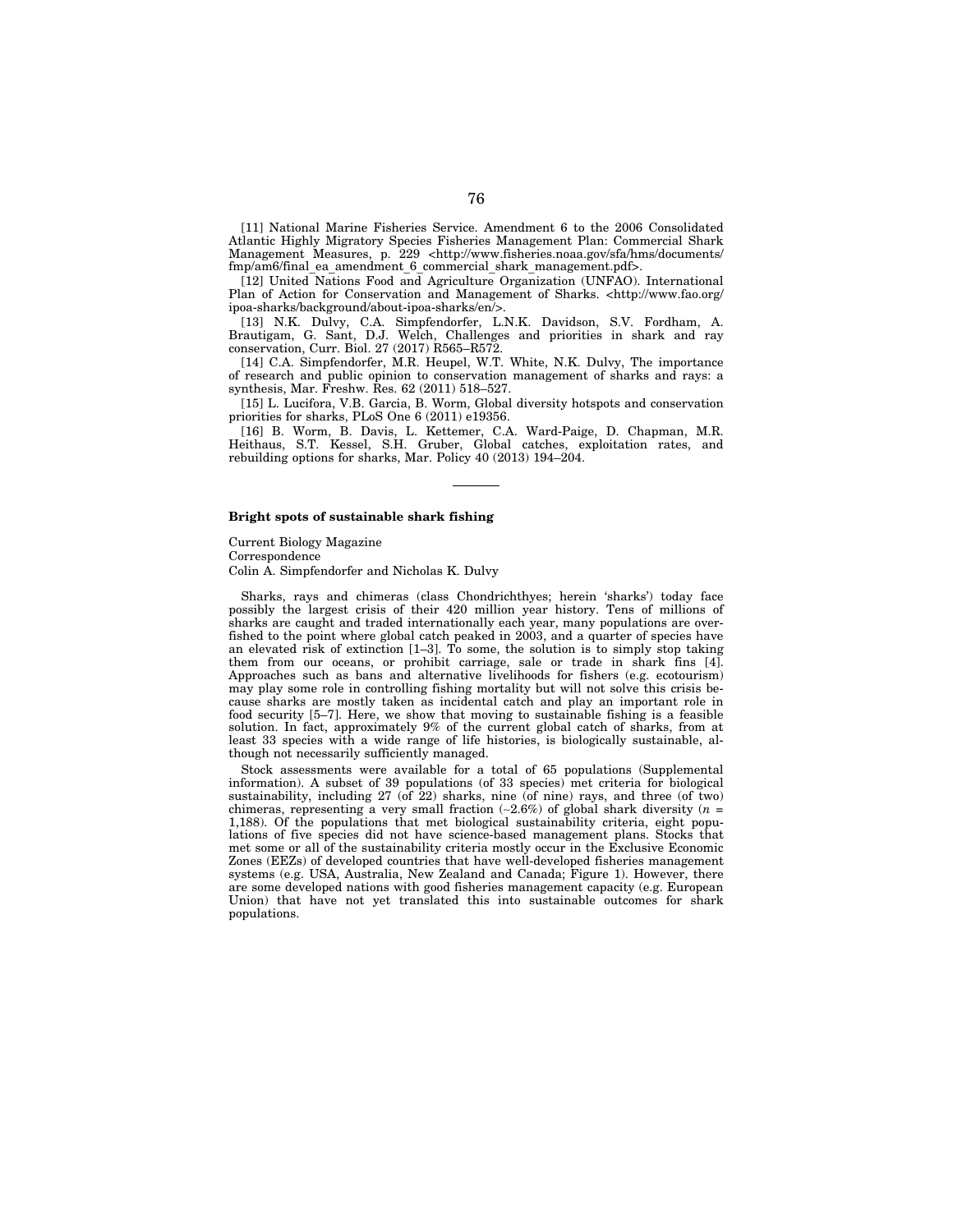

Top panel: Location of sustainable and managed (green circles) and sustainable but not managed (yellow circles) shark, ray and chimera populations. Populations assessed as unsustainable or lacking evidence of sustainability (Supplemental information) are not shown. Sustainability is defined as current biomass being greater than that required to achieve Maximum Sustainable Yield ( $B_{current} > B_{MSS}$ ), or current fishing mortality being less than that which will yield MSY ( $F_{\text{current}}$  <  $F_{\text{MS}}$ ) if current biomass is not available. Managed stocks were those with a science-based management plan in place. Bottom left panel: Proportion of estimated global catch that is sustainable and managed (green), sustainable but not managed (yellow) and lacking evidence for sustainability (red) based on stock assessments and assuming species IUCN-listed as Least Concern and Near Threatened are sustainable but not managed. Bottom right panel: Maximum rate of population increase  $(r_{\text{max}})$  of 19 sustainably fished species (green) compared to all other available estimates ( $n = 75$ ; grey).

The total annual landed catch of the biologically sustainable populations was approximately 204,945 tonnes live weight, approximately 27.0% of the average annual catch of sharks, rays and chimeras reported to the United Nations Food and Agriculture Organization (FAO) over the past five years (2009–2013) of 759,495 tonnes [7]. However, this figure drops to 12.0% (91,460 t) for populations that are both biologically sustainable and have a science-based management plan in place. FAO capture production statistics underestimate true global take of sharks by a factor of 3 or 4 [1]; hence the proportion of biologically sustainable take is closer to 9%, and 4% of global shark catch is managed for sustainability (Figure 1).

An alternative method of estimating the current annual catch of sharks that is biologically sustainable is to sum the FAO capture production figures for species that are categorized as 'Least Concern' or 'Near Threatened' on the IUCN Red List of Threatened Species. Assuming these species meet the biological sustainability criterion, the average FAO capture production over the last five years of Least Concern and Near Threatened species was 212,691 t (∼28% of FAO capture production; Figure 1). Again rescaling to account for underreporting of FAO capture production, this figure reduces to ∼7% of total shark catch, similar to the results of stock assessments.

The prevalent view has been that only the most productive species with fast life histories can be managed sustainably [4]. We found that some species with relatively low productivity—with the most common  $r_{max}$  values between 0.1 and 0.2—can support sustainable fisheries (Figure 1). No species with a maximum rate of population increase  $(r_{max} < 0.1)$  were identified as sustainable and species capable of achieving sustainability were proportionally more common at  $r_{max} > 0.3$ . These data suggest that with strong science-based management, most shark species have the potential to support sustainable fisheries.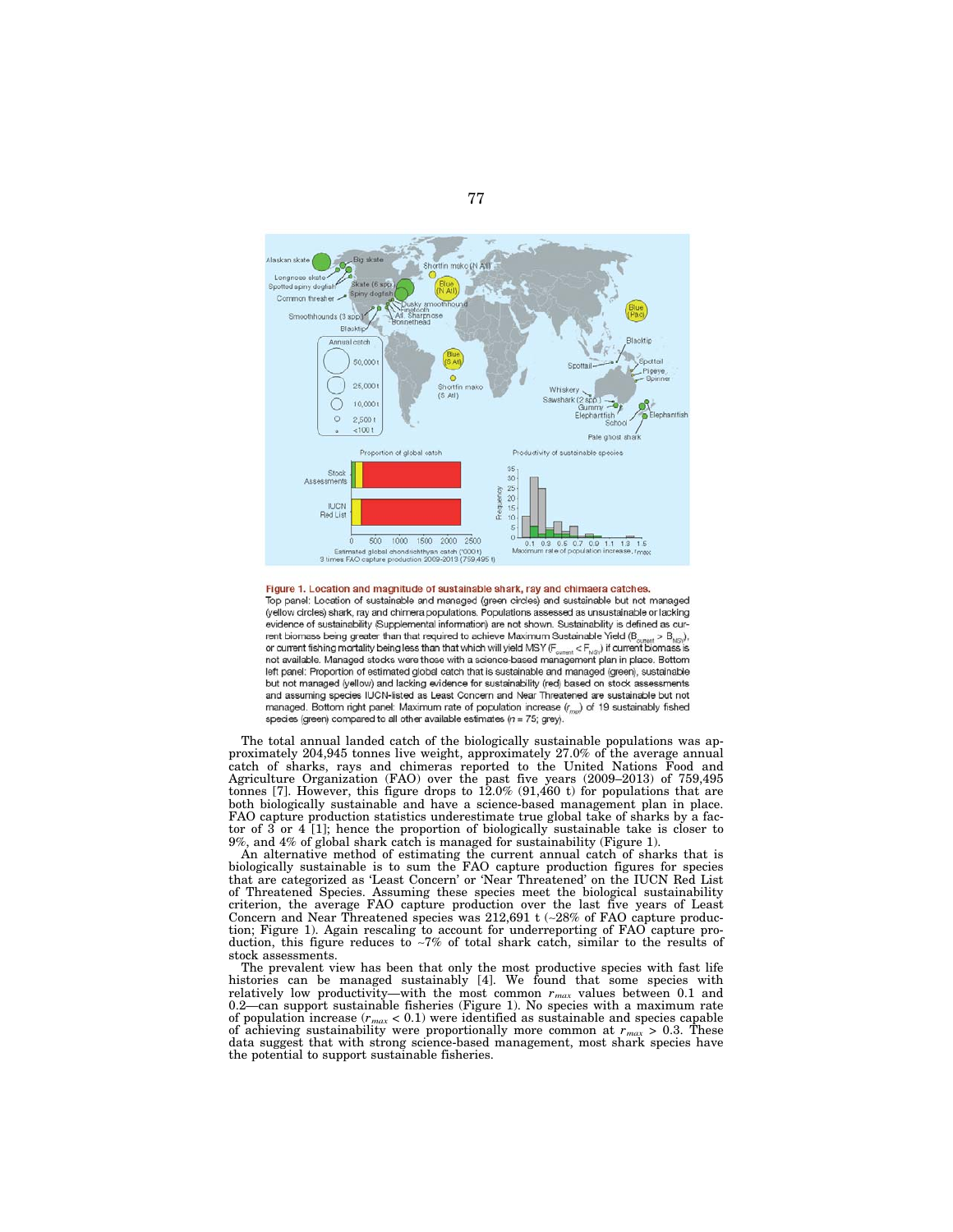We highlight five lessons that can help progress sustainability across shark fisheries: first, protect those species with the lowest biological productivity. Sustainable outcomes have been achieved only for species with  $r_{max} > 0.1$ . Species with very low  $r_{max}$  include some deep water species (e.g. gulper sharks) and species with very small litter sizes (e.g. Cownose Ray, Bigeye Thresher Shark) [8]. Second, tuna Regional Fisheries Management Organizations (tRFMOs) sho

plement precautionary science-based catch limits on the more biologically sustain-able high-seas sharks. Some of the largest shark catches come under the remit of the mean seasonal stock of the measurements and have some shark-specific rules, they have yet to implement catch limits for blue shark (Atlantic and Pacific Oceans) and shortfin mako shark (Atlantic Ocean) despite repeated scientific advice that catch levels should be capped.

Third, international treaties can contribute to sustainable international fisheries and trade and prompt fisheries management improvements. The Convention on Migratory Species and Convention on International Trade in Endangered Species (CITES) are increasingly being seen as possible drivers of improved shark manage-ment [9]. For example, the listing of commercially important shark species on CITES in 2013 and 2016 requires that nations demonstrate that products in inter-national trade do not threaten the survival of the species in the wild. This has required many countries (and tRFMOs) to undertake sustainability assessments (i.e.<br>produce Non-Detriment Findings) and develop product identification and<br>traceability systems that all contribute to improved outcomes for thes

Fourth, developed countries have a responsibility to support the transition to sustainability in developing countries. Many developed countries import, consume or re-export shark products [6]. Hence, as developed nations bring their fisheries into sustainability and import more fish, they should translate their successes into lessons and capacity building for other nations to ensure that they are able to move toward sustainability.

Finally, responsible, traceable shark fisheries can provide consumers with the ability to choose and purchase sustainable seafood. Traceability has repeatedly and reliably driven sustainability across numerous natural resource supply chains [10]. All products from sustainably caught sharks and rays could be sold as sustainable, including shark fins. At present, the notion of sustainable shark fins is unthinkable to many. Yet, today's sustainable (but not necessarily managed) shark fisheries yield about 4,406 t of dried fins (Supplemental information). This suggests that approximately 8.7% of the fins in the global fin trade are from sustainable sources,<br>but not yet traceable or labeled. Without labeling fins from sustainable sources<br>cannot yet command the price premium that would in-turn fe

Achieving sustainable outcomes for most or all shark populations will require tailored diagnosis and management depending on species and context, rather than simplified solutions such as outright bans. The successes demonstrated here provide a template to guide the expansion of fisheries sustainability. The benefits of such change, for both biodiversity conservation and human food security, argue for tackling the challenge without further delay.

### **SUPPLEMENTAL INFORMATION**

Supplemental Information including experimental procedures and two tables can be found with this article online at http://dx.doi.org/10.1016/j.cub.2016.12.017.

### **AUTHOR CONTRIBUTIONS**

C.A.S. and N.K.D. devised the study, gathered data and wrote the paper.

#### **ACKNOWLEDGEMENTS**

We thank the MacArthur Foundation, Leonardo DiCaprio Foundation, Cathay Pacific, Natural Science and Engineering Research Council (Canada) and Canada Research Chairs Program for funding to think about the concept of sustainable fishing for sharks and rays. S.A. Pardo provided data, S.C. Clarke, S.V. Fordham, and T.H. Curtis provided valuable advice. Ray Hilborn and Enric Cortes provided insightful comments on the manuscript.

#### **REFERENCES**

1. Clarke, S.C., McAllister, M.K., Milner-Gulland, E.J., Kirkwood, G.P., Michielsens, C.G.J., Agnew, D.J., Pikitch, E.K., Nakano, H., and Shivji, M.S. (2006). Global estimates of shark catches using trade records from commercial markets. Ecol. Lett. 9, 1115–1126.

2. Davidson, L.N.K., Krawchuk, M.A., and Dulvy, N.K. (2016). Why have global shark and ray landings declined: improved management or overfishing? Fish Fisheries 17, 438–458.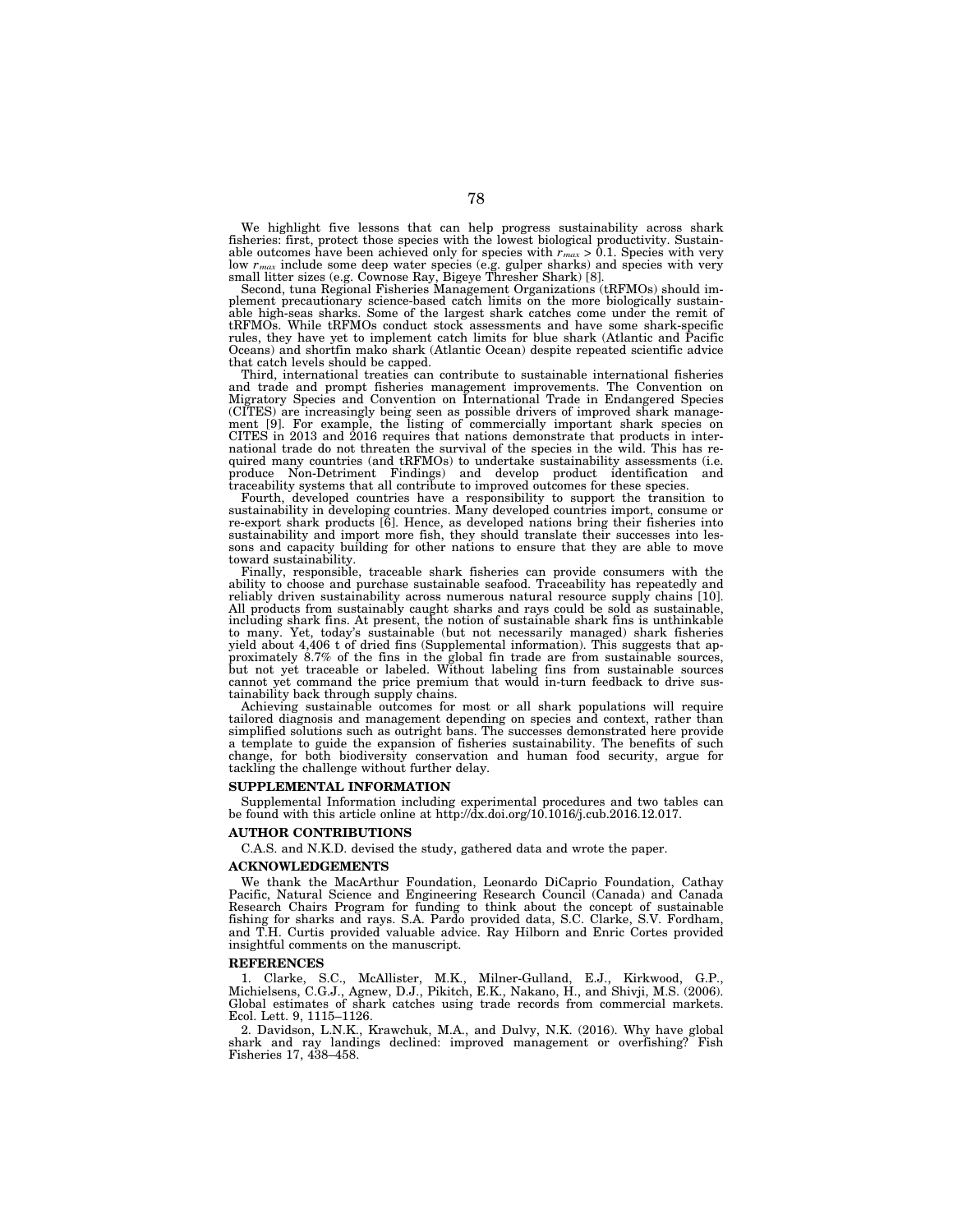3. Dulvy, N.K., Fowler, S.L., Musick, J.A., Cavanagh, R.D., Kyne, P.M., Harrison,<br>L.R., Carlson, J.K., Davidson, L.N., Fordham, S.V., Francis, M.P., et al. (2014).<br>Extinction risk and conservation of the world's sharks and

4. Shiffman, D.S. and Hammerschlag, N. (2016). Shark conservation and manage-

ment policy: a review and primer for non-specialists. Anim. Conserv. 19, 401–412.<br>5. Cisneros-Montemayor, A.M., Barnes-Mauthe, M., Al-Abdulrazzak, D., Navarro-<br>Holm, E., and Sumaila, U.R. (2013). Global economic value of s

Review of the implementation of the International Plan of Action for the Conserva-tion and Management of Sharks. FAO Fisheries and Aquaculture Circular No. 1076. Rome, FAO. pp. 120. 8. Pardo, S.A., Kindsvater, H.K., Reynolds, J.D., and Dulvy, N.K. (2016).

Maximum intrinsic rate of population increase in sharks, rays, and chimaeras: the importance of survival to maturity. Canad. J. Fisher. Aqua. Sci. 73, 1159–1163.

9. Vincent, A.C.J., de Mitcheson, Y.J.S., Fowler, S.L., and Lieberman, S. (2014). The role of CITES in the conservation of marine fishes subject to international

trade. Fish Fisheries 15, 563–592.<br>10. Sampson, G.S., Sanchirico, J.N., Roheim, C.A., Bush, S.R., Taylor, J.E.,<br>Allison, E.H., Anderson, J.L., Ban, N.C., Fujita, R., Jupiter, S., et al. (2015). Secure<br>sustainable seafood f

Mr. LAMBORN. We will now try to conclude as soon as possible. I want to respect all the witnesses who came here, and I appreciate your testimony. We do have a 2:30 classified hearing on the recent events in Syria. Secretary Mattis will be there and members of the intelligence community, and I know many Members want to be at that hearing.

So, on the Republican side, I am going to see if anyone has any questions. I don't.

Representative Webster, would you like to be recognized for questions?

Mr. WEBSTER. I will condense it down; how about that?

Mr. LAMBORN. You are recognized.

Mr. WEBSTER. Dr. Hueter, shark tourism in Federal waters off Florida appears to be doing well, increasing. At the same time, Florida fishermen account for the second-highest commercial catch of sharks in any state.

Is it reasonable to conclude that both recreational diving for sharks and commercial fishing can co-exist?

Mr. HUETER. Thank you, Congressman. Absolutely. Yes. Not only those two sectors, but also recreational fishing for sharks as well. And the recreational fisherman has to do his part in terms of helping with sustainability, and that means a lot of catch and release with some of these shark fisheries.

So, yes, a properly managed and balanced system of commercial, recreational, and tourism for sharks is actually the best thing for the economy.

Mr. WEBSTER. Great.

I would like to add, Mote Marine is one of my favorite places. I have six kids. During their growing-up years, we made many trips there. They especially loved going on the waterway and having them scoop up just a bunch of fish and then tell us what they all were. But, anyway, thank you for what you do there, the many aspects of Mote Marine.

I yield back.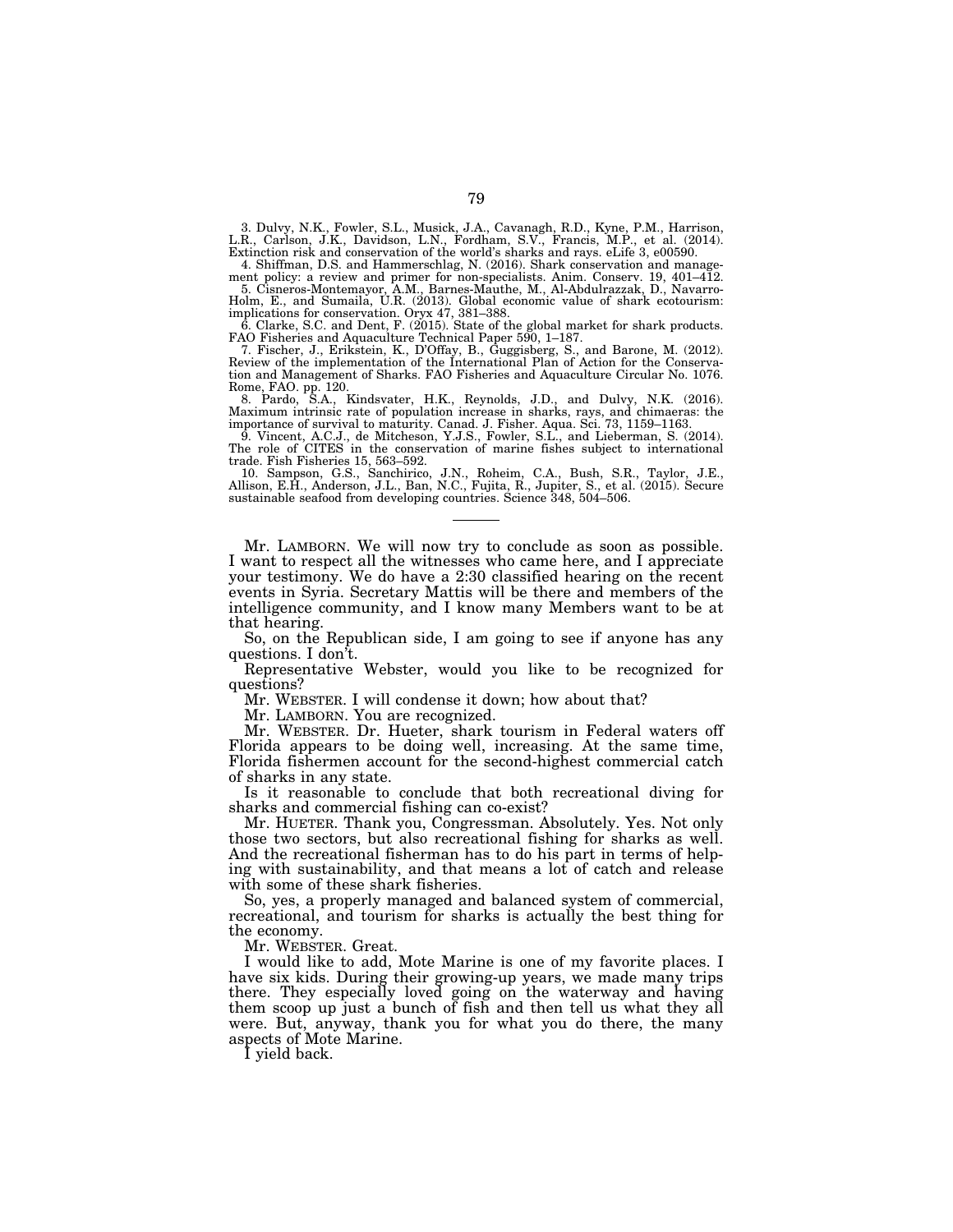Mr. LAMBORN. On the Democratic side, Representative Beyer is recognized for 5 minutes.

Mr. BEYER. Mr. Chairman, thank you very much. I just have two quick questions, if possible.

First off, will the Congressman from Florida yield for a question? Mr. SOTO. Yes.

Mr. BEYER. In your bill, I noticed that Section 1 clarifies the Billfish Conservation Act to ensure the exemption provided that traditional markets in Hawaii and the Pacific Insular Islands would not allow the sale of billfish from these areas to mainland United States.

Doesn't that sync with the fact that those territories and Hawaii have already banned the sale of shark fins?

Mr. SOTO. Yes, of course. It would be consistent with preventing shark finning. It is just traditional shark and billfish fishing that they do and have done for generations in their culture.

Mr. BEYER. But it is completely consistent?

Mr. SOTO. Absolutely.

Mr. BEYER. That is great. Well, thank you very much.

And if the Ranking Member would yield for a question?

Mr. HUFFMAN. I would be honored.

Mr. BEYER. I understand you were recently on a mission to Yellowstone Park to observe keystone predators in their natural environment and the impact on the trophic ecological environment. It is fair to say that sharks are the gray wolves of the ocean?

Mr. HUFFMAN. They are the gray wolves, the lions, and tigers of the sea, and also very slow to reproduce, unlike the gray wolf, which is a keystone predator that reproduced, we learned on this trip, very quickly. So, sharks are even more complicated in that regard.

Mr. BEYER. Great. Thank you very much.

Mr. Chairman, I would just offer one more thing. The most interesting book I read last year was called "Why We Sleep," by a guy named Matthew Walker at Berkeley, who pointed out that sharks do, in fact, sleep, unlike the myth, but they sleep one-half of their brain at a time. One half stays awake, the other half sleeps. Because if they totally went to sleep, they would stop swimming and they would die, but they have to sleep.

With that, I yield back, Mr. Chairman.

Mr. LAMBORN. Not that anyone up here is sleeping with half their brain and one eye open.

I want to thank all the witnesses for being here and for your valuable testimony. Members of the Subcommittee may have additional questions for you, and we would ask that you respond to these in writing if you receive them.

Under Committee Rule 3(o), members of the Committee must submit questions to the Clerk within 3 business days following the hearing for this purpose, and the hearing record will be open for 10 business days for these responses.

If there is no further business, without objection, the Subcommittee stands adjourned.

[Whereupon, at 2:28 p.m., the Subcommittee was adjourned.]